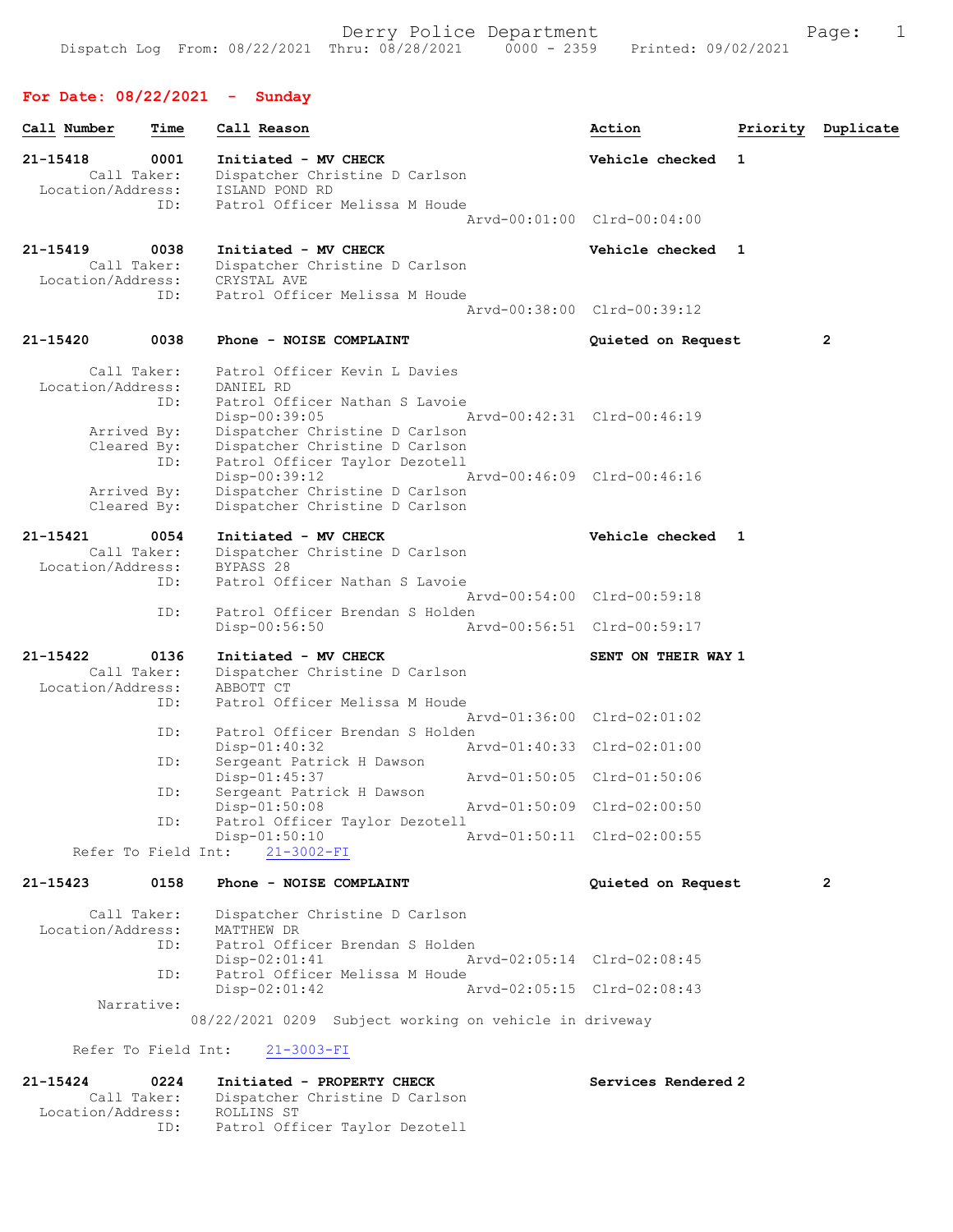Arvd-02:24:00 Clrd-02:24:47 21-15425 0303 Phone - DISTURBANCE Could Not Locate 1 Call Taker: Dispatcher Christine D Carlson Location/Address: FLORENCE ST ID: Patrol Officer Brendan S Holden Disp-03:04:08 Arvd-03:06:26 Clrd-03:13:06 ID: Patrol Officer Taylor Dezotell Disp-03:04:09 Arvd-03:08:47 Clrd-03:13:04 Narrative: 08/22/2021 0304 Arguing in driveway 21-15426 0331 Initiated - PROPERTY CHECK Services Rendered 2 Call Taker: Dispatcher Christine D Carlson Location/Address: PIERCE AVE ID: Patrol Officer Brendan S Holden Arvd-03:31:00 Clrd-03:31:23 21-15427 0359 Phone - MEDICAL EMERGENCY Services Rendered 1 Call Taker: Dispatcher Christine D Carlson Location/Address: DERRY WAY ID: Patrol Officer Melissa M Houde Disp-04:00:08 Arvd-04:03:15 Clrd-04:17:34 Refer To Field Int: 21-2976-FI 21-15428 0616 Phone - VANDALISM Report Taken 3 Call Taker: Dispatcher Christine D Carlson Location/Address: SCOBIE POND RD ID: Patrol Officer Taylor Dezotell<br>Disp-06:17:29 Arvd-06:19:50 Clrd-06:29:53 Disp-06:17:29 Narrative: 08/22/2021 0617 Mailbox Refer To Incident: 21-1472-OF 21-15429 0709 Phone - DISABLED MV Vehicle Moved 3 Call Taker: Dispatcher Jonathon S Pickering Location/Address: HAMPSTEAD RD + DAMREN RD ID: Patrol Officer James M McClafferty Disp-07:09:33 Arvd-07:20:39 Clrd-07:27:01 Narrative: 08/22/2021 0720 off with CO BMPB75 Narrative: 08/22/2021 0726 vehicle moved off roadway, owner has AAA responding 21-15430 0715 Phone - AUTO THEFT Could Not Locate 3 Call Taker: Dispatcher Jonathon S Pickering Location/Address: LINLEW DR ID: Patrol Officer Charles L Doherty Disp-07:16:25 Arvd-07:19:37 Clrd-08:20:16 ID: Patrol Officer Tyler S Daniel Disp-07:24:51 Arvd-07:24:52 Clrd-07:32:48 ID: Patrol Officer Awess Abdulkadir<br>Disp-07:43:09 Am Disp-07:43:09 Arvd-07:46:03 Clrd-08:20:14 Narrative: 08/22/2021 0827 Dodge Durango color gray Refer To Incident: 21-1473-OF 21-15431 0903 Initiated - FOLLOW-UP Services Rendered 2 Call Taker: Dispatcher Jonathon S Pickering Location/Address: HAMPSTEAD RD ID: Patrol Officer James M McClafferty Arvd-09:03:00 Clrd-09:11:38 Refer To Field Int: 21-2977-FI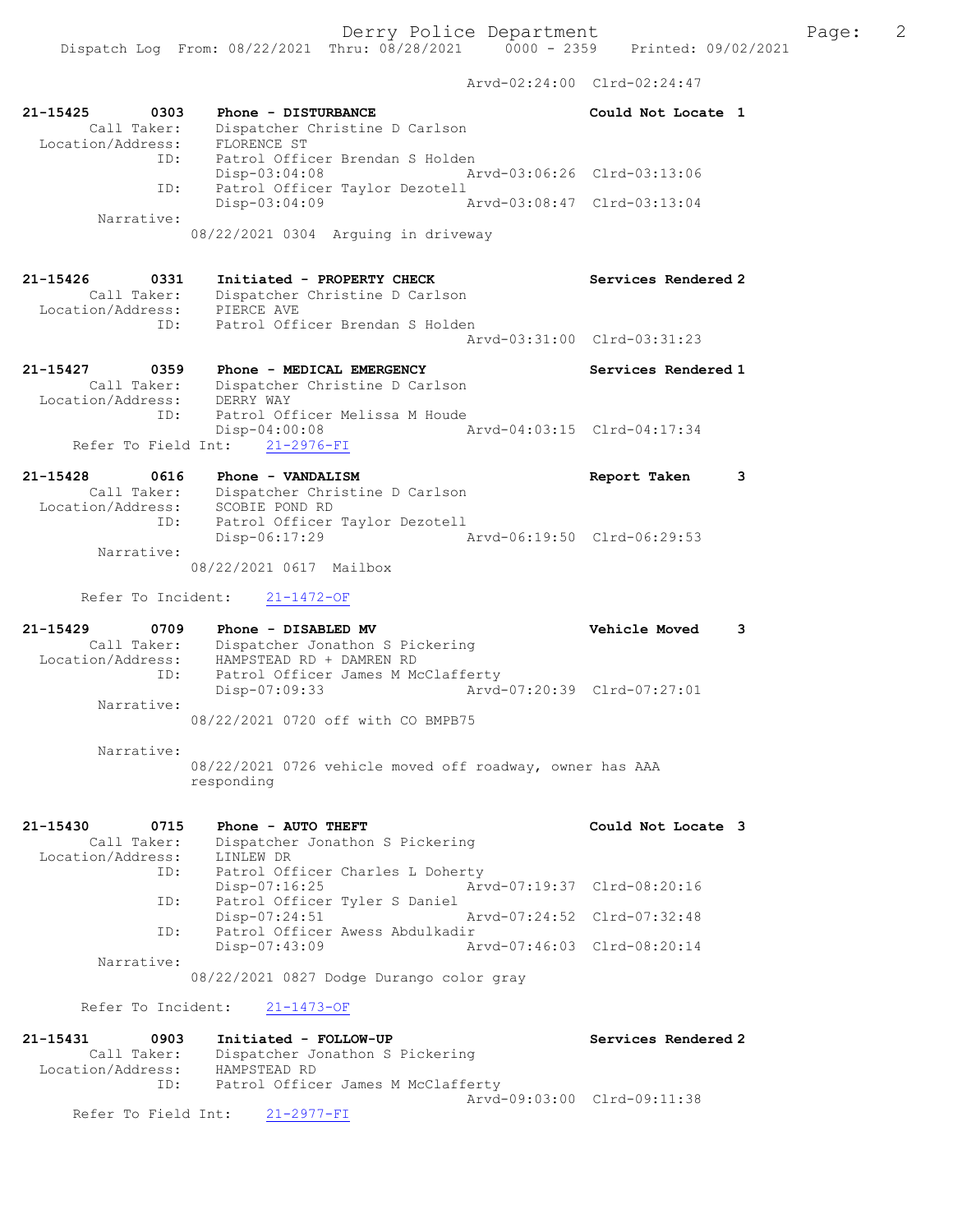Dispatch Log From: 08/22/2021 Thru: 08/28/2021 0000 - 2359 21-15432 0906 Phone - WARRANT ARREST RELEASED 2 Call Taker: Dispatcher Jonathon S Pickering Location/Address: [DY 2] MUNICIPAL DR ID: Patrol Officer Casey J Noyes<br>Disp-09:06:50 Disp-09:06:50 Arvd-09:06:51 Clrd-10:59:45 Cleared By: Patrol Officer Casey J Noyes Narrative: 08/22/2021 0909 Subject turning himself in on a warrant Narrative: 08/22/2021 0909 Subject Info: Sean Casey 907 Whitney's Grove Rd Derry, NH DOB:6/15/91 Arrested on a warrant for Sexual Assault Narrative: 08/22/2021 1008 PRISONER CHECK Narrative: 08/22/2021 1031 subject released on \$500 PR, court date 12/16/21 per BC Lefebvre Refer To Arrest: 21-797-AR 21-15433 0916 Phone - ASSIST CITIZEN Assistance Rendered 3 Call Taker: Dispatcher Jonathon S Pickering Location/Address: MEADOWBROOK RD ID: Patrol Officer James M McClafferty<br>Disp-09:17:57 Arvd Disp-09:17:57 Arvd-09:24:00 Clrd-09:30:01 21-15434 1001 Phone - TREE(S) DOWN Services Rendered 1 Call Taker: Patrol Officer Casey J Noyes Location/Address: CROSS RD ID: Patrol Officer James M McClafferty Disp-10:03:26 Arvd-10:06:59 Clrd-10:10:12<br>Arrived By: Dispatcher Jonathon S Pickering Dispatcher Jonathon S Pickering Cleared By: Dispatcher Jonathon S Pickering Narrative: 08/22/2021 1009 Eversource called in reference to tree limb on primary line 21-15435 1053 Phone - TREE(S) DOWN Removed Hazard 1 Call Taker: Patrol Officer Casey J Noyes Location/Address: OLD AUBURN RD ID: Patrol Officer James M McClafferty Disp-10:54:35 Arvd-11:03:21 Clrd-13:01:58 Arrived By: Dispatcher Jonathon S Pickering Cleared By: Dispatcher Jonathon S Pickering ID: Patrol Officer Timothy J Underhill<br>Disp-12:27:15 Arvd Disp-12:27:15 Arvd-12:42:45 Clrd-13:54:00<br>Dispatched By: Dispatcher Jonathon S Pickering Dispatcher Jonathon S Pickering Arrived By: Dispatcher Jonathon S Pickering Cleared By: Dispatcher Jonathon S Pickering<br>TD: Sergeant Jeffrey M Dawe Sergeant Jeffrey M Dawe Disp-12:42:37 Arvd-12:42:39 Clrd-13:13:08<br>Dispatched By: Dispatcher Jonathon S Pickering spatched By: Dispatcher Jonathon S Pickering<br>Arrived By: Dispatcher Jonathon S Pickering Dispatcher Jonathon S Pickering 21-15436 1208 Phone - TREE(S) DOWN Removed Hazard 1 Call Taker: Patrol Officer Casey J Noyes<br>ion/Address: GULF RD Location/Address:<br>ID: Patrol Officer Awess Abdulkadir<br>Disp-12:09:26 Al Disp-12:09:26 Arvd-12:16:58 Clrd-13:39:48 Arrived By: Dispatcher Jonathon S Pickering Cleared By: Dispatcher Jonathon S Pickering<br>ID: Sergeant Jeffrey M Dawe Sergeant Jeffrey M Dawe<br>Disp-12:26:17 Arvd-12:42:33 Clrd-12:42:35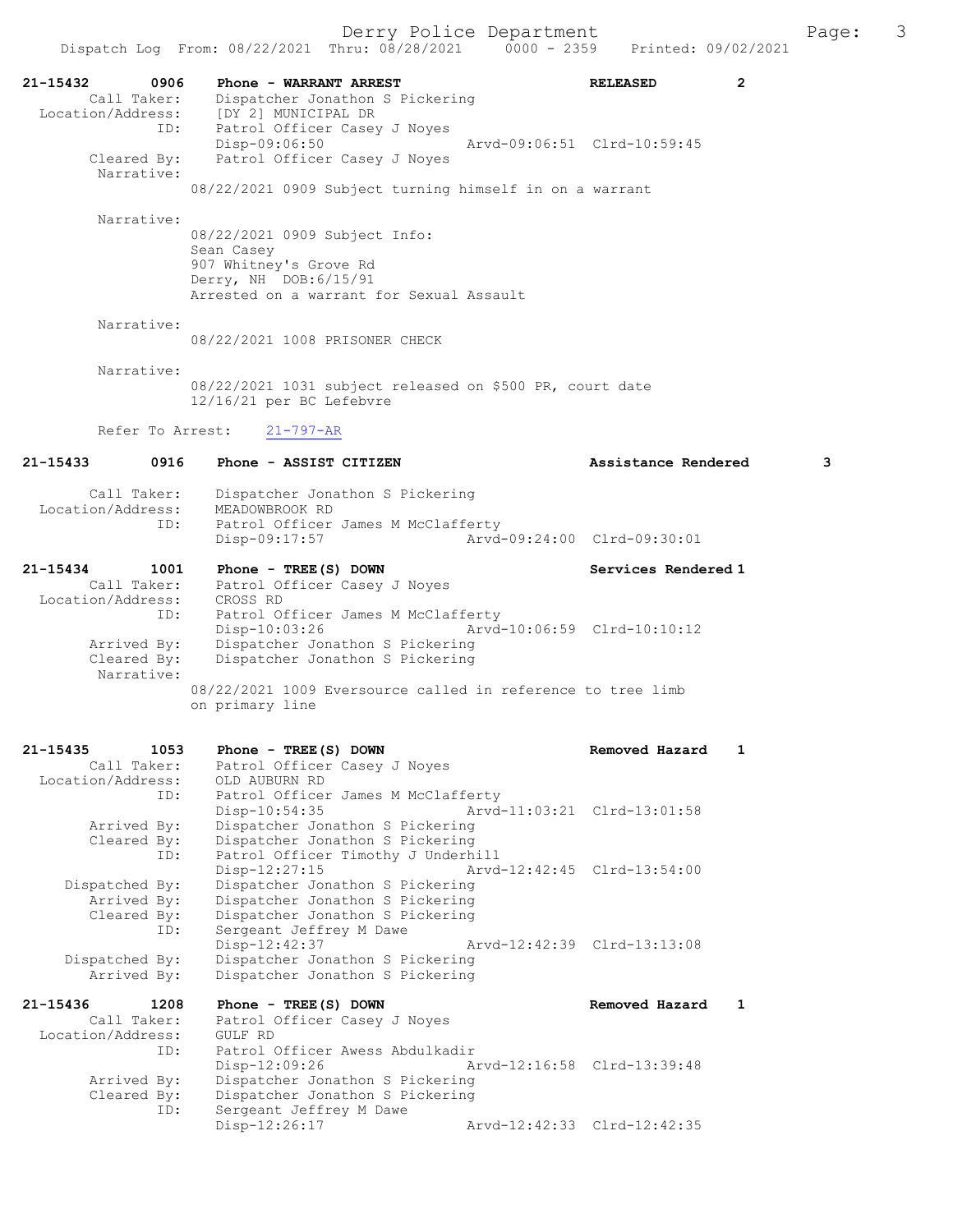Derry Police Department Fage: 4 Dispatch Log From: 08/22/2021 Thru: 08/28/2021 0000 - 2359 Printed: 09/02/2021 Arrived By: Dispatcher Jonathon S Pickering Cleared By: Dispatcher Jonathon S Pickering ID: Patrol Officer James M McClafferty Disp-13:39:45 Arvd-13:39:47 Clrd-14:22:50 Dispatched By: Dispatcher Jonathon S Pickering Arrived By: Dispatcher Jonathon S Pickering Cleared By: Dispatcher Jonathon S Pickering 21-15437 1331 Initiated - MV CHECK SENT ON THEIR WAY 1 Call Taker: Dispatcher Jonathon S Pickering Location/Address: MICHAEL AVE + KENDALL POND RD ID: Sergeant Jeffrey M Dawe Arvd-13:31:00 Clrd-13:36:44 Cleared By: Sergeant Jared Knox Refer To Field Int: 21-2982-FI 21-15438 1423 Walk-In - ASSIST CITIZEN ADVICE GIVEN 3 Call Taker: Patrol Officer Casey J Noyes Location/Address: [DY 2] MUNICIPAL DR ID: Patrol Officer Casey J Noyes Dispersion of the Casey J Noyes<br>Disp-14:23:37 Arvd-14:23:40 Clrd-14:23:42<br> $T_{\text{min}}$ Refer To Field Int: 21-2979-FI 21-15439 1624 Phone - ALARM, BURGLAR False Alarm 1 Call Taker: Patrol Officer Casey J Noyes Location/Address: [DY 586] E BROADWAY ID: Patrol Officer Timothy J Underhill Disp-16:26:05 Arvd-16:27:37 Clrd-16:29:56 Arrived By: Dispatcher Christina L Power Cleared By: Dispatcher Christina L Power ID: Patrol Officer Joshua Martin Disp-16:26:24 Clrd-16:27:26 Dispatched By: Dispatcher Christina L Power Cleared By: Dispatcher Christina L Power ID: Patrol Officer Taylor Dezotell Disp-16:27:27 Clrd-16:29:52 Dispatched By: Dispatcher Christina L Power Cleared By: Dispatcher Christina L Power Narrative: checked and secure. Refer To Field Int: 21-2981-FI 21-15440 1625 Initiated - MV STOP Warning Issued 3 Call Taker: Dispatcher Christina L Power Location/Address: ROCKINGHAM RD ID: Patrol Officer Taylor Dezotell Arvd-16:25:00 Clrd-16:27:11 Refer To Citation: 21-3785-CN 21-15441 1705 Initiated - MV STOP Warning Issued 3 Call Taker: Dispatcher Christina L Power Location/Address: BIRCH ST ID: Patrol Officer Taylor Dezotell Arvd-17:05:00 Clrd-17:12:32<br>21-3787-CN Refer To Citation: 21-15442 1842 Initiated - MV STOP Warning Issued 3 Call Taker: Dispatcher Christina L Power Location/Address: MANCHESTER RD ID: Patrol Officer Nathan S Lavoie Arvd-18:42:00 Clrd-18:52:05 Patrol Officer Sara R Joyce<br>21-3788-CN Refer To Citation: 21-15443 1931 Phone - NEIGHBORHOOD DISPUTE Services Rendered 2 Call Taker: Lieutenant Robert F Smith Location/Address: RICHARDSON DR ID: Patrol Officer Nathan S Lavoie<br>Disp-19:35:10 Arvd-19:46:21 Clrd-20:33:51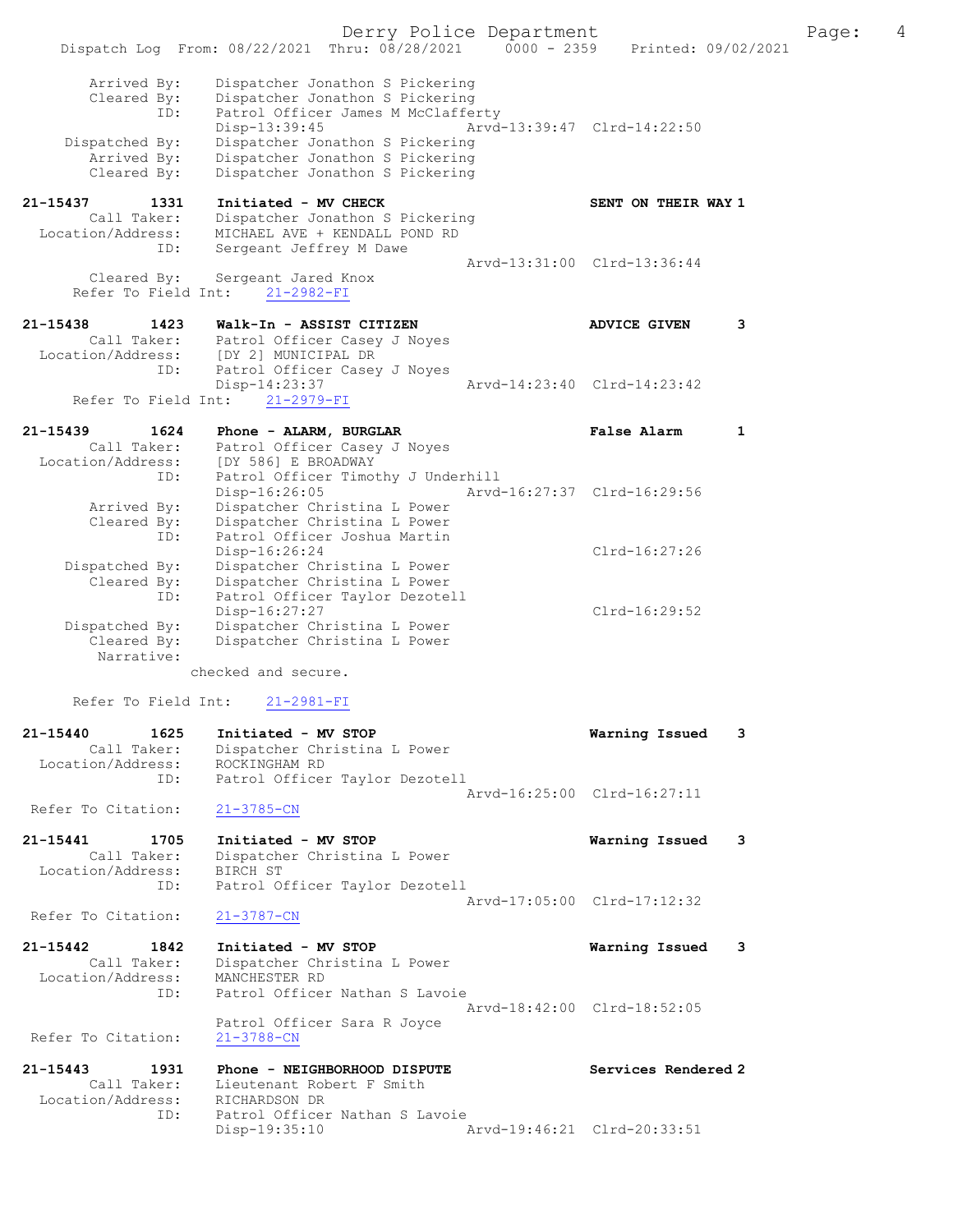Derry Police Department The Page: 5 Dispatch Log From: 08/22/2021 Thru: 08/28/2021 0000 - 2359 Printed: 09/02/2021 Patrol Officer Sara R Joyce Arrived By: Dispatcher Christina L Power<br>Cleared Bv: Dispatcher Christina L Power Dispatcher Christina L Power Narrative: Resident beleives his food is being tampered with. Refer To Field Int: 21-2980-FI 21-15444 1953 Phone - ERRATIC OPERATION Could Not Locate 2 Call Taker: Dispatcher Christina L Power Call Taker: Dispatch<br>Location/Address: LANE RD<br>ID: Patrol ( Patrol Officer Blake A Martineau<br>Disp-19:54:01 Ary Disp-19:54:01 Arvd-20:07:40 Clrd-20:11:38 Narrative: speeding vehicles 21-15445 2047 Phone - RESTRAINING ORDER VIOLATION Report Taken 2 Call Taker: Dispatcher Christina L Power<br>ion/Address: LINLEW DR Location/Address:<br>ID: Patrol Officer Nathan S Lavoie<br>Disp-20:49:00 / Arvd-20:49:52 Clrd-21:21:55 Patrol Officer Sara R Joyce ID: Patrol Officer Joshua Martin Disp-20:49:02 Arvd-20:49:38 Clrd-21:21:53 Patrol Officer Robert Corwin<br>Disp-20:49:04 20:49:04 Arvd-20:49:58 Clrd-21:21:52<br>21-1474-OF Refer To Incident: 21-15446 2335 911 - DOMESTIC DISTURBANCE Arrest(s) Made 1 Call Taker: Dispatcher Jess W Arcand<br>ion/Address: PEMBROKE DR Location/Address:<br>TD: Patrol Officer Robert Corwin<br>Disp-23:47:34 Arvd-23:52:31 Clrd-08/23/2021 @ 00:11:43 ID: Patrol Officer Collin Kennedy<br>Disp-23:49:14 Disp-23:49:14 Arvd-23:52:47 Clrd-08/23/2021 @ 01:24:54 ID: Sergeant Patrick H Dawson Disp-23:57:23 Arvd-23:57:24 Clrd-08/23/2021 @ 00:11:41 Narrative: 08/23/2021 0002 ONE IN CUSTODY ON AN EBW OUT OF MANCHESTER DISTRICT COURT FOR RESISTING ARREST Narrative: 08/23/2021 0007 131 EN ROUTE TO HQ WITH ONE SM 32888.2 Narrative: 08/23/2021 0010 OFF AT HQ EM 32889.5 Narrative: 08/23/2021 0053 IDENTIFIED AS: TRACE PARNELL 1 PEMBROKE DR APT 16 DERRY NH DOB 6/21/95 Narrative: 08/23/2021 0054 PLACED IN CELL 3 Narrative: 08/23/2021 0121 RELEASED ON PR BAIL WITH MANCHESTER DISTRICT COURT 9/30/21 PER BC LEFEBVRE Refer To Incident: 21-1475-OF<br>Refer To Arrest: 21-798-AR Refer To Arrest: 21-15447 2336 Phone - DOMESTIC DISTURBANCE Verbal in Nature 1<br>Call Taker: Patrol Officer Kevin L Davies Call Taker: Patrol Officer Kevin L Davies Location/Address: LINLEW DR ID: Patrol Officer Blake A Martineau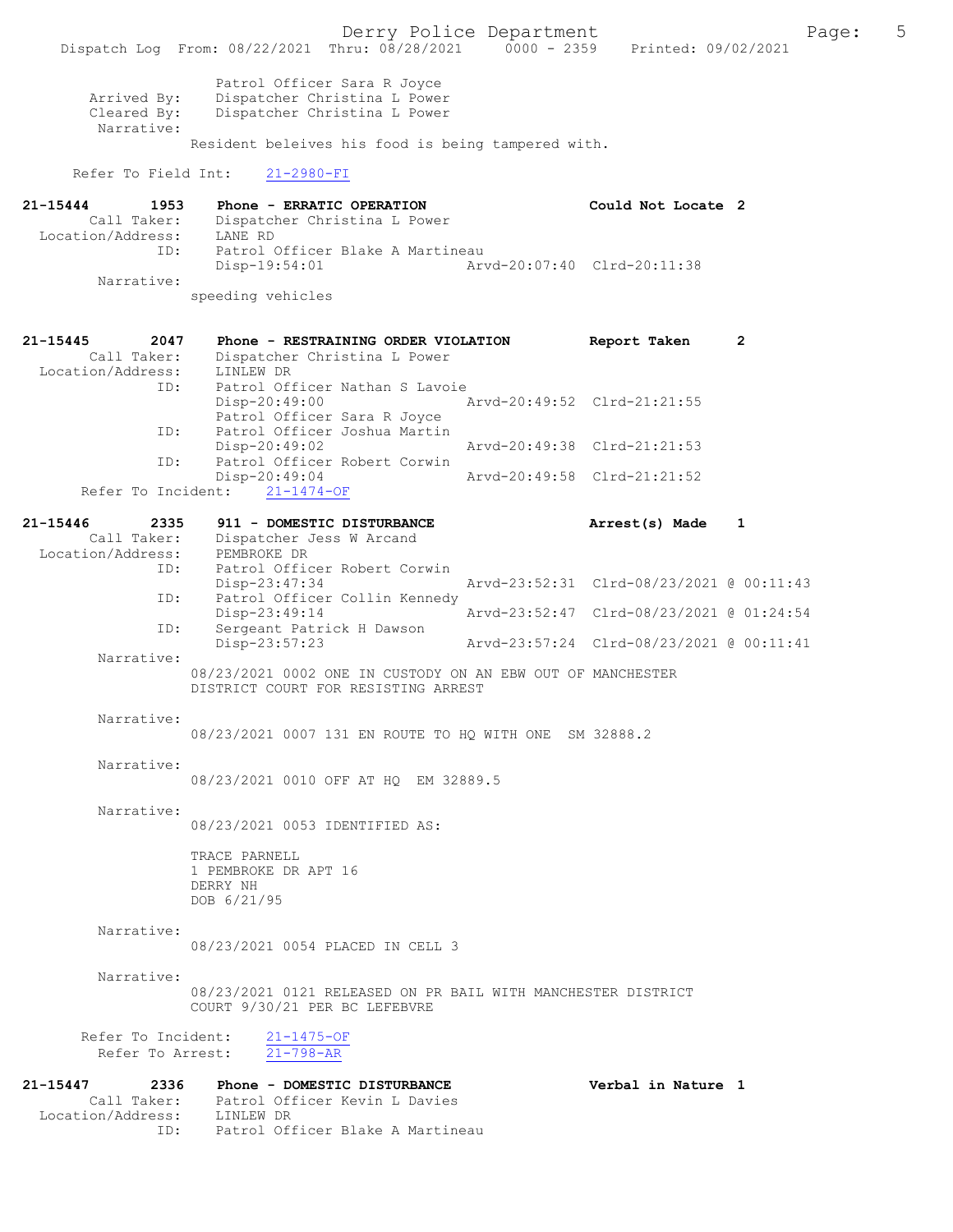Derry Police Department The Page: 6

|             | $Disp-23:37:53$               | Arvd-23:39:29 Clrd-23:52:40 |                             |
|-------------|-------------------------------|-----------------------------|-----------------------------|
| Arrived By: | Dispatcher Jess W Arcand      |                             |                             |
| Cleared By: | Dispatcher Jess W Arcand      |                             |                             |
| ID:         | Sergeant Patrick H Dawson     |                             |                             |
|             | Disp-23:38:10                 |                             | Aryd-23:39:34 Clrd-23:52:38 |
| Arrived By: | Dispatcher Jess W Arcand      |                             |                             |
| Cleared By: | Dispatcher Jess W Arcand      |                             |                             |
| ID:         | Patrol Officer Collin Kennedy |                             |                             |
|             | Disp-23:38:46                 |                             | Arvd-23:39:31 Clrd-23:49:10 |
| Arrived By: | Dispatcher Jess W Arcand      |                             |                             |
| Cleared By: | Dispatcher Jess W Arcand      |                             |                             |

| 21-15448          | 2339                | Initiated - MV CHECK            | Vehicle checked 1           |  |
|-------------------|---------------------|---------------------------------|-----------------------------|--|
|                   | Call Taker:         | Dispatcher Jess W Arcand        |                             |  |
| Location/Address: |                     | CRYSTAL AVE                     |                             |  |
|                   | TD:                 | Patrol Officer Brendan S Holden |                             |  |
|                   |                     |                                 | Arvd-23:39:00 Clrd-23:48:58 |  |
|                   | Refer To Field Int: | $21 - 3001 - FI$                |                             |  |

## For Date: 08/23/2021 - Monday

| 21-15449           | 0105        | Initiated - MV STOP             | Warning Issued 3            |  |
|--------------------|-------------|---------------------------------|-----------------------------|--|
|                    | Call Taker: | Dispatcher Jess W Arcand        |                             |  |
| Location/Address:  |             | CRYSTAL AVE + HOWARD ST         |                             |  |
|                    | TD:         | Patrol Officer Brendan S Holden |                             |  |
|                    |             |                                 | Aryd-01:05:00 Clrd-01:10:40 |  |
| Refer To Citation: |             | 21-3789-CN                      |                             |  |

| 21-15450          | 0125        | Initiated - TRANSPORT         |                             | <b>TRANSPORTED</b> |  |
|-------------------|-------------|-------------------------------|-----------------------------|--------------------|--|
|                   | Call Taker: | Dispatcher Jess W Arcand      |                             |                    |  |
| Location/Address: |             | MUNICIPAL DR                  |                             |                    |  |
|                   | ID:         | Patrol Officer Collin Kennedy |                             |                    |  |
|                   |             |                               | Arvd-01:25:00 Clrd-01:28:43 |                    |  |
|                   | Narrative:  |                               |                             |                    |  |

08/23/2021 0125 TRANSPORTING ONE TO PEMBROKE DR SM 32889.6

Narrative:

08/23/2021 0128 OFF AT PEMBROKE DR EM 32890.8

| 21-15451<br>0234  | 911 - DOMESTIC DISTURBANCE       |                             | Verbal in Nature 1          |
|-------------------|----------------------------------|-----------------------------|-----------------------------|
| Call Taker:       | Dispatcher Jess W Arcand         |                             |                             |
| Location/Address: | NEWELL RD                        |                             |                             |
| ID:               | Patrol Officer Blake A Martineau |                             |                             |
|                   | $Disp-02:35:53$                  | Arvd-02:39:27 Clrd-02:57:11 |                             |
| ID:               | Patrol Officer Brendan S Holden  |                             |                             |
|                   | Disp-02:35:55                    |                             | Arvd-02:39:25 Clrd-02:57:11 |
| ID:               | Sergeant Patrick H Dawson        |                             |                             |
|                   | Disp-02:37:26                    |                             | Arvd-02:39:43 Clrd-02:57:11 |
| ID:               | Patrol Officer Collin Kennedy    |                             |                             |
|                   | $Disp-02:41:22$                  |                             | Arvd-02:41:24 Clrd-02:57:11 |
|                   | Refer To Field Int: 21-2984-FI   |                             |                             |

# 21-15452 0417 911 - MEDICAL EMERGENCY Assistance Rendered 1

| Call Taker:       | Dispatcher Jess W Arcand         |                             |  |
|-------------------|----------------------------------|-----------------------------|--|
| Location/Address: | W BROADWAY                       |                             |  |
| ID:               | Patrol Officer Brendan S Holden  |                             |  |
|                   | Disp-04:18:01                    | Arvd-04:19:33 Clrd-04:36:19 |  |
| ID:               | Patrol Officer Blake A Martineau |                             |  |
|                   | Disp-04:18:05                    | Arvd-04:20:35 Clrd-04:36:21 |  |
| ID:               | Sergeant Patrick H Dawson        |                             |  |
|                   | Disp-04:20:37                    | Arvd-04:21:13 Clrd-04:36:23 |  |
|                   | Refer To Field Int: 21-2985-FI   |                             |  |
|                   |                                  |                             |  |

#### 21-15453 0711 Initiated - MV STOP Warning Issued 3 Call Taker: Dispatcher Jonathon S Pickering Location/Address: TSIENNETO RD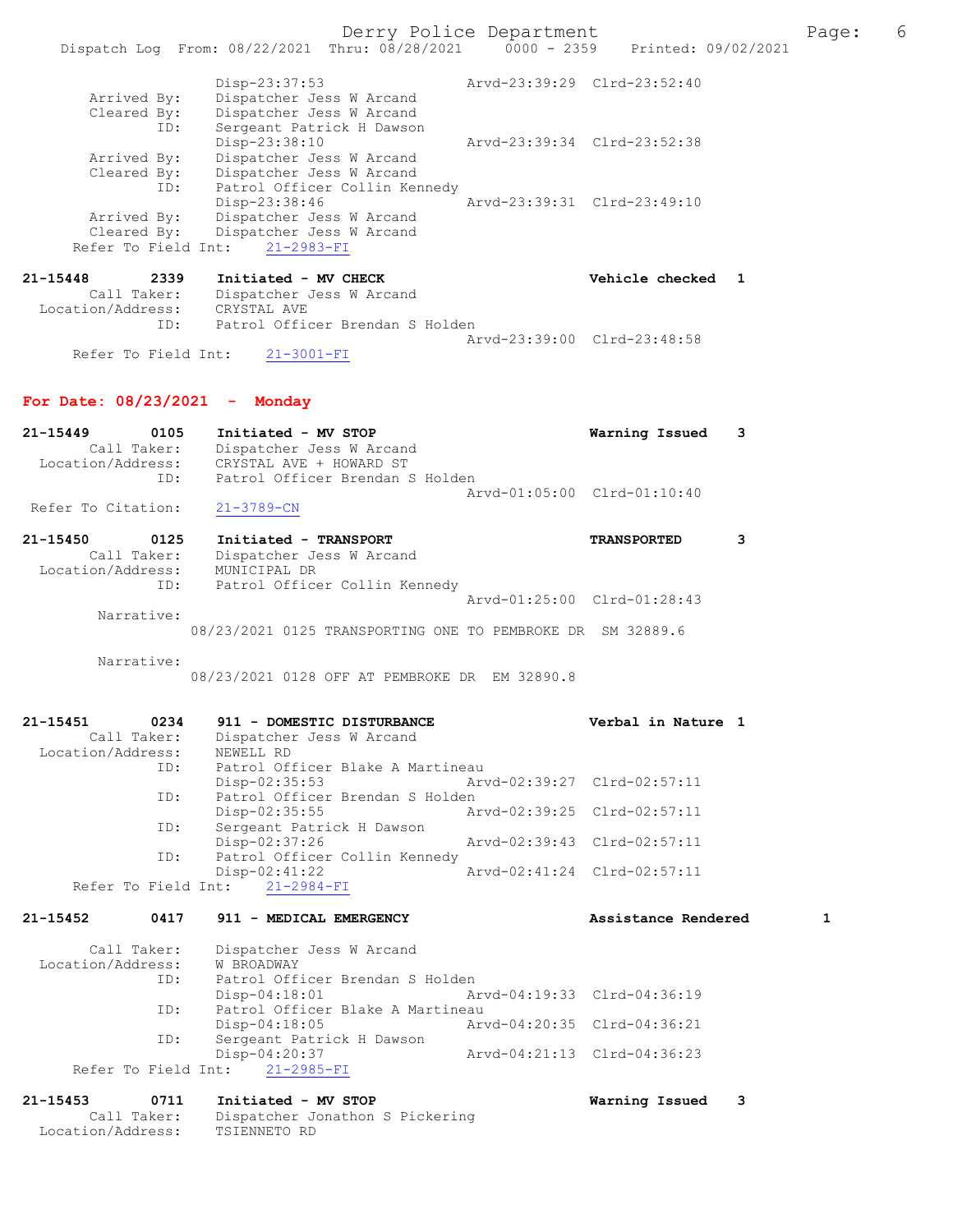Derry Police Department The Page: 7 Dispatch Log From: 08/22/2021 Thru: 08/28/2021 0000 - 2359 Printed: 09/02/2021 ID: Lieutenant Michael T Muncey Arvd-07:11:00 Clrd-07:20:03<br>21-3790-CN Refer To Citation: 21-15454 0723 Initiated - MV STOP Warning Issued 3 Call Taker: Dispatcher Jonathon S Pickering Location/Address: BYPASS 28 + LINLEW DR ID: Lieutenant Michael T Muncey Arvd-07:23:00 Clrd-07:29:01 Refer To Citation: 21-3791-CN 21-15455 0738 Initiated - MV STOP Warning Issued 3 Call Taker: Lieutenant Shawn P O'Donaghue Location/Address: CHESTER RD + TSIENNETO RD ID: Lieutenant Michael T Muncey Arvd-07:38:00 Clrd-07:48:43 Cleared By: Dispatcher Jonathon S Pickering Refer To Citation: 21-3792-CN 21-15456 0748 Initiated - MV STOP Warning Issued 3 Call Taker: Dispatcher Jonathon S Pickering Location/Address: TSIENNETO RD ID: Lieutenant Michael T Muncey Arvd-07:48:00 Clrd-08:00:06 Cleared By: Lieutenant Shawn P O'Donaghue Refer To Citation: 21-3794-CN Refer To Citation:  $\overline{21-3793-CN}$ 21-15457 0749 Initiated - FOLLOW-UP No Action Required 2 Call Taker: Dispatcher Jonathon S Pickering Location/Address: E BROADWAY ID: Patrol Officer Nicholas M Granville Arvd-07:49:00 Clrd-08:07:35 21-15458 0754 Phone - RESTRAINING ORDER VIOLATION Report Taken 2 Call Taker: Dispatcher Jonathon S Pickering Location/Address: MANCHESTER RD ID: Patrol Officer James M McClafferty Disp-08:07:27 Arvd-08:07:28 Clrd-08:45:18 ID: Sergeant Jeffrey M Dawe Disp-08:07:32 Arvd-08:07:33 Clrd-08:45:17 Refer To Incident: 21-1476-OF 21-15459 0815 Initiated - MV STOP Warning Issued 3 Call Taker: Lieutenant Shawn P O'Donaghue Location/Address: E DERRY RD ID: Lieutenant Michael T Muncey Arvd-08:15:00 Clrd-08:23:21 Cleared By: Dispatcher Jonathon S Pickering Refer To Citation: 21-3795-CN 21-15460 0825 Initiated - MV STOP Warning Issued 3 Call Taker: Dispatcher Jonathon S Pickering Location/Address: S MAIN ST ID: Lieutenant Michael T Muncey Arvd-08:25:00 Clrd-08:31:44 Refer To Citation: 21-3796-CN 21-15461 0826 Initiated - ATTEMPTED PAPER SERVICE Served 2 Call Taker: Dispatcher Jonathon S Pickering Location/Address: BERRY ST ID: Patrol Officer Nicholas M Granville Arvd-08:26:00 Clrd-08:32:17 21-15462 0831 Initiated - MV STOP Warning Issued 3 Call Taker: Dispatcher Jonathon S Pickering Location/Address: S MAIN ST ID: Lieutenant Michael T Muncey Arvd-08:31:00 Clrd-08:41:12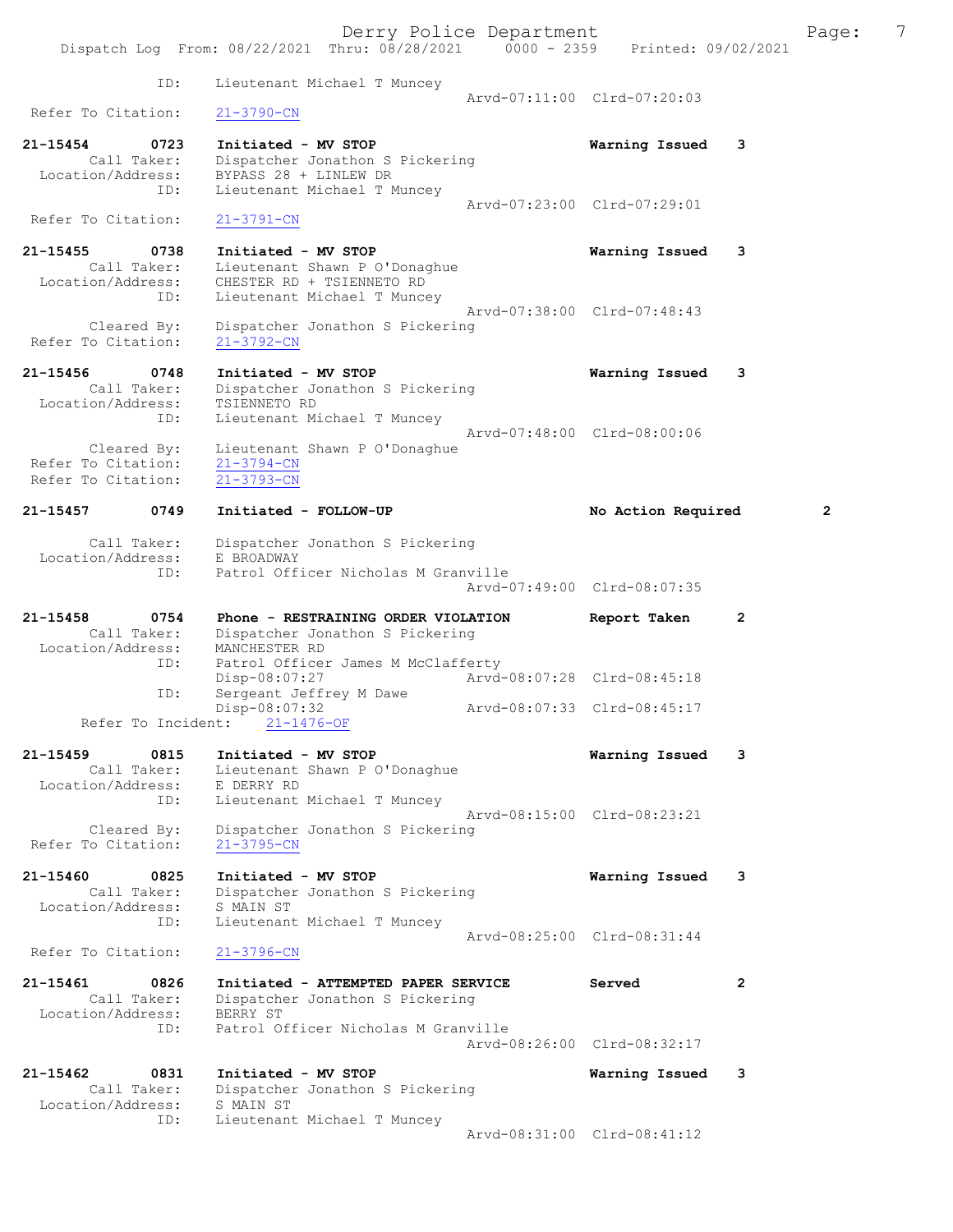Dispatch Log From: 08/22/2021 Thru: 08/28/2021 0000 - 2359 Printed: 09/02/2021

| Refer To Citation:                       |                            | 21-3797-CN                                                                                       |                             |   |   |
|------------------------------------------|----------------------------|--------------------------------------------------------------------------------------------------|-----------------------------|---|---|
| $21 - 15463$<br>Location/Address:        | 0841<br>Call Taker:        | Initiated - MV STOP<br>Dispatcher Jonathon S Pickering<br>TINKHAM AVE                            | Warning Issued              | 3 |   |
|                                          | ID:                        | Captain Vernon L Thomas                                                                          | Arvd-08:41:00 Clrd-08:47:30 |   |   |
|                                          | ID:                        | Sergeant Jeffrey M Dawe<br>Disp-08:46:16                                                         | Arvd-08:46:18 Clrd-08:47:32 |   |   |
| $21 - 15464$                             | 0843<br>Call Taker:        | Initiated - MV STOP<br>Dispatcher Jonathon S Pickering                                           | Warning Issued              | 3 |   |
| Location/Address:                        | ID:                        | E BROADWAY<br>Lieutenant Michael T Muncey                                                        |                             |   |   |
| Refer To Citation:                       |                            | $21 - 3798 - CN$                                                                                 | Arvd-08:43:00 Clrd-08:51:31 |   |   |
| 21-15465                                 | 0845                       | Initiated - FOLLOW-UP                                                                            | No Action Required          |   | 2 |
| Location/Address:                        | Call Taker:<br>ID:         | Dispatcher Jonathon S Pickering<br>[DY 146] ASHLEIGH DR<br>Patrol Officer James M McClafferty    | Arvd-08:45:00 Clrd-09:21:15 |   |   |
| 21-15466                                 | 0853                       | Initiated - DOMESTIC VIOLENCE FOLLOW-UP                                                          | No Action Required          |   | 2 |
| Location/Address:                        | Call Taker:<br>ID:         | Dispatcher Jonathon S Pickering<br>PEMBROKE DR<br>Patrol Officer Nikita Tomnyuk                  |                             |   |   |
|                                          |                            |                                                                                                  | Arvd-08:53:00 Clrd-09:01:35 |   |   |
| 21-15467<br>Location/Address:            | 0859<br>Call Taker:        | Initiated - MV STOP<br>Dispatcher Jonathon S Pickering<br>E BROADWAY                             | Warning Issued              | 3 |   |
| Refer To Citation:                       | ID:                        | Lieutenant Michael T Muncey<br>$21 - 3799 - CN$                                                  | Arvd-08:59:00 Clrd-09:08:27 |   |   |
| $21 - 15468$                             | 0904<br>Call Taker:        | Phone - ANIMAL COMPLAINT                                                                         | Vehicle checked             | 1 |   |
| Location/Address:                        | ID:                        | Dispatcher Jonathon S Pickering<br>CRYSTAL AVE<br>Patrol Officer Nikita Tomnyuk<br>Disp-09:05:24 | Arvd-09:08:45 Clrd-09:21:54 |   |   |
|                                          | ID:                        | Sergeant Jeffrey M Dawe<br>Disp-09:06:26                                                         | Arvd-09:06:28 Clrd-09:10:49 |   |   |
|                                          | Narrative:                 | 08/23/2021 0910 dog in a car, vehicle found to have remote<br>start, no issues found             |                             |   |   |
|                                          | Refer To Field Int:        | $21 - 3037 - FI$                                                                                 |                             |   |   |
| $21 - 15469$<br>Location/Address:        | 0908<br>Call Taker:<br>ID: | Initiated - MV STOP<br>Dispatcher Jonathon S Pickering<br>WALL ST<br>Lieutenant Michael T Muncey | Warning Issued              | 3 |   |
| Refer To Citation:<br>Refer To Citation: |                            | $21 - 3800 - CN$<br>$21 - 3801 - CN$                                                             | Arvd-09:08:00 Clrd-09:19:16 |   |   |
| 21-15470                                 | 0921                       | Initiated - FOLLOW-UP                                                                            | No Action Required          |   | 2 |
|                                          | Call Taker:                | Dispatcher Jonathon S Pickering                                                                  |                             |   |   |
| Location/Address:                        | ID:                        | MANCHESTER RD<br>Patrol Officer James M McClafferty                                              | Arvd-09:21:00 Clrd-09:33:23 |   |   |
| 21-15471                                 | 0924<br>Call Taker:        | Initiated - SUBPOENA DELIVERY<br>Dispatcher Jonathon S Pickering                                 | Not Served                  | 1 |   |

 Location/Address: STARK RD ID: Patrol Officer Awess Abdulkadir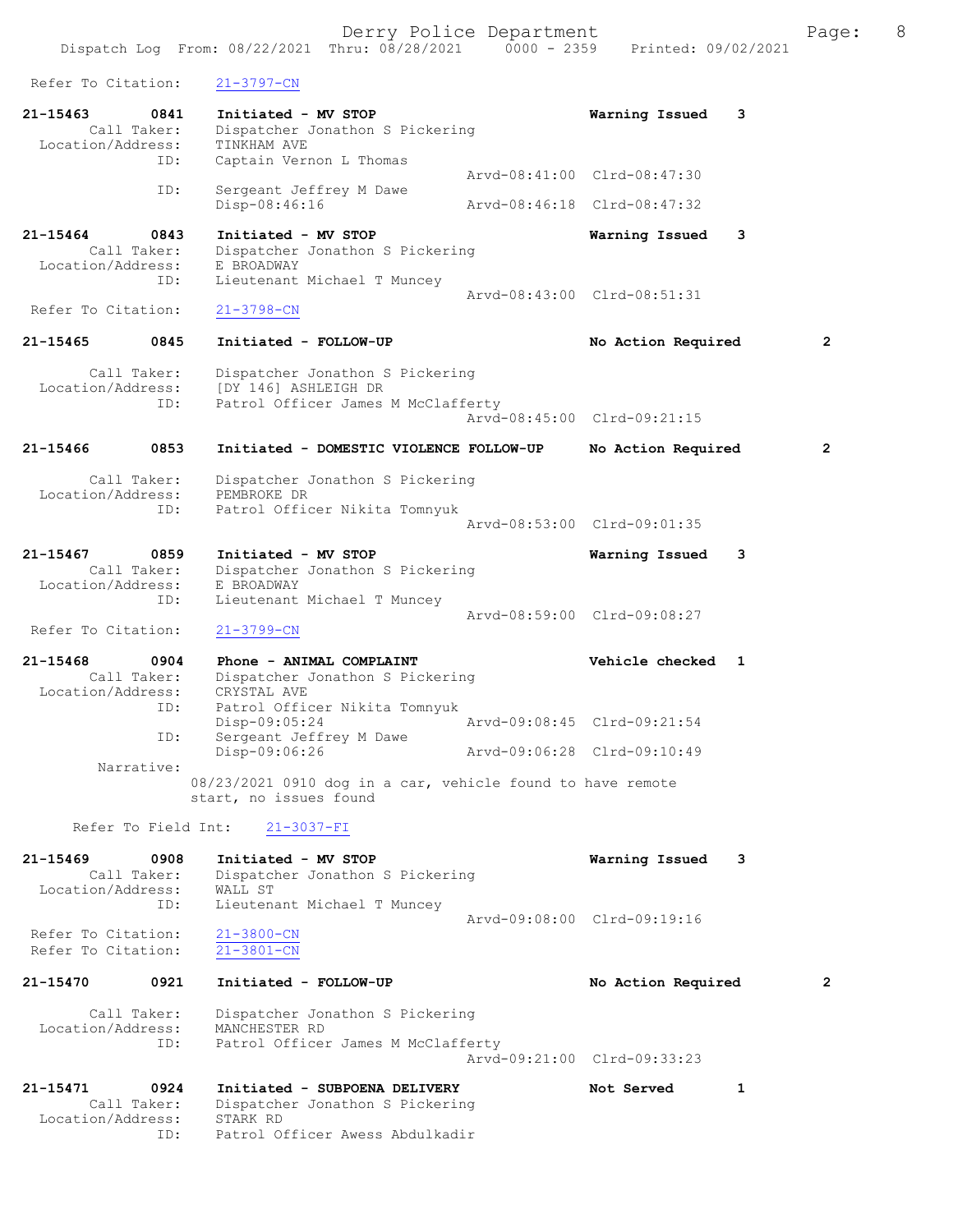Dispatch Log From: 08/22/2021 Thru: 08/28/2021 0000 - 2359 Printed: 09/02/2021

Arvd-09:24:00 Clrd-09:33:10

| 21-15472<br>0928<br>Call Taker:<br>Location/Address:            | Initiated - MV STOP<br>Dispatcher Jonathon S Pickering<br>E DERRY RD                                                                          | 3<br>Warning Issued         |              |
|-----------------------------------------------------------------|-----------------------------------------------------------------------------------------------------------------------------------------------|-----------------------------|--------------|
| ID:                                                             | Lieutenant Michael T Muncey                                                                                                                   | Arvd-09:28:00 Clrd-09:35:29 |              |
| 21-15473<br>0932<br>Call Taker:<br>Location/Address:            | Phone - ROAD HAZARD<br>Dispatcher Jonathon S Pickering<br>ISLAND POND RD                                                                      | <b>Vehicle Moved</b>        | $\mathbf{2}$ |
| ID:<br>Narrative:                                               | Patrol Officer Awess Abdulkadir<br>Disp-09:33:18<br>08/23/2021 0945 paving company in roadway - moved                                         | Arvd-09:35:36 Clrd-09:45:02 |              |
|                                                                 |                                                                                                                                               |                             |              |
| 21-15474<br>0933<br>Call Taker:<br>Location/Address:<br>ID:     | Initiated - MV STOP<br>Dispatcher Jonathon S Pickering<br>HAMPSTEAD RD<br>Patrol Officer Nikita Tomnyuk                                       | 3<br>Warning Issued         |              |
| Refer To Citation:                                              | $21 - 3802 - CN$                                                                                                                              | Arvd-09:33:00 Clrd-09:38:07 |              |
| 21-15475<br>0945<br>Call Taker:<br>Location/Address:            | Initiated - MV STOP<br>Dispatcher Jonathon S Pickering<br>E DERRY RD                                                                          | Warning Issued<br>3         |              |
| ID:<br>Refer To Citation:                                       | Lieutenant Michael T Muncey<br>$21 - 3803 - CN$                                                                                               | Arvd-09:45:00 Clrd-09:50:14 |              |
| $21 - 15476$<br>0959<br>Call Taker:<br>Location/Address:<br>ID: | Initiated - MV STOP<br>Dispatcher Jonathon S Pickering<br>TSIENNETO RD<br>Lieutenant Michael T Muncey                                         | Warning Issued<br>3         |              |
| Refer To Citation:                                              | $21 - 3804 - CN$                                                                                                                              | Arvd-09:59:00 Clrd-10:07:53 |              |
| 21-15477<br>1015<br>Call Taker:<br>Location/Address:            | Phone - VIN CHECK<br>Dispatcher Jonathon S Pickering<br>KRISTIN DR                                                                            | Services Rendered 3         |              |
| ID:                                                             | Patrol Officer Nikita Tomnyuk<br>Disp-10:17:08                                                                                                | Arvd-10:23:14 Clrd-10:34:22 |              |
| 21-15478<br>1020<br>Call Taker:<br>Location/Address:            | Walk-In - KEEP THE PEACE<br>Patrol Officer Timothy J Underhill<br>[DY 2] MUNICIPAL DR                                                         | Services Rendered 2         |              |
| ID:<br>Narrative:                                               | Patrol Officer Timothy J Underhill<br>$Disp-10:22:11$                                                                                         | Arvd-10:22:37 Clrd-10:31:36 |              |
|                                                                 | Nilufer was looking for an officer to stand by while her<br>husband's ex wife dropped off the kids for a custpdy<br>exchange in the front lot |                             |              |
| 21-15479<br>1035<br>Call Taker:<br>Location/Address:            | Initiated - MV STOP<br>Dispatcher Jonathon S Pickering<br>E DERRY RD                                                                          | Summons Issued<br>3         |              |
| ID:                                                             | Lieutenant Michael T Muncey                                                                                                                   | Arvd-10:35:00 Clrd-10:45:56 |              |
| 21-15480<br>1100<br>Call Taker:<br>Location/Address:            | Phone - VIN CHECK<br>Dispatcher Jonathon S Pickering<br>REDFIELD CIR                                                                          | Services Rendered 3         |              |
| ID:                                                             | Patrol Officer Awess Abdulkadir<br>$Disp-11:00:50$                                                                                            | Arvd-11:08:25 Clrd-11:20:48 |              |
| 21-15481<br>1102<br>Call Taker:<br>Location/Address:            | Phone - VANDALISM<br>Dispatcher Jonathon S Pickering<br>ROLLINS ST                                                                            | Report Taken<br>3           |              |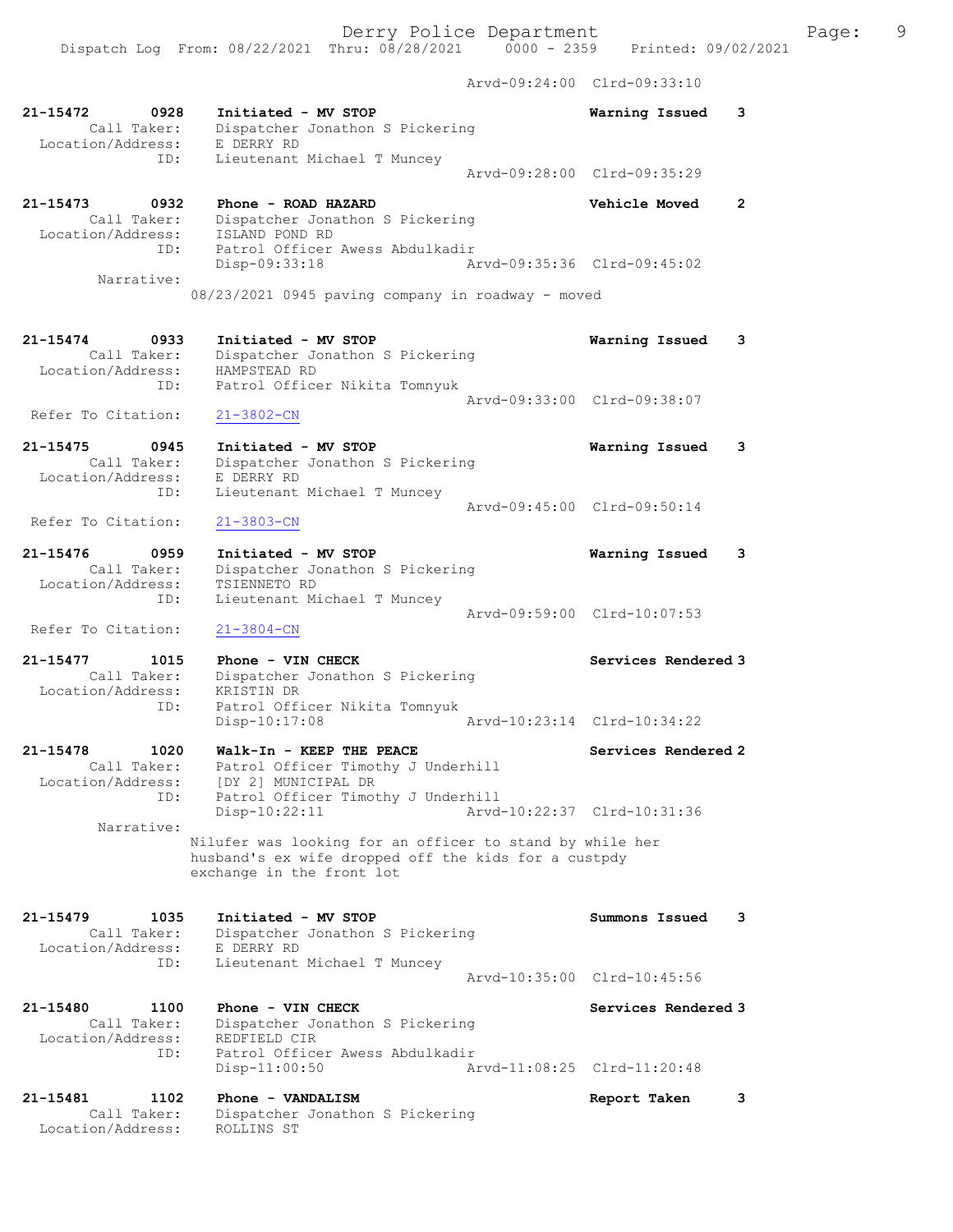Derry Police Department Fage: 10 Dispatch Log From: 08/22/2021 Thru: 08/28/2021 0000 - 2359 Printed: 09/02/2021 ID: Patrol Officer Scott M Beegan Disp-11:02:58 Arvd-11:13:22 Clrd-11:32:38 Patrol Officer Andrew R Kennedy Narrative: 08/23/2021 1434 broken bottles Refer To Incident: 21-1477-OF 21-15482 1108 Walk-In - SUSPICIOUS ACTIVITY ADVICE GIVEN 2 Call Taker: Patrol Officer Timothy J Underhill Location/Address: SILVESTRI CIR ID: Patrol Officer Timothy J Underhill Disp-11:10:30 Arvd-11:10:32 Clrd-11:10:50 Narrative: Mailbox issue Refer To Field Int: 21-2991-FI 21-15483 1124 Initiated - MV STOP Warning Issued 3 Call Taker: Dispatcher Jonathon S Pickering Location/Address: CHESTER RD ID: Patrol Officer Nikita Tomnyuk Arvd-11:24:00 Clrd-11:31:18 Refer To Citation: 21-3805-CN 21-15484 1131 Initiated - MV STOP Warning Issued 3 Call Taker: Dispatcher Jonathon S Pickering Location/Address: ISLAND POND RD + CEMETERY RD ID: Patrol Officer Awess Abdulkadir Arvd-11:31:00 Clrd-11:39:05<br>21-3806-CN Refer To Citation: 21-15485 1132 Phone - ANIMAL COMPLAINT COMERCITY Cone on Arrival 1 Call Taker: Dispatcher Jonathon S Pickering Location/Address: E BROADWAY + BIRCH ST ID: Patrol Officer Scott M Beegan Disp-11:34:27 Arvd-11:34:33 Clrd-11:42:35 Patrol Officer Andrew R Kennedy Narrative: 08/23/2021 1133 owner reporting his dog ran off, English Setter with black ears, leash attached 21-15486 1141 Walk-In - SUSPICIOUS ACTIVITY ADVICE GIVEN 2 Call Taker: Patrol Officer Timothy J Underhill Location/Address: [DY 2] MUNICIPAL DR ID: Patrol Officer Timothy J Underhill<br>Disp-11:42:49 Arvd- Disp-11:42:49 Arvd-11:42:51 Clrd-11:44:01 Refer To Field Int: 21-2992-FI 21-15487 1150 Initiated - SEXUAL OFFENDER REGISTRATION Services Rendered 1 Call Taker: Dispatcher Jonathon S Pickering Location/Address: [DY 2] MUNICIPAL DR ID: Detective Victoria M Kidd Arvd-11:50:00 Clrd-11:51:54 Narrative: 08/23/2021 1327 advice given in regards to possible scam, no crimes reported 21-15488 1204 Initiated - MV STOP Warning Issued 3 Call Taker: Dispatcher Jonathon S Pickering Location/Address: [DY 3618] MANCHESTER RD ID: Patrol Officer Scott M Beegan Arvd-12:04:00 Clrd-12:14:04 Patrol Officer Andrew R Kennedy<br>21-3807-CN Refer To Citation: 21-15489 1226 Phone - VIN CHECK Services Rendered 3 Call Taker: Dispatcher Jonathon S Pickering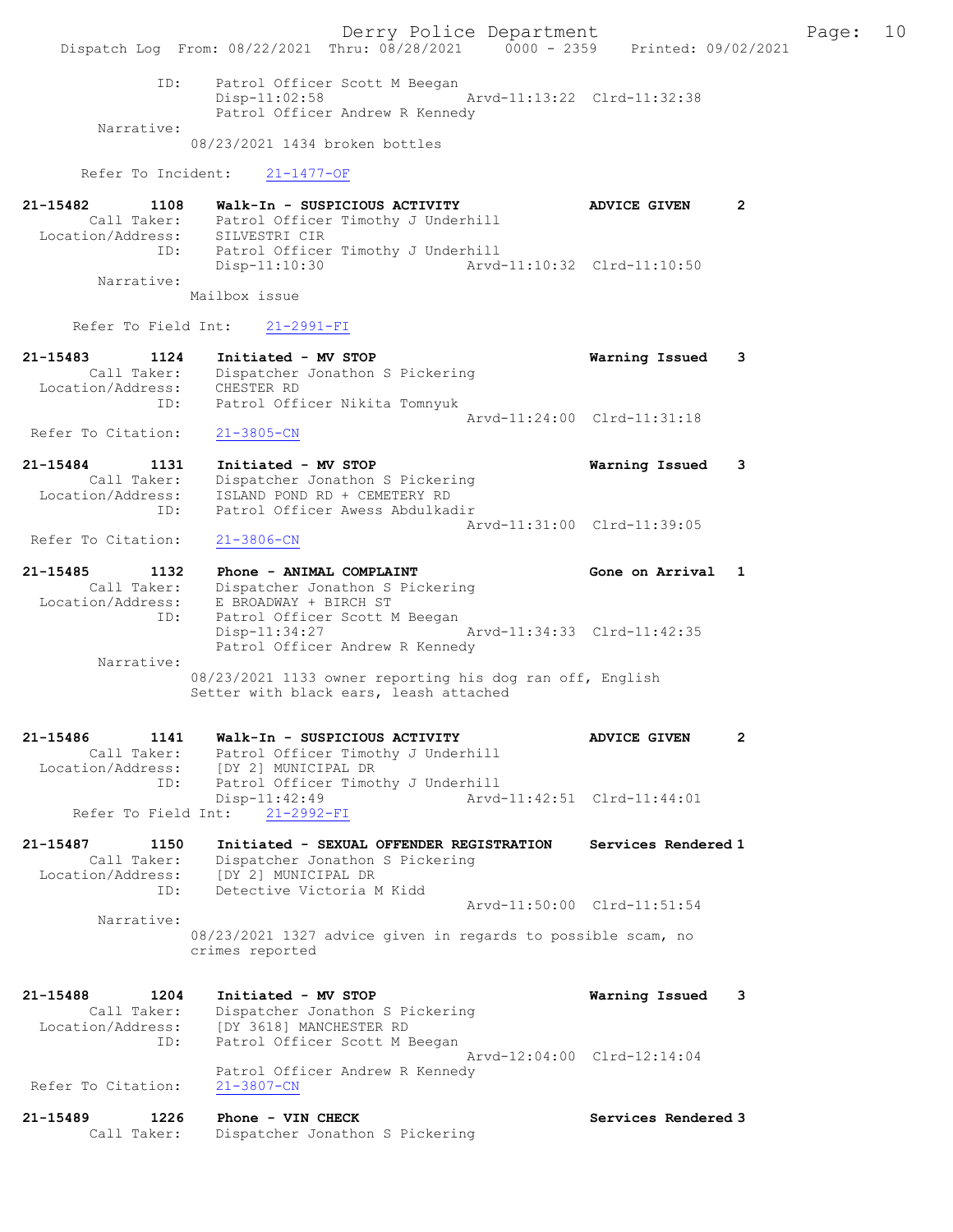|                                                             | Dispatch Log From: 08/22/2021 Thru: 08/28/2021 0000 - 2359                                                           | Printed: 09/02/2021            |
|-------------------------------------------------------------|----------------------------------------------------------------------------------------------------------------------|--------------------------------|
| Location/Address:<br>ID:                                    | WILLOW ST<br>Patrol Officer Awess Abdulkadir<br>Disp-12:30:18                                                        | Arvd-12:39:07 Clrd-12:50:23    |
| 21-15490<br>1231                                            | Phone - MEDICAL EMERGENCY                                                                                            | $\mathbf{1}$<br>Cleared        |
| Call Taker:<br>Location/Address:<br>ID:                     | Dispatcher Jonathon S Pickering<br>CRAVEN TER<br>Patrol Officer Scott M Beegan                                       |                                |
| ID:                                                         | Disp-12:32:03<br>Patrol Officer Andrew R Kennedy<br>Patrol Officer Nicholas M Granville                              | Arvd-12:36:01 Clrd-12:49:43    |
| ID:                                                         | Disp-12:33:06<br>Arvd-12:38:05 Clrd-12:49:28<br>Sergeant Jeffrey M Dawe                                              |                                |
| Narrative:                                                  | Disp-12:42:35<br>Arvd-12:42:37 Clrd-12:49:23                                                                         |                                |
|                                                             | 08/23/2021 1326 panic attack                                                                                         |                                |
| Refer To Field Int:                                         | $21 - 2994 - FI$                                                                                                     |                                |
| 21-15491<br>1237                                            | Phone - VIN CHECK<br>Call Taker: Dispatcher Jonathon S Pickering<br>Location/Address: PINGREE HILL RD                | Services Rendered 3            |
| ID:                                                         | Patrol Officer Awess Abdulkadir<br>$Disp-12:50:32$                                                                   | $Clrd-12:51:07$                |
| ID:                                                         | Patrol Officer Scott M Beegan<br>Disp-12:51:04                                                                       | Arvd-13:02:19 Clrd-13:11:59    |
| Refer To Field Int:                                         | Patrol Officer Andrew R Kennedy<br>$21 - 3009 - FI$                                                                  |                                |
| 21-15492<br>1301<br>Call Taker:                             | Walk-In - SEXUAL OFFENDER REGISTRATION<br>Dispatcher Jonathon S Pickering                                            | Services Rendered 1            |
| Location/Address:                                           | [DY 2] MUNICIPAL DR                                                                                                  |                                |
| ID:                                                         | Detective Kevin G Ruppel<br>$Disp-13:01:50$                                                                          | Arvd-13:01:52 Clrd-13:02:03    |
| 21-15493<br>1309<br>Call Taker:                             | Initiated - MV STOP<br>Dispatcher Jonathon S Pickering                                                               | Warning Issued<br>3            |
| Location/Address:                                           | ISLAND POND RD                                                                                                       |                                |
| ID:                                                         | Patrol Officer Awess Abdulkadir                                                                                      | Arvd-13:09:00 Clrd-13:20:45    |
| Refer To Citation:                                          | $21 - 3808 - CN$                                                                                                     |                                |
| 1315<br>21-15494                                            | Radio - PARKING COMPLAINT                                                                                            | 1<br>Parking Ticket Issued     |
| Call Taker:<br>Location/Address:                            | Dispatcher Jonathon S Pickering<br>E BROADWAY                                                                        |                                |
| ID:                                                         | Patrol Officer Scott M Beegan<br>Disp-13:15:46<br>Patrol Officer Andrew R Kennedy                                    | Arvd-13:22:58 Clrd-13:30:10    |
| $21 - 15495$<br>1320<br>Call Taker:<br>Location/Address:    | Initiated - MV STOP<br>Dispatcher Jonathon S Pickering<br>S MAIN ST                                                  | 3<br>Warning Issued            |
| ID:                                                         | Patrol Officer Awess Abdulkadir                                                                                      |                                |
| Refer To Citation:                                          | $21 - 3809 - CN$                                                                                                     | Arvd-13:20:00 Clrd-13:32:48    |
| 21-15496<br>1332<br>Call Taker:<br>Location/Address:<br>ID: | Phone - WARRANT ARREST<br>Dispatcher Jonathon S Pickering<br>[PLH] VILLAGE GREEN RD<br>Patrol Officer Scott M Beegan | $\mathbf{2}$<br>Arrest(s) Made |
| Cleared By:                                                 | Disp-13:35:26<br>Patrol Officer Andrew R Kennedy<br>Dispatcher Christina L Power                                     | Arvd-14:08:38 Clrd-15:02:18    |
| Narrative:                                                  | 08/23/2021 1341 Pelham PD has a subject in custody on a<br>Derry warrant                                             |                                |
| Narrative:                                                  |                                                                                                                      |                                |
|                                                             | 08/23/2021 1347 Subject Info:                                                                                        |                                |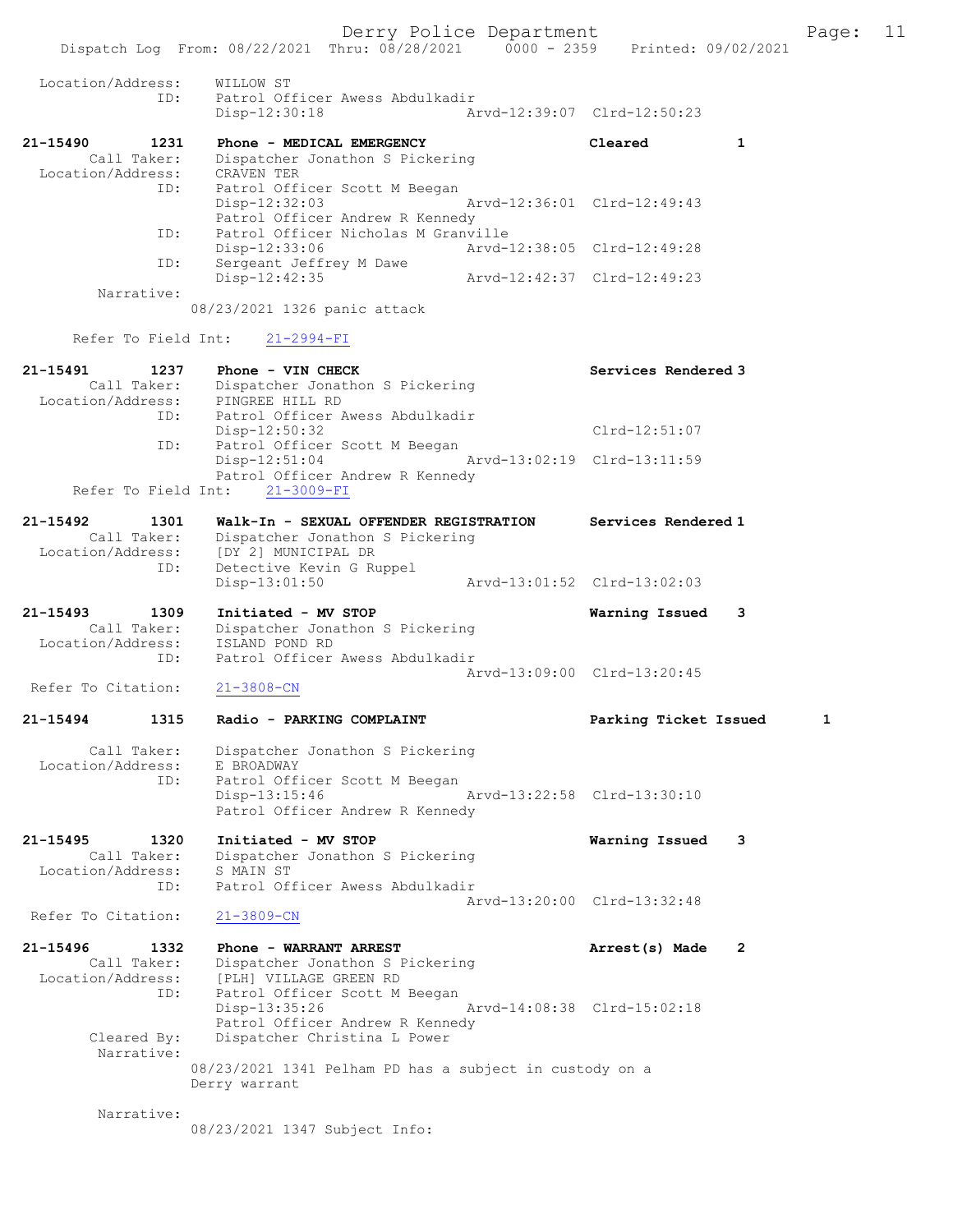Dispatch Log From: 08/22/2021 Thru: 08/28/2021 0000 - 2359 Printed: 09/02/2021 Dylan Fogarty 68 Marsh Rd Pelham, NH DOB:8/15/95 Arrested on a warrant for Conduct After an Accident Narrative: 08/23/2021 1413 737 transporting subject from Pelham PD to Derry PD s/m: 28539.2 Narrative: 08/23/2021 1417 transport halted at Golden Brook School in Windham Narrative: 08/23/2021 1430 transport resumed Narrative: 08/23/2021 1448 737 off at DPDHQ e/m: 28551.8 Narrative: 08/23/2021 1558 released on PR bail with a court date of 12/16 Refer To Arrest: 21-800-AR 21-15497 1335 Initiated - MV STOP Warning Issued 3 Call Taker: Dispatcher Jonathon S Pickering<br>ion/Address: RT 28 Location/Address: ID: Patrol Officer Awess Abdulkadir Arvd-13:35:00 Clrd-13:49:35<br>21-3810-CN Refer To Citation: 21-15498 1336 Initiated - WARRANT ARREST Arrest(s) Made 2 Call Taker: Dispatcher Jonathon S Pickering<br>Location/Address: [DY 2] MUNICIPAL DR Location/Address: [DY 2] MUNICIPAL DR ID: Patrol Officer Timothy J Underhill Arvd-13:36:00 Clrd-14:49:48 Narrative: 08/23/2021 1336 subject turning herself in on a Derry warrant Narrative: 08/23/2021 1411 Subject Info: Brieonna Duval 23 Temple St #403 Nashua, NH DOB:5/21/91 Arrested on a warrant out of RCSO for Failure to Appear on a Theft charge Narrative: 08/23/2021 1413 subject located in cell #2 Narrative: 08/23/2021 1423 subject released to RCSO Refer To Arrest: 21-799-AR 21-15499 1339 Phone - SHOPLIFTING **12000** Arrest(s) Made 3 Call Taker: Dispatcher Jonathon S Pickering Location/Address: [DY 146] ASHLEIGH DR<br>ID: Patrol Officer Nichola Patrol Officer Nicholas M Granville<br>Disp-13:40:08 Arvd-1 Disp-13:40:08 Arvd-13:49:35 Clrd-14:42:34<br>TD: Patrol Officer Nikita Tompyuk Patrol Officer Nikita Tomnyuk Disp-13:40:12 Arvd-13:49:34 Clrd-14:49:43 ID: Sergeant Jeffrey M Dawe<br>Disp-13:49:44 Disp-13:49:44 Arvd-13:49:44 Clrd-14:36:01 Narrative: 08/23/2021 1422 S9 reports one in custody Narrative:

Derry Police Department Fage: 12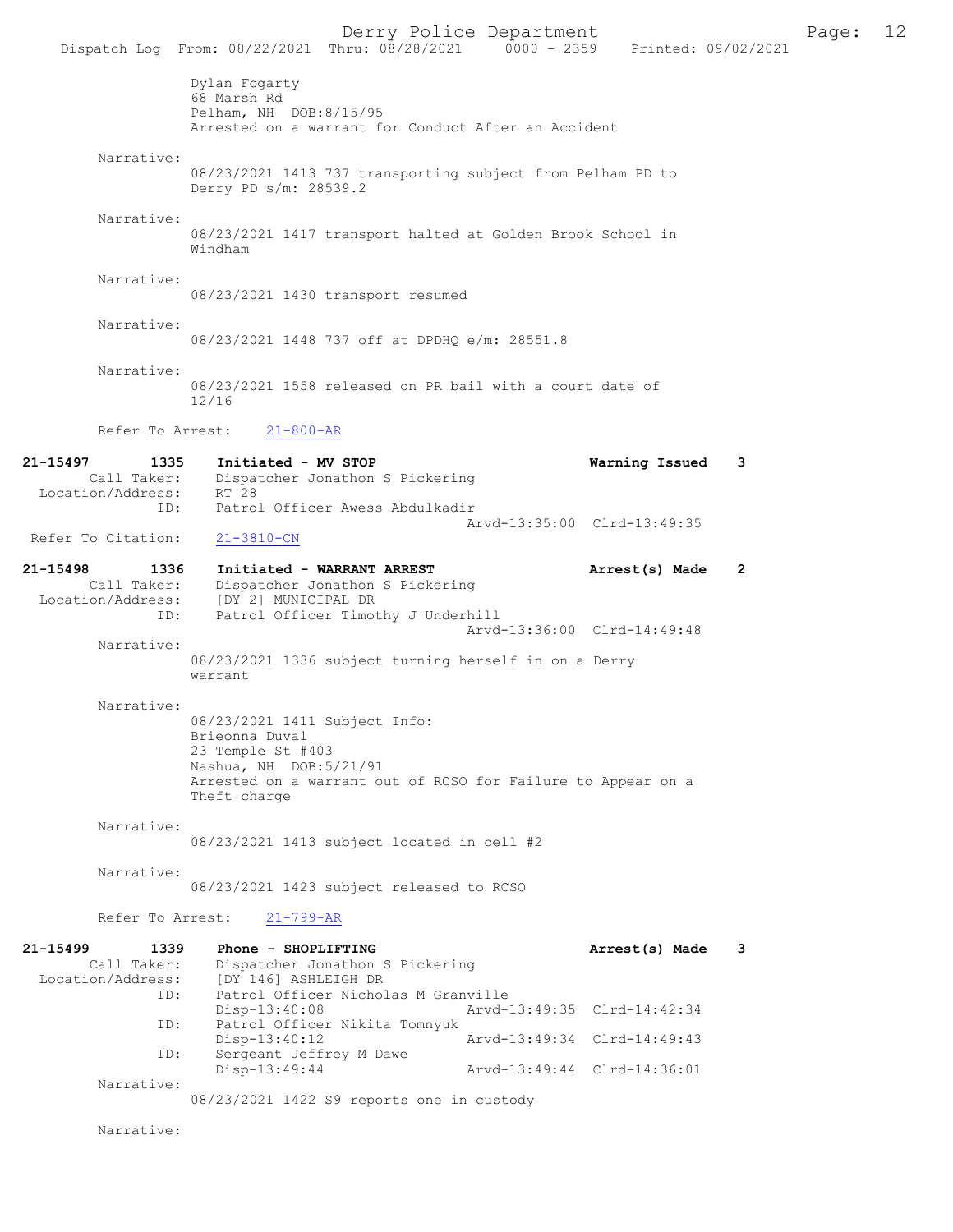Derry Police Department Fage: 13 Dispatch Log From: 08/22/2021 Thru: 08/28/2021 0000 - 2359 Printed: 09/02/2021 08/23/2021 1427 132 transporting subject to DPDHQ s/m: 47453.5 Narrative: 08/23/2021 1431 132 off at DPDHQ e/m: 47454.6 Narrative: 08/23/2021 1450 Subject Info: Gabriella Drew 11 Highland Rd Kingston, NH DOB:8/28/92 Arrested for Willful Concealment (2cts) Narrative: 08/23/2021 1453 placed in cell #2 Narrative: 08/23/2021 1532 released on PR bail with a court date of 12/16 Refer To Arrest: 21-801-AR Refer To Summons: 21-802-AR 21-15500 1345 Phone - ILLEGAL DUMPING/LITTERING Report Taken 2 Call Taker: Dispatcher Jonathon S Pickering Location/Address: VILLAGE BROOK LN ID: Patrol Officer Awess Abdulkadir Disp-14:14:08 Arvd-14:43:24 Clrd-14:43:31 Refer To Incident: 21-1479-OF 21-15501 1418 Initiated - DEPARTMENT INFO Report Taken 3 Call Taker: Dispatcher Jonathon S Pickering Location/Address: [DY 2] MUNICIPAL DR ID: Detective Kevin G Ruppel Arvd-14:18:00 Clrd-14:42:24 Refer To Incident: 21-1478-OF 21-15502 1523 Phone - THEFT Report Taken 2 Call Taker: Dispatcher Christina L Power Location/Address: [DY 3105] CRYSTAL AVE ID: Patrol Officer Nathan S Lavoie<br>Disp-15:30:04 Disp-15:30:04 Arvd-15:30:05 Clrd-16:17:01 Patrol Officer Sara R Joyce Narrative: items from a wallet Refer To Incident: 21-1480-OF 21-15503 1545 Initiated - MV STOP Warning Issued 3 Call Taker: Dispatcher Christina L Power Location/Address: BERRY RD ID: Patrol Officer Blake A Martineau Arvd-15:45:00 Clrd-15:50:43 Refer To Citation: 21-3811-CN 21-15504 1601 Phone - VANDALISM Report Taken 3 Call Taker: Dispatcher Christina L Power Location/Address: CHESTER RD ID: Patrol Officer Monica Ricci Disp-16:02:35 Arvd-16:05:44 Clrd-16:52:24 Refer To Field Int: 21-3017-FI 21-15505 1617 Initiated - MV STOP Warning Issued 3 Call Taker: Dispatcher Christina L Power Location/Address: MANCHESTER RD ID: Patrol Officer Nathan S Lavoie Arvd-16:17:00 Clrd-16:23:19 Patrol Officer Sara R Joyce Refer To Citation: 21-3812-CN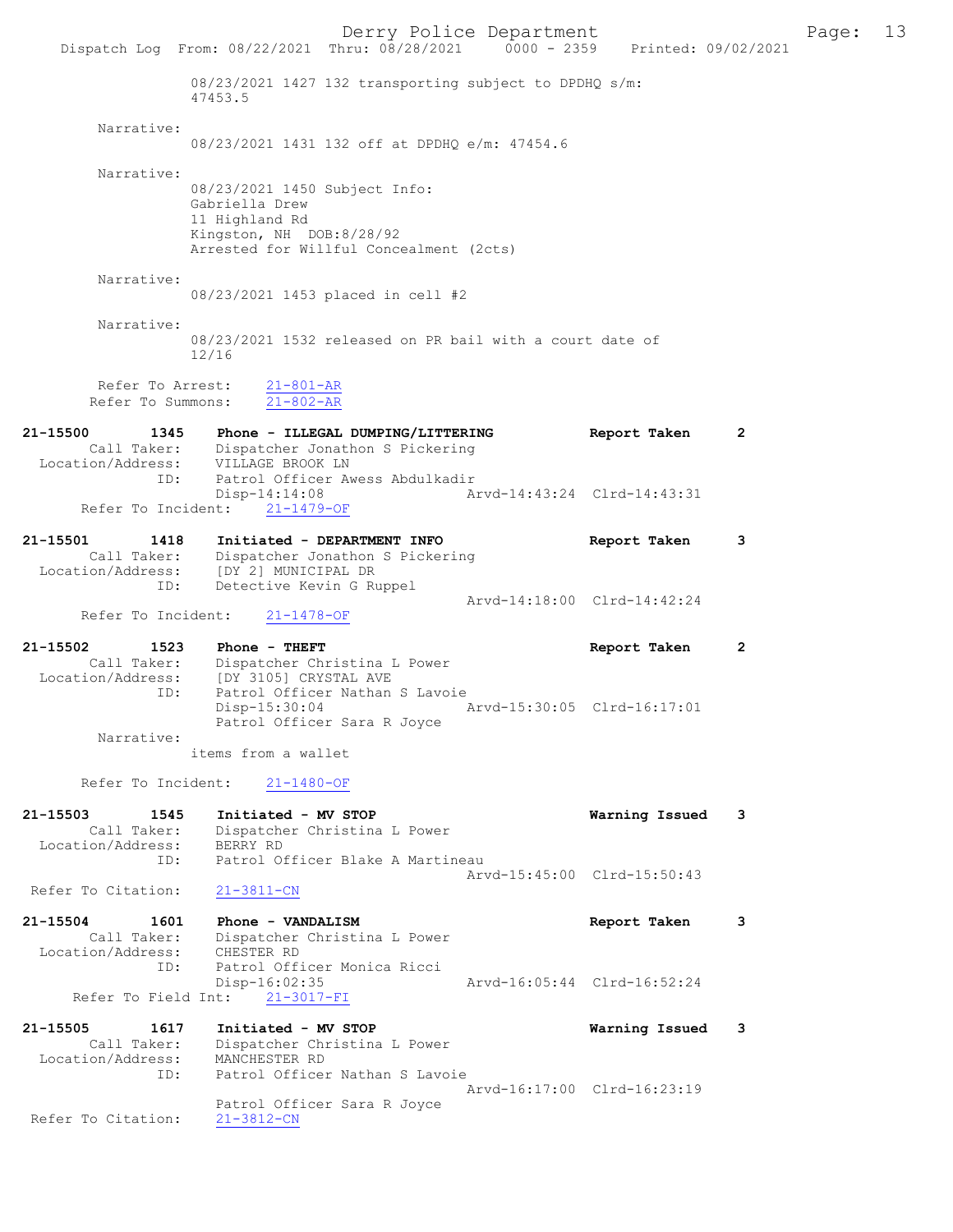Derry Police Department Fage: 14

21-15506 1647 Initiated - MV STOP Warning Issued 3 Call Taker: Dispatcher Christina L Power Location/Address: HAMPSTEAD RD ID: Patrol Officer Scott M Beegan Arvd-16:47:00 Clrd-16:56:46 Patrol Officer Andrew R Kennedy ID: Patrol Officer Monica Ricci Disp-16:52:47 Clrd-16:52:57<br>21-3813-CN Refer To Citation: 21-15507 1650 Phone - CRIMINAL THREAT CONTROLLER Report Taken 2 Call Taker: Dispatcher Christina L Power Location/Address: HAMPSTEAD RD ID: Patrol Officer Monica Ricci Arvd-17:01:37 Clrd-17:49:00 ID: Sergeant Seth Plumer<br>Disp-16:56:40 Disp-16:000:12<br>Sergeant Seth Plumer<br>- 16:56:40 Arvd-17:15:01 Clrd-17:48:58 21-15508 1703 Initiated - SUBPOENA DELIVERY Not Served 1 Call Taker: Dispatcher Christina L Power Location/Address: FAIRWAY DR ID: Patrol Officer Nathan S Lavoie Arvd-17:03:00 Clrd-17:14:01 Patrol Officer Sara R Joyce 21-15543 1705 Walk-In - ASSIST CITIZEN ADVICE GIVEN 3 Call Taker: Patrol Officer Timothy J Underhill Location/Address: [DY 2] MUNICIPAL DR ID: Patrol Officer Timothy J Underhill Disp-09:22:57 Arvd-09:22:59 Clrd-08/24/2021 @ 09:34:02 Refer To Field Int: 21-3056-FI 21-15509 1706 Initiated - MV STOP Warning Issued 3 Call Taker: Dispatcher Christina L Power Location/Address: CRYSTAL AVE ID: Patrol Officer Michael Carnazzo Arvd-17:06:00 Clrd-17:13:14 Refer To Citation: 21-3814-CN 21-15510 1715 Initiated - SUBPOENA DELIVERY Served 1 Call Taker: Dispatcher Christina L Power Location/Address: FAIRWAY DR ID: Patrol Officer Nathan S Lavoie Arvd-17:15:00 Clrd-17:21:00 Patrol Officer Sara R Joyce 21-15511 1716 Initiated - MV STOP Warning Issued 3 Call Taker: Dispatcher Christina L Power Location/Address: FRANKLIN ST ID: Patrol Officer Michael Carnazzo Arvd-17:16:00 Clrd-17:20:37<br>21-3816-CN Refer To Citation: 21-15512 1719 Phone - ASSIST OTHER AGENCY Transported to Hospital 3 Call Taker: Dispatcher Christina L Power Location/Address: W BROADWAY ID: Patrol Officer Michael Carnazzo Disp-17:21:34 Arvd-17:24:04 Clrd-17:37:09 Narrative: transported to PMC via DFD Refer To Field Int: 21-2996-FI 21-15513 1722 Phone - HIT AND RUN Report Taken 2 Call Taker: Dispatcher Christina L Power Location/Address: FROST RD ID: Patrol Officer Blake A Martineau

 Disp-17:23:49 Arvd-17:29:30 Clrd-17:41:21 Cleared By: Lieutenant Michael T Muncey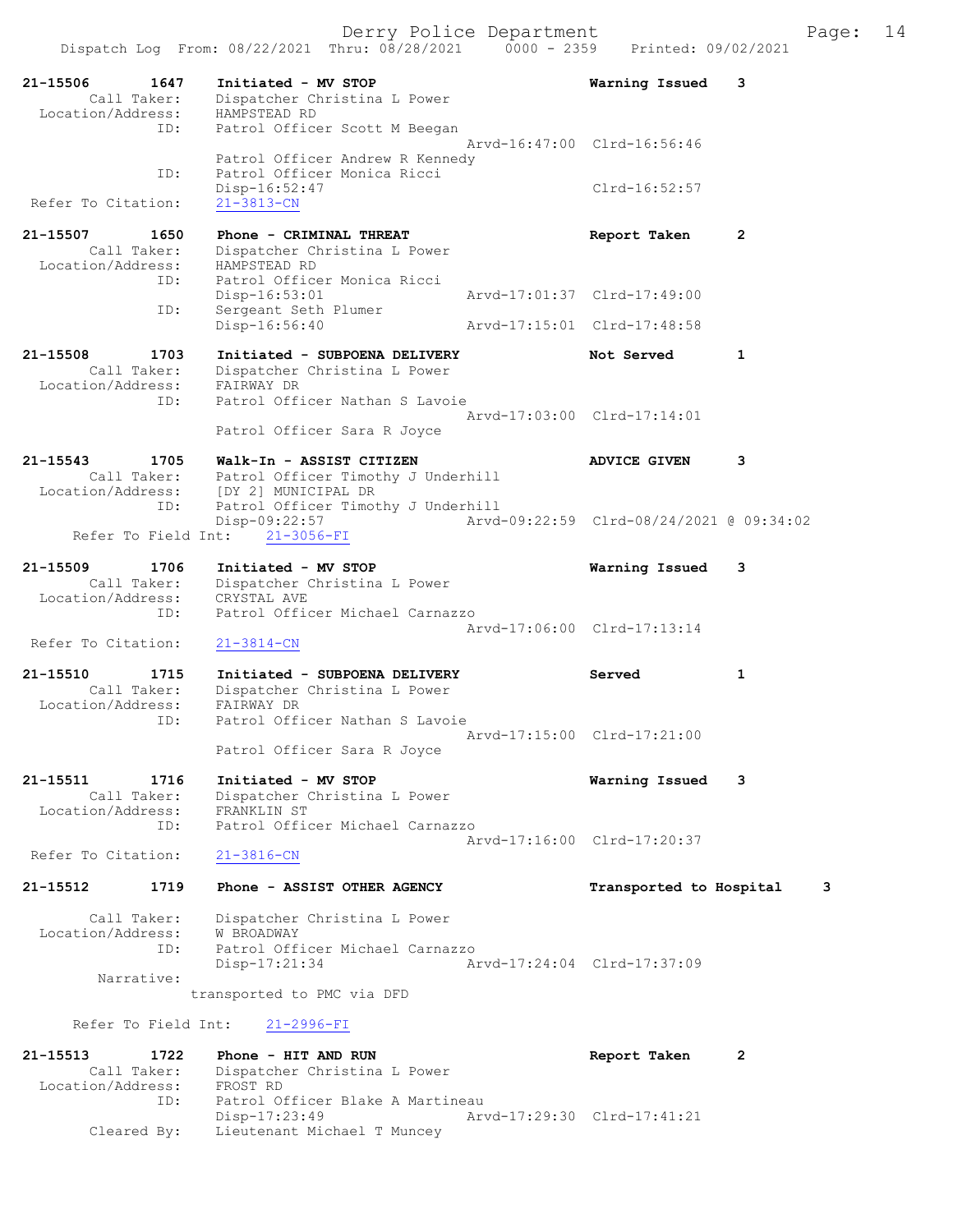Refer To Incident: 21-1483-OF

| 21-15514<br>1728<br>Call Taker:<br>Location/Address:        | Initiated - MV STOP<br>Dispatcher Christina L Power<br>ROCKINGHAM RD                               | Warning Issued              | 3              |
|-------------------------------------------------------------|----------------------------------------------------------------------------------------------------|-----------------------------|----------------|
| ID:<br>Refer To Citation:                                   | Patrol Officer Nathan S Lavoie<br>Patrol Officer Sara R Joyce<br>$21 - 3815 - CN$                  | Arvd-17:28:00 Clrd-17:34:28 |                |
|                                                             |                                                                                                    |                             |                |
| 1749<br>21-15515<br>Call Taker:<br>Location/Address:<br>ID: | Initiated - FOLLOW-UP<br>Dispatcher Christina L Power<br>CHESTER RD<br>Patrol Officer Monica Ricci | Cleared                     | $\overline{2}$ |
|                                                             |                                                                                                    | Arvd-17:49:00 Clrd-17:53:58 |                |
| 21-15516<br>1750                                            | Initiated - PAPER SERVICE                                                                          | Cleared                     | 3              |
| Call Taker:<br>Location/Address:                            | Patrol Officer Robert Corwin<br>FAIRWAY DR                                                         |                             |                |
| ID:                                                         | Patrol Officer Nathan S Lavoie                                                                     |                             |                |
|                                                             |                                                                                                    | Arvd-17:50:00 Clrd-17:53:27 |                |
| Cleared By:                                                 | Patrol Officer Sara R Joyce<br>Dispatcher Christina L Power                                        |                             |                |
| 21-15517<br>1752                                            | Phone - DISTURBANCE                                                                                | Matter Mediated             | 1              |
| Call Taker:                                                 | Dispatcher Christina L Power                                                                       |                             |                |
| Location/Address:<br>ID:                                    | ESCUMBUIT RD<br>Patrol Officer Blake A Martineau                                                   |                             |                |
|                                                             | Disp-17:53:24                                                                                      | Arvd-18:12:01 Clrd-18:15:10 |                |
| ID:                                                         | Patrol Officer Nathan S Lavoie<br>Disp-17:53:35                                                    | Arvd-18:10:46 Clrd-18:25:08 |                |
|                                                             | Patrol Officer Sara R Joyce                                                                        |                             |                |
| ID:                                                         | Patrol Officer Blake A Martineau                                                                   |                             |                |
| Refer To Field Int:                                         | Disp-18:15:14<br>21-2997-FI                                                                        | Arvd-18:15:16 Clrd-18:25:10 |                |
|                                                             |                                                                                                    |                             |                |
| 21-15518<br>1802                                            | Initiated - FOLLOW-UP                                                                              | Cleared                     | $\overline{2}$ |
| Call Taker:                                                 | Dispatcher Christina L Power                                                                       |                             |                |
| Location/Address:                                           | CRYSTAL AVE                                                                                        |                             |                |
| ID:                                                         | Patrol Officer Scott M Beegan                                                                      | Arvd-18:02:00 Clrd-18:15:18 |                |
| 21-15519<br>1835                                            | Initiated - SUBPOENA DELIVERY                                                                      | Served                      | 1              |
| Call Taker:                                                 | Dispatcher Christina L Power                                                                       |                             |                |
| Location/Address:<br>ID:                                    | BIRCH ST<br>Patrol Officer Michael Carnazzo                                                        |                             |                |
|                                                             |                                                                                                    | Arvd-18:35:00 Clrd-18:40:00 |                |
| 21-15520<br>1842                                            | Other - DELIVER A MESSAGE                                                                          | Message Delivered 1         |                |
| Call Taker:                                                 | Patrol Officer Robert Corwin                                                                       |                             |                |
| Location/Address:                                           | WINDHAM RD                                                                                         |                             |                |
| ID:                                                         | Patrol Officer Blake A Martineau<br>Disp-18:43:15                                                  | Arvd-18:49:13 Clrd-18:51:55 |                |
| Arrived By:<br>Cleared By:                                  | Dispatcher Christina L Power<br>Dispatcher Christina L Power                                       |                             |                |
|                                                             |                                                                                                    |                             |                |
| 21-15521<br>1849<br>Call Taker:                             | Phone - RESTRAINING ORDER VIOLATION<br>Patrol Officer Robert Corwin                                | Report Taken                | $\mathbf{2}$   |
| Location/Address:                                           | LINLEW DR                                                                                          |                             |                |
| ID:                                                         | Patrol Officer Nathan S Lavoie<br>Disp-18:51:06                                                    | Arvd-18:59:15 Clrd-19:29:33 |                |
| Arrived By:                                                 | Patrol Officer Sara R Joyce<br>Dispatcher Christina L Power                                        |                             |                |
| Cleared By:                                                 | Dispatcher Christina L Power                                                                       |                             |                |
| ID:                                                         | Patrol Officer Scott M Beegan                                                                      | Arvd-18:59:16 Clrd-19:29:31 |                |
| Arrived By:                                                 | Disp-18:51:09<br>Dispatcher Christina L Power                                                      |                             |                |
| Cleared By:<br>Refer To Incident:                           | Dispatcher Christina L Power<br>$21 - 1484 - OF$                                                   |                             |                |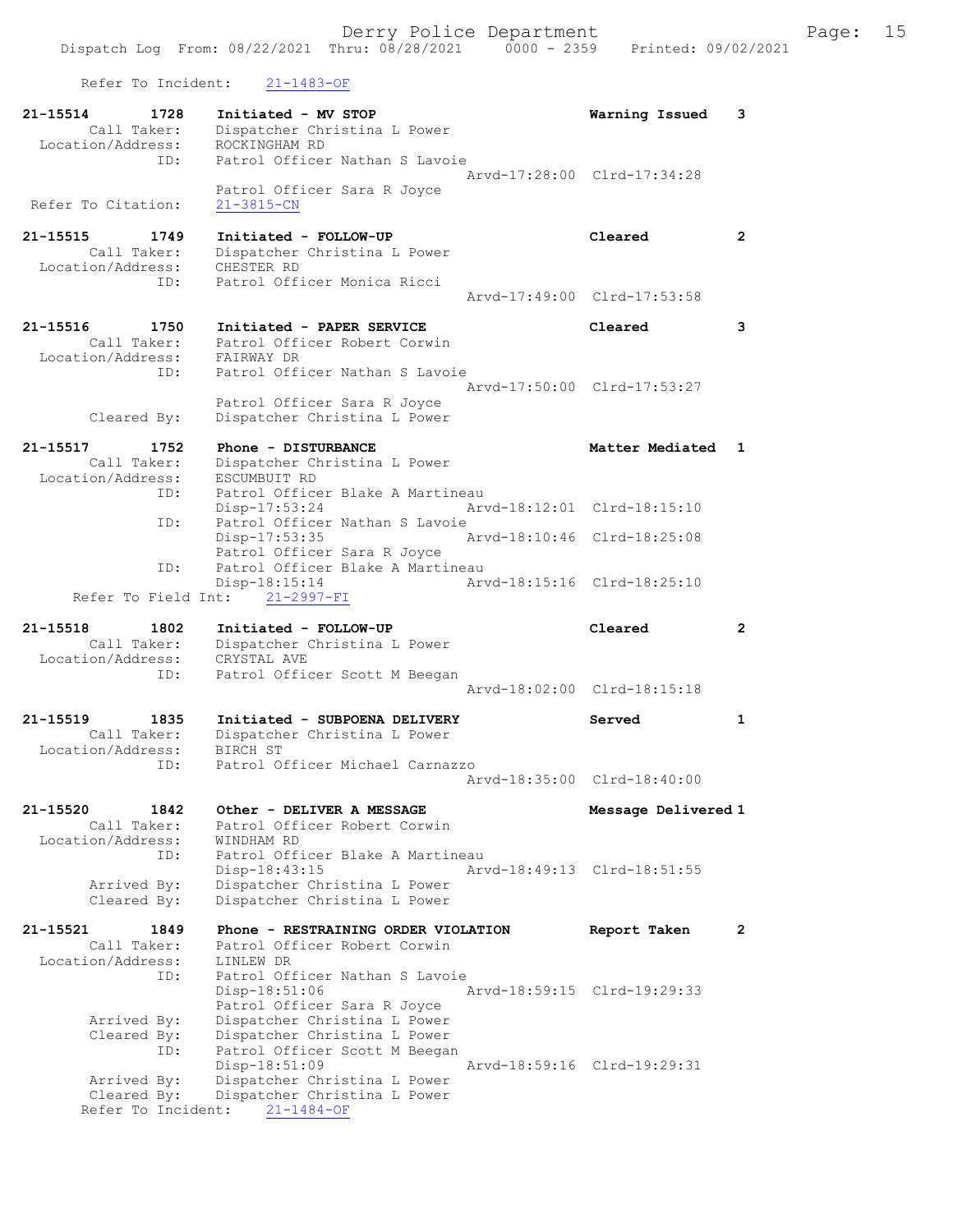| 21-15522<br>Location/Address: | 1933<br>Call Taker:        | Phone - CRIMINAL THREAT<br>Dispatcher Christina L Power<br>E BROADWAY            | $\mathbf{2}$<br>Report Taken             |
|-------------------------------|----------------------------|----------------------------------------------------------------------------------|------------------------------------------|
|                               | ID:                        | Patrol Officer Michael Carnazzo<br>Disp-19:33:52                                 | Arvd-19:35:23 Clrd-21:01:07              |
|                               | ID:                        | Patrol Officer Scott M Beegan<br>$Disp-19:33:53$                                 | Arvd-19:35:14 Clrd-21:57:31              |
|                               | ID:                        | Patrol Officer Nathan S Lavoie<br>$Disp-21:01:01$<br>Patrol Officer Sara R Joyce | Arvd-21:01:03 Clrd-21:59:12              |
|                               | Narrative:                 | 08/23/2021 2100 off on Al St                                                     |                                          |
|                               | Refer To Incident:         | $21 - 1485 - OF$                                                                 |                                          |
| $21 - 15523$                  | 2027                       | Initiated - DISPERSE A GROUP                                                     | SENT ON THEIR WAY 2                      |
|                               | Call Taker:                | Dispatcher Christina L Power                                                     |                                          |
| Location/Address:             | ID:                        | CRYSTAL AVE<br>Patrol Officer Nathan S Lavoie                                    |                                          |
|                               |                            | Patrol Officer Sara R Joyce                                                      | Arvd-20:27:00 Clrd-20:31:56              |
| 21-15524<br>$\overline{2}$    | 2050                       | Phone - JUVENILE OFFENSES                                                        | Taken to Family/Guardian/Other           |
| Location/Address:             | Call Taker:                | Dispatcher Christina L Power<br>E BROADWAY                                       |                                          |
|                               | ID:                        | Patrol Officer Blake A Martineau<br>$Disp-20:51:04$                              | Arvd-20:53:58 Clrd-21:58:09              |
|                               | Narrative:                 | 08/23/2021 2124 parents notified and enroute                                     |                                          |
|                               | Narrative:                 |                                                                                  |                                          |
|                               |                            | released to a parent                                                             |                                          |
|                               | Refer To Field Int:        | $21 - 2998 - FI$                                                                 |                                          |
|                               |                            |                                                                                  |                                          |
| 21-15525                      | 2147                       | Phone - ASSIST OTHER AGENCY                                                      | Assistance Rendered<br>3                 |
|                               | Call Taker:                | Dispatcher Christina L Power                                                     |                                          |
| Location/Address:             | ID:                        | FAIRWAY DR<br>Patrol Officer Monica Ricci                                        |                                          |
|                               |                            | Disp-21:48:48                                                                    | Arvd-21:51:28 Clrd-22:03:10              |
| 21-15526                      | 2204                       | Phone - MV ACCIDENT                                                              | Arrest(s) Made<br>1                      |
| Location/Address:             | Call Taker:                | Patrol Officer Robert Corwin<br>FAIRWAY DR                                       |                                          |
|                               | ID:                        | Patrol Officer Monica Ricci                                                      |                                          |
|                               |                            | $Disp-22:04:46$                                                                  | Arvd-22:06:10 Clrd-23:32:36              |
|                               | Arrived By:<br>Cleared By: | Dispatcher Christina L Power<br>Dispatcher Jess W Arcand                         |                                          |
|                               | ID:                        | Patrol Officer Scott M Beegan                                                    |                                          |
|                               | Arrived By:                | Disp-22:04:49<br>Dispatcher Christina L Power                                    | Arvd-22:09:06 Clrd-08/24/2021 @ 00:18:52 |
|                               | Cleared By:                | Dispatcher Jess W Arcand                                                         |                                          |
|                               | ID:                        | Sergeant Seth Plumer<br>Disp-22:39:41                                            | Aryd-22:39:59 Clrd-22:52:34              |
| Dispatched By:                |                            | Dispatcher Christina L Power                                                     |                                          |
|                               | Arrived By:                | Dispatcher Christina L Power                                                     |                                          |
|                               | Cleared By:<br>ID:         | Dispatcher Christina L Power<br>Sergeant Patrick H Dawson                        |                                          |
|                               |                            | Disp-23:22:10                                                                    | Arvd-23:22:12 Clrd-23:27:40              |
| Dispatched By:                | Arrived By:                | Dispatcher Jess W Arcand                                                         |                                          |
|                               | Cleared By:                | Dispatcher Jess W Arcand<br>Dispatcher Jess W Arcand                             |                                          |
|                               | ID:                        | Patrol Officer Robert Corwin                                                     |                                          |
| Dispatched By:                |                            | Disp-23:40:47<br>Dispatcher Jess W Arcand                                        | Arvd-23:40:49 Clrd-08/24/2021 @ 00:18:51 |
|                               | Arrived By:<br>Cleared By: | Dispatcher Jess W Arcand<br>Dispatcher Jess W Arcand                             |                                          |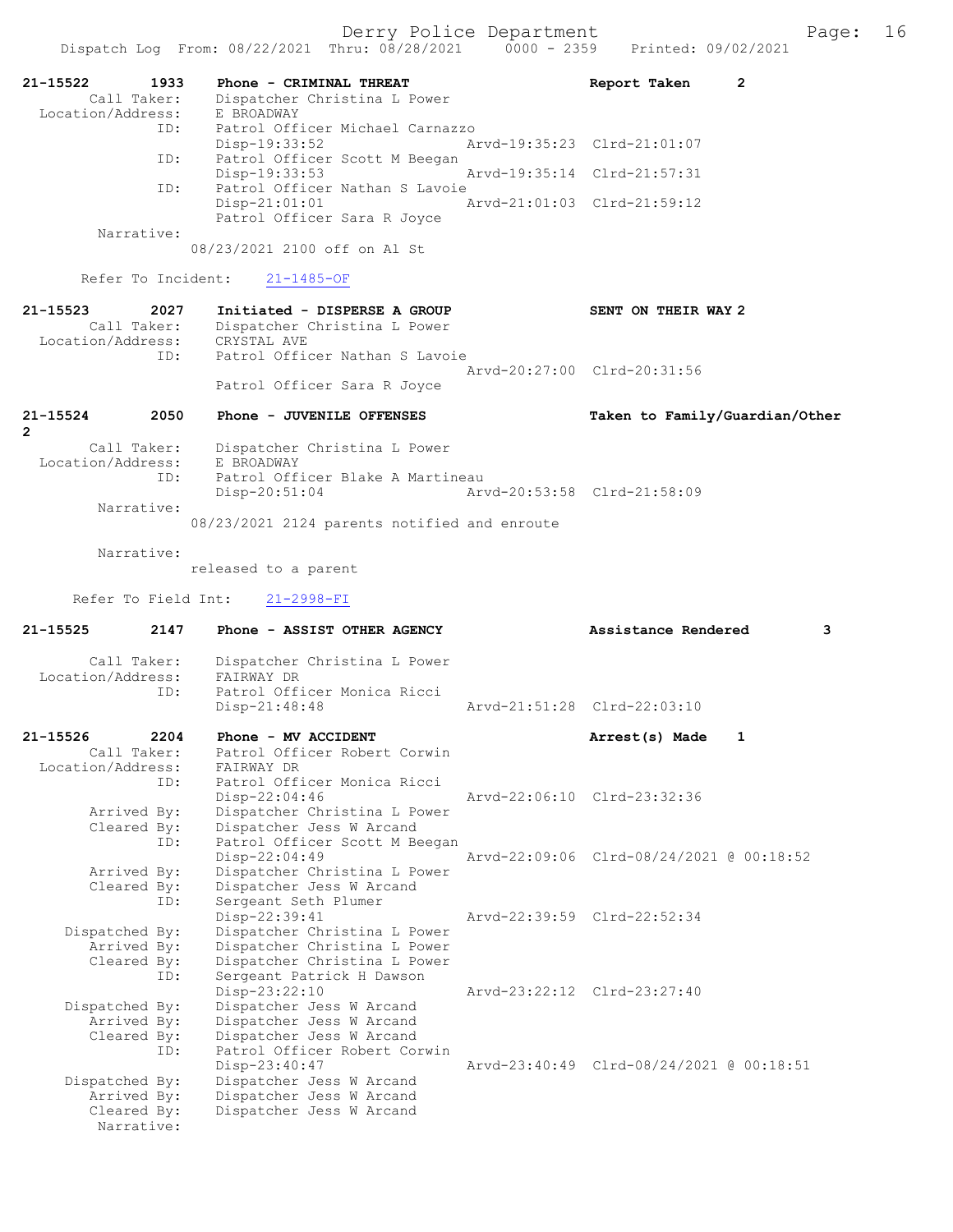Derry Police Department<br>
Page: 17<br>
Printed: 09/02/2021<br>
Printed: 09/02/2021 Dispatch Log From: 08/22/2021 Thru: 08/28/2021 08/23/2021 2241 one in custody for DUI Narrative: 08/23/2021 2244 Abbott Towing on scene for the tow. Narrative: 08/23/2021 2245 enroute to hq's s/m 28596.6 Narrative: off at hq's e/m 28598.8 Narrative: 08/23/2021 2306 719 TRANSPORTING ONE TO PMC SM 28598.8 Narrative: 08/23/2021 2311 719 OFF AT PMC EM 28600.3 Narrative: 08/23/2021 2335 CLEAR PMC. EN ROUTE TO HQ SM 28600.3 Narrative: 08/23/2021 2339 OFF AT HQ EM 28601.9 Narrative: 08/23/2021 2358 IDENTIFIED AS: VICTOR WOODIN 1301 BODWELL RD MANCHESTER NH DOB 11/15/69 Narrative: 08/24/2021 0016 RELEASED ON PR BAIL WITH COURT 12/16/21 PER BC MENCIS Refer To Arrest: 21-803-AR 21-15527 2222 Initiated - SUBPOENA DELIVERY Served 1 Call Taker: Dispatcher Christina L Power<br>ion/Address: EDGEWOOD ST Location/Address:<br>ID: Patrol Officer Blake A Martineau Arvd-22:22:00 Clrd-22:28:55 21-15528 2234 Phone - SUSPICIOUS ACTIVITY Gone on Arrival 2 Call Taker: Patrol Officer Robert Corwin Location/Address: FRANKLIN ST EXT ID: Patrol Officer Blake A Martineau<br>Disp-22:39:48 Ary Disp-22:39:48 Arvd-22:40:46 Clrd-22:47:36 Dispatched By: Dispatcher Christina L Power Arrived By: Dispatcher Christina L Power Cleared By: Dispatcher Christina L Power Narrative: woman w/light in dumpster 21-15529 2255 911 - DOMESTIC DISTURBANCE Verbal in Nature 1 Call Taker: Patrol Officer Robert Corwin Location/Address: LINLEW DR<br>ID: Patrol Of: Patrol Officer Collin Kennedy<br>Disp-23:04:06 Mrvd-23:08:20 Clrd-23:22:28 Disp-23:04:06 Arvd-23:08:20 Clrd-23:22:28 Dispatched By: Dispatcher Jess W Arcand Arrived By: Dispatcher Jess W Arcand Cleared By: Dispatcher Jess W Arcand ID: Patrol Officer Cody Johnson Disp-23:04:12 Arvd-23:08:18 Clrd-23:22:17 Dispatched By: Dispatcher Jess W Arcand Arrived By: Dispatcher Jess W Arcand Cleared By: Dispatcher Jess W Arcand Refer To Field Int: 21-2999-FI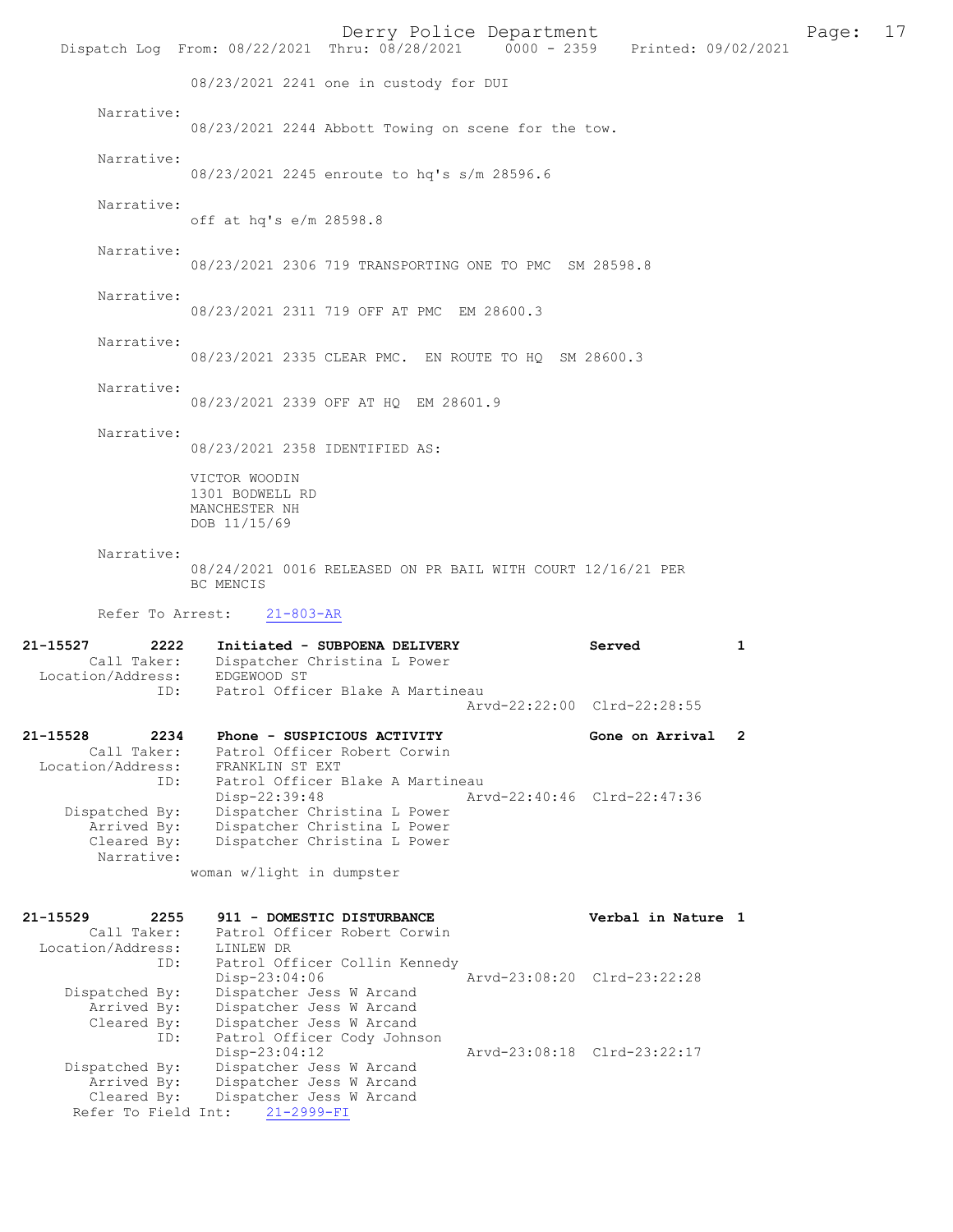| 21-15530<br>2331<br>Call Taker:<br>Location/Address:<br>ID: | Initiated - SECURITY / OPEN DOOR/WINDOW<br>Dispatcher Jess W Arcand<br>LINLEW DR<br>Patrol Officer Cody Johnson | Services Rendered 2         |
|-------------------------------------------------------------|-----------------------------------------------------------------------------------------------------------------|-----------------------------|
|                                                             |                                                                                                                 | Arvd-23:31:00 Clrd-23:38:39 |
| ID:                                                         | Patrol Officer Collin Kennedy                                                                                   |                             |
|                                                             | Disp-23:32:50                                                                                                   | Arvd-23:32:54 Clrd-23:38:41 |
|                                                             |                                                                                                                 |                             |
| 21-15531<br>2344                                            | Phone - Wildlife Complaint                                                                                      | Services Rendered 2         |
| Call Taker:                                                 | Dispatcher Jess W Arcand                                                                                        |                             |
| Location/Address:                                           | NORTH AVE                                                                                                       |                             |
| ID:                                                         | Patrol Officer Nicholas M Granville                                                                             |                             |
|                                                             | Disp-23:44:51                                                                                                   | Arvd-23:47:45 Clrd-23:50:33 |
| ID:                                                         | Sergeant Patrick H Dawson                                                                                       |                             |

# For Date: 08/24/2021 - Tuesday

| 21-15532          | 0020                | Phone - MEDICAL EMERGENCY           | Services Rendered 1          |                |
|-------------------|---------------------|-------------------------------------|------------------------------|----------------|
|                   | Call Taker:         | Dispatcher Jess W Arcand            |                              |                |
| Location/Address: |                     | ELM ST                              |                              |                |
|                   | ID:                 | Patrol Officer Nicholas M Granville |                              |                |
|                   |                     | $Disp-00:20:44$                     | Arvd-00:23:27 Clrd-00:30:06  |                |
|                   | ID:                 | Patrol Officer Cody Johnson         |                              |                |
|                   |                     | Disp-00:20:47                       | Arvd-00:23:25 Clrd-00:30:06  |                |
|                   | ID:                 | Sergeant Patrick H Dawson           |                              |                |
|                   |                     | Disp-00:20:48                       | Arvd-00:23:23 Clrd-00:30:06  |                |
|                   | Refer To Field Int: | $21 - 3000 - FI$                    |                              |                |
|                   |                     |                                     |                              |                |
| $21 - 15533$      | 0308                | 911 - SUSPICIOUS ACTIVITY           | Could Not Locate 2           |                |
|                   | Call Taker:         | Dispatcher Jess W Arcand            |                              |                |
| Location/Address: |                     | SILVESTRI CIR                       |                              |                |
|                   | ID:                 | Patrol Officer Cody Johnson         |                              |                |
|                   |                     | $Disp-03:09:32$                     | Arvd-03:12:39 Clrd-03:24:15  |                |
|                   | ID:                 | Patrol Officer Collin Kennedy       |                              |                |
|                   |                     |                                     |                              |                |
|                   |                     | Disp-03:09:33                       | Arvd-03:13:15 Clrd-03:24:16  |                |
| 21-15534          | 0556                |                                     | Cancelled Prior to Arrival 1 |                |
|                   |                     | Phone - ALARM, BURGLAR              |                              |                |
|                   |                     |                                     |                              |                |
|                   | Call Taker:         | Dispatcher Jess W Arcand            |                              |                |
| Location/Address: |                     | PINKERTON ST                        |                              |                |
|                   | ID:                 | Patrol Officer Cody Johnson         |                              |                |
|                   |                     | $Disp-05:56:58$                     | Clrd-05:59:26                |                |
|                   | ID:                 | Patrol Officer Nicholas M Granville |                              |                |
|                   |                     | $Disp-05:57:05$                     | Clrd-05:59:26                |                |
| 21-15535          | 0627                | Initiated - FOLLOW-UP               | No Action Required           | $\overline{2}$ |
|                   |                     |                                     |                              |                |
|                   | Call Taker:         | Dispatcher Jess W Arcand            |                              |                |
| Location/Address: |                     | MANCHESTER RD                       |                              |                |
|                   | ID:                 | Patrol Officer Collin Kennedy       |                              |                |
|                   |                     |                                     | Arvd-06:27:00 Clrd-06:34:42  |                |
|                   |                     |                                     |                              |                |
| 21-15536          | 0633                | Phone - SUSPICIOUS ACTIVITY         | No Action Required           | $\overline{2}$ |
|                   |                     |                                     |                              |                |
|                   | Call Taker:         | Dispatcher Jess W Arcand            |                              |                |
| Location/Address: |                     | HAMPSTEAD RD                        |                              |                |
|                   | ID:                 | Patrol Officer Cody Johnson         |                              |                |
|                   |                     | Disp-06:33:56                       | Arvd-06:44:34 Clrd-07:09:11  |                |
|                   | Cleared By:         | Dispatcher Jonathon S Pickering     |                              |                |
|                   | ID:                 | Patrol Officer Nikita Tomnyuk       |                              |                |
|                   |                     | Disp-07:09:09                       | Arvd-07:09:10 Clrd-07:22:46  |                |
|                   | Dispatched By:      | Dispatcher Jonathon S Pickering     |                              |                |
|                   | Arrived By:         | Dispatcher Jonathon S Pickering     |                              |                |
|                   | Cleared By:         | Dispatcher Jonathon S Pickering     |                              |                |
|                   |                     |                                     |                              |                |
| 21-15537          | 0650                | Phone - PARKING COMPLAINT           | Vehicle checked<br>1         |                |
|                   | Call Taker:         | Dispatcher Jess W Arcand            |                              |                |
| Location/Address: |                     | E BROADWAY                          |                              |                |
|                   |                     |                                     |                              |                |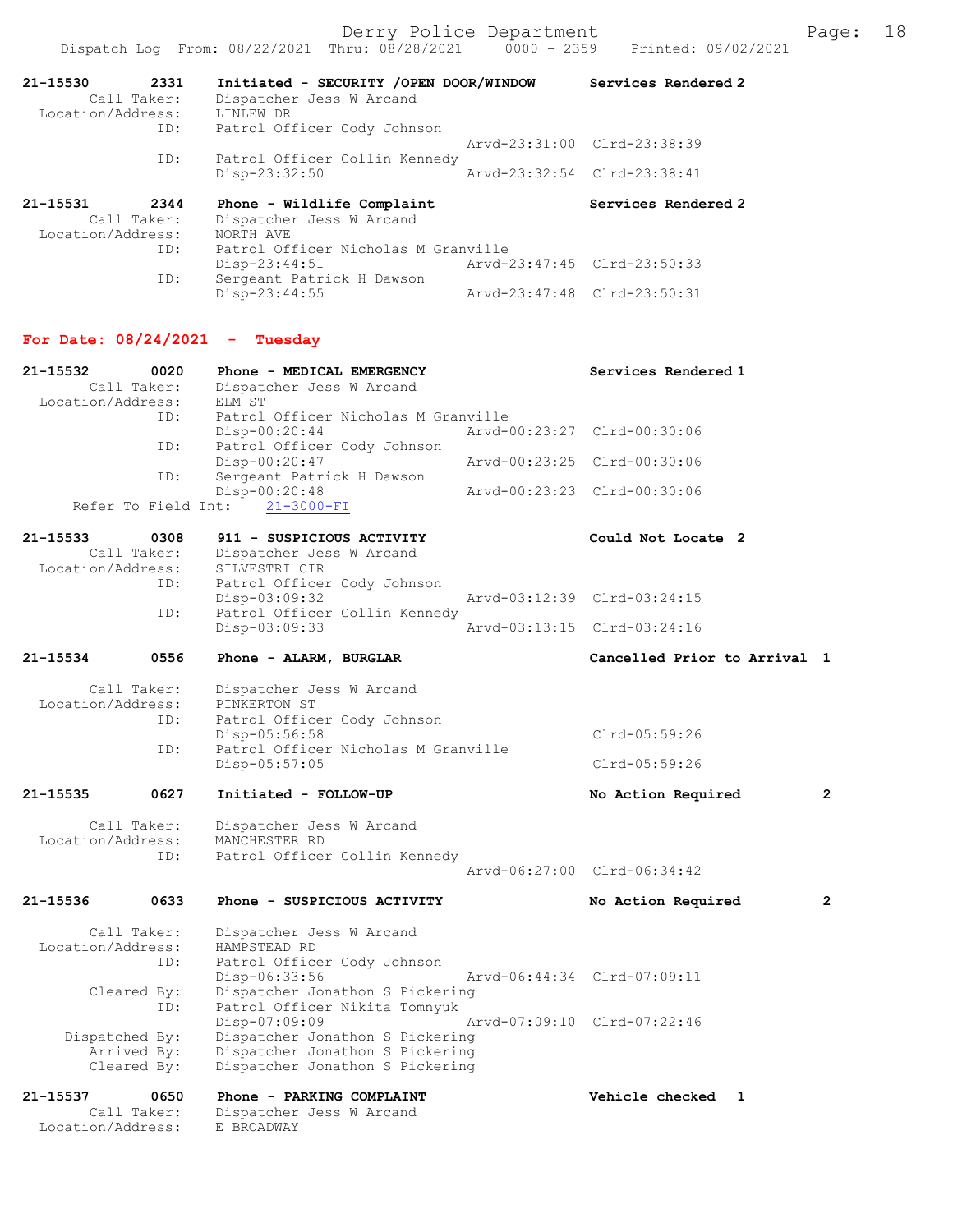|                                                            |                            | Dispatch Log From: 08/22/2021 Thru: 08/28/2021 0000 - 2359 Printed: 09/02/2021                                                                          | Derry Police Department |                             |                | Page:          | 19 |
|------------------------------------------------------------|----------------------------|---------------------------------------------------------------------------------------------------------------------------------------------------------|-------------------------|-----------------------------|----------------|----------------|----|
| Dispatched By:<br>Arrived By:<br>Cleared By:<br>Narrative: | ID:                        | Patrol Officer Brian J Landry<br>Disp-07:32:01<br>Dispatcher Jonathon S Pickering<br>Dispatcher Jonathon S Pickering<br>Dispatcher Jonathon S Pickering |                         | Arvd-07:36:25 Clrd-07:36:25 |                |                |    |
|                                                            | <b>ROAD</b>                | 08/24/2021 0650 SEVERAL VEHICLES PARKED ON THE SIDE OF THE                                                                                              |                         |                             |                |                |    |
| Narrative:                                                 |                            | 08/24/2021 0736 legally parked                                                                                                                          |                         |                             |                |                |    |
| 21-15538                                                   | 0722                       | Initiated - FOLLOW-UP                                                                                                                                   |                         | No Action Required          |                | $\overline{2}$ |    |
| Call Taker:<br>Location/Address:                           | ID:                        | Dispatcher Jonathon S Pickering<br>LINLEW DR<br>Patrol Officer Nikita Tomnyuk                                                                           |                         | Arvd-07:22:00 Clrd-07:54:40 |                |                |    |
| 21-15539                                                   | 0754                       | Initiated - FOLLOW-UP                                                                                                                                   |                         | No Action Required          |                | $\overline{2}$ |    |
| Call Taker:<br>Location/Address:                           | ID:                        | Dispatcher Jonathon S Pickering<br>[DY 1875] DREW WOODS DR<br>Patrol Officer Nikita Tomnyuk                                                             |                         | Arvd-07:54:00 Clrd-08:01:41 |                |                |    |
| 21-15540                                                   | 0855                       | Initiated - ATTEMPTED PAPER SERVICE                                                                                                                     |                         | Not Served                  | $\overline{2}$ |                |    |
|                                                            | Call Taker:<br>ID:         | Dispatcher Jonathon S Pickering<br>Location/Address: [DY 129] COURTHOUSE LN<br>Patrol Officer Awess Abdulkadir                                          |                         |                             |                |                |    |
|                                                            |                            |                                                                                                                                                         |                         | Arvd-08:55:00 Clrd-09:09:23 |                |                |    |
| 21-15541<br>Location/Address:                              | 0900<br>Call Taker:<br>ID: | Initiated - FOLLOW-UP<br>Lieutenant Shawn P O'Donaghue<br>MANCHESTER RD<br>Patrol Officer James M McClafferty                                           |                         | Services Rendered 2         |                |                |    |
| Cleared By:                                                |                            | Dispatcher Jonathon S Pickering                                                                                                                         |                         | Arvd-09:00:00 Clrd-09:03:38 |                |                |    |
| 21-15542<br>Call Taker:<br>Location/Address:               | 0909<br>ID:                | Phone - VIN CHECK<br>Dispatcher Jonathon S Pickering<br>COLES GROVE RD<br>Patrol Officer Nikita Tomnyuk                                                 |                         | Services Rendered 3         |                |                |    |
|                                                            |                            | $Disp-09:12:05$                                                                                                                                         |                         | Arvd-09:16:42 Clrd-09:28:36 |                |                |    |
| 21-15544<br>Call Taker:<br>Location/Address:               | 0926<br>ID:                | Phone - Loose Dog Complaint<br>Dispatcher Jonathon S Pickering<br>RAELYNN DR<br>Patrol Officer Nikita Tomnyuk                                           |                         | Report Taken                | $\mathbf{2}$   |                |    |
|                                                            |                            | $Disp-09:53:48$<br>Refer To Incident: 21-1487-OF                                                                                                        |                         | Arvd-09:59:45 Clrd-10:25:10 |                |                |    |
| 21-15545<br>Call Taker:<br>Location/Address:               | 0928                       | Initiated - Community Relations<br>Dispatcher Jonathon S Pickering<br>COLES GROVE RD                                                                    |                         | Services Rendered 2         |                |                |    |
|                                                            | ID:                        | Patrol Officer Nikita Tomnyuk                                                                                                                           |                         | Arvd-09:28:00 Clrd-09:53:17 |                |                |    |
| 21-15546<br>Call Taker:<br>Location/Address:               | 1008<br>ID:                | Phone - WARRANT ARREST<br>Dispatcher Jonathon S Pickering<br>[MHT] CHESTNUT ST<br>Patrol Officer Andrew R Kennedy                                       |                         | Arrest(s) Made 2            |                |                |    |
|                                                            | ID:                        | $Disp-10:09:08$<br>Patrol Officer Scott M Beegan<br>Patrol Officer Andrew R Kennedy                                                                     |                         | Arvd-10:36:52 Clrd-13:52:40 |                |                |    |
|                                                            |                            | $Disp-14:33:21$<br>Patrol Officer Scott M Beegan                                                                                                        |                         | Arvd-14:44:08 Clrd-15:38:32 |                |                |    |
| Cleared By:<br>Narrative:                                  |                            | Dispatcher Christina L Power                                                                                                                            |                         |                             |                |                |    |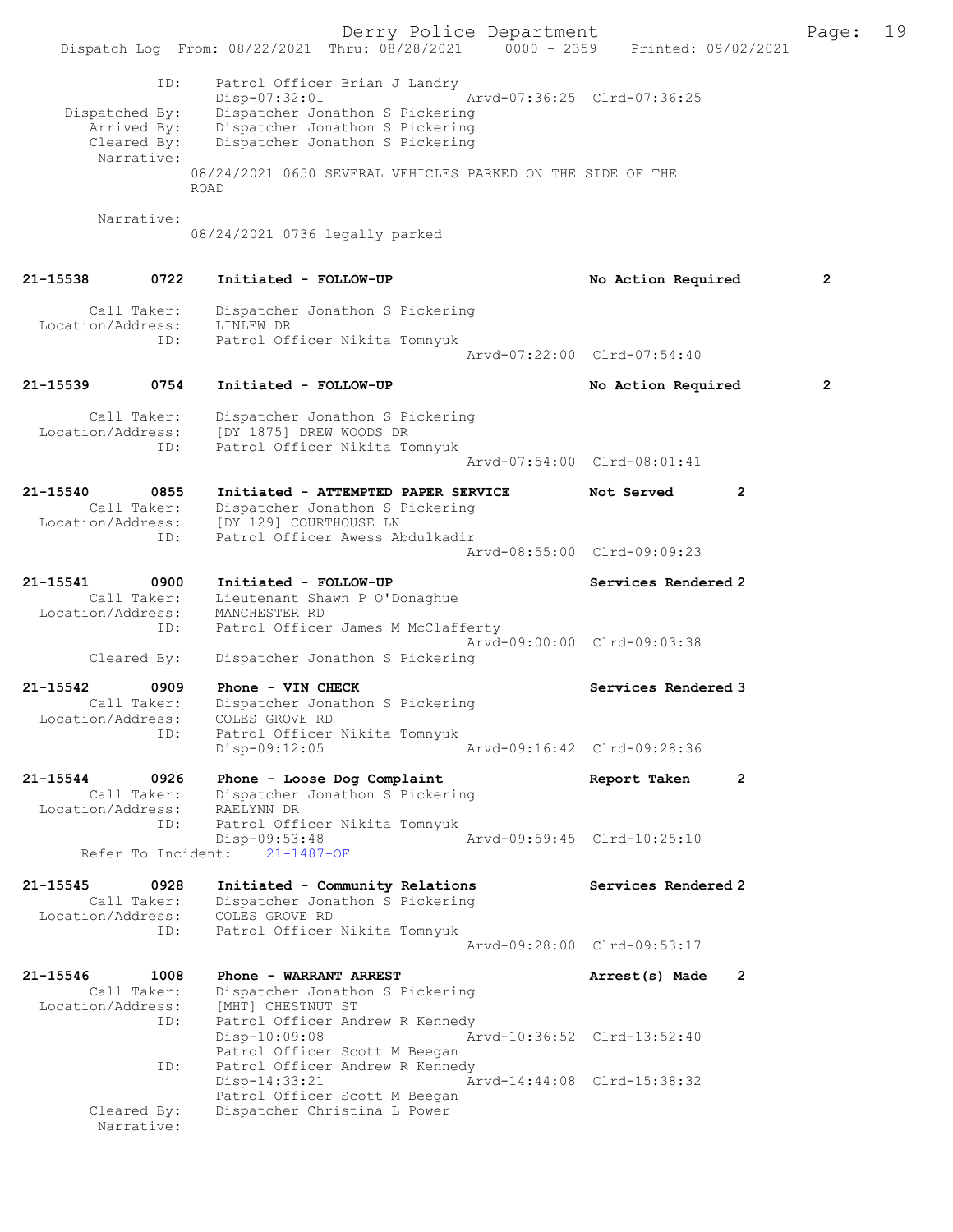|                                              |                                                                                                               | Derry Police Department<br>Dispatch Log From: 08/22/2021 Thru: 08/28/2021 0000 - 2359 Printed: 09/02/2021 |                             |                     |   | Page: | 20 |
|----------------------------------------------|---------------------------------------------------------------------------------------------------------------|-----------------------------------------------------------------------------------------------------------|-----------------------------|---------------------|---|-------|----|
|                                              | for Derry warrants                                                                                            | 08/24/2021 1013 Subject held by Hillsborough County Court                                                 |                             |                     |   |       |    |
| Narrative:                                   | 08/24/2021 1013 Subject Info:<br>Stefanie Theriault<br>106 Capital Hill Dr #L<br>Londonderry, NH DOB: 3/24/84 | Charged with Bail Jumping (3 cts)                                                                         |                             |                     |   |       |    |
| Narrative:                                   | 28622.0                                                                                                       | 08/24/2021 1049 one in custody, transporting to DPDHQ s/m:                                                |                             |                     |   |       |    |
| Narrative:                                   |                                                                                                               | 08/24/2021 1111 off at DPDHQ e/m: 28635.9                                                                 |                             |                     |   |       |    |
| Narrative:                                   |                                                                                                               | 08/24/2021 1144 placed in cell #2                                                                         |                             |                     |   |       |    |
| Narrative:                                   |                                                                                                               | 08/24/2021 1251 subject checked                                                                           |                             |                     |   |       |    |
| Narrative:                                   | 08/24/2021 1315 prisoner fed                                                                                  |                                                                                                           |                             |                     |   |       |    |
| Narrative:                                   |                                                                                                               | 08/24/2021 1454 transporting to Brentwood s/m: 28635.9                                                    |                             |                     |   |       |    |
| Narrative:                                   |                                                                                                               | 08/24/2021 1529 off at RCHOC e/m 14331.0                                                                  |                             |                     |   |       |    |
| Narrative:                                   |                                                                                                               | 08/24/2021 1538 clear the jail                                                                            |                             |                     |   |       |    |
|                                              | Refer To Arrest:<br>$21 - 804 - AR$                                                                           |                                                                                                           |                             |                     |   |       |    |
| 21-15547<br>Call Taker:<br>Location/Address: | 1025<br>Phone - FOLLOW-UP<br>DORIS ST<br>ID:                                                                  | Dispatcher Jonathon S Pickering<br>Patrol Officer Nikita Tomnyuk                                          |                             | Services Rendered 2 |   |       |    |
|                                              | Disp-10:25:38                                                                                                 |                                                                                                           | Arvd-10:36:51 Clrd-10:39:08 |                     |   |       |    |
| 21-15548<br>Call Taker:<br>Location/Address: | 1034<br>Walk-In - THEFT<br>[DY 566] S MAIN ST<br>ID:                                                          | Patrol Officer Timothy J Underhill<br>Patrol Officer Timothy J Underhill                                  |                             | Report Taken        | 2 |       |    |
| Narrative:                                   | Disp-10:34:46<br>Mail                                                                                         |                                                                                                           | Arvd-10:34:48 Clrd-10:34:58 |                     |   |       |    |
| Refer To Incident:                           | $21 - 1488 - OF$                                                                                              |                                                                                                           |                             |                     |   |       |    |
| 21-15549                                     | 1053                                                                                                          | Phone - NOISE COMPLAINT                                                                                   |                             | Quieted on Request  |   | 2     |    |
| Call Taker:<br>Location/Address:             | JUNIPER RD<br>ID:                                                                                             | Dispatcher Jonathon S Pickering<br>Patrol Officer Nikita Tomnyuk                                          |                             |                     |   |       |    |
|                                              | Disp-10:54:36<br>ID:                                                                                          | Patrol Officer Brian J Landry                                                                             | Arvd-10:59:27 Clrd-11:20:47 |                     |   |       |    |

 Disp-10:54:39 Arvd-10:59:27 Clrd-11:20:49 ID: Sergeant Jeffrey M Dawe<br>Disp-10:55:42 Disp-10:55:42 Arvd-10:59:29 Clrd-11:20:50 Narrative: 08/24/2021 1059 female yelling for help

Narrative:

ID: Patrol Officer Brian J Landry

08/24/2021 1113 check with resident, no issues found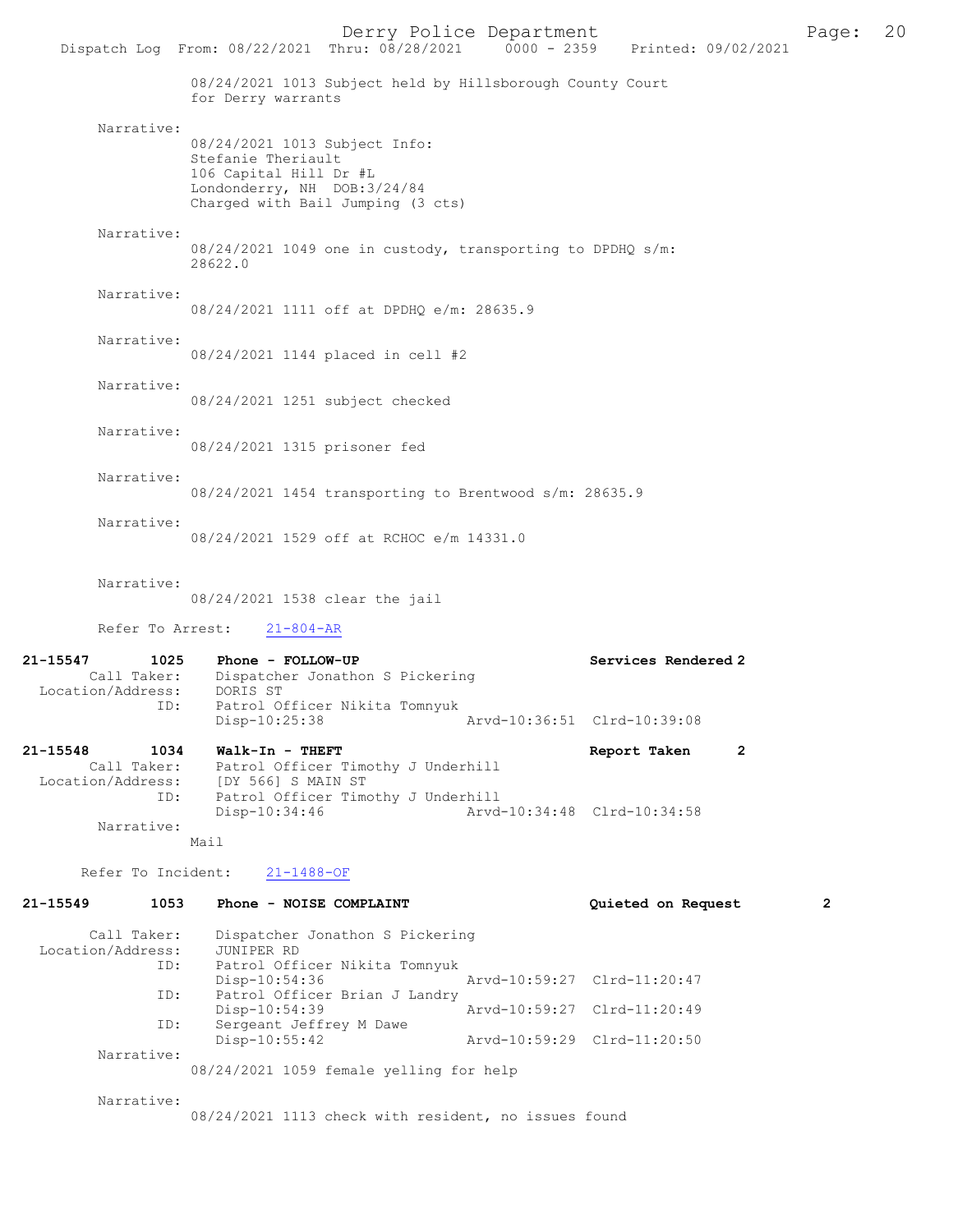Refer To Field Int: 21-3010-FI 21-15550 1126 Initiated - FOLLOW-UP No Action Required 2 Call Taker: Dispatcher Jonathon S Pickering Location/Address: DORIS ST ID: Patrol Officer Nikita Tomnyuk Arvd-11:26:00 Clrd-11:34:14 21-15551 1134 Initiated - FOLLOW-UP No Action Required 2 Call Taker: Dispatcher Jonathon S Pickering Location/Address: RAELYNN DR ID: Patrol Officer Nikita Tomnyuk Arvd-11:34:00 Clrd-11:54:53 21-15552 1219 Initiated - FOLLOW-UP No Action Required 2 Call Taker: Dispatcher Jonathon S Pickering Location/Address: [DY 146] ASHLEIGH DR ID: Patrol Officer James M McClafferty Arvd-12:19:00 Clrd-12:35:05 21-15553 1239 Phone - ASSIST OTHER AGENCY Assistance Rendered 3 Call Taker: Dispatcher Jonathon S Pickering Location/Address: HAMPSTEAD RD ID: Patrol Officer Nikita Tomnyuk Disp-12:39:31 Clrd-12:50:20 ID: Captain Vernon L Thomas Disp-12:46:32 Arvd-12:46:33 Clrd-12:50:18 ID: Captain ..<br>Disp-12:46:32<br>Narrative: 08/24/2021 1250 assisted with traffic, odor of gas in garage 21-15554 1246 Phone - MEDICAL EMERGENCY Services Rendered 1 Call Taker: Dispatcher Jonathon S Pickering Location/Address: KENDALL POND RD ID: Patrol Officer Awess Abdulkadir<br>Disp-12:47:05 Ar Arvd-12:49:49 Clrd-13:15:58 21-15555 1334 Phone - TREE(S) DOWN Removed Hazard 1 Call Taker: Dispatcher Jonathon S Pickering Location/Address: HAMPSTEAD RD ID: Patrol Officer Nikita Tomnyuk Disp-13:42:19 Arvd-13:42:21 Clrd-14:25:34 ID: Sergeant Jeffrey M Dawe<br>Disp-13:44:33 Disp-13:44:33 Arvd-13:44:34 Clrd-13:52:38 Narrative: 08/24/2021 1352 Division 5 notified and responding 21-15556 1340 Walk-In - FINGERPRINTS Services Rendered 3 Call Taker: Patrol Officer Timothy J Underhill Location/Address: [DY 2] MUNICIPAL DR ID: Patrol Officer Timothy J Underhill Disp-13:41:15 Arvd-13:41:16 Clrd-13:51:09 Narrative: employment 21-15557 1346 Phone - OHRV COMPLAINT Gone on Arrival 1 Call Taker: Dispatcher Jonathon S Pickering Location/Address: WARNER HILL RD ID: Patrol Officer Awess Abdulkadir<br>Disp-13:49:24 A Disp-13:49:24 Arvd-14:01:09 Clrd-14:14:42 21-15558 1402 Initiated - WARRANT ARREST Arrest(s) Made 2 Call Taker: Dispatcher Jonathon S Pickering Location/Address: [DY 2] MUNICIPAL DR

Dispatch Log From: 08/22/2021 Thru: 08/28/2021 0000 - 2359 Printed: 09/02/2021

Derry Police Department The Page: 21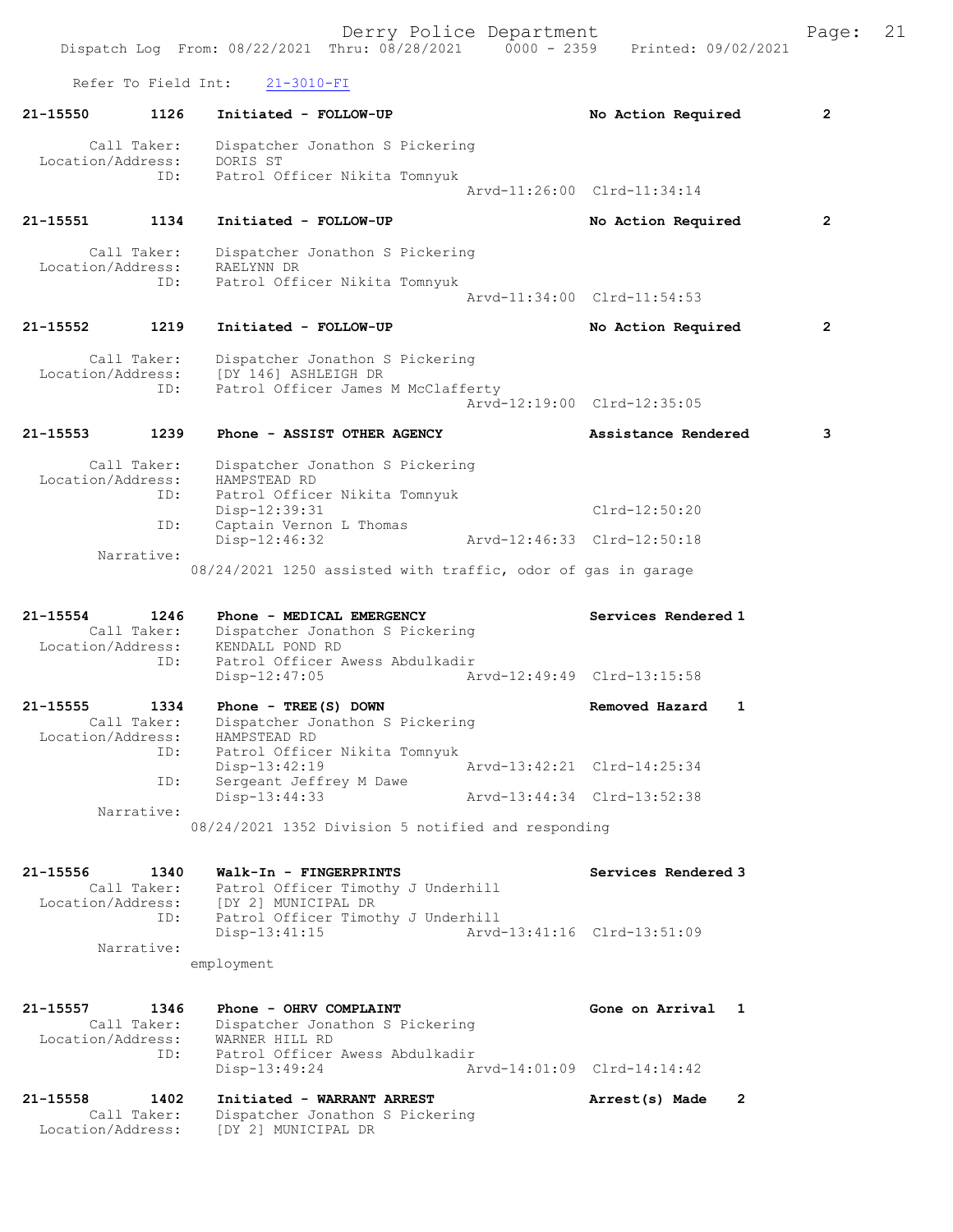Derry Police Department Fage: 22 Dispatch Log From: 08/22/2021 Thru: 08/28/2021 0000 - 2359 Printed: 09/02/2021 ID: Patrol Officer Timothy J Underhill Arvd-14:02:00 Clrd-15:38:25<br>Cleared By: Dispatcher Christina L Power Dispatcher Christina L Power Narrative: 08/24/2021 1403 Subject turning herself in on a warrant Narrative: 08/24/2021 1410 Subject Info: Christiana Ellard 15 Wakefield Dr Nashua, NH DOB:4/29/94 Arrested on a warrant for Criminal Threatening Narrative: 08/24/2021 1421 message left for BC Narrative: 08/24/2021 1447 BC contacted and responding Narrative: 08/24/2021 1453 placed in cell #1 Narrative: 08/24/2021 1532 released on PR bail with a court date of 12/16 Refer To Arrest: 21-805-AR 21-15559 1414 Initiated - PROWLING Report Taken 2 Call Taker: Dispatcher Jonathon S Pickering Location/Address: SAGAMORE DR ID: Sergeant Jeffrey M Dawe Arvd-14:14:00 Clrd-14:14:37 Narrative: 08/24/2021 1414 past tense report Refer To Incident: 21-1489-OF 21-15560 1432 Phone - ABANDONED MV Gone on Arrival 3 Call Taker: Dispatcher Jonathon S Pickering Location/Address: [DY 1198] BYPASS 28 ID: Patrol Officer Monica Ricci Disp-15:29:49 Arvd-15:29:50 Clrd-15:38:01 Dispatched By: Dispatcher Christina L Power Arrived By: Dispatcher Christina L Power Cleared By: Dispatcher Christina L Power 21-15561 1443 Initiated - MV STOP Warning Issued 3 Call Taker: Dispatcher Jonathon S Pickering Location/Address: E BROADWAY ID: Patrol Officer Brian J Landry Arvd-14:43:00 Clrd-14:51:24 Refer To Citation: 21-3817-CN 21-15562 1538 Initiated - FOLLOW-UP Cleared 2 Call Taker: Dispatcher Christina L Power Location/Address: EDGEMONT ST ID: Patrol Officer Blake A Martineau Arvd-15:38:00 Clrd-15:41:41 21-15563 1538 Initiated - CRIMINAL THREAT Report Taken 2 Call Taker: Dispatcher Christina L Power Location/Address: MUNICIPAL DR ID: Patrol Officer Timothy J Underhill Arvd-15:38:00 Clrd-16:12:08 Cleared By: Patrol Officer Timothy J Underhill Refer To Incident: 21-1490-OF 21-15564 1540 Initiated - FOLLOW-UP Cleared 2 Call Taker: Dispatcher Christina L Power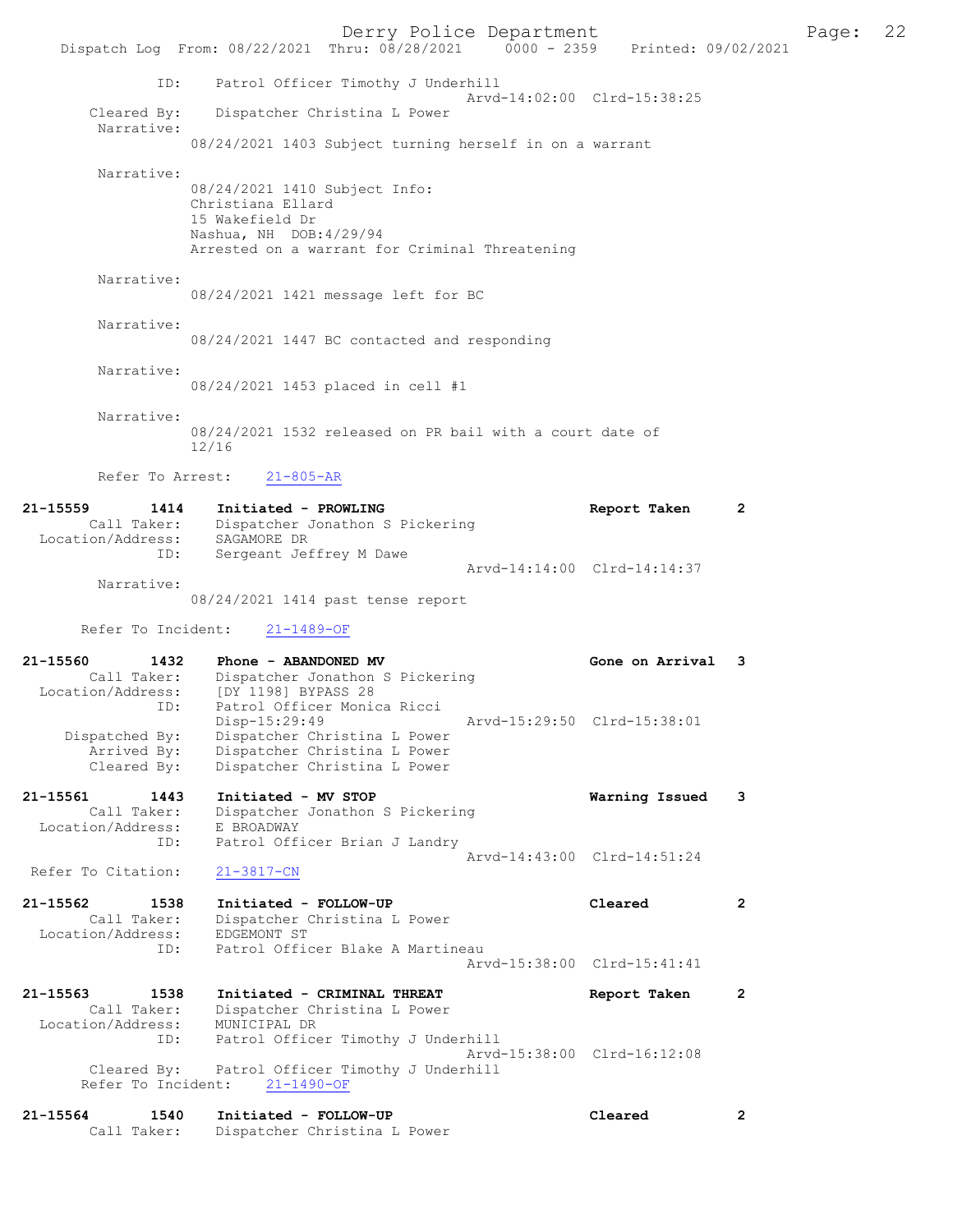Derry Police Department Fage: 23 Dispatch Log From: 08/22/2021 Thru: 08/28/2021 0000 - 2359 Printed: 09/02/2021 Location/Address: ROCKINGHAM RD<br>TD: Patrol Officer ID: Patrol Officer Jack Stafford Arvd-15:40:00 Clrd-15:52:29 21-15565 1550 Initiated - FOLLOW-UP Cleared 2 Call Taker: Dispatcher Christina L Power Location/Address: SAGAMORE DR ID: Patrol Officer Monica Ricci Arvd-15:50:00 Clrd-16:07:52 21-15566 1559 Initiated - MV STOP Warning Issued 3 Call Taker: Dispatcher Christina L Power Location/Address: FORDWAY ST ID: Patrol Officer Blake A Martineau Arvd-15:59:00 Clrd-16:04:50<br>
21-3818-CN Refer To Citation: 21-15567 1603 Phone - MV ACCIDENT 1 21-15567 Report Taken 1 Call Taker: Dispatcher Christina L Power Location/Address: ASHLEIGH DR ID: Patrol Officer Nathan S Lavoie Disp-16:04:47 Arvd-16:13:05 Clrd-16:50:33 Patrol Officer Sara R Joyce ID: Patrol Officer Nathan S Lavoie Disp-19:40:24 Clrd-19:40:27 Patrol Officer Sara R Joyce<br>21-3848-CN Refer To Citation: Refer To Citation:  $21-3847-CN$  Narrative: Reportable; Silva v. Girard Refer To Accident: 21-407-AC 21-15568 1608 Initiated - FOLLOW-UP Cleared 2 Call Taker: Dispatcher Christina L Power Location/Address: [DY 3706] SAGAMORE DR ID: Patrol Officer Monica Ricci Arvd-16:08:00 Clrd-16:13:45 21-15569 1647 Initiated - ASSIST OTHER AGENCY Assistance Rendered 3 Call Taker: Dispatcher Christina L Power Location/Address: HAMPSTEAD RD ID: Patrol Officer Monica Ricci Arvd-16:47:00 Clrd-16:53:46 ID: Patrol Officer Brian J Landry<br>Disp-16:51:45 Disp-16:51:45 Arvd-16:51:47 Clrd-16:53:44 21-15570 1650 Initiated - FOLLOW-UP Cleared 2 Call Taker: Dispatcher Christina L Power Location/Address: ASHLEIGH DR ID: Patrol Officer Nathan S Lavoie Arvd-16:50:00 Clrd-17:11:26 Patrol Officer Sara R Joyce 21-15571 1709 Walk-In - SEXUAL OFFENDER REGISTRATION Services Rendered 1 Call Taker: Dispatcher Christina L Power Location/Address: MUNICIPAL DR ID: Detective Victoria M Kidd Disp-17:11:12 Arvd-17:11:14 Clrd-17:11:16 21-15572 1714 Initiated - MV STOP Warning Issued 3 Call Taker: Dispatcher Christina L Power Location/Address: E BROADWAY ID: Patrol Officer Blake A Martineau Arvd-17:14:00 Clrd-17:21:11 Refer To Citation: 21-3819-CN 21-15573 1726 Walk-In - SEXUAL OFFENDER REGISTRATION Services Rendered 1<br>Call Taker: Dispatcher Christina L Power Dispatcher Christina L Power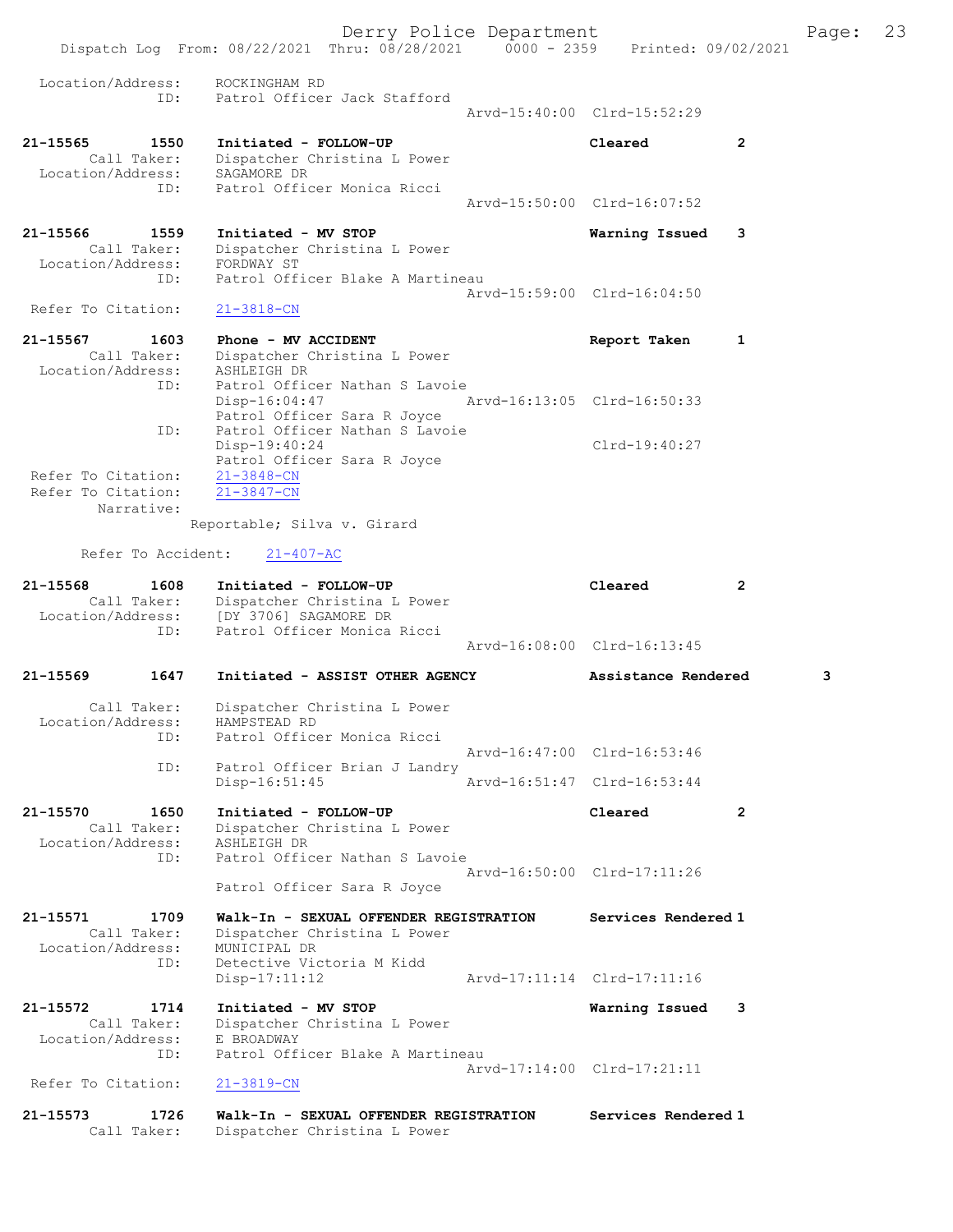Derry Police Department Fage: 24 Dispatch Log From: 08/22/2021 Thru: 08/28/2021 0000 - 2359 Printed: 09/02/2021 Location/Address: [DY 2] MUNICIPAL DR<br>ID: Detective Victoria M<br>Disp-17:27:29 Detective Victoria M Kidd Disp-17:27:29 Arvd-17:27:31 Clrd-17:27:56 21-15574 1814 Walk-In - IDENTITY THEFT Report Taken 2 Call Taker: Patrol Officer Robert Corwin Location/Address: [DY 2] MUNICIPAL DR ID: Patrol Officer Robert Corwin Disp-18:16:09 Arvd-18:16:12 Clrd-18:37:11 Cleared By: Dispatcher Christina L Power Refer To Incident: 21-1491-OF 21-15575 1837 Initiated - DISPERSE A GROUP SENT ON THEIR WAY 2 Call Taker: Dispatcher Christina L Power Location/Address: CRYSTAL AVE ID: Patrol Officer Nathan S Lavoie Arvd-18:37:00 Clrd-18:43:06 Patrol Officer Sara R Joyce Refer To Citation: 21-3820-CN 21-15576 1843 Initiated - MV STOP Warning Issued 3 Call Taker: Dispatcher Christina L Power Location/Address: PEABODY RD ID: Patrol Officer Nathan S Lavoie Arvd-18:43:00 Clrd-18:50:50 Patrol Officer Sara R Joyce 21-15577 1939 Phone - NEIGHBORHOOD DISPUTE Warning Issued 2 Call Taker: Dispatcher Christina L Power Location/Address: FORDWAY EXT ID: Patrol Officer Jack Stafford Disp-19:40:17 Arvd-19:46:25 Clrd-20:10:16 ID: Patrol Officer Nathan S Lavoie Disp-19:40:31 Arvd-19:48:12 Clrd-20:10:14 Patrol Officer Sara R Joyce ID: Sergeant Seth Plumer Disp-19:49:59 Arvd-19:50:00 Clrd-20:10:12 Narrative: disorderly conduct warning issues. 21-15578 2000 Initiated - ANIMAL COMPLAINT Services Rendered 1 Call Taker: Dispatcher Christina L Power Location/Address: ISLAND POND RD + CEMETERY RD ID: Detective Victoria M Kidd Arvd-20:00:00 Clrd-20:07:03 Narrative: loose horse

Narrative:

returned to owner

| 21-15579<br>Location/Address: | 2018<br>Call Taker:<br>ID: | Phone - NEIGHBORHOOD DISPUTE<br>Dispatcher Christina L Power<br>FORDWAY EXT<br>Patrol Officer Jack Stafford |                             | Services Rendered 2         |                |
|-------------------------------|----------------------------|-------------------------------------------------------------------------------------------------------------|-----------------------------|-----------------------------|----------------|
|                               |                            | $Disp-20:19:12$                                                                                             |                             | Arvd-20:26:09 Clrd-20:47:38 |                |
|                               | ID:                        | Patrol Officer Nathan S Lavoie<br>$Disp-20:19:15$<br>Patrol Officer Sara R Joyce                            | Arvd-20:29:55 Clrd-20:47:31 |                             |                |
|                               | ID:                        | Sergeant Seth Plumer<br>Disp-20:29:56                                                                       |                             | Arvd-20:29:58 Clrd-20:47:34 |                |
| 21-15580                      | 2049                       | Phone - NOISE COMPLAINT                                                                                     |                             | Quieted on Request          | $\overline{2}$ |
| Location/Address:             | Call Taker:<br>ID:         | Dispatcher Christina L Power<br>PEMBROKE DR<br>Patrol Officer Nathan S Lavoie<br>$Disp-20:50:04$            |                             | Arvd-20:53:19 Clrd-21:03:11 |                |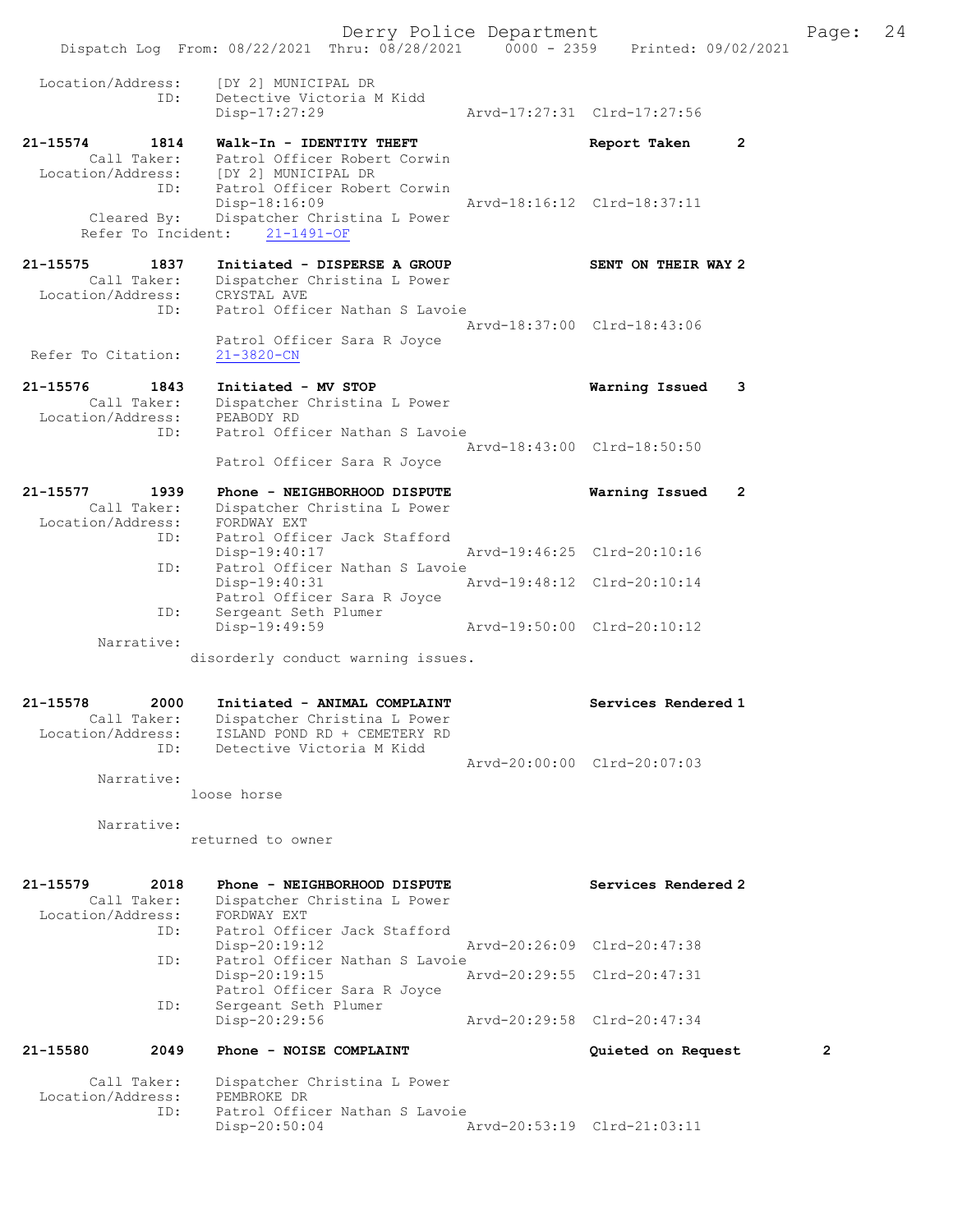| ID:                                                                      | Patrol Officer Sara R Joyce<br>Patrol Officer Brian J Landry<br>$Disp-20:50:06$                                                                                                               | Arvd-20:52:59 Clrd-21:03:13 |                       |
|--------------------------------------------------------------------------|-----------------------------------------------------------------------------------------------------------------------------------------------------------------------------------------------|-----------------------------|-----------------------|
| 21-15581<br>2059                                                         | Phone - NEIGHBORHOOD DISPUTE                                                                                                                                                                  | Services Rendered 2         |                       |
| Call Taker:<br>Location/Address:<br>ID:<br>Dispatched By:<br>Arrived By: | Patrol Officer Robert Corwin<br>FORDWAY EXT<br>Patrol Officer Nathan S Lavoie<br>Disp-21:03:30<br>Patrol Officer Sara R Joyce<br>Dispatcher Christina L Power<br>Dispatcher Christina L Power | Arvd-21:12:00 Clrd-21:37:15 |                       |
| Cleared By:<br>ID:<br>Dispatched By:<br>Arrived By:<br>Cleared By:       | Dispatcher Christina L Power<br>Patrol Officer Brian J Landry<br>$Disp-21:03:33$<br>Dispatcher Christina L Power<br>Dispatcher Christina L Power<br>Dispatcher Christina L Power              | Arvd-21:11:58 Clrd-21:37:12 |                       |
| ID:<br>Dispatched By:<br>Arrived By:<br>Cleared By:<br>Narrative:        | Sergeant Seth Plumer<br>Disp-21:03:37<br>Dispatcher Christina L Power<br>Dispatcher Christina L Power<br>Dispatcher Christina L Power<br>all quiet upon checking                              | Arvd-21:12:16 Clrd-21:37:11 |                       |
| 21-15582<br>2103                                                         | Phone - CUSTOMER PROBLEM                                                                                                                                                                      | Warning Issued              | $\mathbf{2}^{\prime}$ |
| Call Taker:<br>Location/Address:<br>ID:                                  | Patrol Officer Robert Corwin<br>[DY 2379] E DERRY RD<br>Patrol Officer Monica Ricci                                                                                                           |                             |                       |
| Arrived By:<br>Cleared By:<br>ID:                                        | Disp-21:05:00<br>Dispatcher Christina L Power<br>Dispatcher Christina L Power<br>Patrol Officer Brian J Landry                                                                                | Arvd-21:09:54 Clrd-22:04:10 |                       |
| Dispatched By:<br>Arrived By:<br>Cleared By:<br>Narrative:               | $Disp-21:45:41$<br>Dispatcher Christina L Power<br>Dispatcher Christina L Power<br>Dispatcher Christina L Power<br>08/24/2021 2145 off on Cabot Dr                                            | Arvd-22:00:18 Clrd-22:04:08 |                       |
| Refer To Field Int:                                                      | $21 - 3040 - FI$                                                                                                                                                                              |                             |                       |
| 21-15583<br>2310<br>Call Taker:<br>Location/Address:<br>ID:              | Initiated - PROPERTY CHECK<br>Patrol Officer Cody Johnson<br>PIERCE AVE<br>Patrol Officer Melissa M Houde                                                                                     | Cleared                     | 2                     |
|                                                                          |                                                                                                                                                                                               | Arvd-23:10:00 Clrd-23:10:43 |                       |
| 21-15584<br>2320<br>Call Taker:<br>Location/Address:<br>ID:              | Initiated - MV STOP<br>Patrol Officer Cody Johnson<br>[DY 1338] E BROADWAY<br>Patrol Officer Melissa M Houde                                                                                  | Warning Issued              | 3                     |
| Refer To Citation:                                                       | $21 - 3821 - CN$                                                                                                                                                                              | Arvd-23:20:00 Clrd-23:25:15 |                       |
| 21-15585<br>2330<br>Call Taker:<br>Location/Address:<br>ID:              | Initiated - MV STOP<br>Patrol Officer Cody Johnson<br>MANCHESTER RD + TINKHAM AVE<br>Patrol Officer Taylor Dezotell                                                                           | Warning Issued              | 3                     |
| Refer To Citation:                                                       | $21 - 3822 - CN$                                                                                                                                                                              | Arvd-23:30:00 Clrd-23:32:39 |                       |
| 21-15586<br>2335                                                         | Initiated - MV CHECK                                                                                                                                                                          | Cleared                     | $\mathbf{1}$          |
| Call Taker:<br>Location/Address:<br>ID:                                  | Patrol Officer Cody Johnson<br>FORDWAY ST + SOUTH AVE<br>Patrol Officer Melissa M Houde                                                                                                       |                             |                       |
|                                                                          |                                                                                                                                                                                               | Arvd-23:35:00 Clrd-23:36:15 |                       |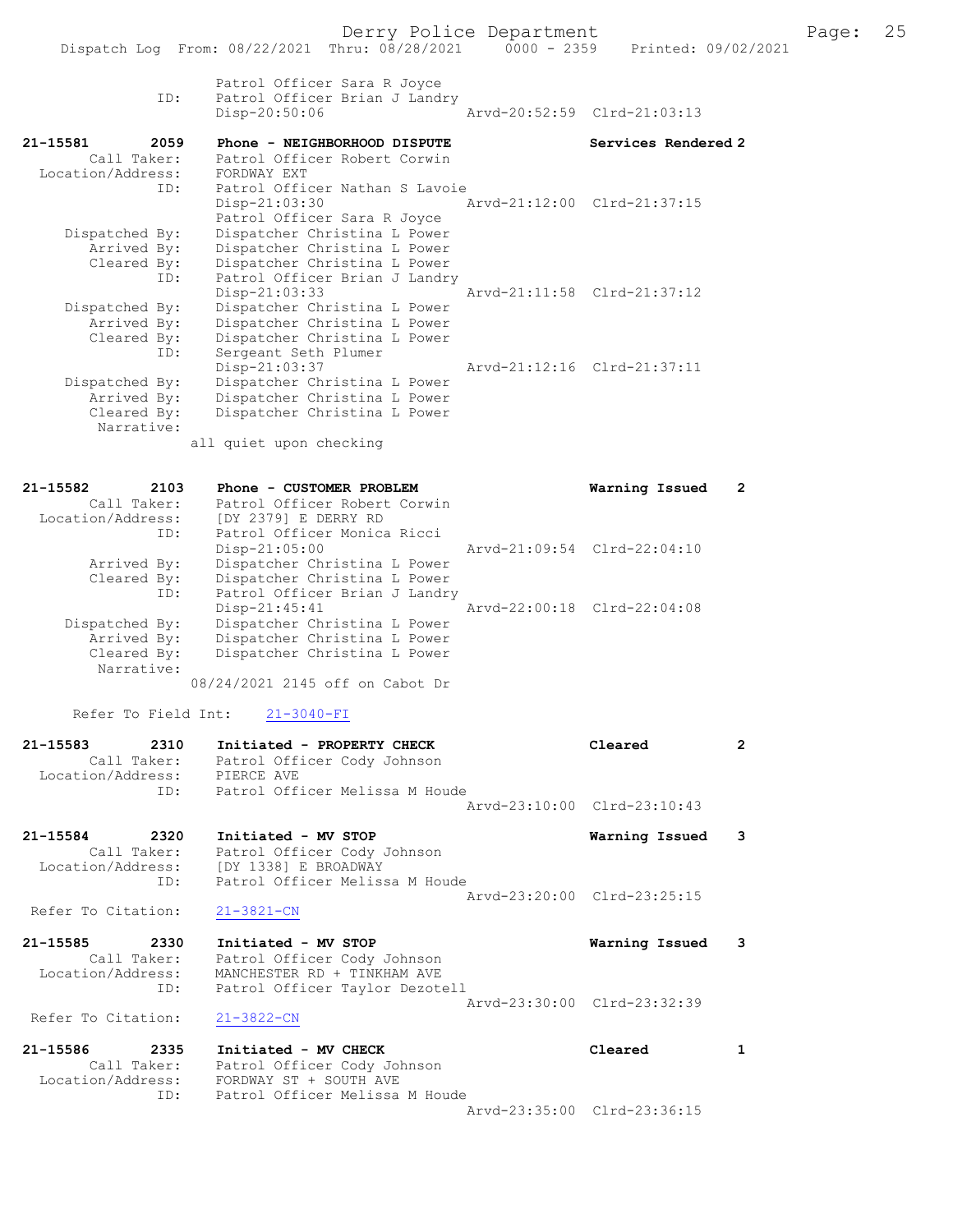|                                                                 |                                                                                                                                                | Derry Police Department |                                          | Page:          | 26 |
|-----------------------------------------------------------------|------------------------------------------------------------------------------------------------------------------------------------------------|-------------------------|------------------------------------------|----------------|----|
|                                                                 | Dispatch Log From: 08/22/2021 Thru: 08/28/2021 0000 - 2359 Printed: 09/02/2021                                                                 |                         |                                          |                |    |
| 2347<br>21-15587<br>Call Taker:<br>Location/Address: ROLLINS ST | Initiated - PROPERTY CHECK<br>Patrol Officer Cody Johnson                                                                                      |                         | Cleared                                  | $\mathbf{2}$   |    |
| ID:                                                             | Patrol Officer Taylor Dezotell                                                                                                                 |                         | Arvd-23:47:00 Clrd-23:48:06              |                |    |
| 21-15588<br>2356<br>Location/Address:<br>ID:                    | Initiated - MV STOP<br>Call Taker: Patrol Officer Cody Johnson<br>E BROADWAY + CRESCENT ST<br>Patrol Officer Melissa M Houde                   |                         | Warning Issued                           | 3              |    |
| Refer To Citation:                                              | $21 - 3823 - CN$                                                                                                                               |                         | Arvd-23:56:00 Clrd-08/25/2021 @ 00:25:02 |                |    |
| For Date: $08/25/2021$ - Wednesday                              |                                                                                                                                                |                         |                                          |                |    |
| 21-15589<br>0052<br>ID:                                         | Initiated - FOLLOW-UP<br>Call Taker: Patrol Officer Cody Johnson<br>Location/Address: [DY 2777] MANCHESTER RD<br>Patrol Officer Collin Kennedy |                         | Cleared                                  | 2              |    |
|                                                                 |                                                                                                                                                |                         | Aryd-00:52:00 Clrd-00:52:33              |                |    |
| 21-15590<br>0135<br>Location/Address:<br>ID:                    | Initiated - PED CHECK<br>Call Taker: Patrol Officer Cody Johnson<br>MANCHESTER RD<br>Patrol Officer Taylor Dezotell                            |                         | Cleared                                  | $\mathbf{2}$   |    |
| Refer To Field Int:                                             | $21 - 3013 - FI$                                                                                                                               |                         | Arvd-01:35:00 Clrd-01:39:30              |                |    |
| 21-15591<br>0434                                                | Phone - DISABLED MV<br>Call Taker: Patrol Officer Cody Johnson                                                                                 |                         | <b>ADVICE GIVEN</b>                      | 3              |    |
| Location/Address:<br>ID:                                        | S MAIN ST<br>Patrol Officer Taylor Dezotell<br>$Disp-04:36:02$                                                                                 |                         | Arvd-04:36:05 Clrd-04:36:11              |                |    |
| 21-15592<br>0708<br>Call Taker:<br>Location/Address:<br>ID:     | Initiated - SUBPOENA DELIVERY<br>Dispatcher Jess W Arcand<br>BIRCH ST<br>Patrol Officer Awess Abdulkadir                                       |                         | Served                                   | 1              |    |
|                                                                 |                                                                                                                                                |                         | Arvd-07:08:00 Clrd-07:14:31              |                |    |
| 21-15593<br>0758<br>Call Taker:<br>Location/Address:<br>ID:     | Initiated - MV STOP<br>Dispatcher Jess W Arcand<br>HAMPSTEAD RD<br>Patrol Officer Nikita Tomnyuk                                               |                         | Warning Issued                           | 3              |    |
| Refer To Citation:                                              | $21 - 3825 - CN$                                                                                                                               |                         | Arvd-07:58:00 Clrd-08:04:42              |                |    |
| 21-15594<br>0804                                                | Initiated - FOLLOW-UP                                                                                                                          |                         | No Action Required                       | $\overline{2}$ |    |
| Call Taker:<br>Location/Address:<br>ID:                         | Dispatcher Jess W Arcand<br>MUNICIPAL DR<br>Patrol Officer Charles L Doherty                                                                   |                         |                                          |                |    |
|                                                                 |                                                                                                                                                |                         | Aryd-08:04:00 Clrd-08:27:27              |                |    |
| 21-15595<br>0805<br>Call Taker:<br>Location/Address:            | Initiated - SUBPOENA DELIVERY<br>Dispatcher Jess W Arcand<br>BOYD RD                                                                           |                         | Not Served                               | 1              |    |
| ID:                                                             | Patrol Officer Awess Abdulkadir                                                                                                                |                         | Arvd-08:05:00 Clrd-08:12:30              |                |    |
| 21-15596<br>0817<br>Call Taker:<br>Location/Address: CHESTER RD | Initiated - SUBPOENA DELIVERY<br>Dispatcher Jess W Arcand                                                                                      |                         | Not Served                               | 1              |    |
| ID:                                                             | Patrol Officer Nikita Tomnyuk                                                                                                                  |                         | Arvd-08:17:00 Clrd-08:23:53              |                |    |
| 21-15597<br>0819<br>Call Taker:<br>Location/Address:            | Initiated - SUBPOENA DELIVERY<br>Dispatcher Jess W Arcand<br>NORTH AVE                                                                         |                         | Served                                   | 1              |    |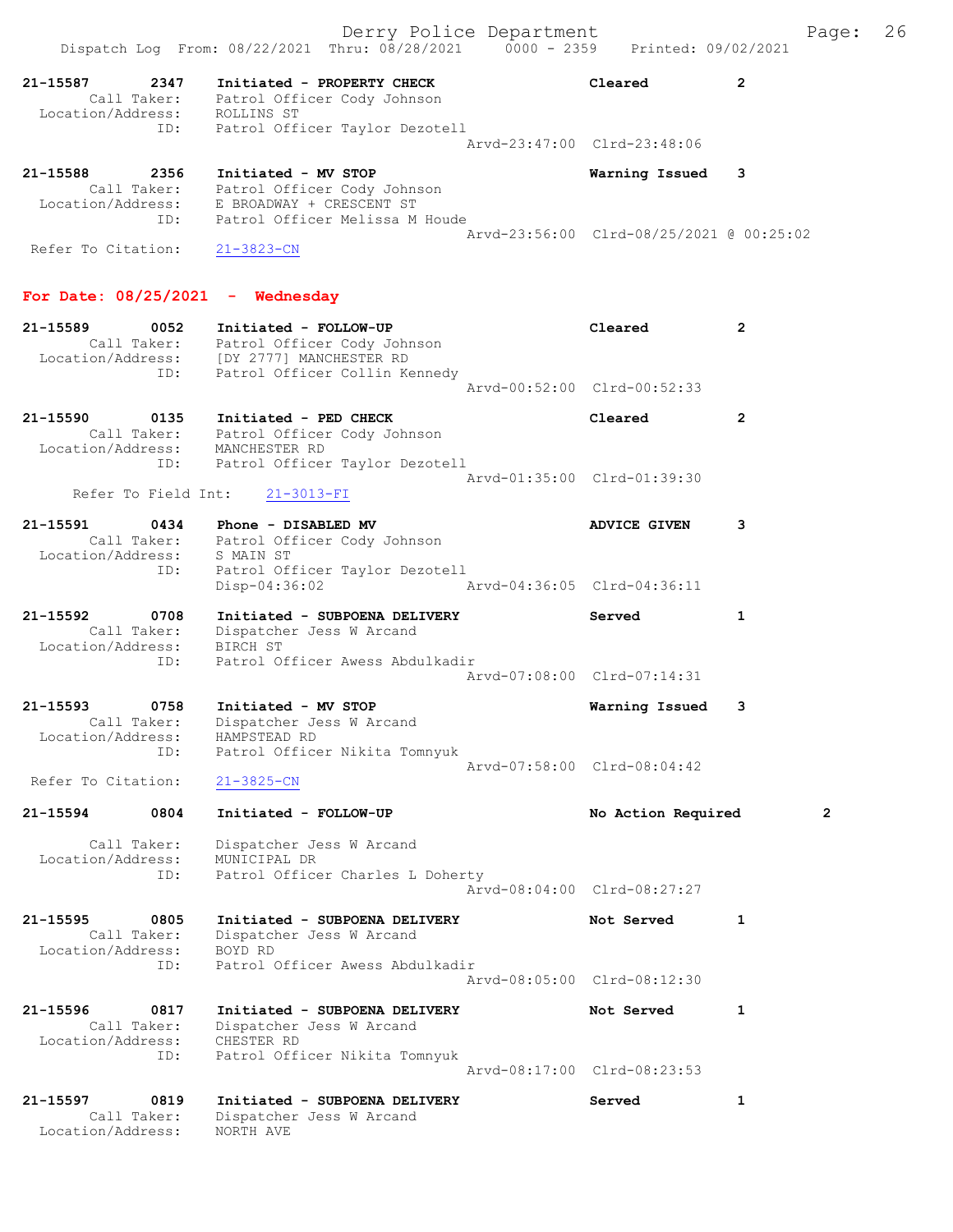Derry Police Department The Page: 27 Dispatch Log From: 08/22/2021 Thru: 08/28/2021 0000 - 2359 Printed: 09/02/2021 ID: Patrol Officer Awess Abdulkadir Arvd-08:19:00 Clrd-08:25:35 21-15598 0834 Initiated - SUBPOENA DELIVERY Not Served 1 Call Taker: Dispatcher Jess W Arcand Location/Address: ROCCO DR ID: Patrol Officer Awess Abdulkadir Arvd-08:34:00 Clrd-08:39:02 21-15599 0922 Initiated - SUBPOENA DELIVERY Not Served 1 Call Taker: Dispatcher Jess W Arcand Location/Address: DERRYFIELD RD ID: Patrol Officer Awess Abdulkadir Arvd-09:22:00 Clrd-09:32:00 21-15600 0932 911 - MV ACCIDENT CONTRESS Report Taken 1 Call Taker: Dispatcher Jess W Arcand Location/Address: ROCKINGHAM RD + BIRCH ST ID: Patrol Officer Awess Abdulkadir Disp-09:34:02 Arvd-09:35:37 Clrd-10:01:01 ID: Patrol Officer Andrew R Kennedy Disp-09:34:04 Arvd-09:35:39 Clrd-10:31:23 Patrol Officer Scott M Beegan Refer To Citation: 21-3826-CN Narrative: 08/25/2021 0941 NH MC NV4GT NOTIFIED WRECKER PRIOR TO ARRIVAL. LBP ON SCENE Narrative: 08/25/2021 0942 OFF WITH MD 2ABC29 Narrative: 08/25/2021 1031 REPORTABLE. IANNUZZI VS DUDLEY Refer To Accident: 21-408-AC 21-15601 0938 Phone - TRAFFIC CONTROL Cleared 3 Call Taker: Dispatcher Jess W Arcand Location/Address: MANCHESTER RD + FOLSOM RD ID: Patrol Officer Charles L Doherty<br>Disp-09:38:56 Arw Disp-09:38:56 Arvd-09:39:48 Clrd-10:15:13 ID: Patrol Officer Nikita Tomnyuk<br>Disp-10:09:43 Disp-10:09:43 Arvd-10:12:29 Clrd-11:02:01 ID: Patrol Officer Andrew R Kennedy<br>Disp-10:44:35 An Disp-10:44:35 Arvd-10:53:41 Clrd-11:36:20 Patrol Officer Scott M Beegan ID: Patrol Officer Charles L Doherty Disp-11:28:31 Arvd-11:33:26 Clrd-12:24:31 ID: Patrol Officer Awess Abdulkadir Disp-12:16:28 Arvd-12:24:29 Clrd-13:00:10 Narrative: 08/25/2021 0938 TRAFFIC LIGHTS ON FLASH Narrative: 08/25/2021 0944 DPW ON SCENE 21-15602 0939 Phone - MEDICAL EMERGENCY Services Rendered 1 Call Taker: Dispatcher Jess W Arcand Location/Address: FRANKLIN ST EXT ID: Patrol Officer Nikita Tomnyuk<br>Disp-09:42:45 Disp-09:42:45 Arvd-09:47:15 Clrd-10:01:04 Narrative:

08/25/2021 0947 DFD NOTIFIED AND RESPONDING

Narrative:

08/25/2021 0952 DFD ON SCENE

Refer To Field Int: 21-3018-FI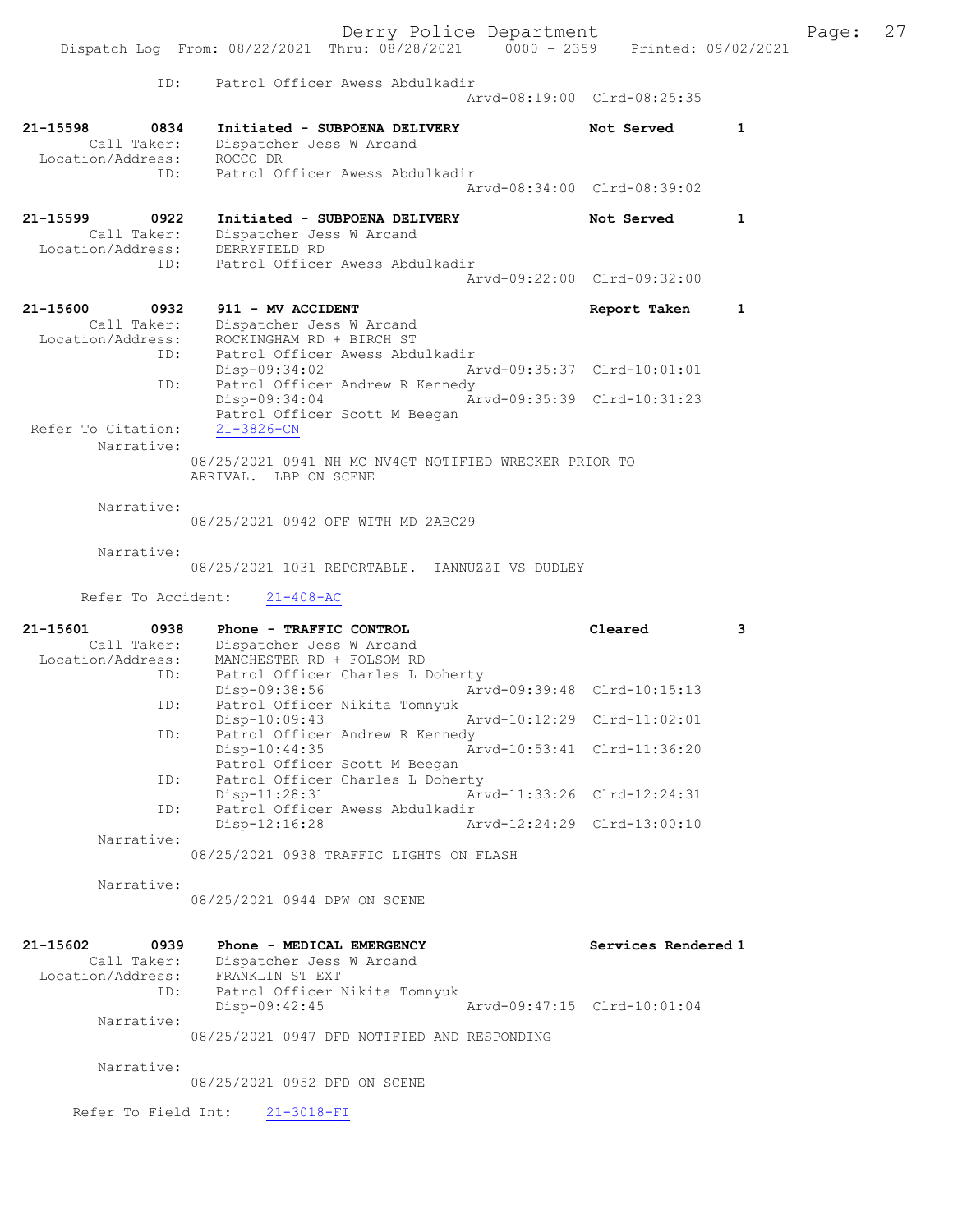| 21-15603<br>Call Taker:<br>Location/Address: | 1018        | Phone - ILLEGAL DUMPING/LITTERING<br>Dispatcher Jess W Arcand<br>ROLLINS ST                                          | Report Taken<br>$\mathbf{2}$ |                |
|----------------------------------------------|-------------|----------------------------------------------------------------------------------------------------------------------|------------------------------|----------------|
| Narrative:                                   | ID:         | Patrol Officer Charles L Doherty<br>Disp-10:24:22                                                                    | Arvd-10:27:06 Clrd-10:34:40  |                |
|                                              |             | 08/25/2021 1020 BROKEN BOTTLES                                                                                       |                              |                |
| Refer To Incident:                           |             | $21 - 1492 - OF$                                                                                                     |                              |                |
| 21-15604                                     | 1042        | Initiated - FOLLOW-UP                                                                                                | No Action Required           | $\overline{2}$ |
| Call Taker:<br>Location/Address:             | ID:         | Dispatcher Jess W Arcand<br>ROLLINS ST<br>Patrol Officer Charles L Doherty                                           | Arvd-10:42:00 Clrd-10:54:59  |                |
|                                              |             |                                                                                                                      |                              |                |
| 21-15605                                     | 1049        | Initiated - FOLLOW-UP                                                                                                | No Action Required           | $\mathbf{2}$   |
| Call Taker:<br>Location/Address:             | ID:         | Dispatcher Jess W Arcand<br>FORDWAY ST<br>Patrol Officer Awess Abdulkadir                                            |                              |                |
|                                              |             |                                                                                                                      | Arvd-10:49:00 Clrd-11:00:16  |                |
| 21-15606<br>Call Taker:<br>Location/Address: | 1054        | Phone - VIN CHECK<br>Dispatcher Jess W Arcand<br>OLESEN RD                                                           | Services Rendered 3          |                |
|                                              | ID:         | Patrol Officer Nikita Tomnyuk<br>$Disp-11:04:44$                                                                     | Arvd-11:26:55 Clrd-11:26:57  |                |
| 21-15607<br>Call Taker:<br>Location/Address: | 1056        | Initiated - Loose Dog Complaint<br>Dispatcher Jess W Arcand<br>ROLLINS ST                                            | Services Rendered 2          |                |
|                                              | ID:         | Patrol Officer Charles L Doherty                                                                                     | Arvd-10:56:00 Clrd-11:00:27  |                |
| 21-15608                                     | 1103        | 911 - MV ACCIDENT                                                                                                    | Report Taken<br>1            |                |
| Call Taker:                                  |             | Dispatcher Jess W Arcand<br>ROCKINGHAM RD                                                                            |                              |                |
| Location/Address:                            | ID:         | Patrol Officer Awess Abdulkadir                                                                                      |                              |                |
| Refer To Citation:<br>Narrative:             |             | Arvd-11:07:10 Clrd-11:46:19<br>$Disp-11:04:33$<br>$21 - 3827 - CN$                                                   |                              |                |
|                                              |             | 08/25/2021 1113 OFF WITH NH 1766AP AND NH 2973499                                                                    |                              |                |
| Narrative:                                   |             | 08/25/2021 1145 REPORTABLE. BISSONNETTE VS COONEY                                                                    |                              |                |
| Refer To Accident:                           |             | $21 - 409 - AC$                                                                                                      |                              |                |
| 21-15609                                     | 1104        | Phone - WELFARE CHECK                                                                                                | No Action Required           | $\overline{2}$ |
| Call Taker:<br>Location/Address:             | ID:         | Dispatcher Jess W Arcand<br>KILREA RD                                                                                |                              |                |
|                                              | ID:         | Patrol Officer Andrew R Kennedy<br>Disp-12:17:47<br>Patrol Officer Scott M Beegan<br>Patrol Officer Andrew R Kennedy | $Clrd-12:25:06$              |                |
|                                              |             | Disp-12:34:09<br>Patrol Officer Scott M Beegan                                                                       | Arvd-12:37:21 Clrd-12:51:33  |                |
| Refer To Field Int:                          |             | $21 - 3019 - FI$                                                                                                     |                              |                |
| 21-15610<br>Call Taker:<br>Location/Address: | 1153<br>ID: | Initiated - MV STOP<br>Dispatcher Jess W Arcand<br>CHESTER RD<br>Patrol Officer Nikita Tomnyuk                       | Warning Issued<br>3          |                |
| Refer To Citation:                           |             | $21 - 3828 - CN$                                                                                                     | Arvd-11:53:00 Clrd-11:59:22  |                |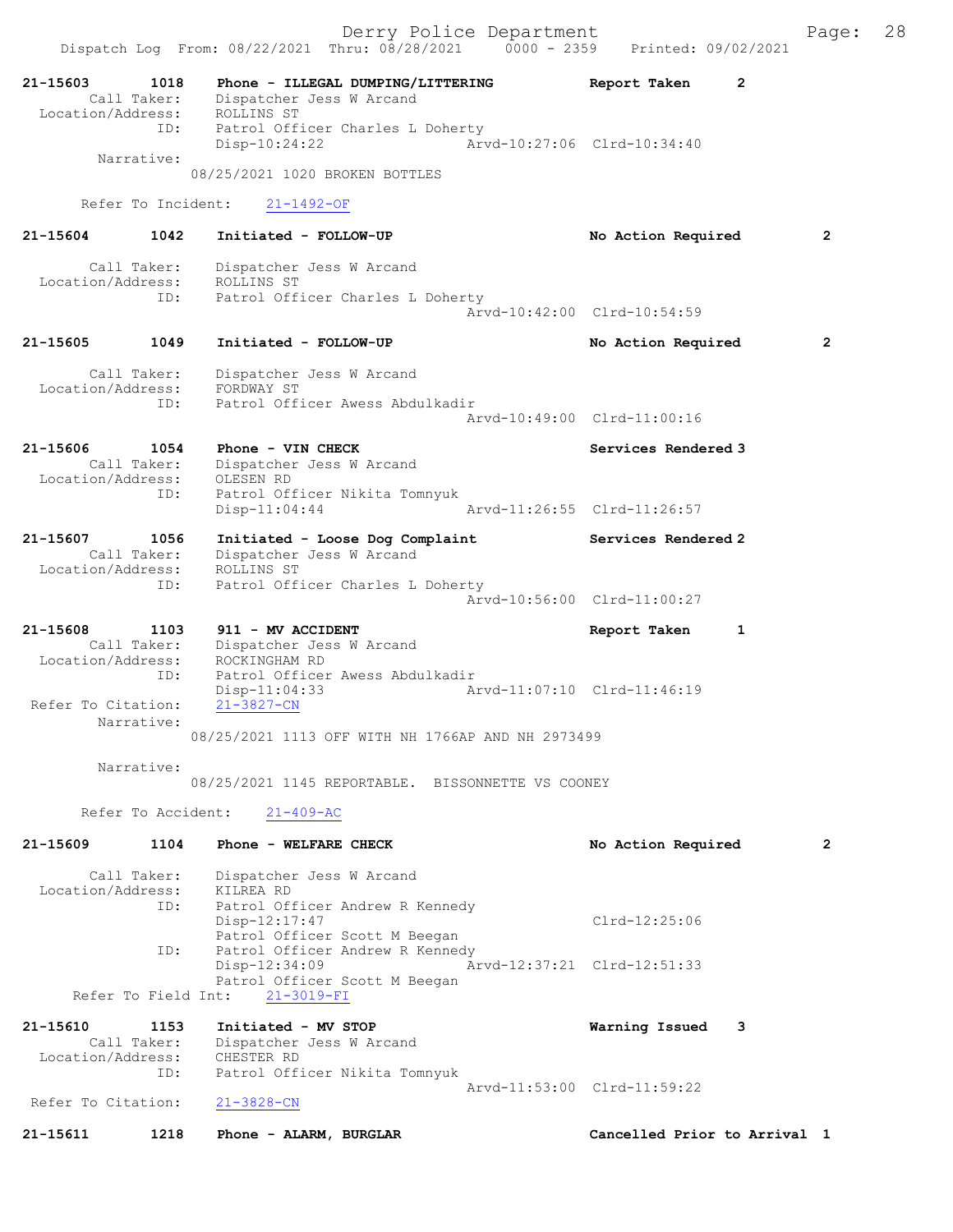|                               |                     | Dispatch Log From: 08/22/2021 Thru: 08/28/2021                                                                                                            | $0000 - 2359$               | Printed: 09/02/2021         |              |
|-------------------------------|---------------------|-----------------------------------------------------------------------------------------------------------------------------------------------------------|-----------------------------|-----------------------------|--------------|
|                               | Call Taker:<br>ID:  | Dispatcher Jess W Arcand<br>Location/Address: [DY 2441] LAMPTON DR<br>Patrol Officer Andrew R Kennedy<br>$Disp-12:25:06$<br>Patrol Officer Scott M Beegan |                             | Arvd-12:32:17 Clrd-12:34:09 |              |
| 21-15612                      | 1224                | 911 - WELFARE CHECK                                                                                                                                       |                             | Transported to Hospital     | $\mathbf{2}$ |
|                               | Call Taker:<br>ID:  | Dispatcher Jess W Arcand<br>Location/Address: LINLEW DR<br>Patrol Officer Nikita Tomnyuk                                                                  |                             |                             |              |
|                               | ID:                 | $Disp-12:26:26$<br>Patrol Officer Charles L Doherty                                                                                                       |                             | Arvd-12:35:26 Clrd-13:52:12 |              |
|                               | ID:                 | Disp-12:26:32<br>Sergeant Jared Knox                                                                                                                      | Arvd-12:35:28 Clrd-13:52:24 |                             |              |
|                               | Narrative:          | Disp-12:27:15                                                                                                                                             |                             | Arvd-12:38:03 Clrd-13:52:22 |              |
|                               |                     | 08/25/2021 1305 ONE IN CUSTODY FOR IEA                                                                                                                    |                             |                             |              |
|                               | Narrative:          | 08/25/2021 1308 418 TRANSPORTING ONE TO PMC SM 33134.8                                                                                                    |                             |                             |              |
|                               | Narrative:          | 08/25/2021 1316 OFF AT PMC EM 33137.3                                                                                                                     |                             |                             |              |
| 21–15613                      | 1255<br>ID:         | Initiated - MV STOP<br>Call Taker: Dispatcher Jess W Arcand<br>Location/Address: [DY 535] ROCKINGHAM RD<br>Patrol Officer Andrew R Kennedy                |                             | Warning Issued<br>3         |              |
| Refer To Citation:            | Cleared By:         | Patrol Officer Scott M Beegan<br>Lieutenant Shawn P O'Donaghue<br>$21 - 3829 - CN$                                                                        |                             | Arvd-12:55:00 Clrd-13:01:03 |              |
| 21-15614                      | 1306                | Phone - FOLLOW-UP                                                                                                                                         |                             | No Action Required          | $\mathbf{2}$ |
| Location/Address:             | Call Taker:<br>ID:  | Dispatcher Jess W Arcand<br>[DY 178] CRYSTAL AVE<br>Patrol Officer Awess Abdulkadir<br>Disp-13:06:37                                                      |                             | Arvd-13:06:39 Clrd-13:10:59 |              |
| 21-15615                      | 1358                | Initiated - FOLLOW-UP                                                                                                                                     |                             | No Action Required          | 2            |
| Location/Address:             | Call Taker:<br>ID:  | Dispatcher Jess W Arcand<br>MANCHESTER RD<br>Patrol Officer Nikita Tomnyuk                                                                                |                             |                             |              |
|                               |                     |                                                                                                                                                           |                             | Arvd-13:58:00 Clrd-14:38:13 |              |
| 21-15616<br>Location/Address: | 1406<br>Call Taker: | Initiated - PROPERTY CHECK<br>Dispatcher Jess W Arcand<br>ROLLINS ST                                                                                      |                             | Cleared<br>2                |              |
|                               | ID:<br>Cleared By:  | Patrol Officer Andrew R Kennedy<br>Patrol Officer Scott M Beegan<br>Lieutenant Shawn P O'Donaghue                                                         |                             | Arvd-14:06:00 Clrd-14:11:13 |              |
| 21-15617                      | 1413                | Initiated - FOLLOW-UP                                                                                                                                     |                             | No Action Required          | 2            |
| Location/Address:             | Call Taker:<br>ID:  | Dispatcher Jess W Arcand<br>E BROADWAY<br>Patrol Officer Andrew R Kennedy<br>Patrol Officer Scott M Beegan                                                |                             | Arvd-14:13:00 Clrd-14:21:21 |              |
| 21-15618                      | 1415<br>Call Taker: | Phone - VIN CHECK<br>Dispatcher Jess W Arcand                                                                                                             |                             | Vehicle checked 3           |              |
| Location/Address:             | ID:                 | BAYBERRY LN<br>Patrol Officer Andrew R Kennedy                                                                                                            |                             |                             |              |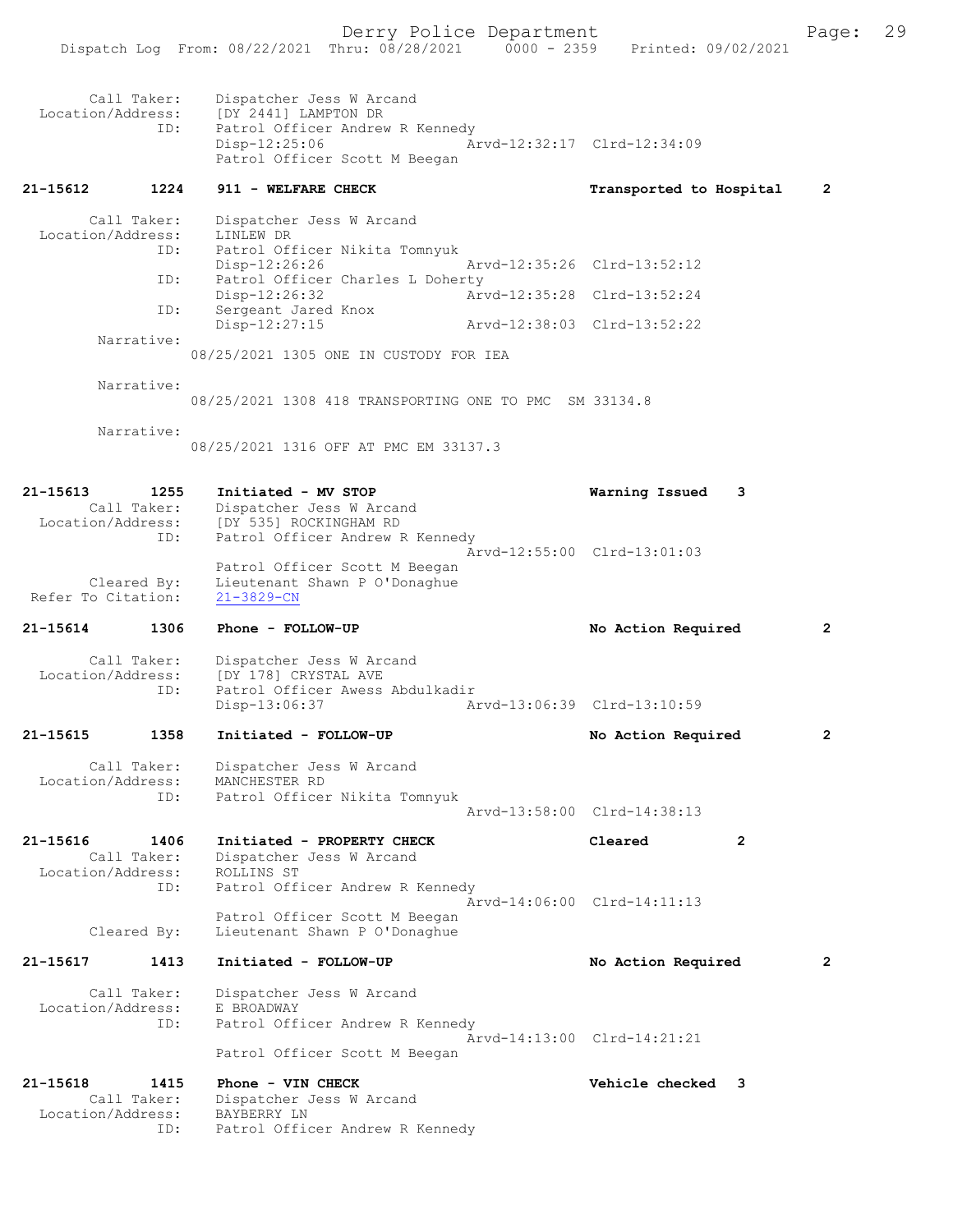Derry Police Department Fage: 30 Dispatch Log From: 08/22/2021 Thru: 08/28/2021 0000 - 2359 Printed: 09/02/2021 Disp-14:39:46 Arvd-14:48:44 Clrd-15:01:49 Patrol Officer Scott M Beegan Refer To Field Int: 21-3052-FI 21-15619 1424 Initiated - FOLLOW-UP No Action Required 2 Call Taker: Dispatcher Jess W Arcand Location/Address: CRYSTAL AVE ID: Patrol Officer Andrew R Kennedy Arvd-14:24:00 Clrd-14:38:04 Patrol Officer Scott M Beegan 21-15620 1441 Phone - Wildlife Complaint ADVICE GIVEN 2 Call Taker: Dispatcher Jess W Arcand Location/Address: APPLEWOOD DR ID: Patrol Officer Monica Ricci Disp-15:47:17 Arvd-15:58:44 Clrd-16:11:26 Narrative: 08/25/2021 1442 POSSIBLE SICK RACOON Refer To Field Int: 21-3039-FI 21-15621 1453 Initiated - FOLLOW-UP No Action Required 2 Call Taker: Dispatcher Jess W Arcand Location/Address: MUNICIPAL DR ID: Patrol Officer Nikita Tomnyuk Arvd-14:53:00 Clrd-16:14:43 21-15622 1455 Walk-In - WARRANT ARREST Arrest(s) Made 2 Call Taker: Dispatcher Jess W Arcand Location/Address: MUNICIPAL DR ID: Patrol Officer Casey J Noyes<br>Disp-14:56:15 Disp-14:56:15 Arvd-14:56:18 Clrd-16:05:56 Narrative: 08/25/2021 1455 SUBJECT IN THE LOBBY ON A DERRY WARRANT FOR INTERFERENCE W/ CUSTODY Narrative: 08/25/2021 1520 IDENTIFIED AS: JAMIE CARREAU 6L RICHARDSON DR APT 1 DERRY NH DOB 5/13/86 Narrative: 08/25/2021 1520 PLACED IN CELL 1 Narrative: 08/25/2021 1605 RELEASED ON PR BAIL WITH ROCKINGHAM SUPERIOR COURT TBD Refer To Arrest: 21-807-AR 21-15623 1512 Walk-In - SEXUAL OFFENDER REGISTRATION Services Rendered 1 Call Taker: Dispatcher Jess W Arcand Location/Address: MUNICIPAL DR ID: Detective Mark Borgatti Disp-15:37:24 Arvd-15:37:26 Clrd-15:37:28 21-15624 1530 Initiated - MV STOP Warning Issued 3 Call Taker: Lieutenant Michael T Muncey Location/Address: N MAIN ST ID: Patrol Officer Blake A Martineau Arvd-15:30:12 Clrd-15:36:31 Cleared By: Dispatcher Jess W Arcand Refer To Citation: 21-3831-CN 21-15625 1531 Initiated - MV STOP Warning Issued 3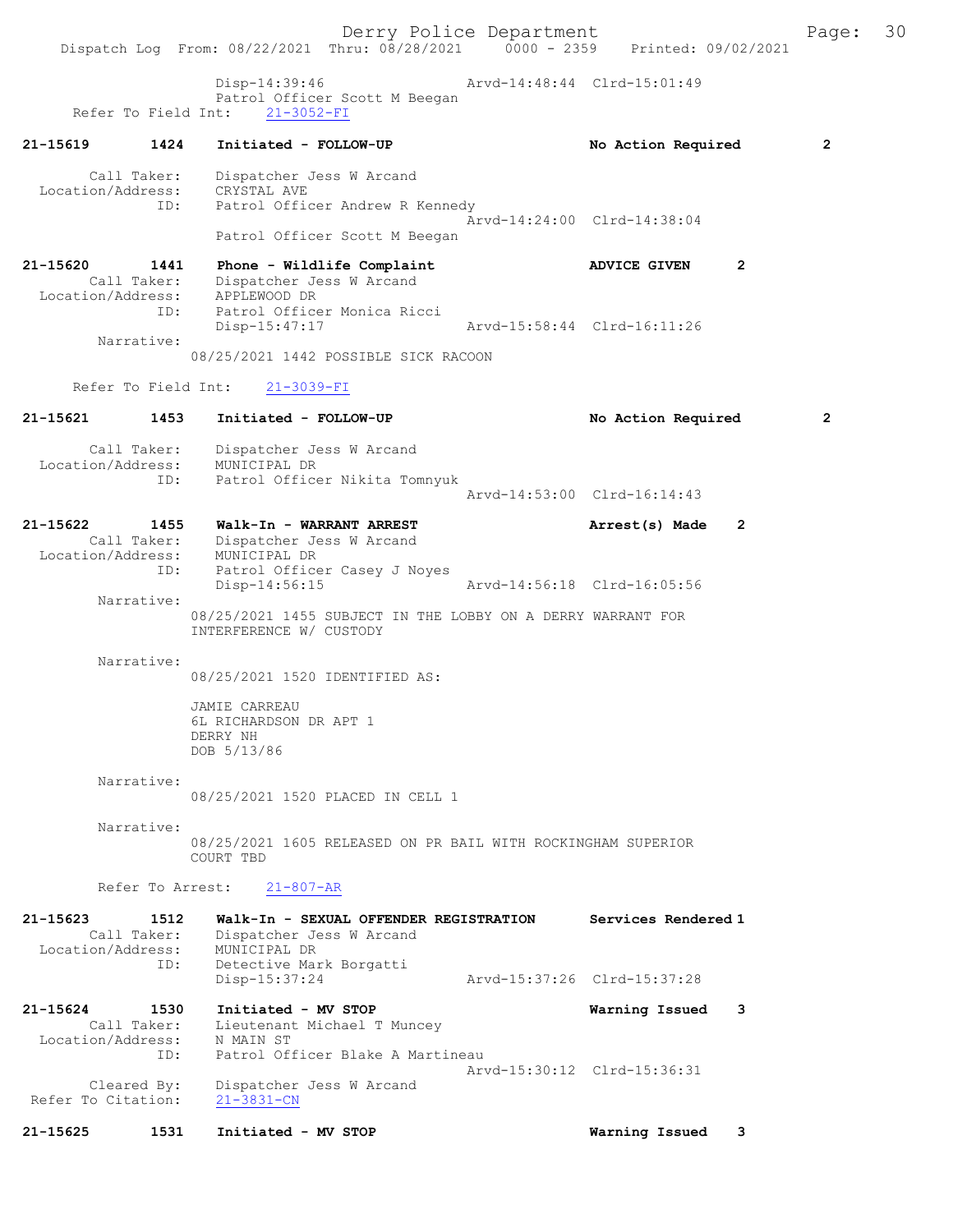Derry Police Department The Page: 31 Dispatch Log From: 08/22/2021 Thru: 08/28/2021 0000 - 2359 Printed: 09/02/2021 Call Taker: Dispatcher Jess W Arcand Location/Address: CHESTER RD ID: Patrol Officer Monica Ricci Arvd-15:31:00 Clrd-15:36:07<br>21-3832-CN Refer To Citation: 21-15626 1536 Phone - ROAD HAZARD Could Not Locate 2 Call Taker: Dispatcher Jess W Arcand Location/Address: HAMPSTEAD RD ID: Patrol Officer Monica Ricci Disp-15:37:18 Arvd-15:46:23 Clrd-15:47:07 Narrative: 08/25/2021 1536 HAY IN ROADWAY 21-15627 1538 Initiated - FOLLOW-UP No Action Required 2 Call Taker: Dispatcher Jess W Arcand Location/Address: MANNING ST<br>TD: Patrol Off Patrol Officer Andrew R Kennedy Arvd-15:38:00 Clrd-15:45:33 Patrol Officer Scott M Beegan 21-15628 1545 Initiated - FOLLOW-UP No Action Required 2 Call Taker: Dispatcher Jess W Arcand Location/Address: PARKLAND DR ID: Patrol Officer Blake A Martineau Arvd-15:45:00 Clrd-15:53:49 21-15629 1612 Phone - PARKING COMPLAINT Vehicle Moved 1 Call Taker: Dispatcher Jess W Arcand Location/Address: CRESCENT ST ID: Patrol Officer Joshua Martin Disp-16:13:06 Arvd-16:18:36 Clrd-16:20:54 21-15630 1614 Initiated - FOLLOW-UP No Action Required 2 Call Taker: Dispatcher Jess W Arcand Location/Address: MUNICIPAL DR ID: Patrol Officer Andrew R Kennedy Arvd-16:14:00 Clrd-17:04:06 Patrol Officer Scott M Beegan 21-15631 1626 Phone - SUSPICIOUS ACTIVITY Services Rendered 2 Call Taker: Dispatcher Jess W Arcand Location/Address: ID: Patrol Officer Brian J Landry Disp-16:26:34 Arvd-16:27:35 Clrd-16:31:25 ID: Patrol Officer Blake A Martineau Disp-16:29:50 Clrd-16:31:27 Narrative: 08/25/2021 1627 202 ON A PED CHECK Refer To Field Int: 21-3022-FI 21-15632 1654 Initiated - MV STOP 1563 Arrest(s) Made 3 Call Taker: Dispatcher Jess W Arcand<br>.on/Address: RT 28 Location/Address:<br>ID: Patrol Officer Blake A Martineau Arvd-16:54:00 Clrd-17:28:00 ID: Patrol Officer Brian J Landry<br>Disp-16:58:01 Disp-16:58:01 Arvd-17:00:51 Clrd-17:08:13<br>The Sergeant Michael W Hughes Sergeant Michael W Hughes<br>Disp-17:06:25 Disp-17:06:25 Arvd-17:07:04 Clrd-17:07:06<br>TD: Patrol Officer Casey J Noves Patrol Officer Casey J Noyes Disp-17:27:55 Arvd-17:27:57 Clrd-18:38:01<br>TD: Patrol Officer Blake A Martineau Patrol Officer Blake A Martineau<br>Disp-18:09:25 Art Disp-18:09:25 Arvd-18:11:12 Clrd-19:38:49 Refer To Citation: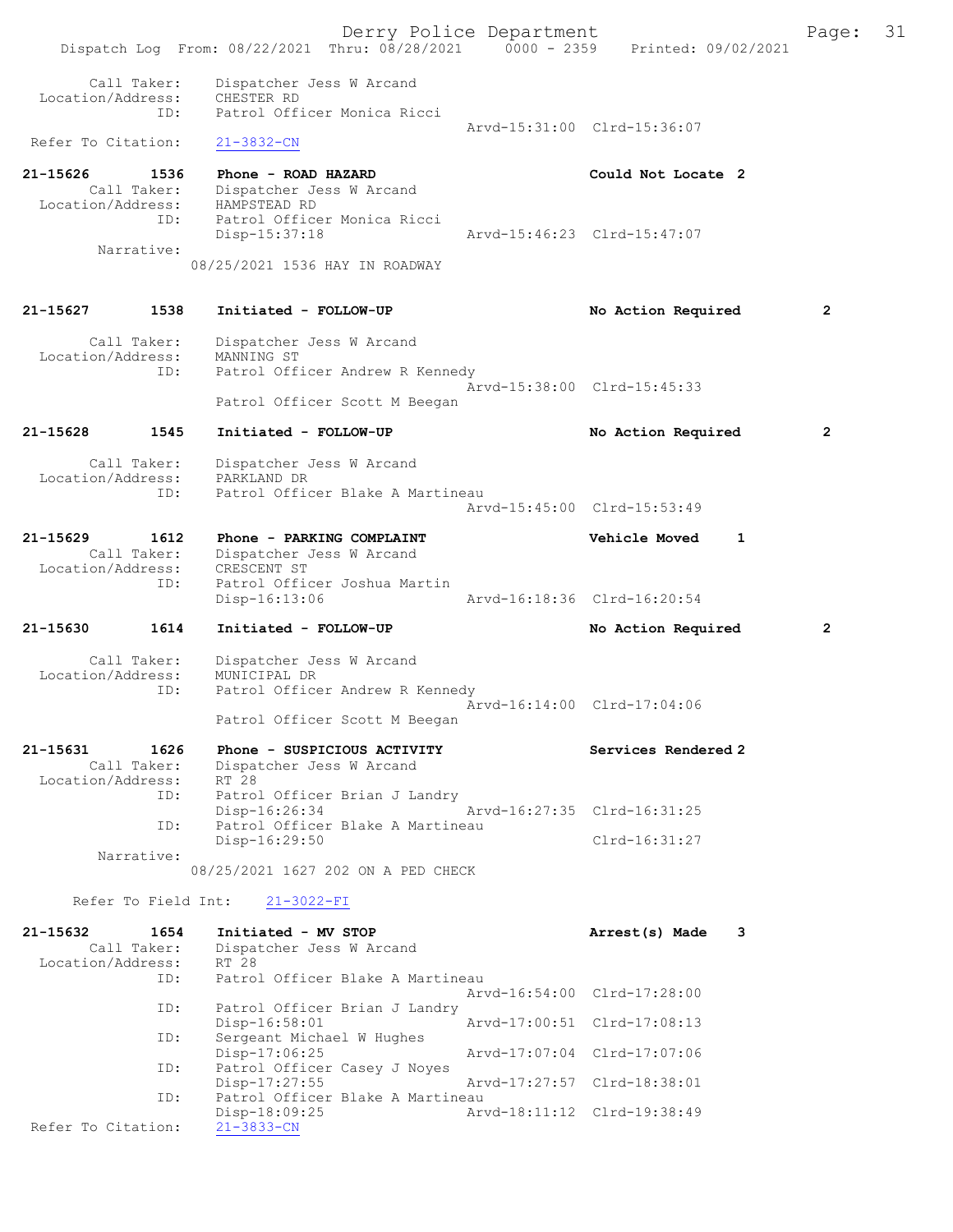Derry Police Department<br>
Page: 32<br>
Printed: 09/02/2021<br>
Printed: 09/02/2021 Dispatch Log From: 08/22/2021 Thru: 08/28/2021 Narrative: 08/25/2021 1707 ONE IN CUSTODY ON AN EBW OUT OF NASHUA DISTRICT COURT FOR PROSTITUTION Narrative: 08/25/2021 1708 325 TRANSPORTING ONE TO HQ SM 26015.7 Narrative: 08/25/2021 1718 OFF AT HQ EM 26019.6 Narrative: 08/25/2021 1753 IDENTIFIED AS: COURTNEY BEAULIEU 4 PEARL ST APT 2A DERRY NH DOB 7/26/92 Narrative: 08/25/2021 1753 BAIL PRESET AT \$718 CASH TO SETTLE. Narrative: 08/25/2021 1811 325 TRANSPORTING ONE TO BRENTWOOD SM 26019.6 Narrative: 08/25/2021 1842 OFF AT RC HOC EM 26041.1 Narrative: 08/25/2021 1845 RELEASED TO RCHOC Refer To Arrest: 21-808-AR 21-15633 1656 Phone - KEEP THE PEACE No. 21-15633 Services Rendered 2 Call Taker: Dispatcher Jess W Arcand Location/Address: E BROADWAY ID: Patrol Officer Joshua Martin Disp-16:59:22 Arvd-17:06:06 Clrd-17:11:39 21-15634 1721 Phone - ALARM, BURGLAR False Alarm 1 Call Taker: Dispatcher Jess W Arcand<br>Location/Address: [DY 1603] CRYSTAL AVE [DY 1603] CRYSTAL AVE ID: Patrol Officer Joshua Martin<br>Disp-17:21:58 Disp-17:21:58 Arvd-17:23:43 Clrd-17:25:57<br>TD: Patrol Officer Brian J Landry Patrol Officer Brian J Landry Disp-17:22:34 Clrd-17:25:56<br>ID: Sergeant Michael W Hughes Sergeant Michael W Hughes Disp-17:23:10 Arvd-17:23:14 Clrd-17:25:59 21-15636 1808 Phone - SUSPICIOUS ACTIVITY Report Taken 2 Call Taker: Patrol Officer Kevin L Davies Location/Address: HUMPHREY RD Patrol Officer Jack Stafford Disp-18:11:04 Arvd-18:16:20 Clrd-18:43:19<br>Arrived By: Dispatcher Jess W Arcand Dispatcher Jess W Arcand Cleared By: Dispatcher Jess W Arcand ID: Patrol Officer Monica Ricci Disp-18:11:19 Arvd-18:14:49 Clrd-18:43:17<br>Arrived By: Dispatcher Jess W Arcand Arrived By: Dispatcher Jess W Arcand Cleared By: Dispatcher Jess W Arcand ID: Sergeant Michael W Hughes Disp-18:23:29 Arvd-18:23:31 Clrd-18:37:44<br>Dispatched By: Dispatcher Jess W Arcand patched By: Dispatcher Jess W Arcand<br>Arrived By: Dispatcher Jess W Arcand Arrived By: Dispatcher Jess W Arcand<br>Cleared By: Dispatcher Jess W Arcand Dispatcher Jess W Arcand<br>ht: 21-1493-OF Refer To Incident:

21-15635 1809 Initiated - FOLLOW-UP No Action Required 2 Call Taker: Dispatcher Jess W Arcand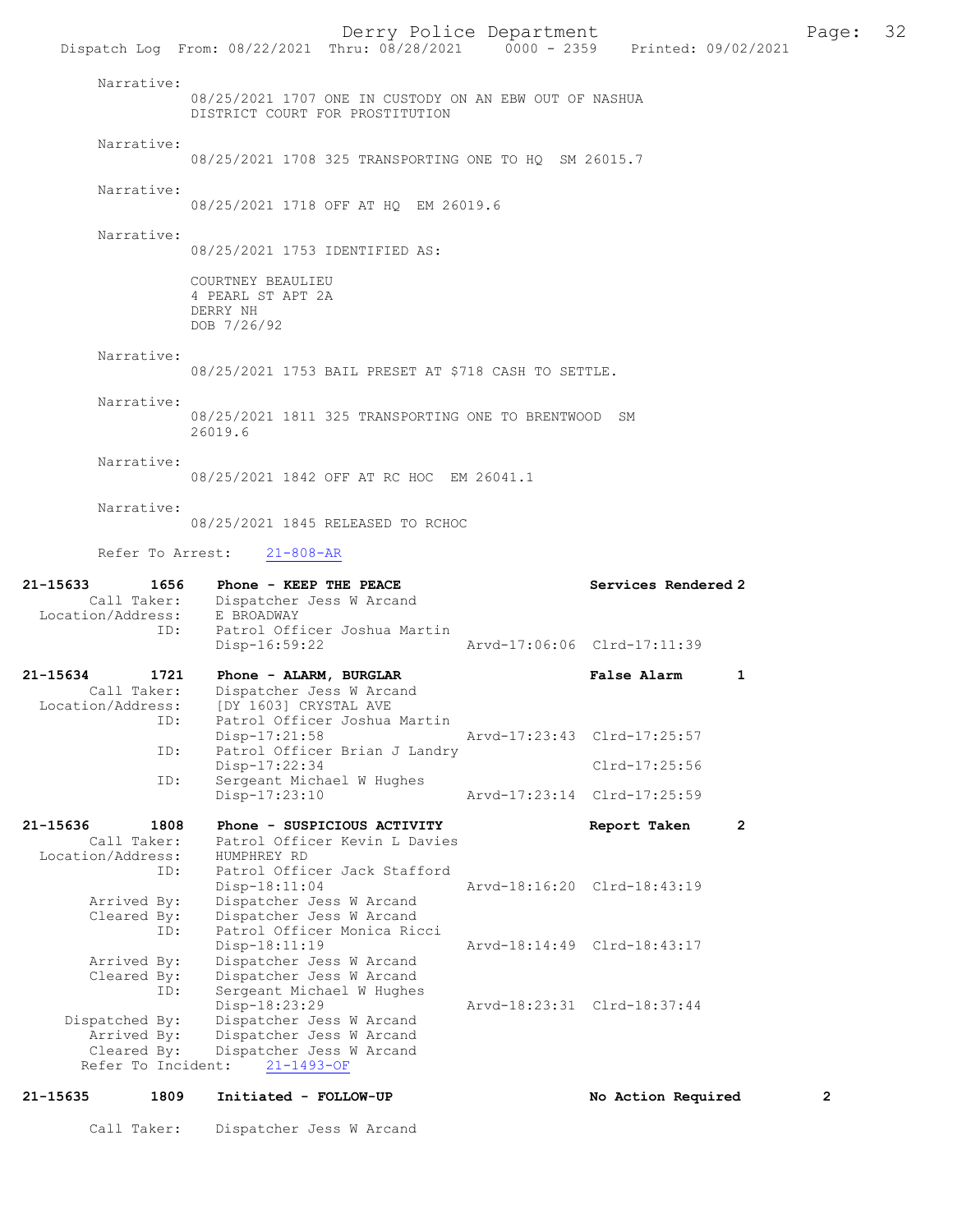Derry Police Department Fage: 33 Dispatch Log From: 08/22/2021 Thru: 08/28/2021 0000 - 2359 Printed: 09/02/2021 Location/Address: MUNICIPAL DR ID: Patrol Officer Brian J Landry Arvd-18:09:00 Clrd-18:29:23 21-15637 1825 Phone - Loose Dog Complaint Cancelled Prior to Arrival 2 Call Taker: Dispatcher Jess W Arcand Location/Address: GERVAISE DR ID: Patrol Officer Brian J Landry Disp-18:29:31 Arvd-18:29:33 Clrd-18:29:35 Narrative: 08/25/2021 1829 RETURNED TO OWNER PRIOR TO ARRIVAL 21-15638 1855 Initiated - FOLLOW-UP No Action Required 2 Call Taker: Dispatcher Jess W Arcand Location/Address: MUNICIPAL DR ID: Patrol Officer Jack Stafford Arvd-18:55:00 Clrd-19:15:16 21-15639 1949 Initiated - DISABLED MV Vehicle Moved 3 Call Taker: Dispatcher Jess W Arcand Location/Address: PINKERTON ST ID: Patrol Officer Blake A Martineau Arvd-19:49:00 Clrd-19:59:14 21-15640 1949 Walk-In - ASSIST CITIZEN ADVICE GIVEN 3 Call Taker: Patrol Officer Kevin L Davies Location/Address: [DY 2] MUNICIPAL DR ID: Patrol Officer Kevin L Davies<br>Disp-19:50:41 Disp-19:50:41 Arvd-19:50:43 Clrd-19:50:58 Refer To Field Int: 21-3020-FI 21-15641 1953 Phone - ALARM(OTHER) Services Rendered 2 Call Taker: Patrol Officer Kevin L Davies Location/Address: MALLARD CT ID: Patrol Officer Joshua Martin<br>Disp-19:54:43 Disp-19:54:43 Arvd-19:59:10 Clrd-20:02:40 Arrived By: Dispatcher Jess W Arcand Cleared By: Dispatcher Jess W Arcand 21-15642 2104 Phone - ATTEMPT TO LOCATE Could Not Locate 2 Call Taker: Dispatcher Jess W Arcand Location/Address: RICHARDSON DR ID: Patrol Officer Joshua Martin Disp-21:04:32 Arvd-21:15:40 Clrd-21:30:08 ID: Patrol Officer Monica Ricci Disp-21:04:34 Arvd-21:15:42 Clrd-21:30:13 ID: Sergeant Michael W Hughes Disp-21:26:14 Arvd-21:27:36 Clrd-21:30:04 21-15643 2113 Walk-In - DEPARTMENT INFO Report Taken 3 Call Taker: Patrol Officer Kevin L Davies Location/Address: [DY 2] MUNICIPAL DR ID: Patrol Officer Kevin L Davies<br>Disp-21:14:59 Mrvd-21:15:02 Clrd-21:15:28 Disp-21:14:59 Refer To Incident: 21-1494-OF 21-15644 2125 911 - DOMESTIC DISTURBANCE Verbal in Nature 1 Call Taker: Dispatcher Jess W Arcand Location/Address: KENDALL POND RD ID: Patrol Officer Blake A Martineau<br>Disp-21:25:46 Arv Disp-21:25:46 Arvd-21:27:38 Clrd-21:43:40<br>ID: Patrol Officer Brian J Landry ID: Patrol Officer Brian J Landry Disp-21:25:50 Arvd-21:30:03 Clrd-21:43:42 ID: Sergeant Michael W Hughes Disp-21:41:41 Arvd-21:41:44 Clrd-21:43:38 Refer To Field Int: 21-3021-FI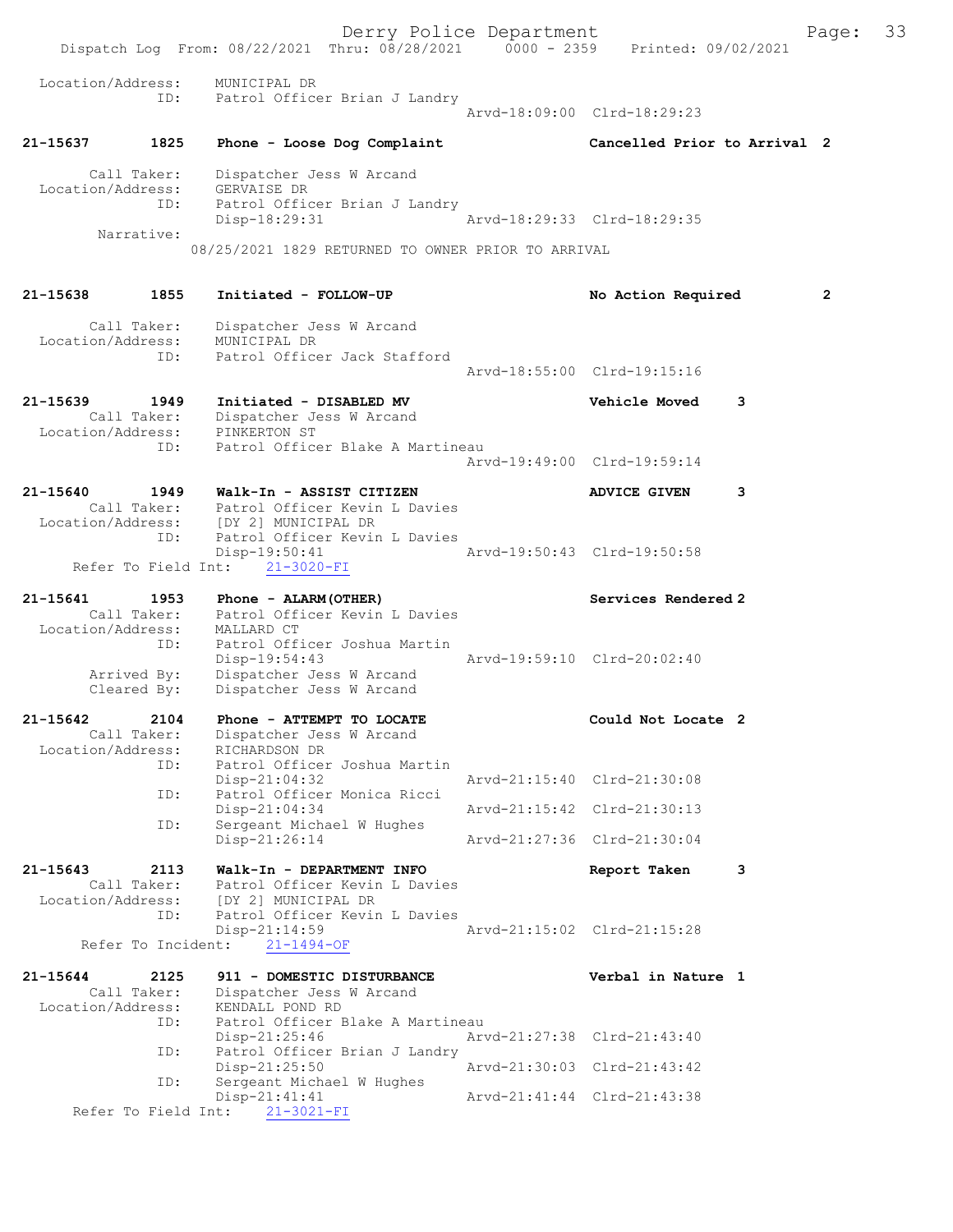| 21-15645<br>2125                  | Phone - WELFARE CHECK                                            | Services Rendered 2              |
|-----------------------------------|------------------------------------------------------------------|----------------------------------|
| Call Taker:<br>Location/Address:  | Dispatcher Jess W Arcand<br>ELM ST                               |                                  |
| ID:                               | Patrol Officer Blake A Martineau                                 |                                  |
| ID:                               | $Disp-21:43:54$<br>Patrol Officer Brian J Landry                 | Arvd-21:48:18 Clrd-22:13:06      |
| ID:                               | Disp-21:43:56<br>Sergeant Michael W Hughes                       | Arvd-21:48:16<br>$Clrd-22:13:04$ |
| Narrative:                        | Disp-21:52:02                                                    | Arvd-21:52:07 Clrd-22:13:07      |
|                                   | 08/25/2021 2206 DFD NOTIFIED AND RESPONDING                      |                                  |
| Refer To Field Int:               | $21 - 3038 - FI$                                                 |                                  |
| 21-15646<br>2202                  | Phone - SUSPICIOUS ACTIVITY                                      | $\mathbf{2}$<br>Report Taken     |
| Call Taker:<br>Location/Address:  | Patrol Officer Kevin L Davies<br>LINLEW DR                       |                                  |
| ID:                               | Patrol Officer Monica Ricci                                      |                                  |
|                                   | Disp-22:10:00                                                    | Arvd-22:11:50 Clrd-22:44:37      |
| Dispatched By:                    | Dispatcher Jess W Arcand                                         |                                  |
| Arrived By:<br>Cleared By:        | Dispatcher Jess W Arcand<br>Dispatcher Christine D Carlson       |                                  |
| ID:                               | Sergeant Michael W Hughes                                        |                                  |
|                                   | Disp-22:19:47                                                    | Arvd-22:19:49 Clrd-22:37:48      |
| Dispatched By:                    | Dispatcher Jess W Arcand                                         |                                  |
| Arrived By:                       | Dispatcher Jess W Arcand                                         |                                  |
| Cleared By:<br>Refer To Incident: | Dispatcher Christine D Carlson<br>$21 - 1495 - OF$               |                                  |
|                                   |                                                                  |                                  |
| 21-15647<br>2226                  | Phone - WELFARE CHECK                                            | Services Rendered 2              |
| Call Taker:                       | Patrol Officer Kevin L Davies                                    |                                  |
| Location/Address:<br>ID:          | [DY 6] CRYSTAL AVE<br>Patrol Officer Joshua Martin               |                                  |
|                                   | $Disp-22:27:54$                                                  | Arvd-22:36:34 Clrd-22:53:26      |
| Arrived By:                       | Dispatcher Christine D Carlson                                   |                                  |
| Cleared By:                       | Dispatcher Christine D Carlson                                   |                                  |
| ID:                               | Patrol Officer Blake A Martineau                                 |                                  |
| Arrived By:                       | Disp-22:27:58<br>Dispatcher Christine D Carlson                  | Arvd-22:36:34 Clrd-22:53:22      |
| Cleared By:                       | Dispatcher Christine D Carlson                                   |                                  |
| ID:                               | Sergeant Michael W Hughes                                        |                                  |
|                                   | Disp-22:46:08                                                    | Arvd-22:46:09 Clrd-22:53:24      |
| Dispatched By:                    | Dispatcher Christine D Carlson                                   |                                  |
| Arrived By:<br>Cleared By:        | Dispatcher Christine D Carlson<br>Dispatcher Christine D Carlson |                                  |
| Narrative:                        |                                                                  |                                  |
|                                   | 08/25/2021 2246 Checking 8 Derry way                             |                                  |
| Refer To Incident:                | $21 - 1496 - OF$                                                 |                                  |
| 21-15648<br>2322                  | Radio - FOLLOW-UP                                                | Services Rendered 2              |
| Call Taker:                       | Dispatcher Christine D Carlson                                   |                                  |
| Location/Address:                 | MANCHESTER RD                                                    |                                  |
| ID:                               | Patrol Officer Collin Kennedy                                    |                                  |
|                                   | Disp-23:30:09                                                    | Arvd-23:30:11 Clrd-23:41:03      |
| 21-15649<br>2324                  | Initiated - PROPERTY CHECK                                       | Services Rendered 2              |
| Call Taker:                       | Dispatcher Christine D Carlson                                   |                                  |
| Location/Address:                 | HUMPHREY RD                                                      |                                  |
| ID:                               | Patrol Officer Cody Johnson                                      | Arvd-23:24:00 Clrd-23:24:54      |
| 21-15650<br>2325                  | Initiated - MV CHECK                                             | Vehicle checked<br>-1            |
| Call Taker:                       | Dispatcher Christine D Carlson                                   |                                  |
| Location/Address:                 | [DY 1198] BYPASS 28                                              |                                  |
| ID:                               | Lieutenant Michael T Muncey                                      |                                  |
| ID:                               | Patrol Officer Collin Kennedy                                    | Arvd-23:25:00 Clrd-23:35:12      |
|                                   | Disp-23:25:46                                                    | Arvd-23:26:47 Clrd-23:27:40      |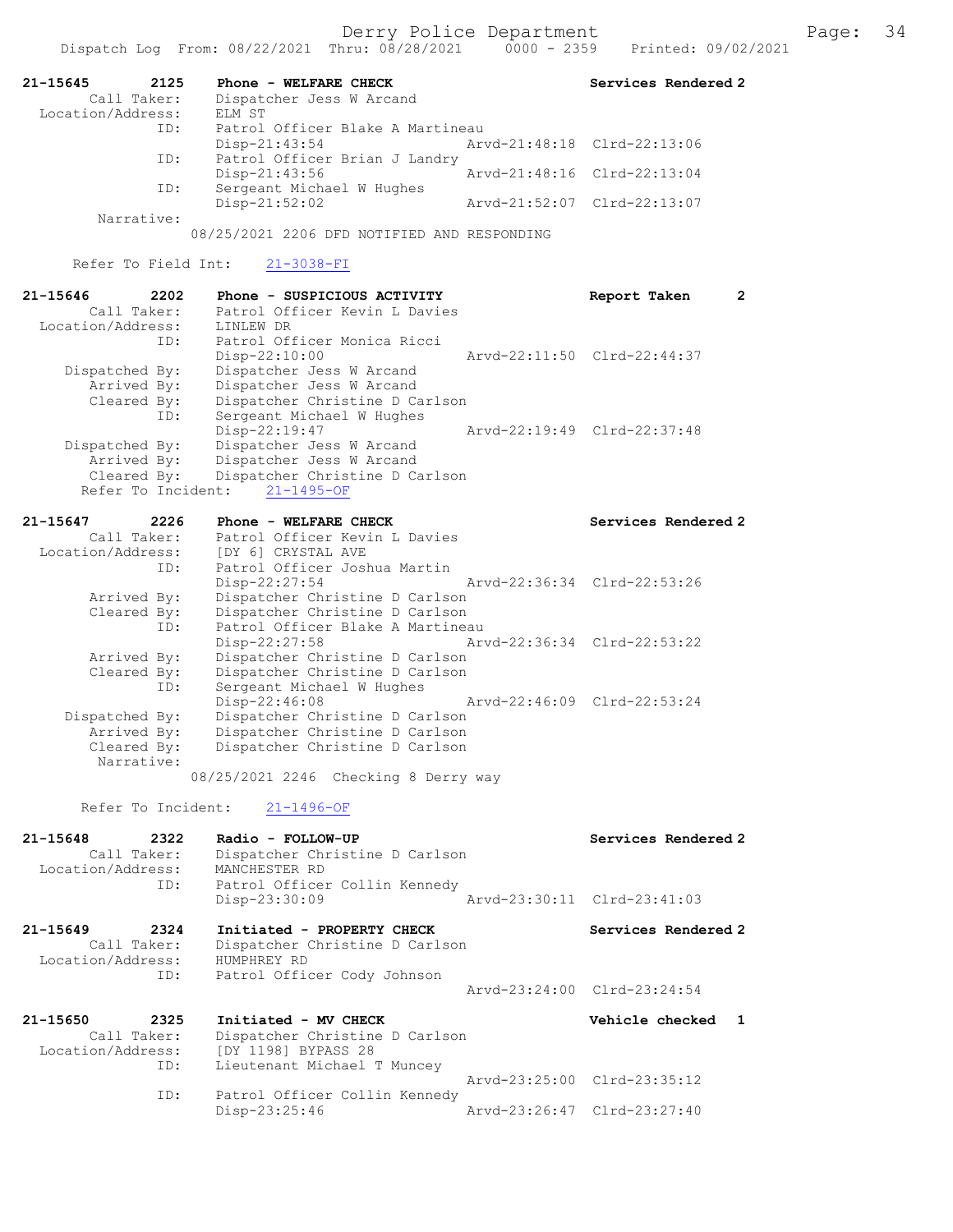Derry Police Department Fage: 35 Dispatch Log From: 08/22/2021 Thru: 08/28/2021 0000 - 2359 Printed: 09/02/2021 21-15651 2330 Initiated - PROPERTY CHECK Services Rendered 2 Call Taker: Dispatcher Christine D Carlson Location/Address: PIERCE AVE ID: Patrol Officer Brendan S Holden Arvd-23:30:00 Clrd-23:31:12 21-15652 2332 Initiated - ATTEMPTED PAPER SERVICE Could Not Locate 2 Call Taker: Dispatcher Christine D Carlson Location/Address: PARKLAND DR ID: Patrol Officer Brendan S Holden Arvd-23:32:00 Clrd-23:40:28 21-15653 2339 Initiated - DISABLED MV Vehicle Moved 3 Call Taker: Dispatcher Christine D Carlson Location/Address: [DY 2863] MANCHESTER RD ID: Patrol Officer Taylor Dezotell Arvd-23:39:00 Clrd-23:40:42 Refer To Field Int: 21-3023-FI 21-15654 2357 Initiated - MV CHECK Vehicle checked 1 Call Taker: Dispatcher Christine D Carlson Location/Address: CRYSTAL AVE

 ID: Patrol Officer Collin Kennedy Arvd-23:57:00 Clrd-08/26/2021 @ 00:02:52

## For Date: 08/26/2021 - Thursday

| 21-15655<br>0037<br>Call Taker:  | Phone - MEDICAL EMERGENCY<br>Dispatcher Christine D Carlson                                              | Services Rendered 1         |
|----------------------------------|----------------------------------------------------------------------------------------------------------|-----------------------------|
| Location/Address:                | ELM ST                                                                                                   |                             |
| ID:                              | Patrol Officer Brendan S Holden                                                                          |                             |
|                                  | Disp-00:37:33                                                                                            | Arvd-00:39:20 Clrd-00:48:50 |
| ID:                              | Patrol Officer Taylor Dezotell<br>Disp-00:37:35                                                          | Arvd-00:39:19 Clrd-00:48:48 |
| ID:                              | Lieutenant Michael T Muncey                                                                              |                             |
|                                  | Disp-00:41:38                                                                                            | Arvd-00:41:39 Clrd-00:48:46 |
| Narrative:                       |                                                                                                          |                             |
|                                  | 08/26/2021 0037 Caller reports uncon. male subject                                                       |                             |
| Narrative:                       |                                                                                                          |                             |
|                                  | 08/26/2021 0048 Found to be just sleeping, no medical                                                    |                             |
|                                  | issues                                                                                                   |                             |
|                                  |                                                                                                          |                             |
| 21-15656<br>0102                 | Initiated - PROPERTY CHECK                                                                               | Services Rendered 2         |
| Call Taker:<br>Location/Address: | Dispatcher Christine D Carlson<br>ROLLINS ST                                                             |                             |
| ID:                              | Patrol Officer Taylor Dezotell                                                                           |                             |
|                                  |                                                                                                          | Aryd-01:02:00 Clrd-01:02:53 |
| 21-15657<br>0116                 | Initiated - MV STOP                                                                                      | Warning Issued<br>3         |
| Call Taker:                      | Dispatcher Christine D Carlson                                                                           |                             |
| Location/Address:                | E BROADWAY                                                                                               |                             |
| ID:                              | Patrol Officer Taylor Dezotell                                                                           | Arvd-01:16:00 Clrd-01:21:17 |
| Refer To Citation:               | $21 - 3835 - CN$                                                                                         |                             |
|                                  |                                                                                                          |                             |
| $21 - 15658$<br>0451             | Phone - SUSPICIOUS ACTIVITY                                                                              | SENT ON THEIR WAY 2         |
| Call Taker:                      | Dispatcher Christine D Carlson                                                                           |                             |
| Location/Address:<br>ID:         | [DY 2077] MANCHESTER RD<br>Patrol Officer Taylor Dezotell                                                |                             |
|                                  | $Disp-04:51:39$                                                                                          | Arvd-04:52:37 Clrd-04:56:48 |
| ID:                              | Patrol Officer Collin Kennedy                                                                            |                             |
|                                  | $Disp-04:51:41$                                                                                          | Arvd-04:55:00 Clrd-04:55:58 |
| Narrative:                       |                                                                                                          |                             |
|                                  | 08/26/2021 0451 Employee reports sketchy looking male<br>subject in red truck - doesn't want them there. |                             |
|                                  |                                                                                                          |                             |
| Narrative:                       |                                                                                                          |                             |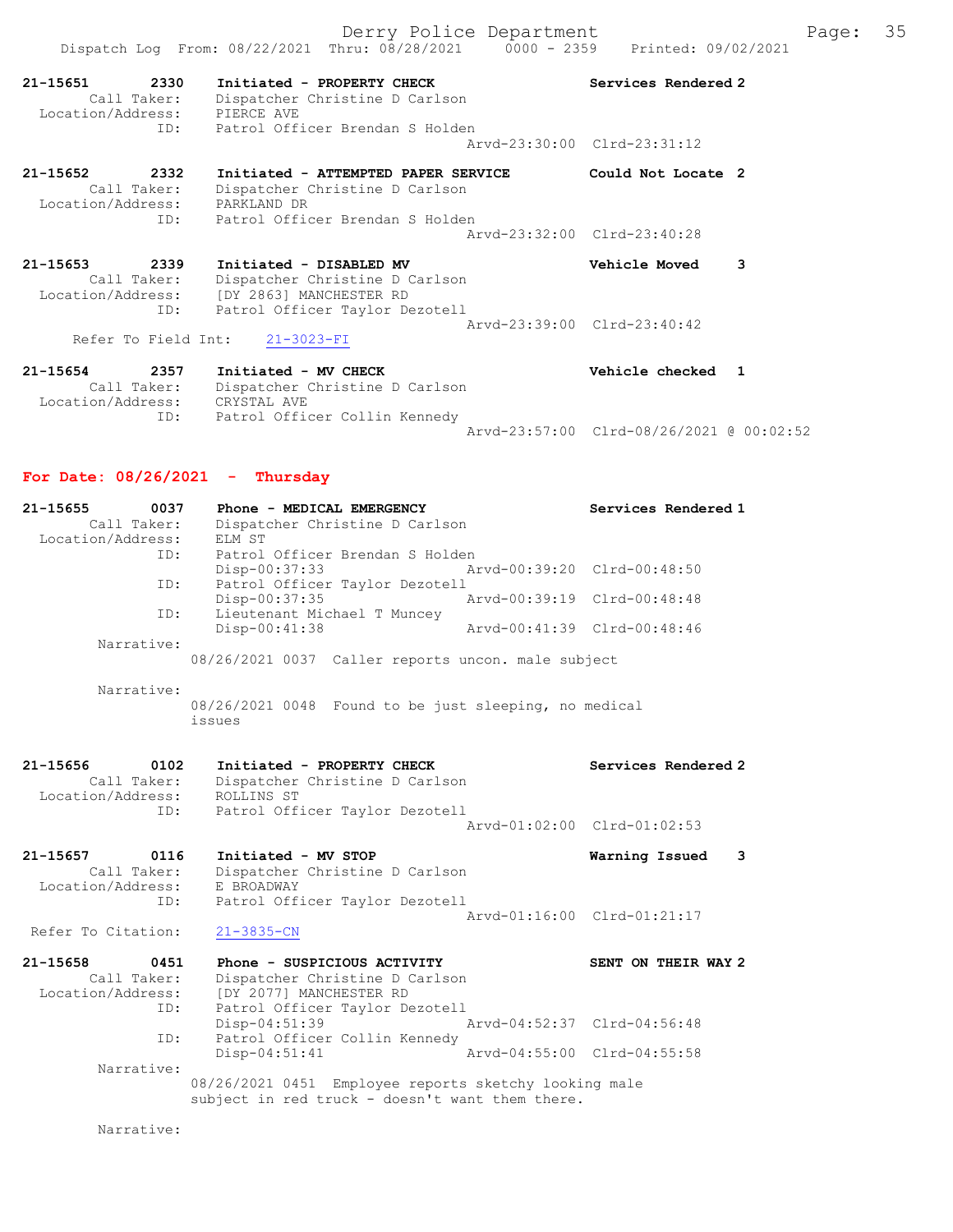08/26/2021 0456 Homeless subject, no issues - moved along

Refer To Field Int: 21-3030-FI

| 21-15659<br>0600<br>Call Taker:<br>Location/Address:<br>ID: | Initiated - MV STOP<br>Dispatcher Christine D Carlson<br>[DY 1879] S MAIN ST<br>Patrol Officer Cody Johnson  | Summons Issued              | 3              |
|-------------------------------------------------------------|--------------------------------------------------------------------------------------------------------------|-----------------------------|----------------|
| Refer To Citation:                                          | $21 - 816 - 001052$                                                                                          | Arvd-06:00:00 Clrd-06:17:23 |                |
| 21-15660<br>0734<br>Call Taker:<br>Location/Address:<br>ID: | Initiated - MV STOP<br>Dispatcher Jess W Arcand<br>HAMPSTEAD RD<br>Patrol Officer Nikita Tomnyuk             | Warning Issued              | 3              |
| Refer To Citation:                                          | $21 - 3836 - CN$                                                                                             | Arvd-07:34:00 Clrd-07:44:16 |                |
| 0754<br>21-15661                                            | Initiated - FOLLOW-UP                                                                                        | No Action Required          | 2              |
| Call Taker:<br>Location/Address:<br>ID:                     | Dispatcher Jess W Arcand<br>DERRY WAY<br>Patrol Officer Charles L Doherty                                    |                             |                |
| ID:                                                         | Patrol Officer Nikita Tomnyuk                                                                                | Arvd-07:54:00 Clrd-08:04:54 |                |
| ID:                                                         | Disp-07:54:21<br>Sergeant Jared Knox                                                                         | Arvd-07:54:25 Clrd-08:04:57 |                |
|                                                             | Disp-08:02:43                                                                                                | Arvd-08:02:45 Clrd-08:04:55 |                |
| 21-15662<br>0806<br>Call Taker:<br>Location/Address:<br>ID: | Initiated - WARRANT ARREST<br>Dispatcher Jess W Arcand<br>DERRY WAY<br>Patrol Officer Charles L Doherty      | Arrest(s) Made              | $\overline{2}$ |
| ID:                                                         | Patrol Officer Nikita Tomnyuk                                                                                | Arvd-08:06:00 Clrd-08:13:26 |                |
| ID:                                                         | Disp-08:08:15<br>Sergeant Jared Knox                                                                         | Arvd-08:08:17 Clrd-08:13:53 |                |
| Narrative:                                                  | Disp-08:13:27                                                                                                | Arvd-08:13:30 Clrd-08:13:31 |                |
|                                                             | 08/26/2021 0811 ONE IN CUSTODY ON A DERRY WARRANT FOR<br>OPERATING MOPED WITHOUT LICENSE.                    |                             |                |
| Narrative:                                                  | 08/26/2021 0811 IDENTIFIED AS:                                                                               |                             |                |
|                                                             | SETH STRANDBERG<br>8 DERRY WAY APT 4<br>DERRY NH<br>DOB 1/2/2002                                             |                             |                |
| Narrative:                                                  | 08/26/2021 0813 RELEASED ON A SUMMONS WITH COURT 1/6/22                                                      |                             |                |
| Refer To Summons:                                           | $21 - 809 - AR$                                                                                              |                             |                |
| 21-15663<br>0824<br>Call Taker:<br>Location/Address:<br>ID: | Phone - ALARM, BURGLAR<br>Dispatcher Jess W Arcand<br>[DY 280] S MAIN ST<br>Patrol Officer Charles L Doherty | <b>False Alarm</b>          | 1              |
| ID:                                                         | Disp-08:25:27<br>Patrol Officer Nicholas M Granville                                                         | $Clrd-08:30:10$             |                |
| Refer To Field Int:                                         | Disp-08:25:29<br>$21 - 3048 - FI$                                                                            | Arvd-08:27:34 Clrd-08:33:35 |                |
| 21-15664<br>0853<br>Call Taker:                             | Initiated - SUBPOENA DELIVERY<br>Dispatcher Jess W Arcand                                                    | Served                      | 1              |

 Location/Address: LINWOOD AVE ID: Patrol Officer Nicholas M Granville Arvd-08:53:00 Clrd-09:00:43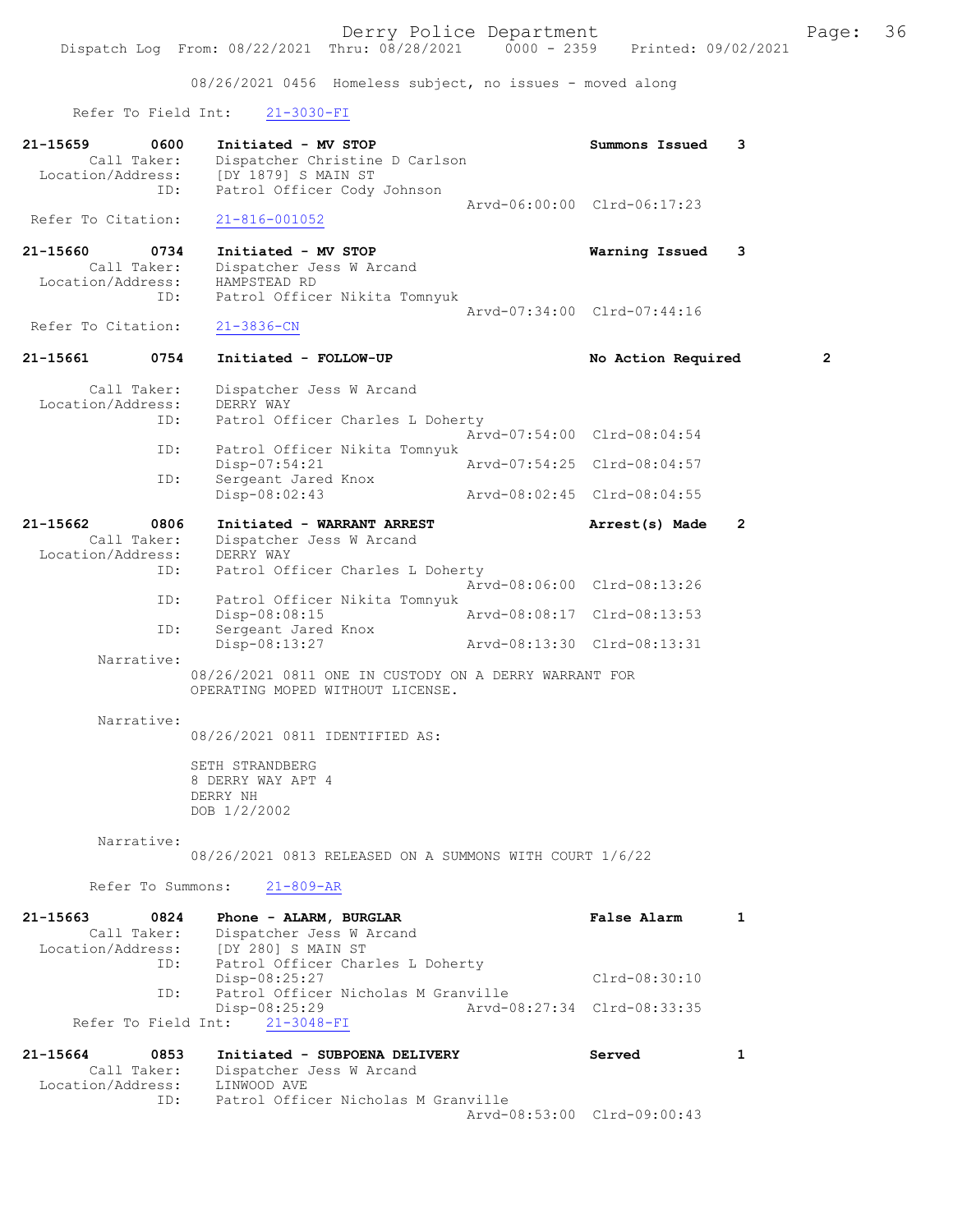| 21-15665<br>0907<br>Call Taker:                       | Other - TRAFFIC CONTROL<br>Dispatcher Jess W Arcand                                              | Services Rendered 3          |
|-------------------------------------------------------|--------------------------------------------------------------------------------------------------|------------------------------|
| Location/Address:<br>ID:                              | S MAIN ST + W RUNNING BROOK LN<br>Dispatcher Jess W Arcand<br>Disp-09:08:00                      | Arvd-09:08:02 Clrd-09:08:07  |
| Narrative:                                            | 08/26/2021 0907 SOUTH BOUND GREEN LIGHT IS OUT. DIVISION 5<br>NOTIFIED.                          |                              |
| 21-15666<br>0919<br>Call Taker:                       | Phone - Wildlife Complaint<br>Dispatcher Jess W Arcand                                           | Services Rendered 2          |
| Location/Address:<br>ID:                              | VALLEY RD<br>Patrol Officer Nikita Tomnyuk<br>$Disp-09:21:53$                                    | Arvd-09:36:17 Clrd-09:48:23  |
| ID:                                                   | Sergeant Jared Knox<br>Disp-09:22:11                                                             | Arvd-09:36:58 Clrd-09:48:14  |
| 21-15667<br>0925<br>Call Taker:                       | Initiated - FOLLOW-UP<br>Dispatcher Jess W Arcand                                                | Services Rendered 2          |
| Location/Address:<br>ID:                              | MUNICIPAL DR<br>Patrol Officer Andrew R Kennedy<br>Patrol Officer Scott M Beegan                 | Arvd-09:25:00 Clrd-09:48:51  |
| 21-15668<br>0927<br>Call Taker:                       | Walk-In - RESTRAINING ORDER VIOLATION<br>Dispatcher Jess W Arcand                                | $\mathbf{2}$<br>Report Taken |
| Location/Address:<br>ID:                              | MUNICIPAL DR<br>Patrol Officer Casey J Noyes<br>$Disp-09:29:49$<br>Refer To Incident: 21-1497-OF | Arvd-09:29:50 Clrd-09:48:43  |
| 21-15669<br>0956<br>Call Taker:<br>Location/Address:  | Initiated - MV STOP<br>Dispatcher Jess W Arcand<br>HAMPSTEAD RD                                  | Warning Issued<br>3          |
| ID:<br>Refer To Citation:                             | Patrol Officer Nikita Tomnyuk<br>$21 - 3837 - CN$                                                | Arvd-09:56:00 Clrd-10:02:00  |
| 21-15670<br>1006<br>Call Taker:<br>Refer To Incident: | Other - Drop Box Maintenance<br>Dispatcher Jess W Arcand<br>$21 - 1498 - OF$                     | 3<br>Report Taken            |
| 21-15671<br>1020<br>Call Taker:<br>Location/Address:  | 911 - INDECENT EXPOSURE<br>Dispatcher Jess W Arcand<br>PEABODY RD ANX                            | Arrest(s) Made<br>2          |
| ID:                                                   | Patrol Officer Charles L Doherty<br>Disp-10:20:57                                                | Arvd-10:24:05 Clrd-11:12:48  |
| ID:                                                   | Patrol Officer Andrew R Kennedy<br>Disp-10:21:17<br>Patrol Officer Scott M Beegan                | Arvd-10:26:32 Clrd-11:38:58  |
| ID:                                                   | Sergeant Jared Knox<br>Disp-10:24:08                                                             | Arvd-10:28:14 Clrd-11:10:18  |
| Narrative:                                            | 08/26/2021 1043 ONE IN CUSTODY FOR INDECENT EXPOSURE                                             |                              |
| Narrative:                                            | 08/26/2021 1048 NEXT ON LIST BIRCH ST COLLISION NOTIFIED AND<br>RESPONDING                       |                              |
| Narrative:                                            | 08/26/2021 1048 237/219 TRANSPORTING ONE TO HQ SM 8481.4                                         |                              |
| Narrative:                                            | 08/26/2021 1054 OFF AT HQ EM 8482.0                                                              |                              |
| Narrative:                                            | 08/26/2021 1134 PLACED IN CELL 3                                                                 |                              |
| Narrative:                                            |                                                                                                  |                              |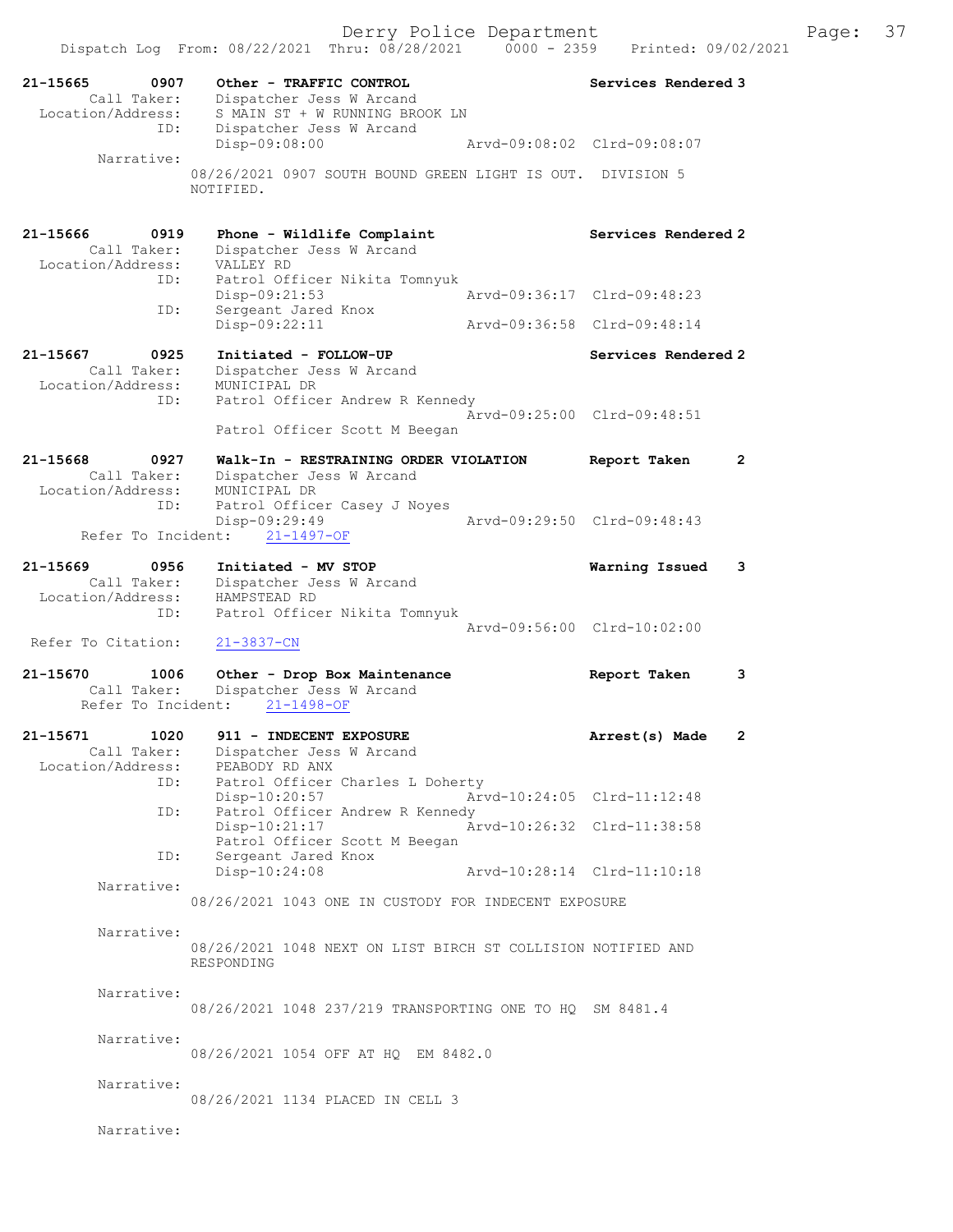08/26/2021 1142 IDENTIFIED AS:

GARRETT SIMARD 45 GARDEN WALK DR MANCHESTER NH DOB 8/2/94

 Narrative: 08/26/2021 1302 RELEASED ON PR BAIL WITH COURT 1/6/22 PER BC MENCIS Refer To Arrest: 21-810-AR 21-15672 1112 Initiated - MV STOP 115672 21-15672 1112 Initiated - MV STOP 1112 21-15672 Dispatcher Jess W Arcand Location/Address: OLD MANCHESTER RD + ALLISON LN Patrol Officer Nikita Tomnyuk Arvd-11:12:00 Clrd-11:50:17<br>TD: Sergeant Jared Knox

Sergeant Jared Knox<br>Disp-11:13:30 Arvd-11:20:27 Clrd-11:27:22 ID: Patrol Officer Charles L Doherty<br>Disp-11:13:33 Ar Disp-11:13:33 Arvd-11:20:29 Clrd-11:27:20 Refer To Citation: Narrative:

> 08/26/2021 1124 ONE IN CUSTODY ON A DERRY WARRANT FOR STALKING (X7) AND A ROCKINGHAM COUNTY SHERIFF WARRANT FOR VIOLATION OF PROBATION/POSSESSION OF FENTANYL

Narrative:

08/26/2021 1127 132 TRANSPORTING ONE TO HQ SM 47778.5

Narrative:

08/26/2021 1215 PLACED IN CELL 4

08/26/2021 1327 MOVED TO CELL 3

Narrative:

08/26/2021 1215 IDENTIFIED AS:

BRIAN MURPHY 110B BYPASS 28 DERRY NH DOB 4/16/91

# Narrative:

08/26/2021 1310 SUBJECT DECLINED TO SEE A BC

Narrative:

Narrative:

08/26/2021 1401 CHECKED

Narrative:

08/26/2021 1541 737 EN ROUTE TO RCHOC S/M: 13780.4

Refer To Arrest: 21-811-AR

| 21-15673          | 1120        | Phone - MV ACCIDENT                                | Report Taken                |  |
|-------------------|-------------|----------------------------------------------------|-----------------------------|--|
|                   | Call Taker: | Dispatcher Jess W Arcand                           |                             |  |
| Location/Address: |             | PINKERTON ST                                       |                             |  |
|                   | ID:         | Patrol Officer Charles L Doherty                   |                             |  |
|                   |             | $Disp-11:27:25$                                    | $Clrd-11:29:00$             |  |
|                   | ID:         | Patrol Officer Charles L Doherty                   |                             |  |
|                   |             | $Disp-11:32:38$                                    | Arvd-11:36:21 Clrd-11:56:09 |  |
|                   | Narrative:  |                                                    |                             |  |
|                   |             | 08/26/2021 1139 OFF WITH NH 2542639 AND NH 4127857 |                             |  |
|                   |             |                                                    |                             |  |

Narrative:

08/26/2021 1155 NONREPORTABLE. TOMBARELLO VS PELLIGRINI

Refer To Accident: 21-410-AC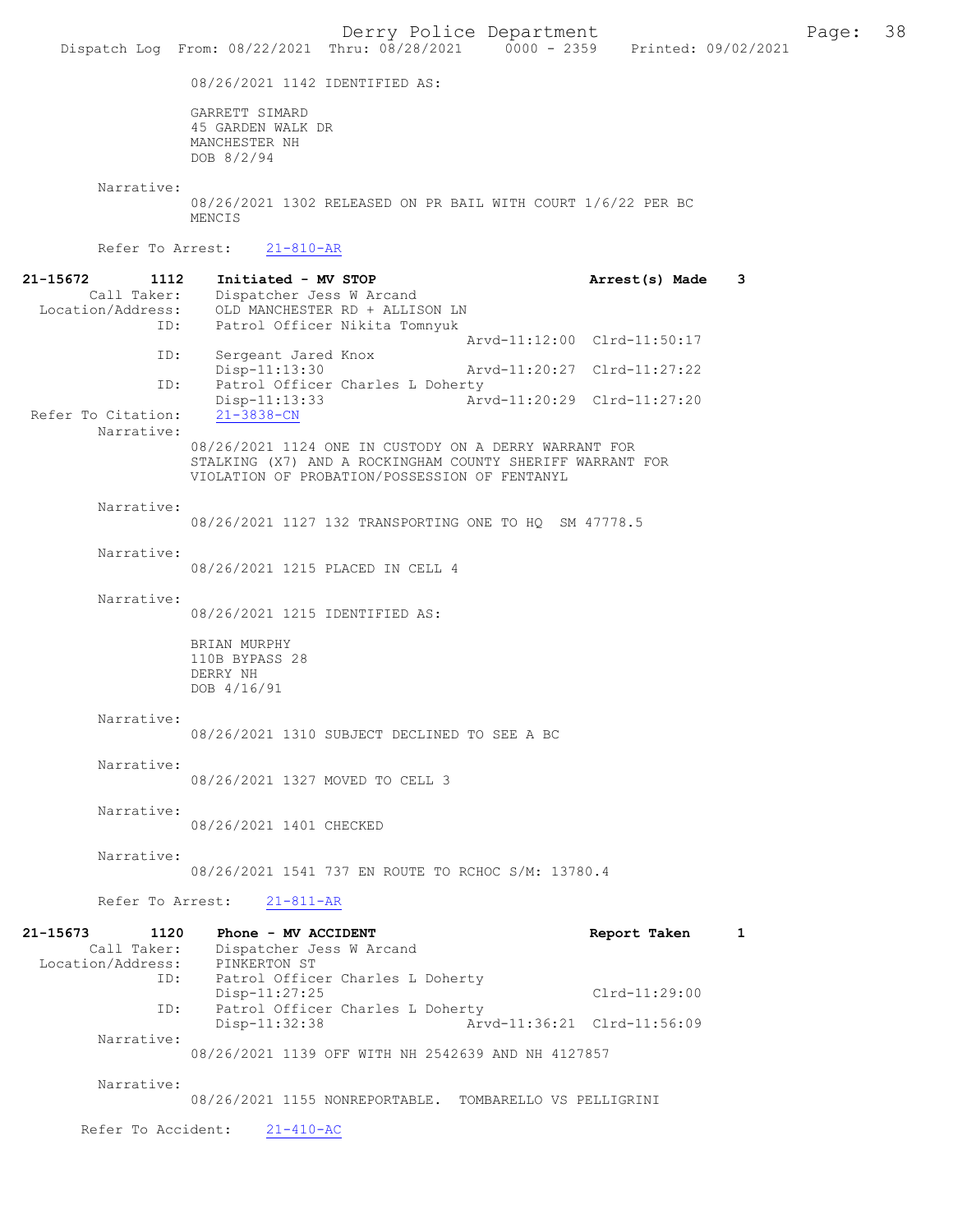| 21-15674<br>Location/Address: | 1129<br>Call Taker:       | Initiated - DISABLED MV<br>Vehicle Moved<br>Dispatcher Jess W Arcand<br>BYPASS 28 + ENGLISH RANGE RD | 3 |
|-------------------------------|---------------------------|------------------------------------------------------------------------------------------------------|---|
|                               | ID:                       | Patrol Officer Charles L Doherty                                                                     |   |
|                               |                           | Arvd-11:29:00 Clrd-11:32:38                                                                          |   |
| 21-15675                      | 1136                      | Phone - ASSIST OTHER AGENCY<br>Arrest(s) Made                                                        | 3 |
| Location/Address:             | Call Taker:               | Dispatcher Jess W Arcand<br>W BROADWAY                                                               |   |
|                               | ID:                       | Detective Lieutenant Jon M Breen                                                                     |   |
|                               |                           | Arvd-11:40:08 Clrd-12:41:56<br>Disp-11:37:16                                                         |   |
|                               | ID:                       | Detective Peter A Houlis<br>$Disp-11:37:24$<br>Arvd-11:40:07 Clrd-12:45:38                           |   |
|                               | ID:                       | Patrol Officer Andrew R Kennedy                                                                      |   |
|                               |                           | Disp-11:50:35<br>Arvd-11:56:24 Clrd-13:24:47                                                         |   |
|                               | ID:                       | Patrol Officer Scott M Beegan<br>Sergeant Jared Knox                                                 |   |
|                               |                           | $Disp-11:55:51$<br>Arvd-11:55:53 Clrd-12:42:57                                                       |   |
|                               | ID:                       | Detective Scott A Tompkins<br>Disp-11:55:58<br>Arvd-11:56:04 Clrd-14:48:59                           |   |
|                               | ID:                       | Detective Kimberly M Bouse                                                                           |   |
|                               |                           | Disp-11:56:01<br>Arvd-11:56:05<br>Clrd-14:49:01                                                      |   |
|                               | ID:                       | Patrol Officer Nicholas M Granville<br>Arvd-12:23:33<br>Clrd-12:43:03<br>$Disp-12:23:31$             |   |
|                               | ID:                       | Patrol Officer Andrew R Kennedy                                                                      |   |
|                               |                           | Arvd-15:38:14 Clrd-16:34:30<br>Disp-15:38:11<br>Patrol Officer Scott M Beegan                        |   |
|                               | Dispatched By:            | Patrol Officer Ryan M Panaro                                                                         |   |
|                               | Arrived By:               | Patrol Officer Ryan M Panaro                                                                         |   |
|                               | Cleared By:<br>Narrative: | Patrol Officer Ryan M Panaro                                                                         |   |
|                               |                           | 08/26/2021 1136 ASSIST US MARSHALL                                                                   |   |
|                               |                           |                                                                                                      |   |
|                               | Narrative:                | 08/26/2021 1153 NEXT ON LIST SPACETOWN AUTO NOTIFIED AND<br>RESPONDING FOR NH 4923709                |   |
|                               | Narrative:                |                                                                                                      |   |
|                               |                           | 08/26/2021 1228 ONE IN CUSTODY FOR POSSESSION OF CONTROLLED<br>DRUG WITH INTENT TO DISTRIBUTE        |   |
|                               |                           | ADDITIONAL CHARGES OF FALSIFYING PHYSICAL EVIDENCE (X2) AND<br>POSSESSION OF CONTROLLED SUBSTANCE    |   |
|                               | Narrative:                |                                                                                                      |   |
|                               |                           | 08/26/2021 1232 237 EN ROUTE TO HQ WITH ONE SM 8484.9                                                |   |
|                               | Narrative:                |                                                                                                      |   |
|                               |                           | 08/26/2021 1236 OFF AT HO EM 8485.9                                                                  |   |
|                               |                           |                                                                                                      |   |
|                               | Narrative:                | 08/26/2021 1236 SPACETOWN ON SCENE. 904 FOLLOWING WRECKER                                            |   |
|                               |                           | IN TO HO                                                                                             |   |
|                               | Narrative:                |                                                                                                      |   |
|                               |                           | 08/26/2021 1242 904 OFF AT HO WITH SPACETOWN                                                         |   |
|                               | Narrative:                |                                                                                                      |   |
|                               |                           | 08/26/2021 1304 PLACED IN CELL 6                                                                     |   |
|                               | Narrative:                |                                                                                                      |   |
|                               |                           | 08/26/2021 1308 IDENTIFIED AS:                                                                       |   |
|                               |                           |                                                                                                      |   |
|                               |                           | COTE COLBY<br>52 RT 125                                                                              |   |
|                               |                           | KINGSTON NH                                                                                          |   |
|                               |                           | DOB 10/4/95                                                                                          |   |
|                               |                           |                                                                                                      |   |

Narrative:

08/26/2021 1322 SUBJECT HELD ON PREVENTATIVE DETENTION PER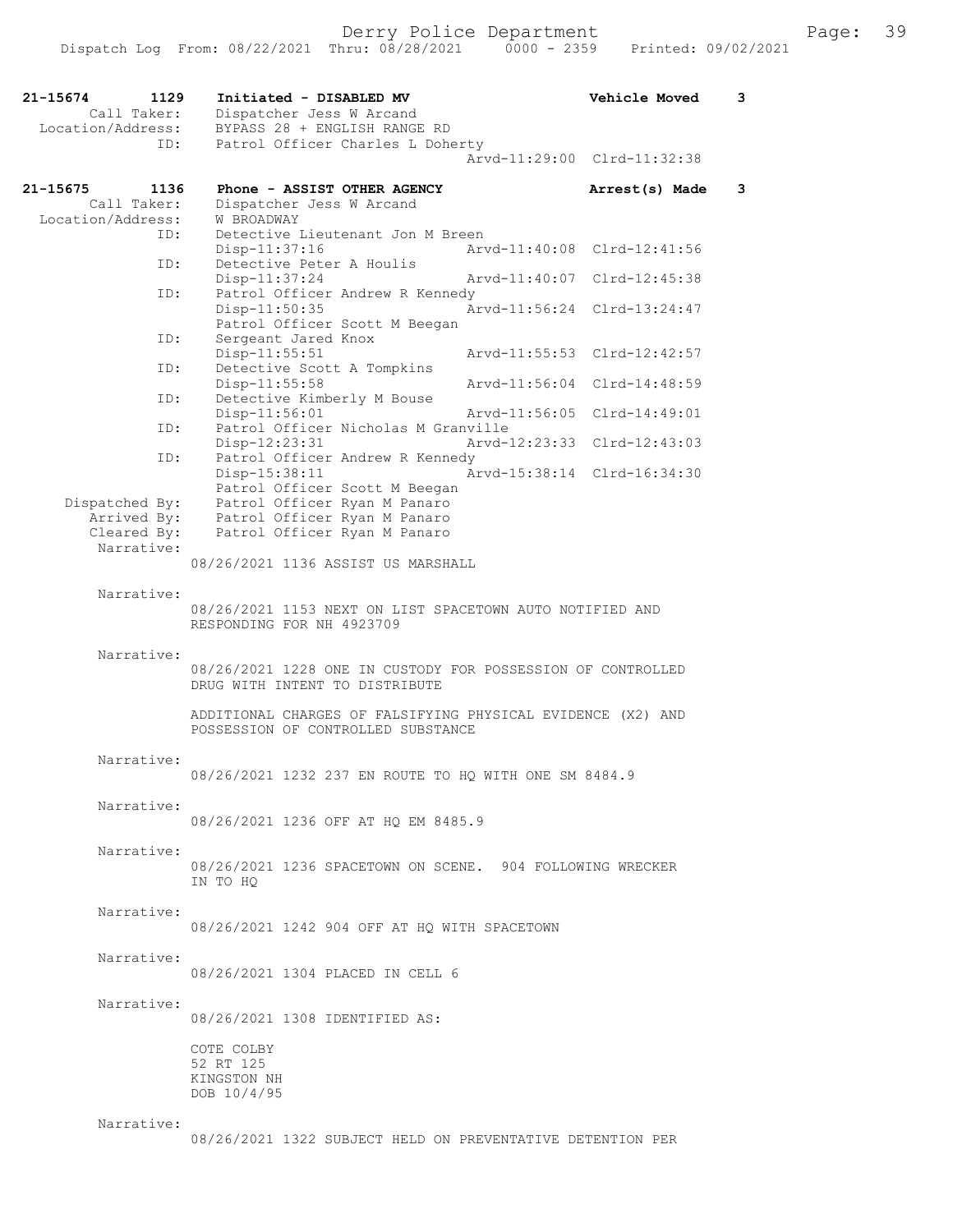|                   |                  |                                                                     | Derry Police Department | Dispatch Log From: 08/22/2021 Thru: 08/28/2021 0000 - 2359 Printed: 09/02/2021 | Page:          | 40 |
|-------------------|------------------|---------------------------------------------------------------------|-------------------------|--------------------------------------------------------------------------------|----------------|----|
|                   |                  | BC MENCIS                                                           |                         |                                                                                |                |    |
|                   | Narrative:       |                                                                     |                         |                                                                                |                |    |
|                   |                  | 08/26/2021 1401 CHECKED                                             |                         |                                                                                |                |    |
|                   | Narrative:       |                                                                     |                         |                                                                                |                |    |
|                   |                  | 08/26/2021 1541 737 EN ROUTE TO RCHOC S/M: 13780.4                  |                         |                                                                                |                |    |
|                   | Narrative:       | 08/26/2021 1615 OFF AT RCHOC E/M: 13801.9                           |                         |                                                                                |                |    |
|                   | Narrative:       |                                                                     |                         |                                                                                |                |    |
|                   |                  | 08/26/2021 1615 OFF AT RCHOC E/M: 13801.9                           |                         |                                                                                |                |    |
|                   | Narrative:       | 08/26/2021 1634 Clear the jail                                      |                         |                                                                                |                |    |
|                   | Narrative:       | 08/26/2021 1635 Clear jail                                          |                         |                                                                                |                |    |
|                   |                  | Refer To Incident: 21-1500-OF                                       |                         |                                                                                |                |    |
|                   |                  | Refer To Arrest: 21-812-AR                                          |                         |                                                                                |                |    |
| 21-15676          | 1150             | Initiated - PAPER SERVICE<br>Call Taker: Dispatcher Jess W Arcand   |                         | Services Rendered 3                                                            |                |    |
|                   | ID:              | Location/Address: COURTHOUSE LN<br>Patrol Officer Nikita Tomnyuk    |                         |                                                                                |                |    |
|                   |                  |                                                                     |                         | Arvd-11:50:00 Clrd-12:09:46                                                    |                |    |
| 21-15677          | 1158             | Phone - Loose Dog Complaint<br>Call Taker: Dispatcher Jess W Arcand |                         | Could Not Locate 2                                                             |                |    |
| Location/Address: | ID:              | DAMREN RD<br>Patrol Officer Nikita Tomnyuk                          |                         |                                                                                |                |    |
|                   | ID:              | Disp-12:10:04<br>Patrol Officer Nikita Tomnyuk                      |                         | Clrd-12:10:23                                                                  |                |    |
|                   | Narrative:       | Disp-12:56:19                                                       |                         | Arvd-13:07:59 Clrd-13:18:49                                                    |                |    |
|                   |                  | 08/26/2021 1158 FOUND DOG                                           |                         |                                                                                |                |    |
| 21-15678          | 1203             | Initiated - SERVE RESTRAINING ORDER                                 |                         | Not Served<br>2                                                                |                |    |
|                   | Call Taker:      | Dispatcher Jess W Arcand<br>Location/Address: PARKLAND DR           |                         |                                                                                |                |    |
|                   | ID:              | Patrol Officer Nicholas M Granville                                 |                         | Arvd-12:03:00 Clrd-12:14:54                                                    |                |    |
| 21-15679          | 1313             | Other - TRAFFIC CONTROL                                             |                         | Assistance Rendered                                                            | 3              |    |
|                   | Call Taker:      | Dispatcher Jess W Arcand                                            |                         |                                                                                |                |    |
| Location/Address: | ID:              | E BROADWAY<br>Patrol Officer Nicholas M Granville                   |                         |                                                                                |                |    |
|                   | Narrative:       | $Disp-13:15:46$                                                     |                         | Arvd-13:19:01 Clrd-13:29:54                                                    |                |    |
|                   |                  | 08/26/2021 1315 ASSIST DFD WITH TRAFFIC                             |                         |                                                                                |                |    |
| 21-15680          | 1324             | Initiated - MV CHECK                                                |                         | Summons Issued<br>1                                                            |                |    |
| Location/Address: | Call Taker:      | Dispatcher Jess W Arcand<br>CRYSTAL AVE                             |                         |                                                                                |                |    |
|                   | ID:              | Captain Vernon L Thomas                                             |                         | Arvd-13:24:00 Clrd-14:21:30                                                    |                |    |
|                   | ID:              | Patrol Officer Andrew R Kennedy<br>Disp-13:25:40                    |                         | Arvd-13:26:27 Clrd-14:27:02                                                    |                |    |
|                   | ID:              | Patrol Officer Scott M Beegan<br>Sergeant Jared Knox                |                         |                                                                                |                |    |
|                   | Refer To Arrest: | Disp-13:43:21<br>$21 - 813 - AR$                                    |                         | Arvd-13:44:19 Clrd-14:27:00                                                    |                |    |
|                   | Refer To Arrest: | $21 - 814 - AR$                                                     |                         |                                                                                |                |    |
| 21-15681          | 1406             | Initiated - FOLLOW-UP                                               |                         | No Action Required                                                             | $\overline{2}$ |    |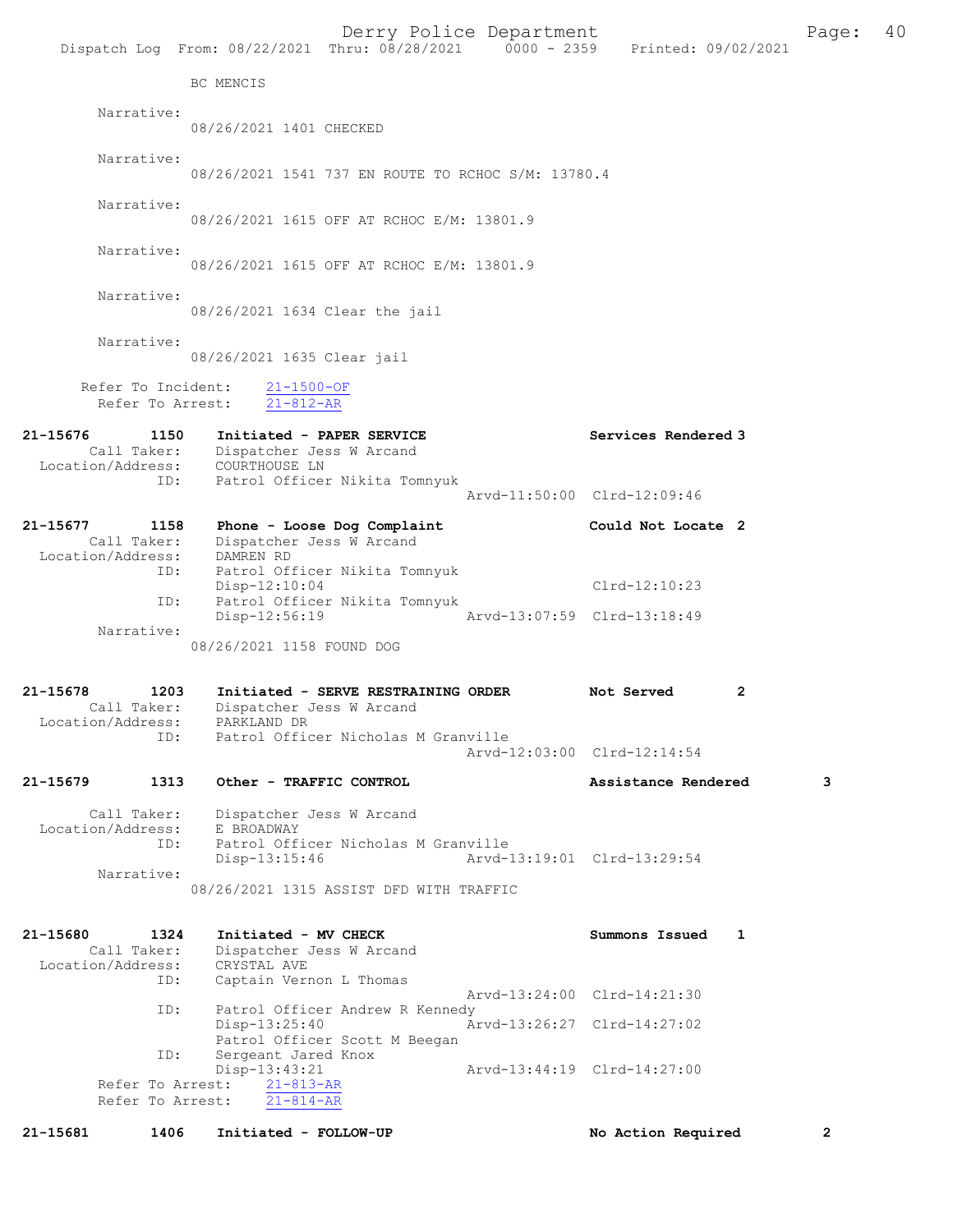Derry Police Department Fage: 41 Dispatch Log From: 08/22/2021 Thru: 08/28/2021 0000 - 2359 Printed: 09/02/2021 Call Taker: Dispatcher Jess W Arcand Location/Address: MUNICIPAL DR ID: Patrol Officer Charles L Doherty Arvd-14:06:00 Clrd-14:48:47 21-15682 1510 Phone - MV CHECK 21-15682 Vehicle checked 1 Call Taker: Patrol Officer Ryan M Panaro Location/Address: CRYSTAL AVE ID: Patrol Officer Joshua Martin Disp-15:12:19 Arvd-15:14:25 Clrd-15:16:26 Narrative: GRN Ford p/u NH: 4894081 21-15683 1530 Phone - ASSIST OTHER AGENCY Assistance Rendered 3 Call Taker: Patrol Officer Ryan M Panaro Location/Address: [DY 997] PARKLAND DR ID: Patrol Officer Charles L Doherty<br>Disp-15:31:16 Art Arvd-15:38:47 Clrd-15:46:34 Narrative: Assist LPD w/ possibly combative subject 21-15684 1546 Phone - WELFARE CHECK SENT ON THEIR WAY 2 Call Taker: Lieutenant Michael T Muncey Location/Address: RT 111 + ISLAND POND RD ID: Patrol Officer Jack Stafford Disp-15:47:53 Arvd-16:02:07 Clrd-16:06:04 Arrived By: Patrol Officer Ryan M Panaro Cleared By: Patrol Officer Ryan M Panaro ID: Patrol Officer Brian J Landry Disp-15:47:59 Arvd-16:02:06 Clrd-16:06:03 Arrived By: Patrol Officer Ryan M Panaro Cleared By: Patrol Officer Ryan M Panaro Narrative: Subject reported as passed out behind the wheel Narrative: 08/26/2021 1605 Off w/ NH: FRE-DOM

Narrative:

08/26/2021 1606 Subject was using cell phone, checked and no issues

| 1552<br>$21 - 15685$ | Initiated - MV STOP                       | 3<br>Warning Issued         |  |
|----------------------|-------------------------------------------|-----------------------------|--|
| Call Taker:          | Patrol Officer Ryan M Panaro              |                             |  |
| Location/Address:    | E BROADWAY                                |                             |  |
| ID:                  | Patrol Officer Joshua Martin              |                             |  |
|                      |                                           | Arvd-15:52:00 Clrd-15:57:29 |  |
| ID:                  | Patrol Officer Charles L Doherty          |                             |  |
|                      | $Disp-15:52:58$                           | Arvd-15:53:01 Clrd-15:57:31 |  |
| Refer To Citation:   | $21 - 3839 - CN$                          |                             |  |
| 21-15686<br>1631     | Phone - TRAFFIC CONTROL                   | Services Rendered 3         |  |
| Call Taker:          | Patrol Officer Ryan M Panaro              |                             |  |
| Location/Address:    | WARNER HILL RD                            |                             |  |
| ID:                  | Patrol Officer Jack Stafford              |                             |  |
|                      | $Disp-16:32:48$                           | Arvd-16:34:43 Clrd-16:45:11 |  |
| Narrative:           |                                           |                             |  |
|                      | tree service blocking roadway w/ vehicles |                             |  |

#### 21-15687 1653 Phone - NOISE COMPLAINT Quieted on Request 2

 Call Taker: Patrol Officer Ryan M Panaro Location/Address: SETTLERS LN ID: Patrol Officer Charles L Doherty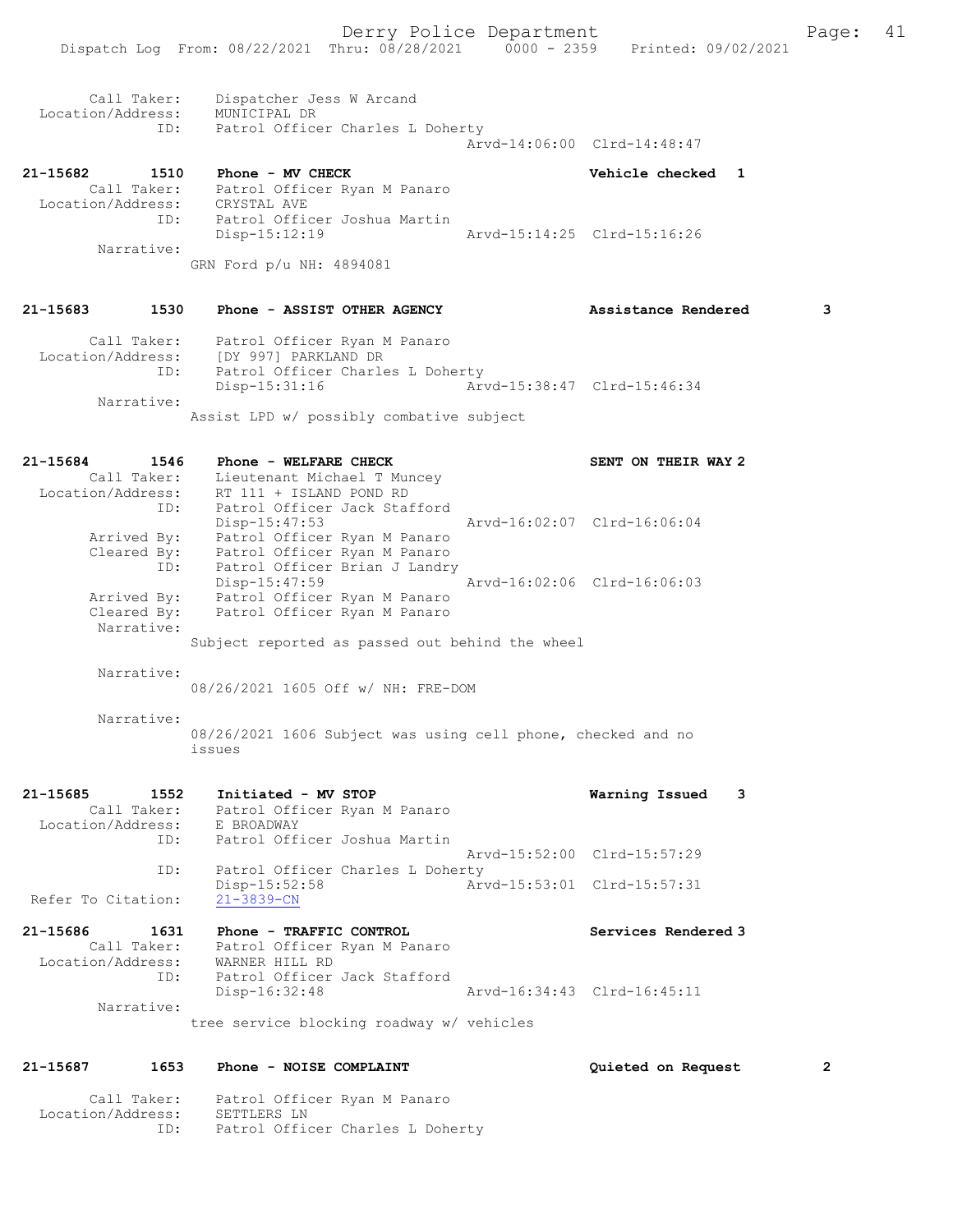Dispatch Log From: 08/22/2021 Thru: 08/28/2021 0000 - 2359 Printed: 09/02/2021

Disp-16:54:31 Arvd-17:09:25 Clrd-17:10:02

 Narrative: loud revving of engine

| 21-15688<br>1704<br>Call Taker:<br>Location/Address: | Initiated - SUBPOENA DELIVERY<br>Patrol Officer Ryan M Panaro<br>[DY 2895] CHESTER RD        |               | Not Served                  | 1              |
|------------------------------------------------------|----------------------------------------------------------------------------------------------|---------------|-----------------------------|----------------|
| ID:                                                  | Patrol Officer Monica Ricci                                                                  |               | Arvd-17:04:00 Clrd-17:10:09 |                |
| 1705<br>21-15689<br>Call Taker:<br>Location/Address: | Phone - DOMESTIC DISTURBANCE<br>Patrol Officer Ryan M Panaro<br>YOUNG RD                     |               | Report Taken                | 1              |
| ID:                                                  | Patrol Officer Brian J Landry<br>$Disp-17:09:28$                                             |               | $Clrd-17:11:41$             |                |
| ID:                                                  | Patrol Officer Joshua Martin<br>Disp-17:09:37                                                | Arvd-17:09:42 | $Clrd-17:26:30$             |                |
| ID:                                                  | Patrol Officer Monica Ricci<br>$Disp-17:11:36$                                               | Arvd-17:15:06 | Clrd-17:26:34               |                |
| ID:                                                  | Sergeant Michael W Hughes<br>Disp-17:16:59                                                   |               | Arvd-17:17:01 Clrd-17:25:10 |                |
| Narrative:                                           | argument by white p/u truck                                                                  |               |                             |                |
| Refer To Field Int:                                  | $21 - 3024 - FI$                                                                             |               |                             |                |
| 21-15690<br>1730<br>Call Taker:<br>Location/Address: | Phone - NEIGHBORHOOD DISPUTE<br>Patrol Officer Ryan M Panaro<br>SETTLERS LN                  |               | Matter Mediated             | $\overline{2}$ |
| ID:                                                  | Patrol Officer Charles L Doherty<br>$Disp-17:31:25$                                          |               | Arvd-17:35:47 Clrd-17:54:33 |                |
| ID:                                                  | Patrol Officer Brian J Landry<br>Disp-17:31:28                                               |               | Arvd-17:34:30 Clrd-17:54:03 |                |
| 21–15691<br>1731                                     | Initiated - MV STOP                                                                          |               | Warning Issued              | 3              |
| Call Taker:<br>Location/Address:                     | Patrol Officer Ryan M Panaro<br>CHESTER RD                                                   |               |                             |                |
| ID:                                                  | Patrol Officer Monica Ricci                                                                  |               |                             |                |
| Refer To Citation:                                   | $21 - 3840 - CN$                                                                             |               | Arvd-17:31:00 Clrd-17:35:50 |                |
| 21-15692<br>1740                                     | Phone - NEIGHBORHOOD DISPUTE                                                                 |               | <b>ADVICE GIVEN</b>         | $\overline{2}$ |
| Call Taker:<br>Location/Address:<br>ID:              | Patrol Officer Kevin L Davies<br>FAIRWAY DR<br>Patrol Officer Joshua Martin<br>Disp-17:41:27 |               | Arvd-18:03:09 Clrd-18:10:33 |                |
| Arrived By:<br>Cleared By:<br>Refer To Field Int:    | Patrol Officer Ryan M Panaro<br>Patrol Officer Ryan M Panaro<br>$21 - 3028 - FI$             |               |                             |                |
| 21-15693<br>1756<br>Call Taker:<br>Location/Address: | Initiated - MV STOP<br>Patrol Officer Ryan M Panaro<br>MCALLISTER CT                         |               | Warning Issued              | 3              |
| ID:                                                  | Detective Daniel J McCarthy                                                                  |               | Arvd-17:56:00 Clrd-18:03:32 |                |
| 21-15694<br>1759<br>Call Taker:<br>Location/Address: | Initiated - SUBPOENA DELIVERY<br>Patrol Officer Ryan M Panaro<br>[DY 2] MUNICIPAL DR         |               | Served                      | 1              |
| ID:                                                  | Patrol Officer Monica Ricci                                                                  |               | Arvd-17:59:00 Clrd-17:59:17 |                |
| 21-15695<br>1804<br>Call Taker:                      | Initiated - FOLLOW-UP<br>Patrol Officer Ryan M Panaro                                        |               | Cleared                     | $\mathbf{2}$   |
| Location/Address:<br>ID:                             | W BROADWAY<br>Detective Daniel J McCarthy                                                    |               | Arvd-18:04:00 Clrd-19:32:16 |                |
| ID:                                                  | Detective Mark Borgatti<br>Disp-18:55:07                                                     |               | Arvd-18:55:09 Clrd-19:32:14 |                |
|                                                      |                                                                                              |               |                             |                |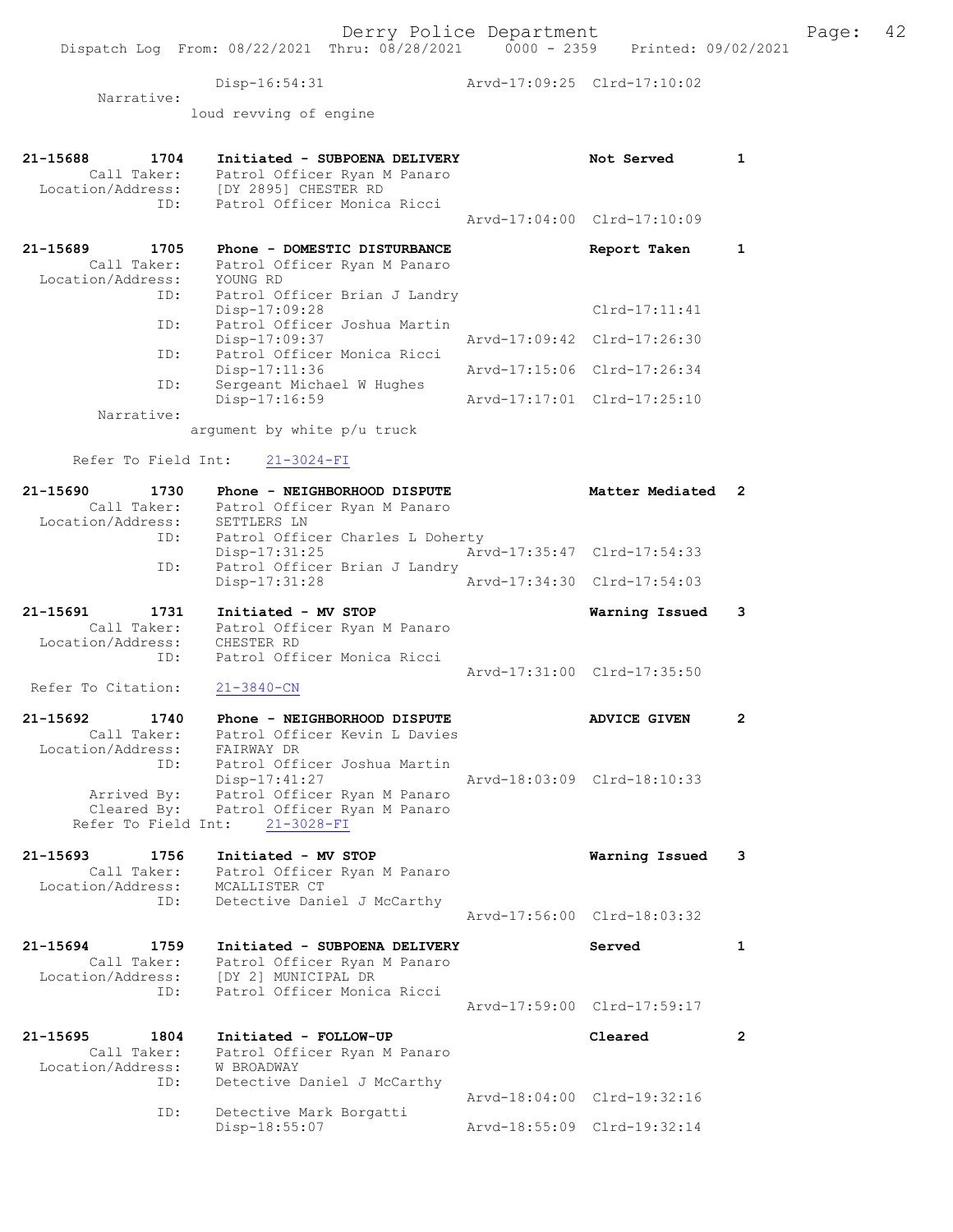| 21-15697<br>1819<br>Call Taker:                             | Phone - WARRANT ARREST<br>Patrol Officer Ryan M Panaro                                                              | Arrest(s) Made              | $\overline{2}$ |
|-------------------------------------------------------------|---------------------------------------------------------------------------------------------------------------------|-----------------------------|----------------|
| Location/Address: [HKS] RT 93<br>ID:<br>ID:                 | Patrol Officer Brian J Landry<br>Disp-18:22:09<br>Patrol Officer Brian J Landry                                     | Arvd-18:52:15 Clrd-19:33:06 |                |
|                                                             | Disp-21:36:09                                                                                                       | Arvd-21:36:25 Clrd-21:38:55 |                |
| Narrative:                                                  | NHSP has subject in custody on DPD Arrest Warrant for Theft<br>by Unauthorized Taking and Receiving Stolen Property |                             |                |
|                                                             | Identified as:                                                                                                      |                             |                |
|                                                             | Nicholas Conforti<br>6/3/91<br>66B Hill Rd.<br>Tilton, NH 03276                                                     |                             |                |
| Narrative:                                                  | 08/26/2021 1855 702 en route to DPDHQ w/ subject s/m: 7253.3                                                        |                             |                |
| Narrative:                                                  | 08/26/2021 1914 off at HO e/m: 7271.4                                                                               |                             |                |
| Narrative:                                                  | 08/26/2021 1929 BC Mencis requested                                                                                 |                             |                |
| Narrative:                                                  | 08/26/2021 1932 subject placed in cell #3                                                                           |                             |                |
| Narrative:                                                  | 08/26/2021 2033 prisoner checked                                                                                    |                             |                |
| Narrative:                                                  | 08/26/2021 2123 prisoner checked                                                                                    |                             |                |
| Narrative:                                                  | 08/26/2021 2124 BC Mencis on scene                                                                                  |                             |                |
| Narrative:                                                  | 08/26/2021 2137 subject released on PR bail per BC Mencis<br>with a Derry District court date of 1/6/21             |                             |                |
| Refer To Arrest:                                            | $21 - 815 - AR$                                                                                                     |                             |                |
| 21-15696<br>1821<br>Call Taker:                             | Walk-In - CRIMINAL THREAT<br>Patrol Officer Kevin L Davies<br>Location/Address: [DY 2] MUNICIPAL DR                 | Report Taken                | 2              |
| ID:<br>Refer To Incident:                                   | Patrol Officer Kevin L Davies<br>Disp-18:21:45<br>$21 - 1499 - OF$                                                  | Arvd-18:21:47 Clrd-18:51:44 |                |
|                                                             |                                                                                                                     |                             |                |
| 21-15698<br>1826<br>Call Taker:<br>Location/Address:<br>ID: | Phone - ASSIST CITIZEN<br>Patrol Officer Ryan M Panaro<br>FAIRWAY DR<br>Patrol Officer Joshua Martin                | <b>ADVICE GIVEN</b>         | 3              |
|                                                             | $Disp-18:27:12$                                                                                                     | Arvd-18:42:08 Clrd-19:02:26 |                |
| $21 - 15699$<br>1852<br>Call Taker:<br>Location/Address:    | Phone - PAPER SERVICE<br>Patrol Officer Ryan M Panaro<br>[DY 997] PARKLAND DR                                       | Served                      | 3              |
| ID:                                                         | Patrol Officer Jack Stafford<br>$Disp-18:52:51$                                                                     | Arvd-18:54:26 Clrd-19:14:50 |                |
| ID:                                                         | Patrol Officer Charles L Doherty<br>Disp-18:52:54                                                                   | Arvd-18:54:24 Clrd-19:14:47 |                |
| 21-15700<br>1915                                            | Phone - ANIMAL COMPLAINT                                                                                            | Gone on Arrival             | $\mathbf{1}$   |
| Call Taker:<br>Location/Address:                            | Patrol Officer Kevin L Davies<br>[DY 146] ASHLEIGH DR                                                               |                             |                |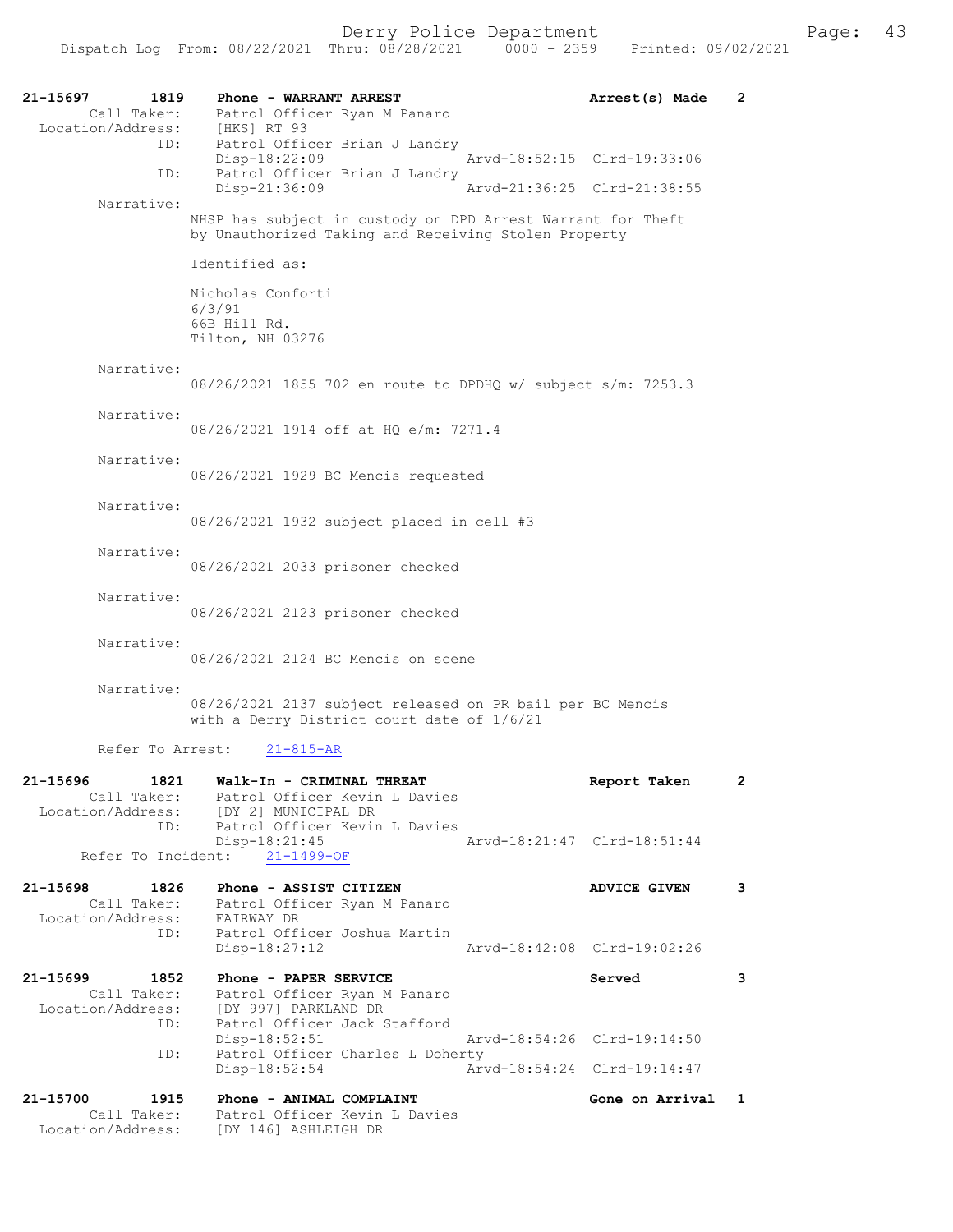| ID:<br>Cleared By:                                       | Patrol Officer Joshua Martin<br>Disp-19:16:41<br>Patrol Officer Ryan M Panaro                     | Arvd-19:19:25 Clrd-19:21:46 |                             |                |
|----------------------------------------------------------|---------------------------------------------------------------------------------------------------|-----------------------------|-----------------------------|----------------|
| 21-15701<br>1951<br>Call Taker:                          | Phone - WELFARE CHECK<br>Patrol Officer Kevin L Davies                                            |                             | Gone on Arrival             | -2             |
| Location/Address:<br>ID:                                 | LARAWAY CT<br>Patrol Officer Joshua Martin<br>Disp-19:55:02                                       |                             | Arvd-19:55:07 Clrd-20:04:17 |                |
| ID:                                                      | Patrol Officer Brian J Landry<br>Disp-19:55:05                                                    |                             | Arvd-19:55:09 Clrd-20:04:13 |                |
| 21-15702<br>2042<br>Call Taker:<br>Location/Address:     | Initiated - MV STOP<br>Patrol Officer Ryan M Panaro<br>PINKERTON ST                               |                             | Warning Issued              | 3              |
| ID:                                                      | Patrol Officer Joshua Martin                                                                      |                             | Arvd-20:42:00 Clrd-20:49:51 |                |
| ID:<br>Refer To Citation:                                | Patrol Officer Monica Ricci<br>Disp-20:45:41<br>$21 - 3841 - CN$                                  |                             | Arvd-20:47:38 Clrd-20:49:49 |                |
| $21 - 15703$<br>2102<br>Call Taker:<br>Location/Address: | Walk-In - RESTRAINING ORDER VIOLATION<br>Patrol Officer Kevin L Davies<br>[DY 2] MUNICIPAL DR     |                             | Report Taken                | $\mathbf{2}$   |
| ID:                                                      | Patrol Officer Kevin L Davies<br>Disp-21:06:22<br>Refer To Incident: 21-1501-OF                   |                             | Arvd-21:06:24 Clrd-21:16:07 |                |
| 21-15704<br>2118                                         | Phone - ASSIST CITIZEN<br>Call Taker: Patrol Officer Kevin L Davies                               |                             | ADVICE GIVEN                | 3              |
| ID:                                                      | Location/Address: [DY 2] MUNICIPAL DR<br>Patrol Officer Kevin L Davies<br>Disp-21:18:40           |                             | Arvd-21:18:42 Clrd-21:18:56 |                |
|                                                          | Refer To Field Int: 21-3025-FI                                                                    |                             |                             |                |
|                                                          |                                                                                                   |                             |                             |                |
| 21-15705<br>2139<br>Call Taker:<br>Location/Address:     | Initiated - PROPERTY CHECK<br>Patrol Officer Ryan M Panaro<br>HUMPHREY RD                         |                             | Cleared                     | $\overline{2}$ |
| ID:                                                      | Patrol Officer Jack Stafford                                                                      |                             | Arvd-21:39:00 Clrd-21:43:34 |                |
| 21-15706 2140<br>Call Taker:<br>Location/Address:<br>ID: | Initiated - WELFARE CHECK<br>Patrol Officer Ryan M Panaro<br>LARAWAY CT                           |                             | Services Rendered 2         |                |
| ID:                                                      | Patrol Officer Brian J Landry<br>Patrol Officer Joshua Martin                                     | Arvd-21:40:00 Clrd-21:48:43 |                             |                |
| Narrative:                                               | Disp-21:41:38                                                                                     |                             | Arvd-21:41:40 Clrd-21:48:45 |                |
|                                                          | children checked and no issues                                                                    |                             |                             |                |
| 21-15707<br>2144<br>Call Taker:<br>Location/Address:     | Initiated - MV CHECK<br>Patrol Officer Ryan M Panaro<br>HUMPHREY RD                               |                             | Vehicle checked             | $\mathbf{1}$   |
| ID:<br>Refer To Field Int:                               | Patrol Officer Jack Stafford<br>$21 - 3026 - FI$                                                  |                             | Arvd-21:44:00 Clrd-21:52:21 |                |
| 21-15708<br>2148<br>Call Taker:                          | Phone - DOMESTIC DISTURBANCE<br>Patrol Officer Kevin L Davies                                     |                             | Report Taken                | 1              |
| Location/Address:<br>ID:<br>Arrived By:                  | RICHARDSON DR<br>Patrol Officer Brian J Landry<br>$Disp-21:49:01$<br>Patrol Officer Ryan M Panaro |                             | Arvd-22:00:16 Clrd-22:13:44 |                |
| Cleared By:<br>ID:                                       | Patrol Officer Ryan M Panaro<br>Patrol Officer Joshua Martin<br>Disp-21:49:06                     |                             | Arvd-22:00:18 Clrd-22:13:20 |                |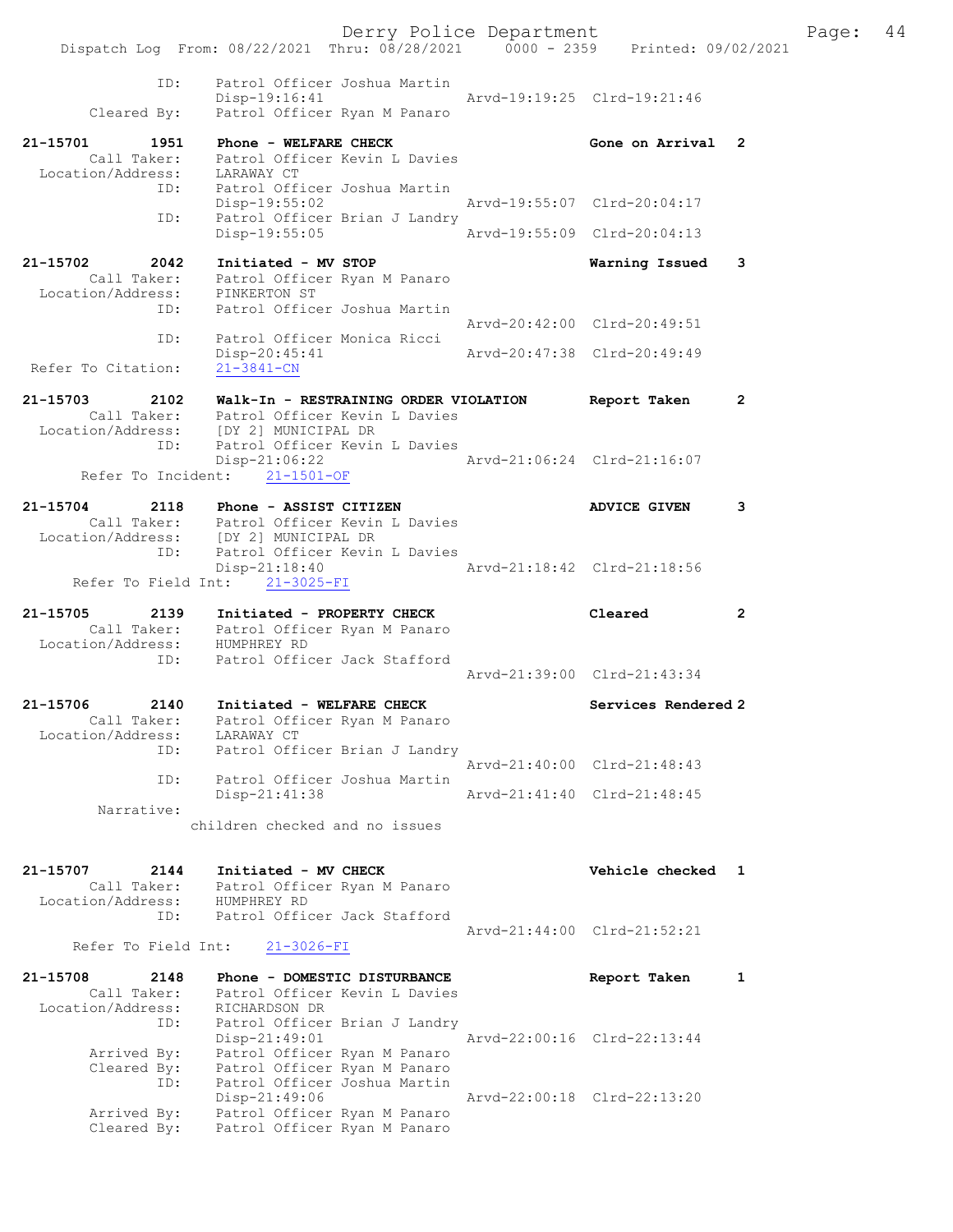|                                    | Dispatch Log From: 08/22/2021 Thru: 08/28/2021 0000 - 2359 Printed: 09/02/2021          |                                                               | Derry Police Department     |                             |   | Page: | 45 |
|------------------------------------|-----------------------------------------------------------------------------------------|---------------------------------------------------------------|-----------------------------|-----------------------------|---|-------|----|
|                                    |                                                                                         |                                                               |                             |                             |   |       |    |
| ID:                                | Disp-22:07:50                                                                           | Sergeant Michael W Hughes                                     |                             | Arvd-22:07:52 Clrd-22:11:59 |   |       |    |
|                                    | Dispatched By: Patrol Officer Ryan M Panaro<br>Arrived By: Patrol Officer Ryan M Panaro |                                                               |                             |                             |   |       |    |
|                                    | Cleared By: Patrol Officer Ryan M Panaro                                                |                                                               |                             |                             |   |       |    |
| Refer To Field Int:                | $21 - 3027 - FI$                                                                        |                                                               |                             |                             |   |       |    |
| 21-15709<br>2159<br>Call Taker:    |                                                                                         | Phone - ASSIST OTHER AGENCY                                   |                             | Services Rendered 3         |   |       |    |
| Location/Address:                  | <b>W BROADWAY</b>                                                                       | Patrol Officer Ryan M Panaro                                  |                             |                             |   |       |    |
| ID:                                | $Disp-22:00:14$                                                                         | Patrol Officer Jack Stafford                                  |                             | Arvd-22:02:20 Clrd-23:15:38 |   |       |    |
| Cleared By:                        |                                                                                         | Dispatcher Christine D Carlson                                |                             |                             |   |       |    |
| ID:                                | Disp-22:10:08                                                                           | Patrol Officer Monica Ricci                                   |                             | Arvd-22:14:36 Clrd-23:15:40 |   |       |    |
| Cleared By:<br>ID:                 |                                                                                         | Dispatcher Christine D Carlson                                |                             |                             |   |       |    |
|                                    | Disp-22:14:39                                                                           | Sergeant Michael W Hughes                                     |                             | Arvd-22:20:09 Clrd-22:48:25 |   |       |    |
| Narrative:                         | stove fire                                                                              |                                                               |                             |                             |   |       |    |
|                                    |                                                                                         |                                                               |                             |                             |   |       |    |
| Narrative:                         | 08/26/2021 2202 DFD on scene                                                            |                                                               |                             |                             |   |       |    |
|                                    |                                                                                         |                                                               |                             |                             |   |       |    |
| 21-15710<br>2331                   | Initiated - MV STOP                                                                     |                                                               |                             | Warning Issued              | 3 |       |    |
| Call Taker:<br>Location/Address:   | TSIENNETO RD                                                                            | Dispatcher Christine D Carlson                                |                             |                             |   |       |    |
| ID:                                |                                                                                         | Patrol Officer Monica Ricci                                   |                             |                             |   |       |    |
| Refer To Citation:                 | $21 - 3842 - CN$                                                                        |                                                               |                             | Arvd-23:31:00 Clrd-23:38:54 |   |       |    |
| For Date: $08/27/2021$ - Friday    |                                                                                         |                                                               |                             |                             |   |       |    |
| 21-15711<br>0001                   | Initiated - MV CHECK                                                                    |                                                               |                             | SENT ON THEIR WAY 1         |   |       |    |
| Call Taker:<br>Location/Address:   | ASHLEIGH DR                                                                             | Dispatcher Christine D Carlson                                |                             |                             |   |       |    |
| ID:                                |                                                                                         | Patrol Officer Brendan S Holden                               |                             | Arvd-00:01:00 Clrd-00:09:16 |   |       |    |
| ID:                                |                                                                                         | Patrol Officer Cody Johnson                                   |                             |                             |   |       |    |
| Refer To Field Int:                | $Disp-00:04:25$<br>$21 - 3036 - FI$                                                     |                                                               | Arvd-00:04:26 Clrd-00:09:14 |                             |   |       |    |
|                                    |                                                                                         |                                                               |                             |                             |   |       |    |
| 21-15712<br>0045<br>Call Taker:    | Radio - MV CHECK                                                                        | Patrol Officer Kevin L Davies                                 |                             | SENT ON THEIR WAY 1         |   |       |    |
| Location/Address:<br>ID:           | PIERCE AVE                                                                              | Patrol Officer Brendan S Holden                               |                             |                             |   |       |    |
|                                    | Disp-00:46:30                                                                           |                                                               |                             | Arvd-00:46:33 Clrd-00:52:25 |   |       |    |
| Cleared By:<br>ID:                 |                                                                                         | Dispatcher Christine D Carlson<br>Patrol Officer Cody Johnson |                             |                             |   |       |    |
| Dispatched By:                     | Disp-00:47:13                                                                           | Dispatcher Christine D Carlson                                |                             | Arvd-00:47:14 Clrd-00:52:23 |   |       |    |
| Arrived By:                        |                                                                                         | Dispatcher Christine D Carlson                                |                             |                             |   |       |    |
| Cleared By:<br>Refer To Field Int: | $21 - 3035 - FI$                                                                        | Dispatcher Christine D Carlson                                |                             |                             |   |       |    |
|                                    |                                                                                         |                                                               |                             |                             |   |       |    |
| 21-15713<br>0552<br>Call Taker:    | Initiated - MV STOP                                                                     | Dispatcher Christine D Carlson                                |                             | Warning Issued              | 3 |       |    |
| Location/Address:<br>ID:           | TSIENNETO RD                                                                            | Patrol Officer Ryan M Panaro                                  |                             |                             |   |       |    |
|                                    |                                                                                         |                                                               |                             | Arvd-05:52:00 Clrd-05:55:27 |   |       |    |
| Refer To Citation:                 | $21 - 3843 - CN$                                                                        |                                                               |                             |                             |   |       |    |
| 21-15714<br>0557                   | Initiated - MV STOP                                                                     |                                                               |                             | Warning Issued              | 3 |       |    |
| Call Taker:<br>Location/Address:   | CRYSTAL AVE                                                                             | Dispatcher Christine D Carlson                                |                             |                             |   |       |    |
| ID:                                |                                                                                         | Patrol Officer Brendan S Holden                               |                             | Arvd-05:57:00 Clrd-06:03:13 |   |       |    |
| Refer To Citation:                 | $21 - 3844 - CN$                                                                        |                                                               |                             |                             |   |       |    |
|                                    |                                                                                         |                                                               |                             |                             |   |       |    |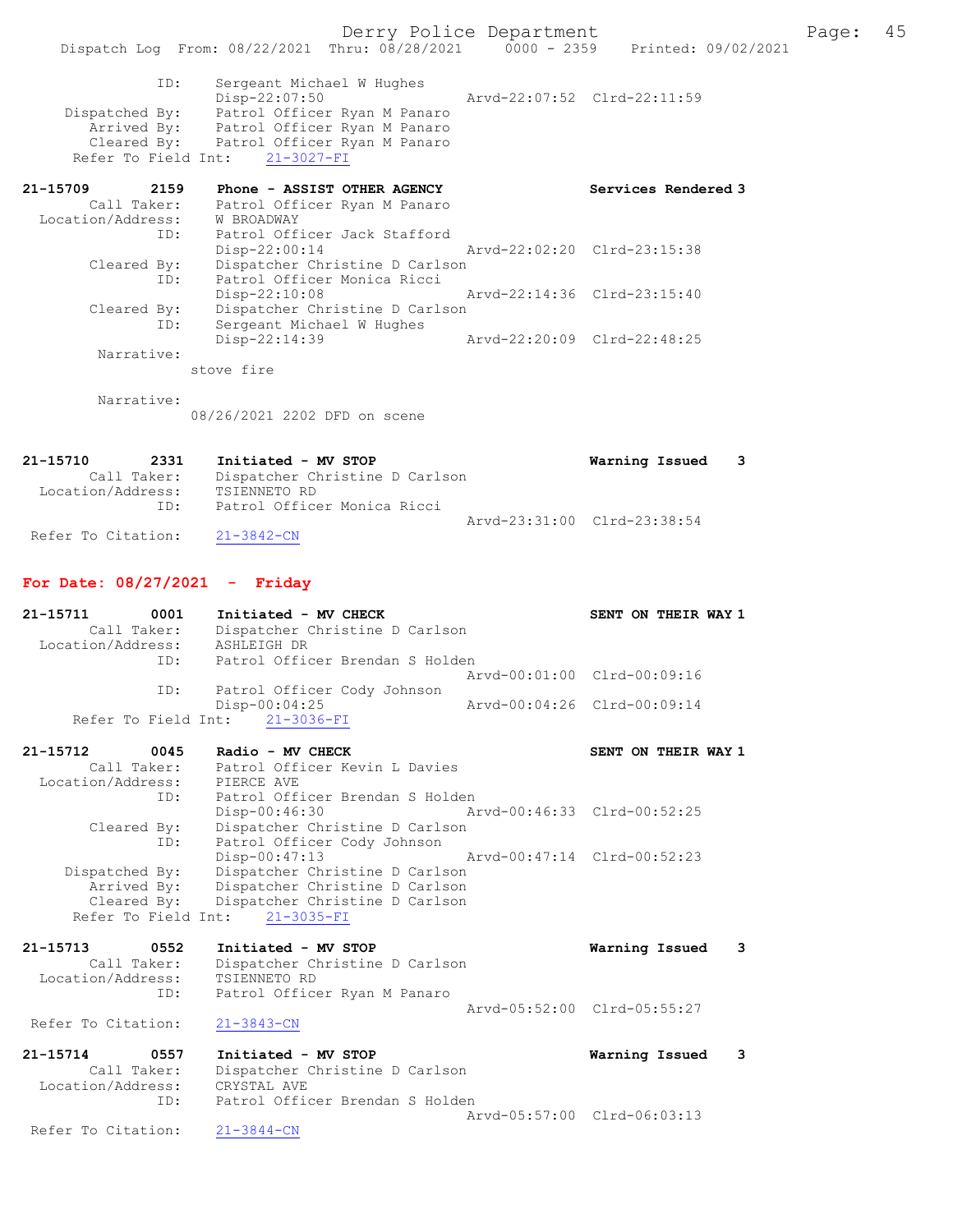| 21-15715<br>0617<br>Call Taker:<br>Location/Address:                                                  | Initiated - MV STOP<br>Dispatcher Christine D Carlson<br>E BROADWAY                                                                                                                                                                                         | Warning Issued<br>3                                        |                |
|-------------------------------------------------------------------------------------------------------|-------------------------------------------------------------------------------------------------------------------------------------------------------------------------------------------------------------------------------------------------------------|------------------------------------------------------------|----------------|
| ID:<br>Refer To Citation:                                                                             | Patrol Officer Taylor Dezotell<br>$21 - 3845 - CN$                                                                                                                                                                                                          | Arvd-06:17:00 Clrd-06:22:14                                |                |
| 21-15716<br>0645                                                                                      | Phone - WELFARE CHECK                                                                                                                                                                                                                                       | No Action Required                                         | $\overline{2}$ |
| Call Taker:<br>Location/Address:<br>ID:<br>Dispatched By:<br>Arrived By:<br>Cleared By:<br>Narrative: | Dispatcher Christine D Carlson<br>FORDWAY EXT<br>Patrol Officer Brian J Landry<br>$Disp-07:14:36$<br>Patrol Officer Brian J Landry<br>Patrol Officer Brian J Landry<br>Patrol Officer Brian J Landry<br>Contact made prior to Police involvement, no issues | Arvd-07:14:37 Clrd-07:15:44                                |                |
| 21-15717<br>0900<br>Call Taker:                                                                       | Initiated - SUBPOENA DELIVERY<br>Dispatcher Jonathon S Pickering<br>Location/Address: [DY 2] MUNICIPAL DR                                                                                                                                                   | Served<br>$\mathbf{1}$                                     |                |
| ID:                                                                                                   | Patrol Officer Nicholas M Granville                                                                                                                                                                                                                         | Arvd-09:00:00 Clrd-09:02:38                                |                |
| 21-15718<br>0925<br>Call Taker:<br>Location/Address:                                                  | Phone - HIT AND RUN<br>Dispatcher Jonathon S Pickering<br>ISLAND POND RD                                                                                                                                                                                    | $\mathbf{2}$<br>Report Taken                               |                |
| ID:                                                                                                   | Patrol Officer Joshua Martin<br>$Disp-09:25:40$<br>Refer To Incident: 21-1502-OF                                                                                                                                                                            | Arvd-09:37:15 Clrd-09:50:14                                |                |
| 21-15719<br>0941<br>Call Taker:<br>Location/Address:<br>ID:                                           | Phone - ATTEMPTED PAPER SERVICE<br>Dispatcher Jonathon S Pickering<br>BRISTOL CT<br>Patrol Officer Casey J Noyes                                                                                                                                            | Not Served<br>$\mathbf{2}$                                 |                |
| ID:                                                                                                   | $Disp-09:41:51$<br>Patrol Officer Timothy J Underhill<br>Disp-09:41:59                                                                                                                                                                                      | Arvd-09:42:06 Clrd-09:47:42<br>Arvd-09:42:07 Clrd-09:47:41 |                |
| 0947<br>21-15720                                                                                      | Phone - ATTEMPTED PAPER SERVICE                                                                                                                                                                                                                             | $\overline{2}$<br>Not Served                               |                |
| Call Taker:<br>Location/Address:<br>ID:<br>ID:                                                        | Dispatcher Jonathon S Pickering<br>PINE ISLE DR<br>Patrol Officer Casey J Noyes<br>Disp-09:48:00<br>Patrol Officer Timothy J Underhill<br>$Disp-09:48:02$                                                                                                   | Arvd-09:53:02 Clrd-09:58:56<br>Arvd-09:53:03 Clrd-09:58:57 |                |
| 21-15721<br>0959<br>Call Taker:<br>Location/Address:<br>ID:                                           | Initiated - FOLLOW-UP<br>Dispatcher Jonathon S Pickering<br>HAMPSTEAD RD<br>Patrol Officer Joshua Martin                                                                                                                                                    | Services Rendered 2                                        |                |
| 21-15722<br>1013                                                                                      | Phone - ASSIST OTHER AGENCY                                                                                                                                                                                                                                 | Arvd-09:59:00 Clrd-10:17:36<br>Assistance Rendered         | 3              |
| Call Taker:<br>Location/Address:<br>ID:                                                               | Dispatcher Jonathon S Pickering<br>[DY 116] E BROADWAY<br>Patrol Officer Nicholas M Granville<br>$Disp-10:14:16$                                                                                                                                            | Arvd-10:17:12 Clrd-10:35:49                                |                |
| 21-15723<br>1021<br>Call Taker:<br>Location/Address:<br>ID:<br>Narrative:                             | Phone - MV ACCIDENT<br>Dispatcher Jonathon S Pickering<br>SUMMIT AVE<br>Patrol Officer Timothy J Underhill<br>Disp-10:33:22                                                                                                                                 | 1<br>Report Taken<br>Arvd-10:39:32 Clrd-11:27:53           |                |
|                                                                                                       | 08/27/2021 1052 Consolidated Communications notified of down                                                                                                                                                                                                |                                                            |                |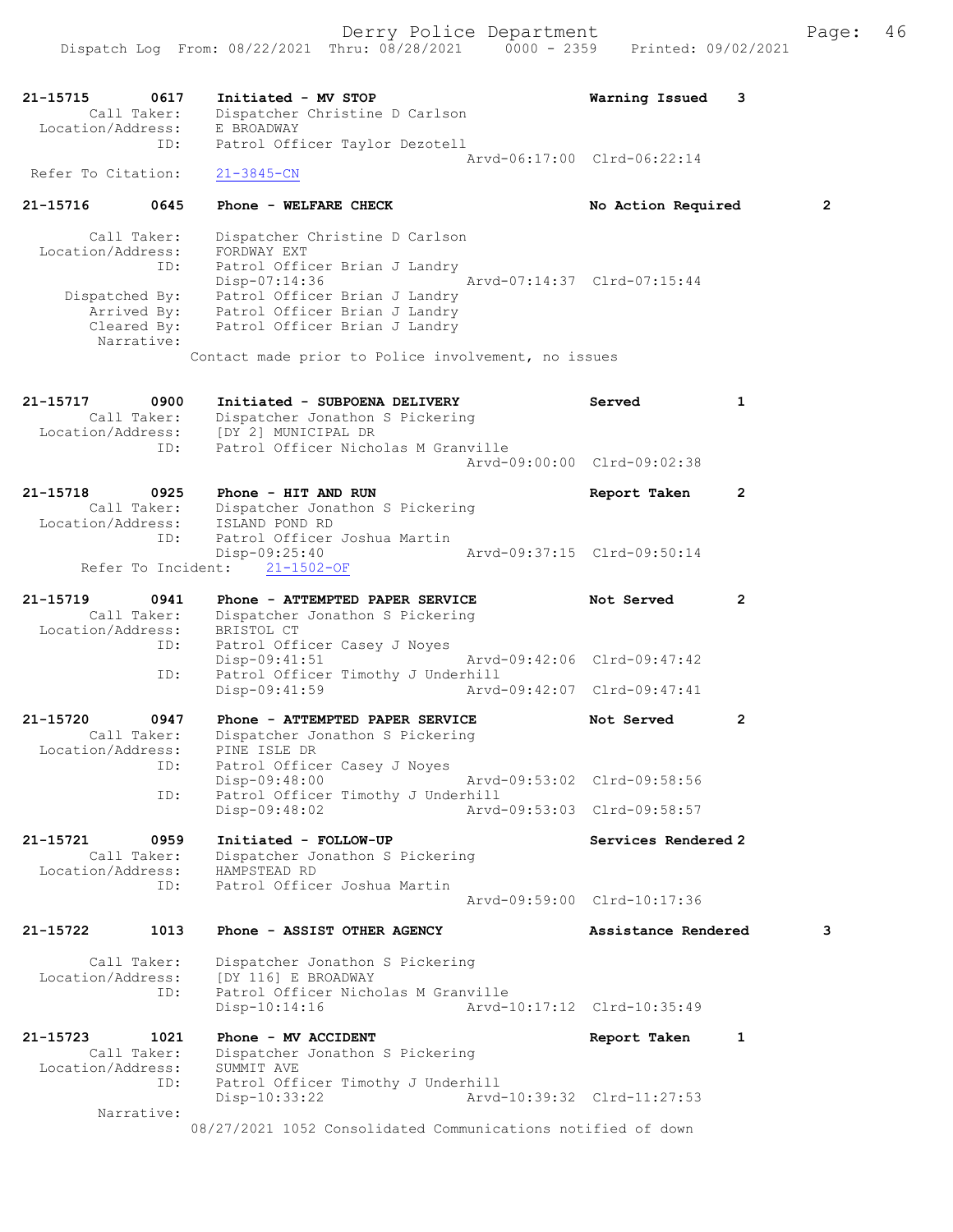Dispatch Log From: 08/22/2021 Thru: 08/28/2021 0000 - 2359 Printed: 09/02/2021 wire Narrative: 08/27/2021 1130 Cavanaugh v phone line - non reportable Refer To Accident: 21-411-AC 21-15724 1124 Other - ASSIST CITIZEN **120 ADVICE GIVEN** 3 Call Taker: Patrol Officer Casey J Noyes Location/Address: [DY 2] MUNICIPAL DR ID: Patrol Officer Casey J Noyes<br>Disp-11:30:07 Disp-11:30:07 Arvd-11:30:09 Clrd-11:30:13 Refer To Field Int: 21-3032-FI 21-15725 1144 Initiated - FOLLOW-UP No Action Required 2 Call Taker: Dispatcher Jonathon S Pickering Location/Address: GRANT ST ID: Patrol Officer Charles L Doherty Arvd-11:44:00 Clrd-11:47:46 21-15726 1154 Initiated - FOLLOW-UP No Action Required 2 Call Taker: Dispatcher Jonathon S Pickering Location/Address: [DY 81] TSIENNETO RD ID: Patrol Officer Charles L Doherty Arvd-11:54:00 Clrd-11:59:00 21-15727 1225 Initiated - SERVE RESTRAINING ORDER Not Served 2 Call Taker: Dispatcher Jonathon S Pickering Location/Address: FAIRWAY DR ID: Patrol Officer Charles L Doherty Arvd-12:25:00 Clrd-12:42:05 21-15728 1228 Phone - ERRATIC OPERATION Gone on Arrival 2 Call Taker: Dispatcher Jonathon S Pickering Location/Address: GAMACHE RD ID: Patrol Officer Nicholas M Granville<br>Disp-12:32:09 Arvd-1 Disp-12:32:09 Arvd-12:32:12 Clrd-12:36:47 21-15729 1230 Phone - DRUG OVERDOSE TRANSPORT Transported to Hospital 2 Call Taker: Dispatcher Jonathon S Pickering<br>ion/Address: KILREA RD Location/Address: ID: Patrol Officer Joshua Martin Disp-12:31:19 Arvd-12:32:56 Clrd-12:58:34 ID: Patrol Officer Timothy J Underhill<br>Disp-12:31:21 Arvd- Disp-12:31:21 Arvd-12:39:11 Clrd-12:54:21 Narrative: 08/27/2021 1238 DFD on scene 21-15730 1305 Initiated - MV STOP Summons Issued 3 Call Taker: Dispatcher Jonathon S Pickering Location/Address: MANCHESTER RD ID: Captain Vernon L Thomas Arvd-13:05:00 Clrd-13:14:37 21-15731 1356 Phone - SUSPICIOUS ACTIVITY 1991 Report Taken 2 Call Taker: Dispatcher Jonathon S Pickering Location/Address: PEABODY RD ID: Patrol Officer Charles L Doherty Disp-13:57:32 Arvd-14:03:29 Clrd-14:45:03 Narrative: 08/27/2021 1445 assault between patients Refer To Incident: 21-1504-OF

Derry Police Department Fage: 47

| 21-15732 | 1530        | Initiated - FOLLOW-UP     | Cleared |  |
|----------|-------------|---------------------------|---------|--|
|          | Call Taker: | Sergeant Michael W Hughes |         |  |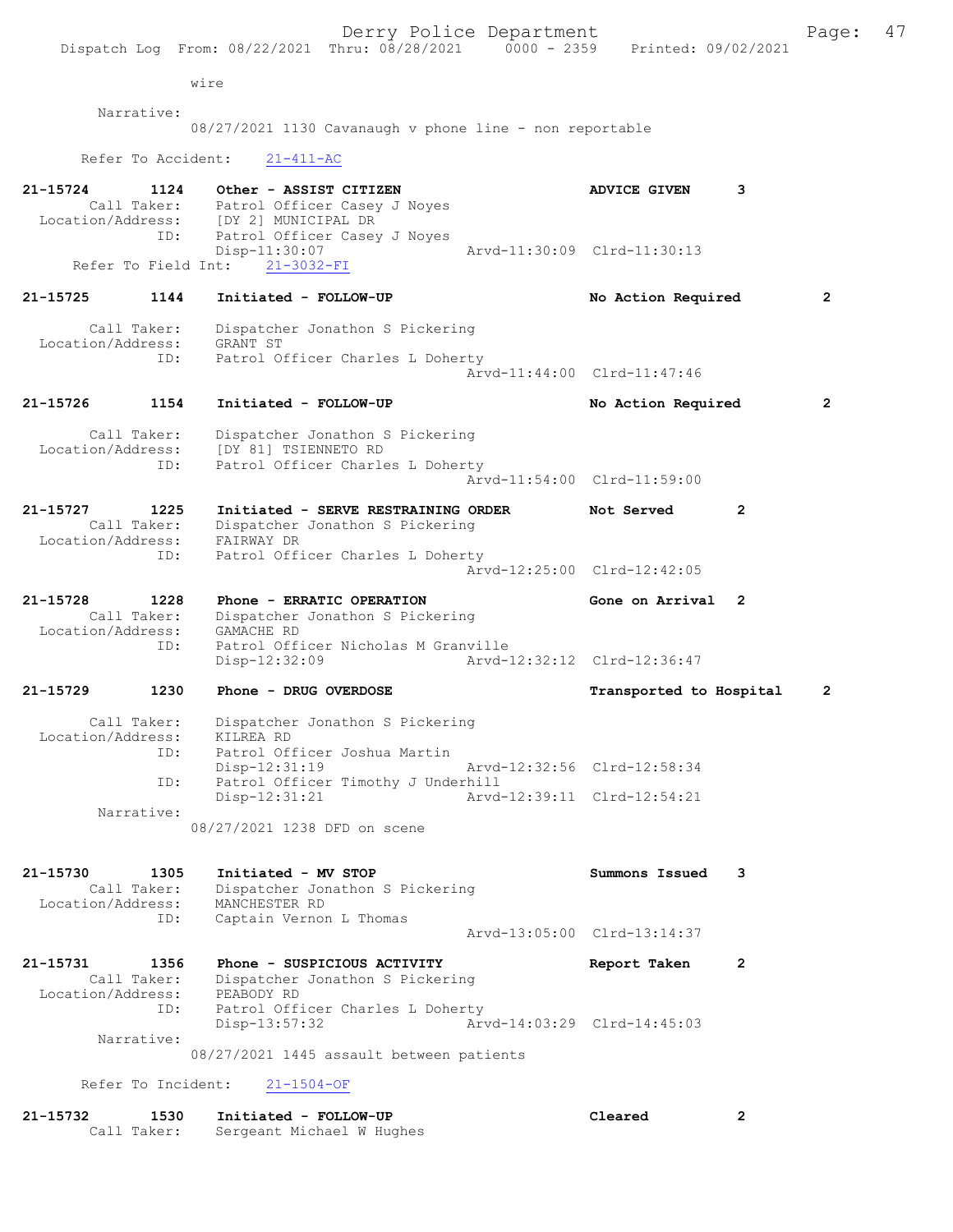Derry Police Department Fage: 48 Dispatch Log From: 08/22/2021 Thru: 08/28/2021 0000 - 2359 Printed: 09/02/2021 Location/Address: [DY 3105] CRYSTAL AVE ID: Patrol Officer Nathan S Lavoie Arvd-15:30:00 Clrd-15:42:57 Patrol Officer Sara R Joyce Cleared By: Dispatcher Christina L Power 21-15733 1531 Other - Search Warrant 111 Investigated 2 Call Taker: Sergeant Michael W Hughes Location/Address: [DY 2] MUNICIPAL DR ID: Detective Daniel J McCarthy Disp-15:31:56 Arvd-15:36:02 Clrd-17:44:43 Narrative: Search warrant related to 21-812-AR Narrative: 08/30/2021 1535 mv released to the registered owner 21-15734 1554 Walk-In - WARRANT ARREST Arrest(s) Made 2 Call Taker: Dispatcher Christina L Power<br>Location/Address: [DY 2] MUNICIPAL DR Location/Address: [DY 2] MUNICIPAL DR ID: Patrol Officer Nathan S Lavoie Disp-16:13:14 Arvd-16:30:14 Clrd-17:15:52 Patrol Officer Sara R Joyce Narrative: subject into hq's to turn themselves in on a warrant for conduct after an accident. Clermont,Roxanne 10 Fairway Dr Derry, NH dob 102458 Narrative: 08/27/2021 1649 released on a summons with a court date of 1/6/22 Refer To Arrest: 21-816-AR 21-15735 1709 Walk-In - ASSIST CITIZEN ADVICE GIVEN 3 Call Taker: Patrol Officer Timothy J Underhill<br>Location/Address: [DY 2] MUNICIPAL DR [DY 2] MUNICIPAL DR ID: Patrol Officer Timothy J Underhill<br>Disp-17:11:25 Arvd Disp-17:11:25 Arvd-17:11:27 Clrd-17:15:06 Refer To Field Int: 21-15736 1713 Initiated - MV CHECK 1 No Action Required 1 Call Taker: Dispatcher Christina L Power Location/Address: ASHLEIGH DR ID: Patrol Officer Joshua Martin Arvd-17:13:00 Clrd-17:48:20 Cleared By: Patrol Officer Kevin L Davies 21-15737 1747 Phone - HITANDRUN REPORT Report Taken 2 Call Taker: Patrol Officer Kevin L Davies Location/Address: [DY 3512] CRYSTAL AVE<br>[D: Patrol Officer Joshua] .<br>Patrol Officer Joshua Martin<br>Disp-17:48:55 Disp-17:48:55 Arvd-17:58:15 Clrd-18:12:00<br>Arrived By: Dispatcher Christina L Power Arrived By: Dispatcher Christina L Power<br>Cleared By: Dispatcher Christina L Power Dispatcher Christina L Power ID: Patrol Officer Nathan S Lavoie Arvd-17:50:51 Clrd-17:50:53 Patrol Officer Sara R Joyce Dispatched By: Dispatcher Christina L Power Arrived By: Dispatcher Christina L Power Cleared By: Dispatcher Christina L Power ID: Patrol Officer Joshua Martin Disp-18:23:49 Clrd-18:23:57 Dispatched By: Dispatcher Christina L Power Cleared By: Dispatcher Christina L Power Refer To Incident: 21-1505-OF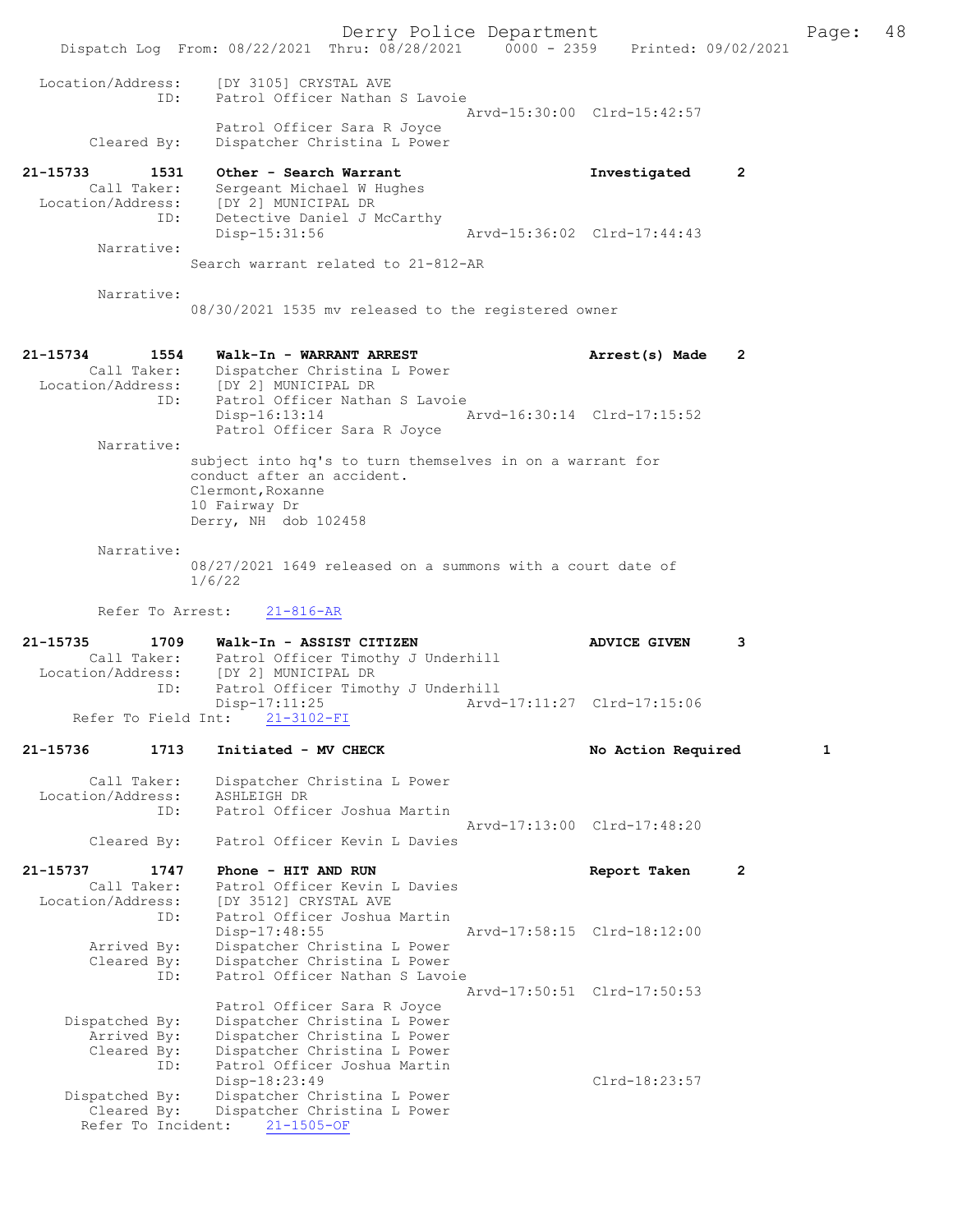Refer To Accident: 21-412-AC

|                               | KETEL TO WOOTGEHE!                        | $21 - 412 - AC$                                                                                                                              |                             |              |   |
|-------------------------------|-------------------------------------------|----------------------------------------------------------------------------------------------------------------------------------------------|-----------------------------|--------------|---|
| 21-15738<br>Location/Address: | 1750<br>Call Taker:                       | Initiated - ROAD HAZARD<br>Dispatcher Christina L Power<br>ISLAND POND RD                                                                    | Removed Hazard              | 2            |   |
|                               | ID:                                       | Patrol Officer Nathan S Lavoie<br>Patrol Officer Sara R Joyce                                                                                | Arvd-17:50:00 Clrd-18:18:04 |              |   |
|                               | Cleared By:                               | Patrol Officer Kevin L Davies                                                                                                                |                             |              |   |
| 21-15739<br>Location/Address: | 1812<br>Call Taker:                       | Initiated - MV STOP<br>Dispatcher Christina L Power<br>PINGREE HILL RD                                                                       | Warning Issued              | 3            |   |
|                               | ID:                                       | Patrol Officer Joshua Martin                                                                                                                 | Arvd-18:12:00 Clrd-18:23:49 |              |   |
| 21-15740                      | 1815                                      | Phone - ALARM (OTHER)                                                                                                                        | <b>False Alarm</b>          | $\mathbf{2}$ |   |
| Location/Address:             | Call Taker:<br>ID:                        | Patrol Officer Kevin L Davies<br>[DY 3723] LOUISE WAY<br>Patrol Officer Nathan S Lavoie                                                      |                             |              |   |
|                               | Arrived By:<br>Cleared By:<br>ID:         | Disp-18:18:43<br>Patrol Officer Sara R Joyce<br>Dispatcher Christina L Power<br>Dispatcher Christina L Power<br>Patrol Officer Joshua Martin | Arvd-18:27:16 Clrd-18:35:33 |              |   |
| Dispatched By:                | Cleared By:<br>Narrative:                 | Disp-18:24:46<br>Dispatcher Christina L Power<br>Dispatcher Christina L Power                                                                | $Clrd-18:35:31$             |              |   |
|                               |                                           | confirmed false by homeowner                                                                                                                 |                             |              |   |
|                               | Refer To Field Int:                       | $21 - 3055 - FI$                                                                                                                             |                             |              |   |
| 21-15741<br>Location/Address: | 1818<br>Call Taker:<br>ID:                | Phone - MV ACCIDENT<br>Patrol Officer Kevin L Davies<br>E DERRY RD<br>Patrol Officer Robert Corwin                                           | Report Taken                | 1            |   |
|                               | Arrived By:<br>Cleared By:<br>Narrative:  | Disp-18:19:05<br>Dispatcher Christina L Power<br>Dispatcher Christina L Power                                                                | Arvd-18:27:33 Clrd-18:45:30 |              |   |
|                               | Refer To Field Int:<br>Refer To Accident: | 08/27/2021 1845 Marshall vs Levy, full report<br>$21 - 3059 - FI$<br>$21 - 413 - AC$                                                         |                             |              |   |
| 21-15742                      |                                           | 1929 Initiated - FOLLOW-UP                                                                                                                   | Cleared                     | $\mathbf{2}$ |   |
|                               | Call Taker:<br>ID:                        | Dispatcher Christina L Power<br>Location/Address: ALADDIN CIR<br>Patrol Officer Nathan S Lavoie                                              | Arvd-19:29:00 Clrd-19:59:51 |              |   |
|                               |                                           | Patrol Officer Sara R Joyce                                                                                                                  |                             |              |   |
| 21-15743                      | 1949                                      | Phone - ASSIST OTHER AGENCY                                                                                                                  | Assistance Rendered         |              | 3 |
|                               |                                           | Call Taker: Patrol Officer Kevin L Davies<br>Location/Address: BIRCH ST<br>ID: Patrol Officer Charles L Doherty<br>$Disp-19:49:51$           | Arvd-19:59:48 Clrd-20:14:06 |              |   |
|                               | Refer To Field Int:                       | Arrived By: Dispatcher Christina L Power<br>Cleared By: Dispatcher Christina L Power<br>$21 - 3033 - FI$                                     |                             |              |   |
| 21-15744                      | 2026                                      | Phone - NOISE COMPLAINT                                                                                                                      | No Action Required          |              | 2 |
| Location/Address:             | Call Taker:<br>ID:                        | Patrol Officer Kevin L Davies<br>BALLARD VIEW CIR<br>Patrol Officer Robert Corwin                                                            |                             |              |   |
|                               | Arrived By:                               | Disp-20:28:54<br>Dispatcher Christina L Power                                                                                                | Arvd-20:42:20 Clrd-20:47:57 |              |   |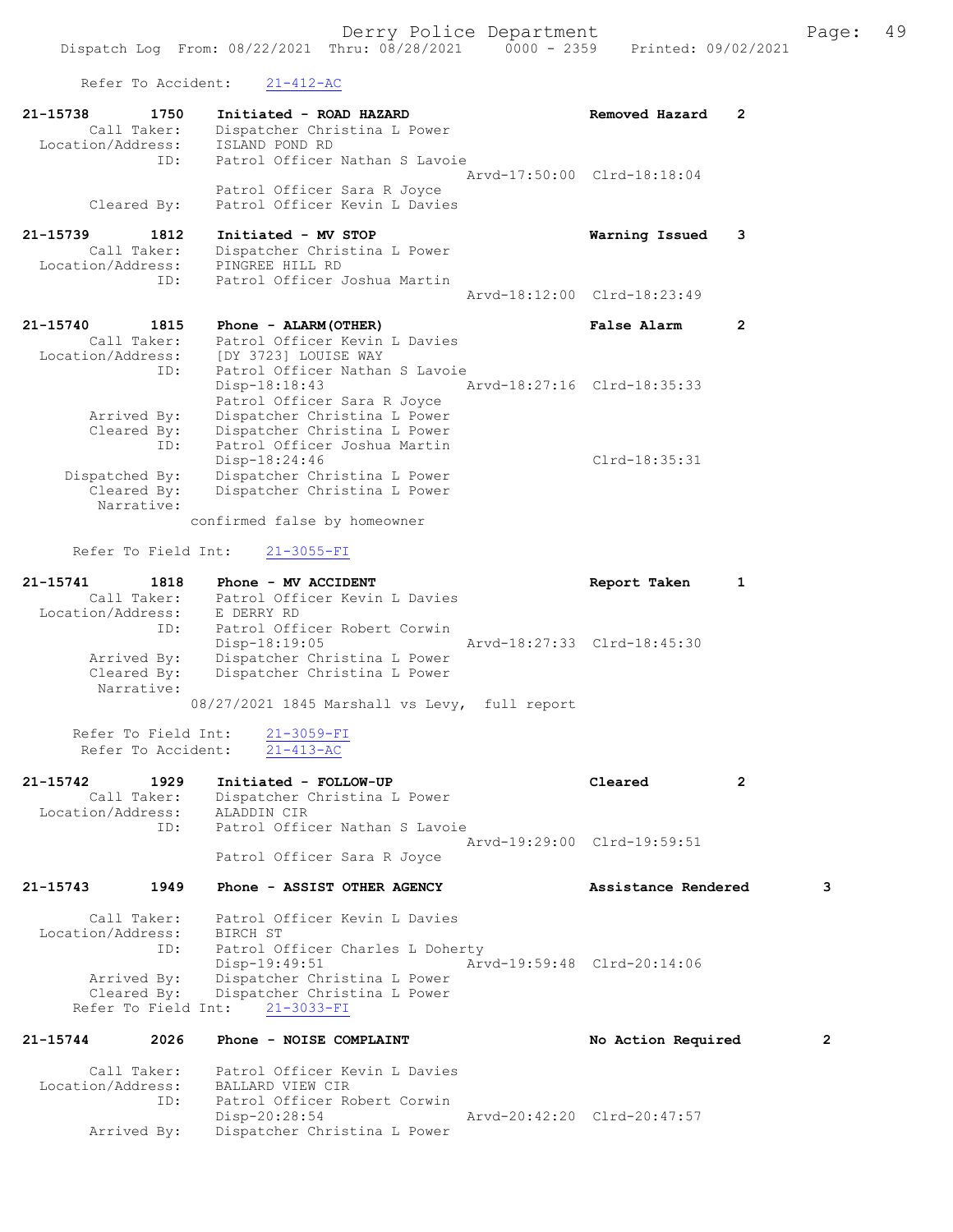21-15745 2057 Initiated - SERVE RESTRAINING ORDER Not Served 2<br>Call Taker: Dispatcher Christina L Power Call Taker: Dispatcher Christina L Power Location/Address: FAIRWAY DR ID: Patrol Officer Joshua Martin Arvd-20:57:00 Clrd-21:05:25 21-15746 2110 Phone - NOISE COMPLAINT Quieted on Request 2 Call Taker: Patrol Officer Kevin L Davies Location/Address: PEMBROKE DR ID: Patrol Officer Joshua Martin Disp-21:11:44 Arvd-21:17:52 Clrd-21:41:21 Cleared By: Dispatcher Christina L Power ID: Patrol Officer Robert Corwin Disp-21:11:47 Arvd-21:21:59 Clrd-21:40:30 Arrived By: Dispatcher Christina L Power Cleared By: Dispatcher Christina L Power ID: Sergeant Seth Plumer Disp-21:17:47 Arvd-21:17:50 Clrd-21:40:27 Cleared By: Dispatcher Christina L Power 21-15747 2139 Phone - DOMESTIC DISTURBANCE Arrest(s) Made 1 Call Taker: Dispatcher Christina L Power Location/Address: KILREA RD<br>ID: Patrol Officer<br>Disp-21:40:52 Patrol Officer Jack Stafford Arvd-21:45:16 Clrd-22:53:51 ID: Patrol Officer Charles L Doherty<br>Disp-21:40:57 Art Disp-21:40:57 Arvd-21:45:08 Clrd-22:46:32 Cleared By: Patrol Officer Kevin L Davies ID: Sergeant Seth Plumer<br>Disp-21:47:08 Arvd-21:47:10 Clrd-22:46:35 Cleared By: Patrol Officer Kevin L Davies Narrative: mother/son Narrative: 08/27/2021 2205 one juvenile in custody for criminal mischief Narrative: 08/27/2021 2209 230 enroute to hq's s/m 26376.6 Narrative: 08/27/2021 2217 off at hq's e/m 26381.1 Narrative: 08/27/2021 2253 processed and released to a parent Refer To Arrest: 21-817-AR 21-15748 2141 Walk-In - KEEP THE PEACE Next Services Rendered 2 Call Taker: Patrol Officer Kevin L Davies Call Taker: Patrol Officeron Patrol Control DR<br>Location/Address: DIAMOND DR ID: Patrol Officer Robert Corwin<br>Disp-21:44:06 Arvd-21:57:43 Clrd-22:06:33 Arrived By: Dispatcher Christina L Power Cleared By: Dispatcher Christina L Power Refer To Field Int: 21-3034-FI 21-15749 2308 Phone - ERRATIC OPERATION Arrest(s) Made 2 Call Taker: Dispatcher Christine D Carlson Location/Address: E DERRY RD ID: Patrol Officer Melissa M Houde<br>Disp-23:08:54 Disp-23:08:54 Arvd-23:09:45 Clrd-23:51:53<br>TD: Patrol Officer Robert Corwin Patrol Officer Robert Corwin Disp-23:08:55 Arvd-23:10:33 Clrd-08/28/2021 @ 00:33:43<br>ID: Patrol Officer Brendan S Holden Patrol Officer Brendan S Holden Disp-23:09:01 Arvd-23:10:04 Clrd-23:40:14<br>ID: Sergeant Patrick H Dawson

Sergeant Patrick H Dawson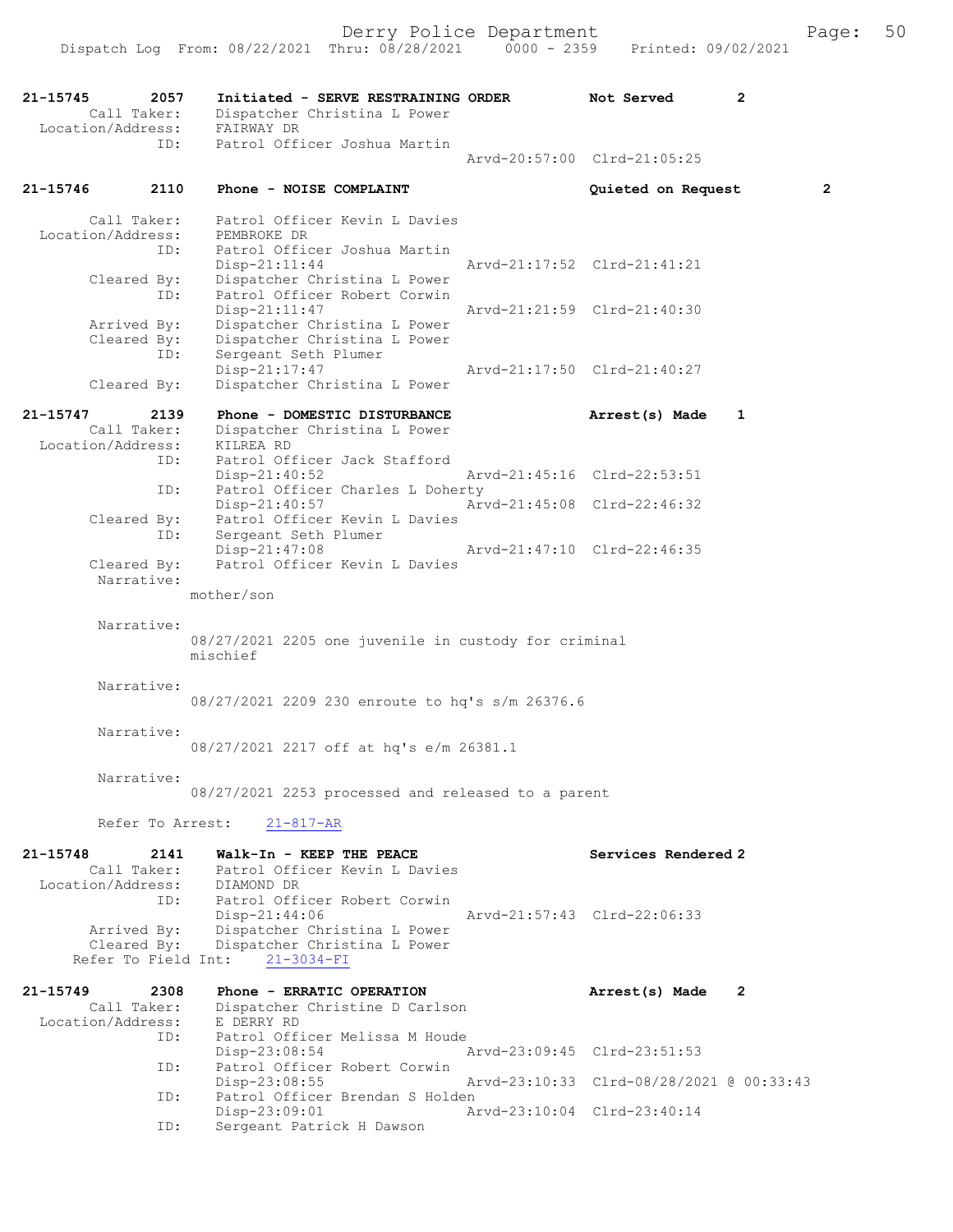Derry Police Department Page: 51 Dispatch Log From: 08/22/2021 Thru: 08/28/2021 0000 - 2359 Disp-23:10:01 Arvd-23:10:02 Clrd-23:29:53 ID: Patrol Officer Melissa M Houde<br>Disp-00:14:47 Disp-00:14:47 Arvd-00:16:57 Clrd-08/28/2021 @ 00:33:50 Narrative: 08/27/2021 2313 S7 advising sobriety check Narrative: 08/27/2021 2317 S7 advising one in custody at this time Narrative: 08/27/2021 2318 Recovery called for tow on NH 4708346, enroute Narrative: 08/27/2021 2321 426 transporting subject to HQ, s/m: 33,404.8 Narrative: 08/27/2021 2324 426 off at HQ, e/m: 33,406.2 Narrative: 08/27/2021 2329 Wrecker on scene Narrative: 08/27/2021 2330 Subject information (DWI and disobeying): Keith Iller 43 Tenney Farm Rd Chester NH DOB: 11/1/63 Narrative: 08/27/2021 2336 B/C Mencis called at this time Narrative: 08/27/2021 2358 Subject placed in cell 3 Narrative: 08/28/2021 0013 B/C off at HQ Narrative: 08/28/2021 0030 Subject released to sober party at this time on PR bail w/ court date of 1/6/22 per b/c Mencis Narrative: 08/28/2021 0051 Booking, AFIS and cell videos completed at this time Refer To Arrest: 21-818-AR Refer To Summons: 21-819-AR 21-15750 2316 Initiated - ASSIST CITIZEN Services Rendered 3 Call Taker: Dispatcher Christine D Carlson Location/Address: MUNICIPAL DR ID: Patrol Officer Kevin L Davies Arvd-23:16:00 Clrd-23:25:11 21-15751 2332 Initiated - PARKING COMPLAINT Summons Issued 1 Call Taker: Dispatcher Christine D Carlson Location/Address: E BROADWAY ID: Patrol Officer Ryan M Panaro Arvd-23:32:00 Clrd-23:37:32 21-15752 2340 Radio - FOLLOW-UP Services Rendered 2 Call Taker: Dispatcher Christine D Carlson Location/Address: MARTHA DR ID: Patrol Officer Brendan S Holden Disp-23:40:30 Arvd-23:42:56 Clrd-23:46:35 21-15753 2343 Initiated - PROPERTY CHECK Services Rendered 2<br>Call Taker: Dispatcher Christine D Carlson Dispatcher Christine D Carlson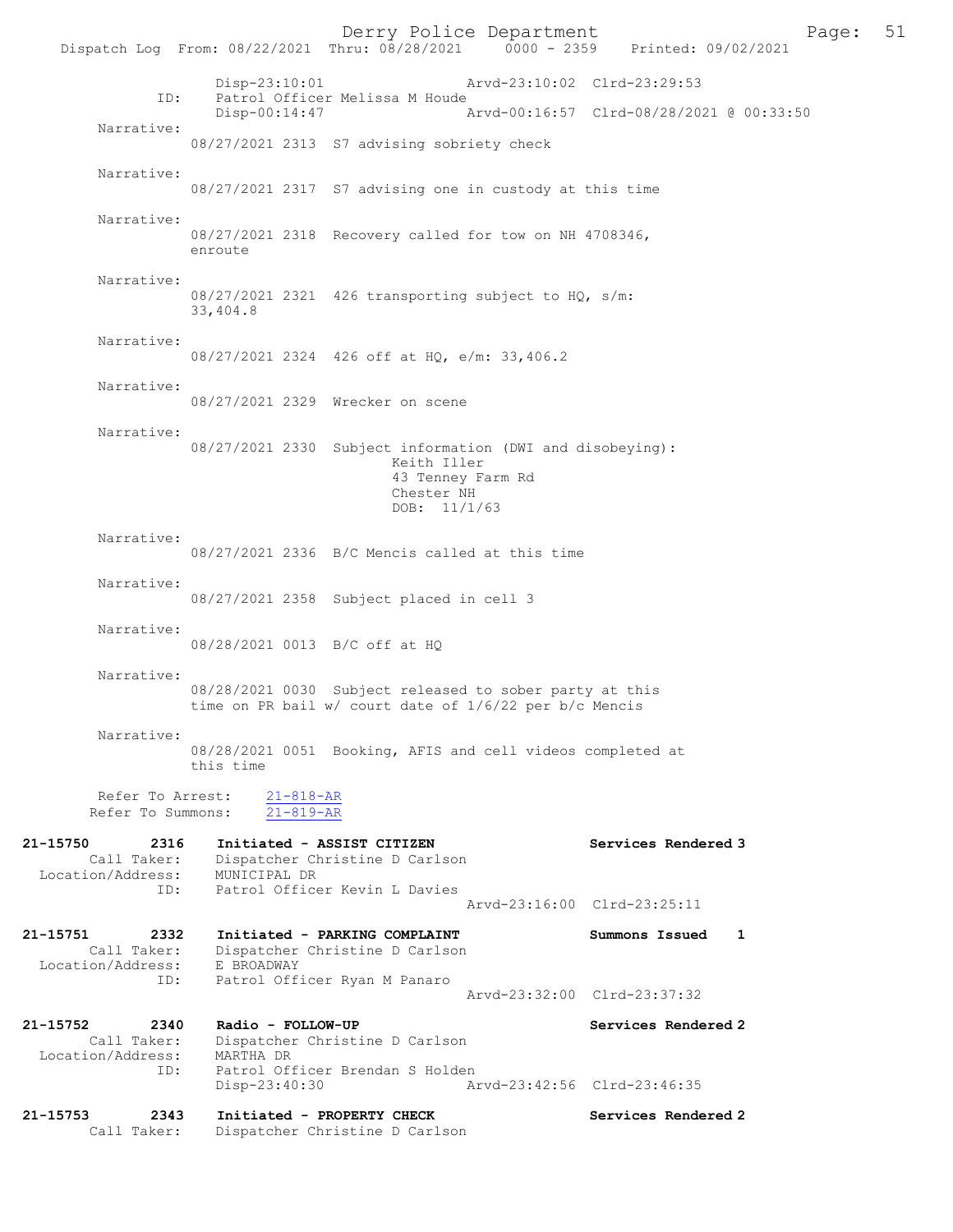Dispatch Log From: 08/22/2021 Thru: 08/28/2021 0000 - 2359 Printed: 09/02/2021

| Location/Address:                                           | PIERCE AVE                                                                                              |                                          |  |
|-------------------------------------------------------------|---------------------------------------------------------------------------------------------------------|------------------------------------------|--|
| ID:                                                         | Patrol Officer Ryan M Panaro                                                                            | Arvd-23:43:00 Clrd-23:43:15              |  |
| 21-15754<br>2345                                            | Phone - DOMESTIC DISTURBANCE                                                                            | 1<br>Arrest(s) Made                      |  |
| Call Taker:<br>Location/Address:                            | Dispatcher Christine D Carlson<br>KILREA RD                                                             |                                          |  |
| ID:                                                         | Patrol Officer Ryan M Panaro                                                                            | Arvd-23:50:32 Clrd-08/28/2021 @ 00:45:51 |  |
| ID:                                                         | Disp-23:46:10<br>Patrol Officer Taylor Dezotell                                                         |                                          |  |
| ID:                                                         | Disp-23:46:15<br>Sergeant Patrick H Dawson                                                              | Arvd-23:53:48 Clrd-08/28/2021 @ 01:11:00 |  |
| ID:                                                         | Disp-23:48:35<br>Patrol Officer Melissa M Houde                                                         | Arvd-23:52:28 Clrd-08/28/2021 @ 00:34:58 |  |
| Narrative:                                                  | Disp-00:34:07                                                                                           | Arvd-00:34:08 Clrd-08/28/2021 @ 01:10:58 |  |
|                                                             | $08/27/2021$ 2355 DFD requested - notified                                                              |                                          |  |
| Narrative:                                                  | 08/28/2021 0002 S7 advising one juvenile in custody at this<br>time                                     |                                          |  |
| Narrative:                                                  | 08/28/2021 0004 DFD on scene                                                                            |                                          |  |
| Narrative:                                                  |                                                                                                         |                                          |  |
|                                                             | $08/28/2021$ 0008 133 transporting one juvenile male to HQ,<br>s/m: 8,536.5                             |                                          |  |
| Narrative:                                                  | 08/28/2021 0017 133 off at HQ, e/m: 8,541.4                                                             |                                          |  |
| Narrative:                                                  | 08/28/2021 0023 Juvenile charge simple assault x4                                                       |                                          |  |
| Narrative:                                                  | 08/28/2021 0109 Juvenile moved to room 217                                                              |                                          |  |
| Narrative:                                                  |                                                                                                         |                                          |  |
|                                                             | 08/28/2021 0130 Juvenile released to parent at this time                                                |                                          |  |
| 21-15755<br>2355<br>Call Taker:<br>Location/Address:<br>ID: | Initiated - MV CHECK<br>Dispatcher Christine D Carlson<br>ASHLEIGH DR<br>Patrol Officer Melissa M Houde | Vehicle checked 1                        |  |
| Refer To Field Int:                                         | $21 - 3062 - FI$                                                                                        | Arvd-23:55:00 Clrd-23:58:21              |  |
| For Date: $08/28/2021$ - Saturday                           |                                                                                                         |                                          |  |
| 0117<br>21-15756<br>Call Taker:<br>Location/Address:        | Initiated - PROPERTY CHECK<br>Dispatcher Christine D Carlson<br>ROLLINS ST                              | Services Rendered 2                      |  |
| ID:                                                         | Patrol Officer Melissa M Houde                                                                          | Arvd-01:17:00 Clrd-01:17:17              |  |
| $21 - 15757$<br>0129<br>Call Taker:                         | Initiated - MV STOP<br>Dispatcher Christine D Carlson                                                   | 3<br>Warning Issued                      |  |
| Location/Address:<br>ID:                                    | PINKERTON ST<br>Patrol Officer Melissa M Houde                                                          |                                          |  |
| Refer To Citation:                                          | $21 - 3849 - CN$                                                                                        | Arvd-01:29:00 Clrd-01:34:31              |  |
| 21-15758<br>0213<br>Call Taker:                             | Initiated - MV CHECK<br>Dispatcher Christine D Carlson                                                  | Vehicle checked 1                        |  |
| Location/Address:<br>ID:                                    | CRYSTAL AVE<br>Patrol Officer Melissa M Houde                                                           | Arvd-02:13:00 Clrd-02:17:40              |  |
|                                                             |                                                                                                         |                                          |  |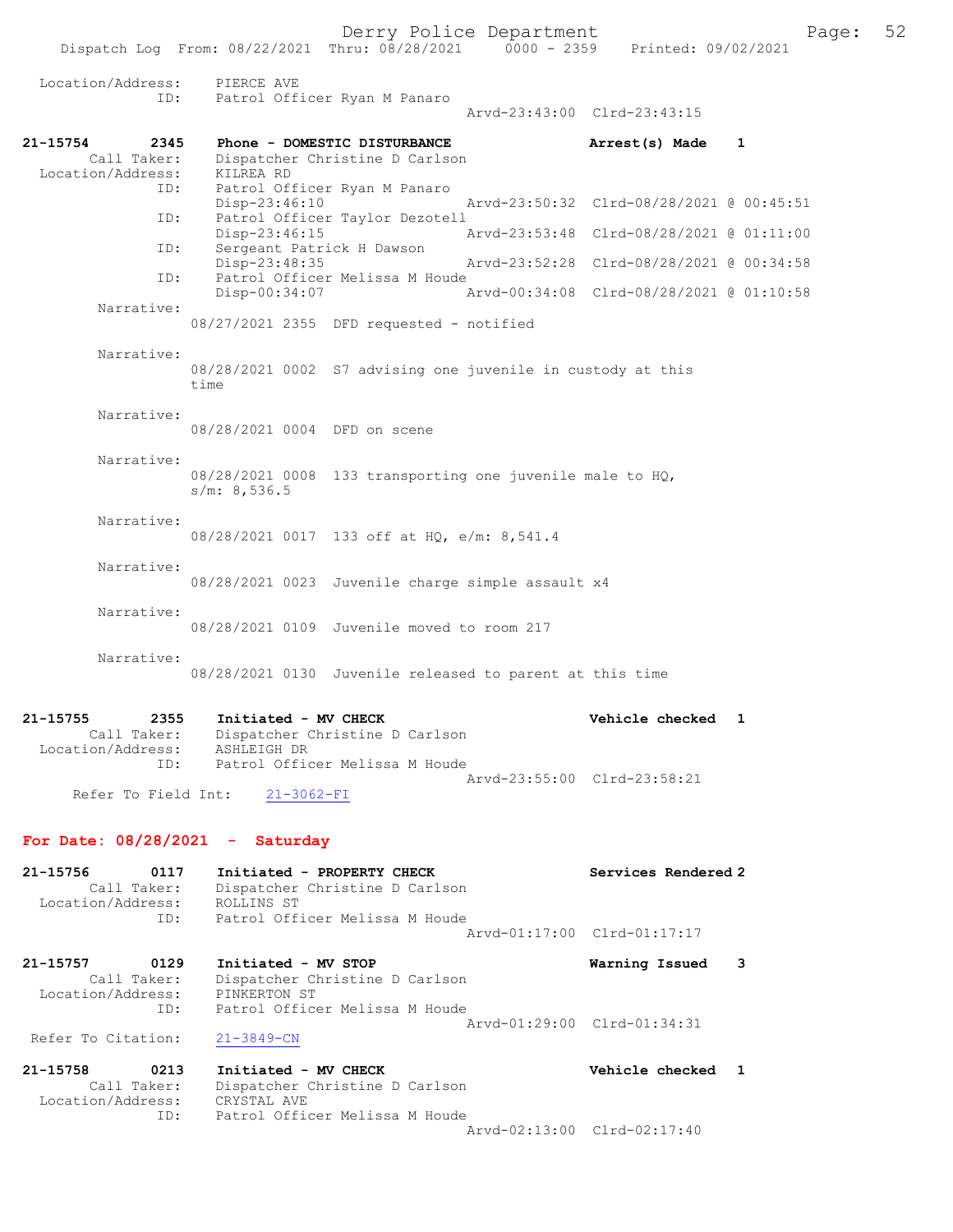|                                  | Dispatch Log From: 08/22/2021 Thru: 08/28/2021 0000 - 2359 Printed: 09/02/2021 | Derry Police Department     |                             |              | Page: | 53 |
|----------------------------------|--------------------------------------------------------------------------------|-----------------------------|-----------------------------|--------------|-------|----|
|                                  |                                                                                |                             |                             |              |       |    |
| ID:                              | Patrol Officer Ryan M Panaro<br>$Disp-02:14:00$                                |                             | Arvd-02:14:01 Clrd-02:17:39 |              |       |    |
|                                  | Refer To Field Int: 21-3061-FI                                                 |                             |                             |              |       |    |
| 21-15759<br>0215                 | Radio - PAPER SERVICE                                                          |                             | Could Not Locate 3          |              |       |    |
| Call Taker:                      | Dispatcher Christine D Carlson<br>Location/Address: [CHS] TENNEY FARM RD       |                             |                             |              |       |    |
| ID:                              | Patrol Officer Brendan S Holden<br>Disp-02:15:55                               |                             | Arvd-02:29:52 Clrd-02:37:25 |              |       |    |
| 21-15760<br>0404                 | Initiated - PROPERTY CHECK                                                     |                             | Services Rendered 2         |              |       |    |
| Call Taker:<br>Location/Address: | Dispatcher Christine D Carlson<br>[DY 1278] EASTGATE RD                        |                             |                             |              |       |    |
| ID:                              | Patrol Officer Taylor Dezotell                                                 |                             |                             |              |       |    |
|                                  |                                                                                |                             | Arvd-04:04:00 Clrd-04:04:26 |              |       |    |
| 21-15761<br>0551                 | Phone - ALARM, BURGLAR                                                         |                             | No Action Required          |              | 1     |    |
| Call Taker:<br>Location/Address: | Dispatcher Christine D Carlson<br>[DY 277] HOOD RD                             |                             |                             |              |       |    |
| ID:                              | Patrol Officer Ryan M Panaro                                                   |                             |                             |              |       |    |
| ID:                              | Disp-05:52:41<br>Patrol Officer Brendan S Holden                               |                             | $Clrd-05:54:43$             |              |       |    |
|                                  | $Disp-05:52:43$                                                                |                             | Clrd-05:54:46               |              |       |    |
| Narrative:                       | 08/28/2021 0552 Kitchen motion                                                 |                             |                             |              |       |    |
| Narrative:                       |                                                                                |                             |                             |              |       |    |
|                                  | 08/28/2021 0554 Cancelled by alarm co                                          |                             |                             |              |       |    |
| 21-15762<br>0720                 | Phone - ALARM, BURGLAR                                                         |                             | False Alarm                 | 1            |       |    |
| Call Taker:<br>Location/Address: | Dispatcher Jonathon S Pickering<br>[DY 429] TSIENNETO RD                       |                             |                             |              |       |    |
| ID:                              | Patrol Officer Charles L Doherty                                               |                             |                             |              |       |    |
| ID:                              | Disp-07:20:58<br>Patrol Officer James M McClafferty                            | Arvd-07:23:54 Clrd-07:27:35 |                             |              |       |    |
| Refer To Field Int:              | Disp-07:20:59<br>$21 - 3043 - FI$                                              |                             | Arvd-07:23:55 Clrd-07:27:36 |              |       |    |
|                                  |                                                                                |                             |                             |              |       |    |
| 21-15763<br>0724<br>Call Taker:  | Initiated - MV CHECK<br>Dispatcher Jonathon S Pickering                        |                             | Vehicle checked 1           |              |       |    |
| Location/Address:<br>ID:         | ASHLEIGH DR                                                                    |                             |                             |              |       |    |
|                                  | Sergeant Jeffrey M Dawe                                                        |                             | Arvd-07:24:00 Clrd-07:27:45 |              |       |    |
| 21-15764<br>0733                 | Phone - FOUND/LOST PROPERTY                                                    |                             | Services Rendered 3         |              |       |    |
| Call Taker:<br>Location/Address: | Dispatcher Jonathon S Pickering<br>PERLEY RD + HOOD RD                         |                             |                             |              |       |    |
| ID:                              | Patrol Officer Charles L Doherty                                               |                             |                             |              |       |    |
| Narrative:                       | Disp-07:34:06                                                                  |                             | Arvd-07:36:39 Clrd-07:40:54 |              |       |    |
|                                  | 08/28/2021 0736 hypodermic needle                                              |                             |                             |              |       |    |
| 21-15765<br>0740                 | Initiated - SERVE RESTRAINING ORDER                                            |                             | Not Served                  | $\mathbf{2}$ |       |    |
| Call Taker:<br>Location/Address: | Dispatcher Jonathon S Pickering<br>[DY 997] PARKLAND DR                        |                             |                             |              |       |    |
| ID:                              | Patrol Officer Nicholas M Granville                                            |                             |                             |              |       |    |
|                                  |                                                                                |                             | Arvd-07:40:00 Clrd-07:49:50 |              |       |    |
| 21-15766<br>0746<br>Call Taker:  | Phone - VANDALISM<br>Dispatcher Jonathon S Pickering                           |                             | Report Taken                | 3            |       |    |
| Location/Address:                | WARNER HILL RD                                                                 |                             |                             |              |       |    |
| ID:                              | Patrol Officer Awess Abdulkadir<br>Disp-07:49:30                               |                             | Arvd-08:15:08 Clrd-08:18:58 |              |       |    |
| Narrative:                       |                                                                                |                             |                             |              |       |    |
|                                  | 08/28/2021 0749 damaged mailbox                                                |                             |                             |              |       |    |
| Refer To Incident:               | $21 - 1506 - OF$                                                               |                             |                             |              |       |    |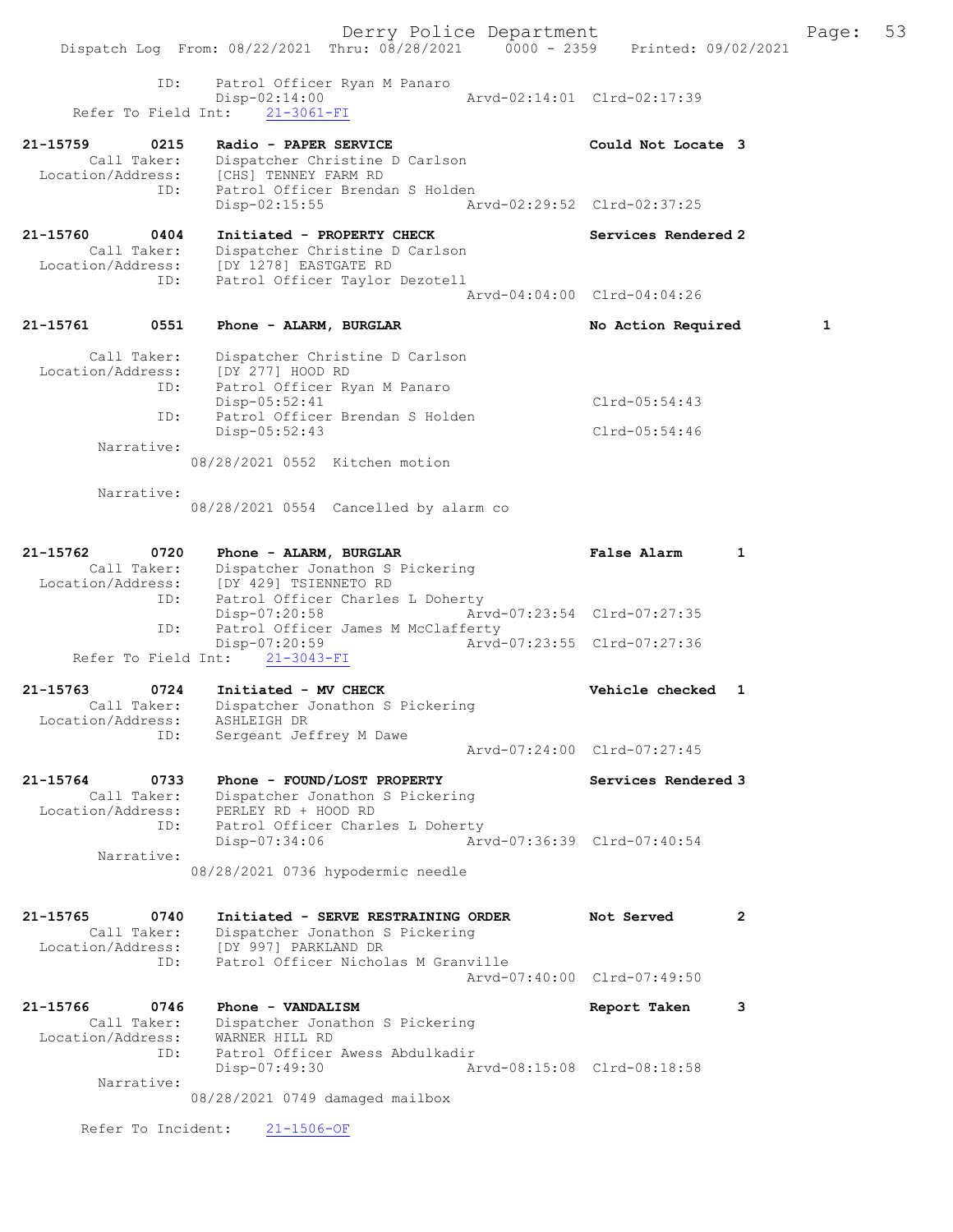| 21-15767 | 0801<br>Call Taker:<br>Location/Address: | Initiated - ATTEMPTED PAPER SERVICE<br>Dispatcher Jonathon S Pickering<br>[SND] TENNEY FARM RD                                                                                                                                                 | Not Served                                        | $\mathbf{2}$   |
|----------|------------------------------------------|------------------------------------------------------------------------------------------------------------------------------------------------------------------------------------------------------------------------------------------------|---------------------------------------------------|----------------|
|          | ID:                                      | Patrol Officer James M McClafferty                                                                                                                                                                                                             | Arvd-08:01:00 Clrd-08:15:08                       |                |
| 21-15768 | 0813<br>Call Taker:                      | Initiated - SERVE RESTRAINING ORDER<br>Dispatcher Jonathon S Pickering                                                                                                                                                                         | Not Served                                        | $\mathbf{2}$   |
|          | Location/Address:<br>ID:                 | FAIRWAY DR<br>Patrol Officer Charles L Doherty                                                                                                                                                                                                 | Arvd-08:13:00 Clrd-08:18:13                       |                |
| 21-15769 | 0818<br>Call Taker:<br>Location/Address: | Phone - DOMESTIC DISTURBANCE<br>Dispatcher Jonathon S Pickering                                                                                                                                                                                | Arrest(s) Made                                    | $\mathbf{1}$   |
|          | ID:                                      | LARAWAY CT<br>Patrol Officer Charles L Doherty<br>$Disp-08:18:47$                                                                                                                                                                              | Arvd-08:23:24 Clrd-09:27:13                       |                |
|          | ID:                                      | Patrol Officer Nicholas M Granville<br>Disp-08:18:51                                                                                                                                                                                           | Arvd-08:20:34 Clrd-09:27:13                       |                |
|          | ID:                                      | Sergeant Jeffrey M Dawe<br>Disp-08:20:42<br>Arvd-08:20:44                                                                                                                                                                                      | Clrd-09:00:57                                     |                |
|          | ID:                                      | Patrol Officer Awess Abdulkadir<br>Disp-08:40:07                                                                                                                                                                                               | Arvd-08:57:40 Clrd-09:04:09                       |                |
|          | ID:                                      | Patrol Officer James M McClafferty<br>Disp-09:27:09                                                                                                                                                                                            | Aryd-09:27:11 Clrd-10:14:29                       |                |
|          | Narrative:                               | 08/28/2021 0837 one in custody                                                                                                                                                                                                                 |                                                   |                |
|          | Narrative:                               | 08/28/2021 0840 Subject Info:<br>Lauren Samans<br>5 Laraway Ct #3C<br>Derry, NH DOB:1/26/96<br>Arrested for Domestic Violence (assault), Domestic Violence<br>(criminal mischief), Stalking, and Violating a Criminal Bail<br>Protective Order |                                                   |                |
|          | Narrative:                               | 08/28/2021 0841 309 transporting to DPDHQ s/m: 26418.2                                                                                                                                                                                         |                                                   |                |
|          | Narrative:                               | 08/28/2021 0843 309 off at DPDHQ e/m: 26418.7                                                                                                                                                                                                  |                                                   |                |
|          | Narrative:                               | 08/28/2021 0926 101 transporting subject to Brentwood s/m:<br>8634.3                                                                                                                                                                           |                                                   |                |
|          | Narrative:                               | 08/28/2021 0957 101 off at Brentwood e/m: 8655.9                                                                                                                                                                                               |                                                   |                |
|          | Refer To Arrest:                         | $21 - 821 - AR$                                                                                                                                                                                                                                |                                                   |                |
| 21-15770 | 0907<br>Call Taker:<br>Location/Address: | Phone - ALARM (OTHER)<br>Dispatcher Jonathon S Pickering<br>Exercise: W BROADWAY<br>ID: Patrol 2001<br>Patrol Officer Awess Abdulkadir<br>$Disp-09:08:12$                                                                                      | <b>False Alarm</b><br>Arvd-09:17:42 Clrd-09:27:15 | $\overline{2}$ |
|          | Narrative:                               | 08/28/2021 0908 elevator alarm                                                                                                                                                                                                                 |                                                   |                |
|          |                                          | Refer To Field Int: 21-3083-FI                                                                                                                                                                                                                 |                                                   |                |
| 21-15771 | 0941                                     | Phone - MV ACCIDENT                                                                                                                                                                                                                            | Report Taken                                      | $\mathbf{1}$   |
|          | Call Taker:<br>ID:                       | Patrol Officer Timothy J Underhill<br>Location/Address: [DY 3627] S MAIN ST<br>Patrol Officer Awess Abdulkadir<br>Disp-09:42:06                                                                                                                | Arvd-09:44:04 Clrd-10:03:15                       |                |
|          | Refer To Citation:<br>Narrative:         | $21 - 3890 - CN$                                                                                                                                                                                                                               |                                                   |                |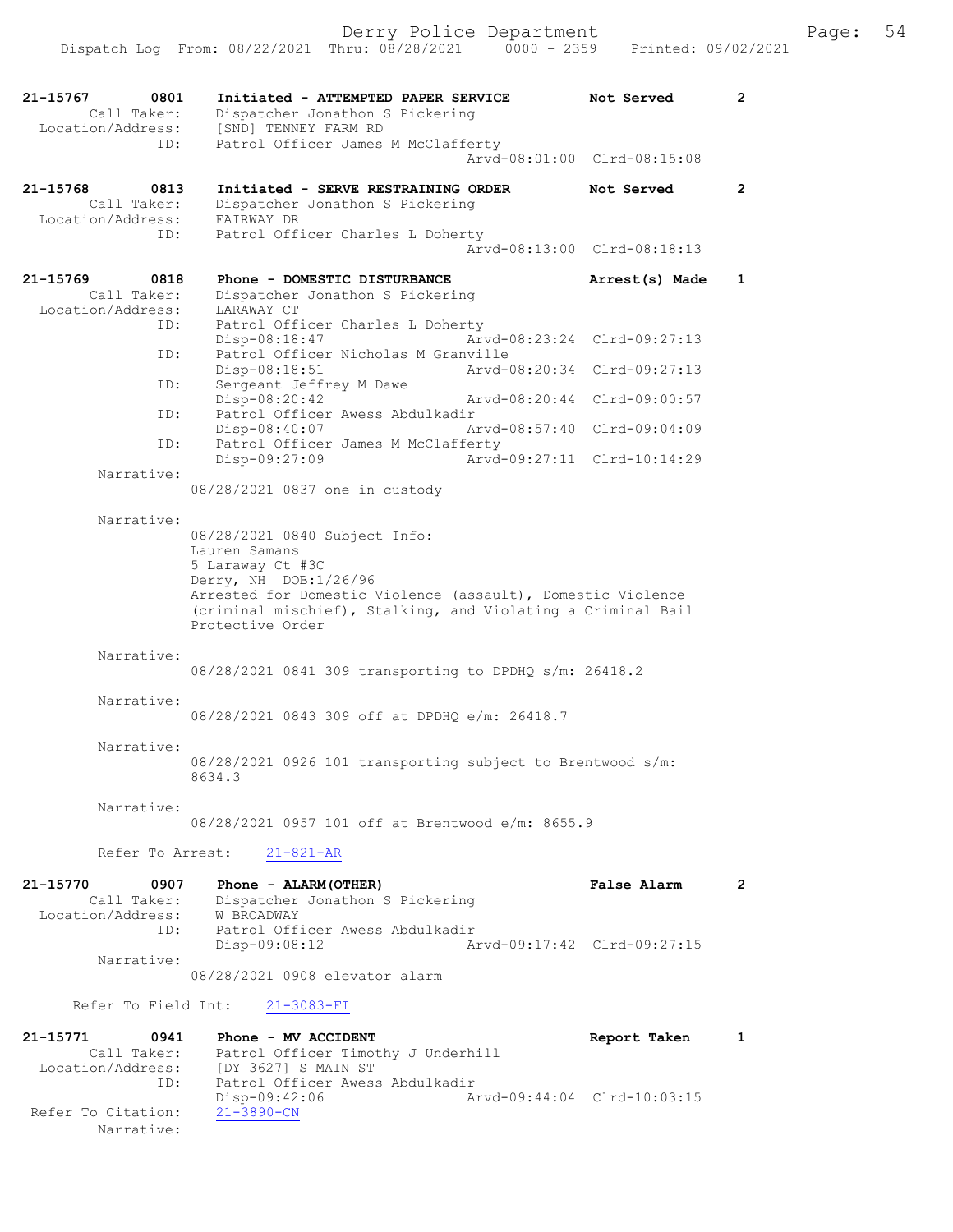08/28/2021 0945 Off with NH: 4710374 and NH: 3774509

Narrative:

08/28/2021 1141 Shriber v Hooke - full report

Refer To Accident: 21-414-AC

| 21-15772          | 1003        | Phone - ALARM, BURGLAR              | <b>False Alarm</b>          |  |
|-------------------|-------------|-------------------------------------|-----------------------------|--|
|                   | Call Taker: | Dispatcher Jonathon S Pickering     |                             |  |
| Location/Address: |             | [DY 1201] STARK RD                  |                             |  |
|                   | ID:         | Patrol Officer Nicholas M Granville |                             |  |
|                   |             | $Disp-10:04:02$                     | Arvd-10:13:21 Clrd-10:19:12 |  |
|                   | ID:         | Patrol Officer Awess Abdulkadir     |                             |  |
|                   |             | $Disp-10:04:05$                     | Arvd-10:11:34 Clrd-10:19:13 |  |
|                   | Narrative:  |                                     |                             |  |

08/28/2021 1003 basement motion

Refer To Field Int: 21-3084-FI

| 21-15773          | 1040        | Phone - WELFARE CHECK               |                             | Services Rendered 2         |
|-------------------|-------------|-------------------------------------|-----------------------------|-----------------------------|
|                   | Call Taker: | Dispatcher Jonathon S Pickering     |                             |                             |
| Location/Address: |             | E BROADWAY                          |                             |                             |
|                   | ID:         | Patrol Officer Nicholas M Granville |                             |                             |
|                   |             | $Disp-10:41:19$                     | Arvd-10:49:24 Clrd-11:07:23 |                             |
|                   | ID:         | Patrol Officer Awess Abdulkadir     |                             |                             |
|                   |             | $Disp-10:41:20$                     | Arvd-10:49:25 Clrd-10:59:40 |                             |
|                   | ID:         | Sergeant Jeffrey M Dawe             |                             |                             |
|                   |             | $Disp-10:41:21$                     |                             | Arvd-10:49:24 Clrd-11:07:49 |
|                   | Narrative:  |                                     |                             |                             |
|                   |             |                                     |                             |                             |

08/28/2021 1109 located at PMC

Refer To Field Int: 21-3041-FI

| $21 - 15774$      | 1049           | Phone - TRAFFIC CONTROL                     |                             | Services Rendered 3 |
|-------------------|----------------|---------------------------------------------|-----------------------------|---------------------|
|                   | Call Taker:    | Patrol Officer Timothy J Underhill          |                             |                     |
| Location/Address: |                | E BROADWAY                                  |                             |                     |
|                   |                | ID: Patrol Officer Awess Abdulkadir         |                             |                     |
|                   |                | $Disp-10:59:43$                             | Arvd-11:06:50 Clrd-11:06:50 |                     |
|                   | Dispatched By: | Dispatcher Jonathon S Pickering             |                             |                     |
|                   | Arrived By:    | Dispatcher Jonathon S Pickering             |                             |                     |
|                   | Cleared By:    | Dispatcher Jonathon S Pickering             |                             |                     |
|                   | ID:            | Patrol Officer James M McClafferty          |                             |                     |
|                   |                | $Disp-10:59:46$                             | Arvd-10:59:56 Clrd-11:12:03 |                     |
|                   | Dispatched By: | Dispatcher Jonathon S Pickering             |                             |                     |
|                   | Arrived By:    | Dispatcher Jonathon S Pickering             |                             |                     |
|                   | Cleared By:    | Dispatcher Jonathon S Pickering             |                             |                     |
|                   | ID:            | Patrol Officer Charles L Doherty            |                             |                     |
|                   |                | $Disp-10:59:48$                             | Arvd-10:59:50 Clrd-11:07:18 |                     |
|                   | Dispatched By: | Dispatcher Jonathon S Pickering             |                             |                     |
|                   | Arrived By:    | Dispatcher Jonathon S Pickering             |                             |                     |
|                   |                | Cleared By: Dispatcher Jonathon S Pickering |                             |                     |
|                   | ID:            | Patrol Officer Nicholas M Granville         |                             |                     |
|                   |                | Disp-11:07:30                               | Arvd-11:07:32 Clrd-11:12:02 |                     |
|                   | Dispatched By: | Dispatcher Jonathon S Pickering             |                             |                     |
|                   | Arrived By:    | Dispatcher Jonathon S Pickering             |                             |                     |
|                   | Cleared By:    | Dispatcher Jonathon S Pickering             |                             |                     |
| 21-15775          | 1137           | Phone - ANIMAL COMPLAINT                    |                             | SENT ON THEIR WAY 1 |
|                   | Call Taker:    | Dispatcher Jonathon S Pickering             |                             |                     |
| Location/Address: |                | FOX DEN TER                                 |                             |                     |

 ID: Patrol Officer Awess Abdulkadir Disp-11:38:38 Arvd-11:52:29 Clrd-11:52:29 Narrative:

08/28/2021 1138 report of sick fox

| 21-15776          | 1137 | Phone - DELIVER A MESSAGE          | Message Delivered 1 |
|-------------------|------|------------------------------------|---------------------|
| Call Taker:       |      | Patrol Officer Timothy J Underhill |                     |
| Location/Address: |      | BONNIE LN                          |                     |
|                   | ID:  | Patrol Officer James M McClafferty |                     |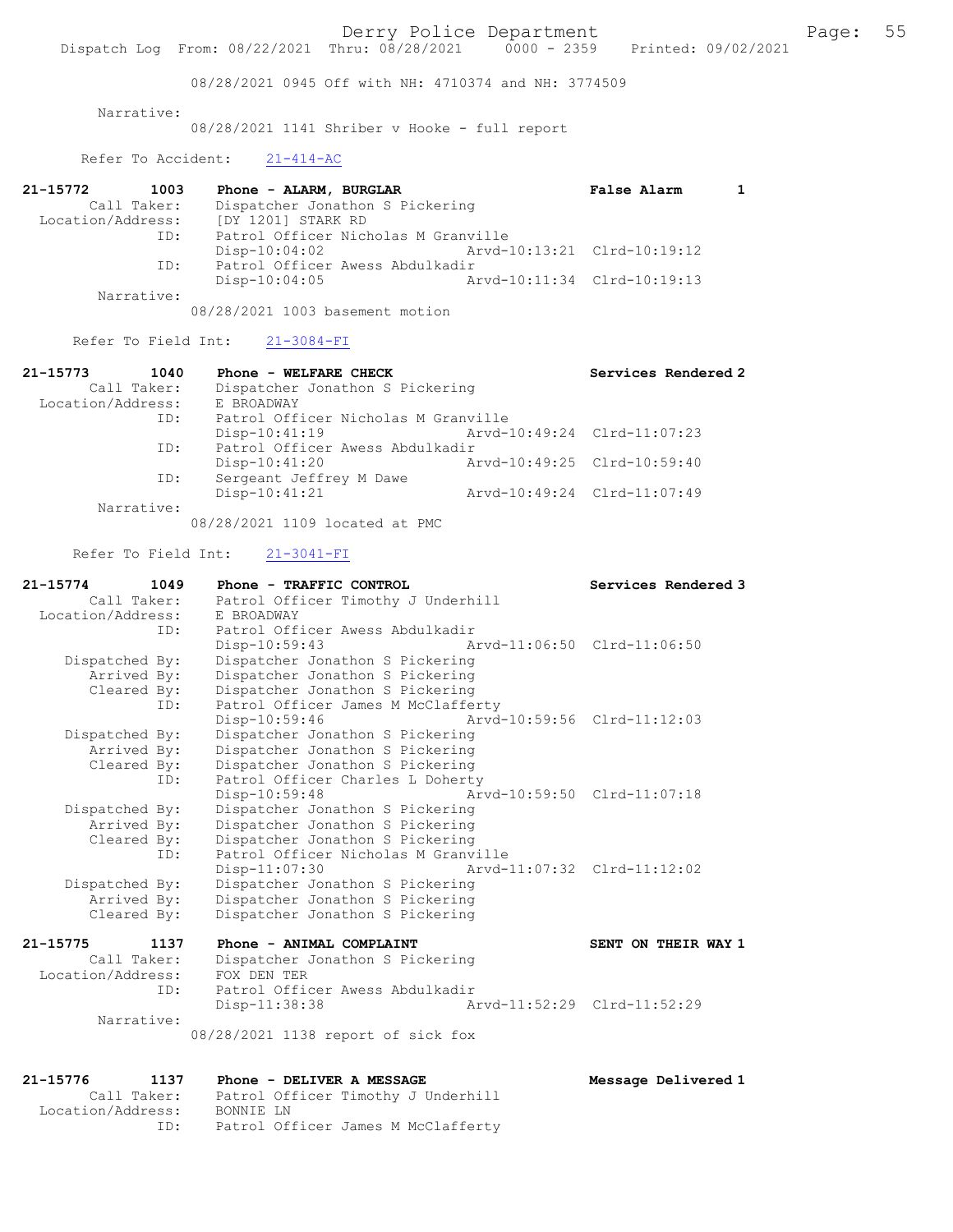|                                                             | Derry Police Department<br>Dispatch Log From: 08/22/2021 Thru: 08/28/2021 0000 - 2359 Printed: 09/02/2021                                                   |                             |              | Page: | 56 |
|-------------------------------------------------------------|-------------------------------------------------------------------------------------------------------------------------------------------------------------|-----------------------------|--------------|-------|----|
| Dispatched By:<br>Arrived By:<br>Cleared By:                | $Disp-11:52:27$<br>Dispatcher Jonathon S Pickering<br>Dispatcher Jonathon S Pickering<br>Dispatcher Jonathon S Pickering                                    | Arvd-11:56:12 Clrd-11:56:13 |              |       |    |
| 21-15777<br>1206<br>Call Taker:<br>Location/Address:<br>ID: | Initiated - MV STOP<br>Dispatcher Jonathon S Pickering<br>CRYSTAL AVE<br>Patrol Officer Awess Abdulkadir                                                    | Summons Issued              | 3            |       |    |
| Refer To Citation:                                          | $21 - 816 - 001053$                                                                                                                                         | Arvd-12:06:00 Clrd-12:14:33 |              |       |    |
| 21-15778<br>1309<br>Call Taker:<br>Location/Address:        | Initiated - PARKING COMPLAINT<br>Dispatcher Jonathon S Pickering<br>A ST                                                                                    | Vehicle checked 1           |              |       |    |
| ID:<br>Narrative:                                           | Patrol Officer Charles L Doherty                                                                                                                            | Arvd-13:09:00 Clrd-13:09:55 |              |       |    |
|                                                             | 08/28/2021 1310 subject speaking on cell phone                                                                                                              |                             |              |       |    |
| 21-15779<br>1317<br>Location/Address:<br>ID:                | Phone - ASSAULT<br>Call Taker: Dispatcher Jonathon S Pickering<br>ion/Address: [DY 3227] ISLAND POND RD<br>Patrol Officer Awess Abdulkadir                  | Report Taken                | 1            |       |    |
| Arrived By:<br>Refer To Incident:                           | Disp-13:18:07<br>Patrol Officer Timothy J Underhill<br>$21 - 1507 - OF$                                                                                     | Arvd-13:22:04 Clrd-14:15:25 |              |       |    |
| 21-15780<br>1342<br>Call Taker:<br>Location/Address:<br>ID: | Phone - ALARM, BURGLAR<br>Dispatcher Jonathon S Pickering<br>[DY 2087] MANCHESTER RD<br>Patrol Officer Nicholas M Granville                                 | <b>False Alarm</b>          | $\mathbf{1}$ |       |    |
| Cleared By:<br>ID:                                          | Disp-13:42:38<br>Patrol Officer Timothy J Underhill<br>Patrol Officer James M McClafferty                                                                   | Arvd-13:47:38 Clrd-13:50:48 |              |       |    |
| Cleared By:                                                 | Disp-13:42:40<br>Patrol Officer Timothy J Underhill<br>Refer To Field Int: 21-3082-FI                                                                       | $Clrd-13:49:52$             |              |       |    |
| 21-15781<br>1344<br>Location/Address:                       | Initiated - SERVE SUMMONS<br>Call Taker: Dispatcher Jonathon S Pickering<br>[DY 2] MUNICIPAL DR<br>Patrol Officer Timothy J Underhill                       | Served                      | 3            |       |    |
| ID:                                                         |                                                                                                                                                             | Arvd-13:44:00 Clrd-13:44:58 |              |       |    |
| 21-15782<br>1351<br>Call Taker:<br>Location/Address:        | Phone - MV ACCIDENT<br>Dispatcher Jonathon S Pickering<br>[DY 2120] CRYSTAL AVE                                                                             | Report Taken                | $\mathbf{1}$ |       |    |
| ID:<br>ID:                                                  | Patrol Officer Nicholas M Granville<br>Disp-13:52:47<br>Patrol Officer James M McClafferty                                                                  | Arvd-13:52:52 Clrd-14:39:24 |              |       |    |
| Narrative:                                                  | $Disp-13:52:51$<br>08/28/2021 1356 off with NH 4072750 and NH 4877149                                                                                       | Arvd-13:52:53 Clrd-14:02:10 |              |       |    |
| Narrative:                                                  |                                                                                                                                                             |                             |              |       |    |
|                                                             | 08/28/2021 1439 Campbell v. Stinson - Reportable                                                                                                            |                             |              |       |    |
| Refer To Accident:                                          | $21 - 415 - AC$                                                                                                                                             |                             |              |       |    |
| 21-15783<br>1436<br>Call Taker:<br>Location/Address:<br>ID: | Phone - UNWANTED SUBJECT<br>Dispatcher Jonathon S Pickering<br>SILVESTRI CIR<br>Patrol Officer Blake A Martineau                                            | ADVICE GIVEN                | 2            |       |    |
| Dispatched By:<br>Arrived By:<br>Cleared By:                | Disp-15:10:34<br>Dispatcher Christina L Power<br>Patrol Officer Timothy J Underhill<br>Patrol Officer Timothy J Underhill<br>Refer To Field Int: 21-3042-FI | Arvd-15:14:26 Clrd-15:31:00 |              |       |    |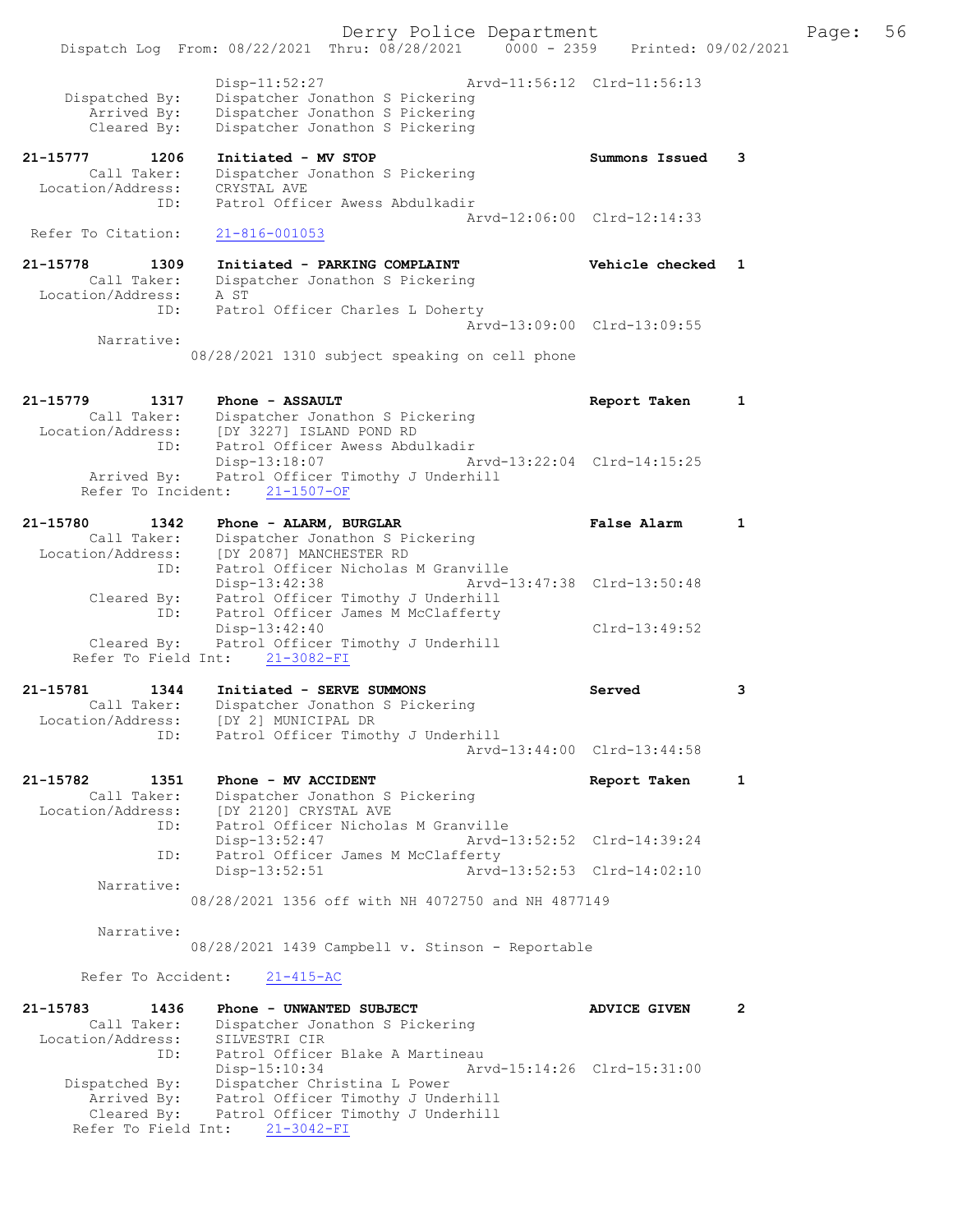| 21-15784<br>1523<br>Call Taker:       | Initiated - SUBPOENA DELIVERY<br>Dispatcher Christina L Power                                            | Not Served                  | 1                    |
|---------------------------------------|----------------------------------------------------------------------------------------------------------|-----------------------------|----------------------|
| Location/Address:<br>ID:              | CENTRAL ST<br>Patrol Officer Melissa M Houde                                                             |                             |                      |
|                                       |                                                                                                          | Arvd-15:23:00 Clrd-15:26:26 |                      |
| 21-15785<br>1607<br>Call Taker:       | Initiated - MV STOP<br>Dispatcher Christina L Power                                                      | Arrest(s) Made              | 3                    |
| Location/Address:                     | E BROADWAY                                                                                               |                             |                      |
| ID:                                   | Patrol Officer Melissa M Houde                                                                           | Arvd-16:07:00 Clrd-16:57:49 |                      |
| Cleared By:                           | Sergeant Michael W Hughes                                                                                |                             |                      |
| ID:                                   | Patrol Officer Joshua Martin<br>Disp-16:12:09                                                            | Arvd-16:17:13 Clrd-16:49:45 |                      |
| ID:                                   | Administrative Sergeant Christopher R Talbot<br>Disp-16:23:29                                            | Arvd-16:23:31 Clrd-16:52:32 |                      |
| Narrative:                            |                                                                                                          |                             |                      |
|                                       | 08/28/2021 1624 one in custody for transporting alcohol,<br>open container and operating w/out a license |                             |                      |
| Narrative:                            |                                                                                                          |                             |                      |
|                                       | 08/28/2021 1627 enroute to hq's 33467.9                                                                  |                             |                      |
| Narrative:                            |                                                                                                          |                             |                      |
|                                       | 08/28/2021 1637 next on the list requested, LBP assigned                                                 |                             |                      |
| Narrative:                            |                                                                                                          |                             |                      |
|                                       | 08/28/2021 1631 off at hq's e/m 33469.2 with;                                                            |                             |                      |
|                                       | Martir, Manuel<br>274 Hampshire St                                                                       |                             |                      |
|                                       | Lawrence, MA dob 090501                                                                                  |                             |                      |
| Narrative:                            |                                                                                                          |                             |                      |
|                                       | 08/28/2021 1708 released on a summons with a court date of                                               |                             |                      |
|                                       | 1/6/2022                                                                                                 |                             |                      |
| Refer To Arrest:<br>Refer To Summons: | $21 - 822 - AR$<br>$21 - 823 - AR$                                                                       |                             |                      |
|                                       |                                                                                                          |                             |                      |
| 21-15786<br>1608                      | Initiated - ATTEMPTED PAPER SERVICE                                                                      | Not Served                  | $\overline{2}$       |
| Call Taker:<br>Location/Address:      | Dispatcher Christina L Power<br>GULF RD                                                                  |                             |                      |
| ID:                                   | Patrol Officer Nathan S Lavoie                                                                           |                             |                      |
|                                       | Patrol Officer Sara R Joyce                                                                              | Arvd-16:08:00 Clrd-16:12:28 |                      |
|                                       |                                                                                                          |                             |                      |
| 21-15787<br>1614<br>Call Taker:       | Initiated - Community Relations<br>Dispatcher Christina L Power                                          | Cleared                     | $\mathbf{2}$         |
| Location/Address:                     | LAMPTON DR                                                                                               |                             |                      |
| ID:                                   | Patrol Officer Nathan S Lavoie                                                                           | Arvd-16:14:00 Clrd-16:22:59 |                      |
|                                       | Patrol Officer Sara R Joyce                                                                              |                             |                      |
| 21-15788<br>1630                      | Initiated - SUBPOENA DELIVERY                                                                            | Served                      | $\mathbf{1}$         |
| Call Taker:                           | Dispatcher Christina L Power                                                                             |                             |                      |
| Location/Address:                     | STARK RD                                                                                                 |                             |                      |
| ID:                                   | Patrol Officer Nathan S Lavoie                                                                           | Arvd-16:30:00 Clrd-16:37:18 |                      |
|                                       | Patrol Officer Sara R Joyce                                                                              |                             |                      |
| 21-15789<br>1639                      | Initiated - MV STOP                                                                                      | Warning Issued              | 3                    |
| Call Taker:                           | Dispatcher Christina L Power                                                                             |                             |                      |
| Location/Address:<br>ID:              | WARNER HILL RD<br>Patrol Officer Nathan S Lavoie                                                         |                             |                      |
|                                       |                                                                                                          | Arvd-16:39:00 Clrd-16:49:07 |                      |
| Refer To Citation:                    | Patrol Officer Sara R Joyce<br>$21 - 3852 - CN$                                                          |                             |                      |
| 21-15790<br>1649                      | Initiated - ERRATIC OPERATION                                                                            | Gone on Arrival             | $\mathbf{2}^{\circ}$ |
|                                       |                                                                                                          |                             |                      |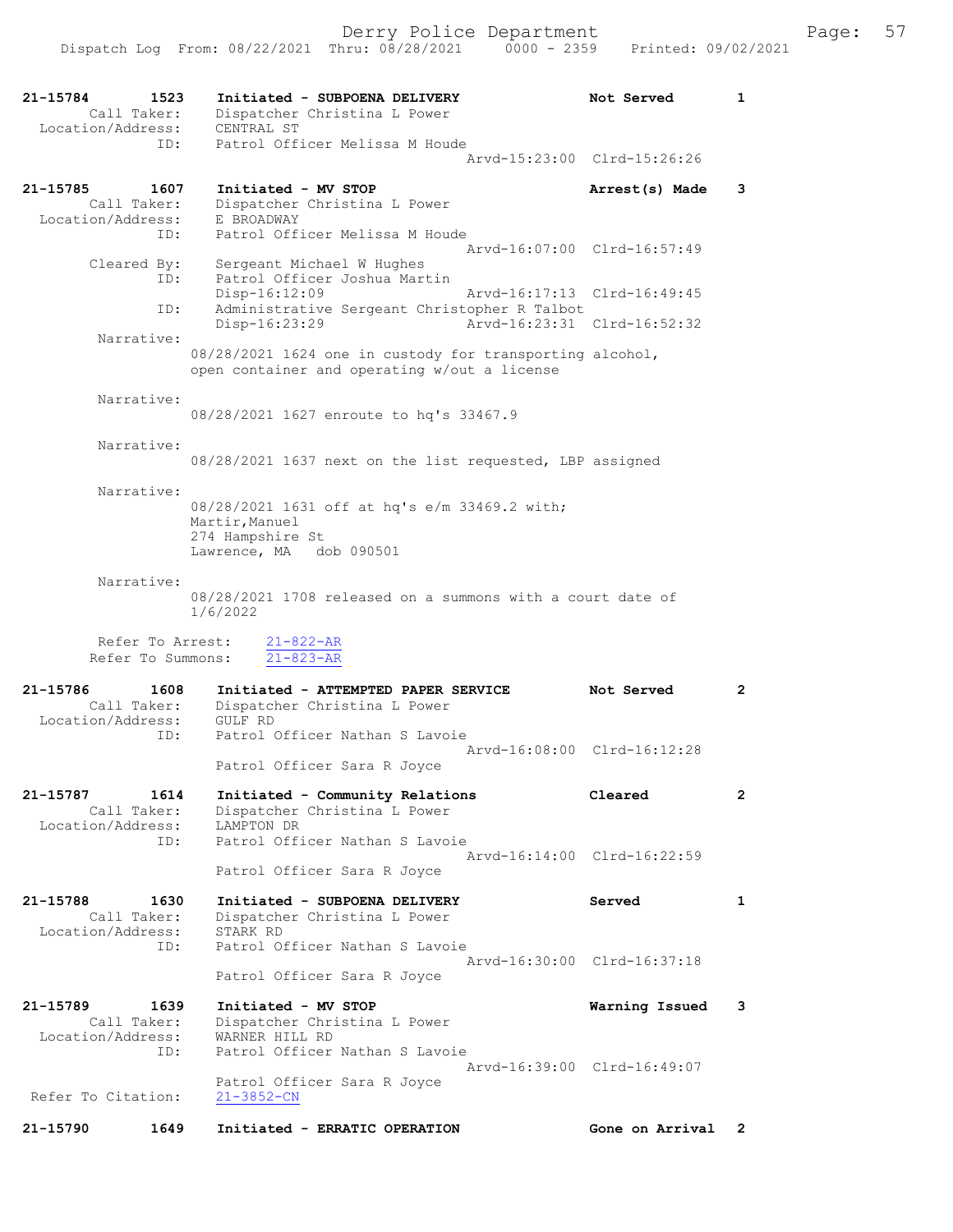Derry Police Department Fage: 58

|                                  | Printed: 09/02/2021<br>Dispatch Log From: 08/22/2021 Thru: 08/28/2021<br>$0000 - 2359$ |  |
|----------------------------------|----------------------------------------------------------------------------------------|--|
| Call Taker:<br>Location/Address: | Dispatcher Christina L Power<br>E BROADWAY                                             |  |
| ID:                              | Patrol Officer Joshua Martin                                                           |  |
|                                  | Arvd-16:49:00 Clrd-17:02:48                                                            |  |
| ID:                              | Patrol Officer Nathan S Lavoie                                                         |  |
|                                  | Arvd-16:58:45 Clrd-17:02:52<br>$Disp-16:50:52$                                         |  |
|                                  | Patrol Officer Sara R Joyce                                                            |  |
| Dispatched By:                   | Sergeant Michael W Hughes                                                              |  |
| Arrived By:                      | Sergeant Michael W Hughes                                                              |  |
| ID:                              | Administrative Sergeant Christopher R Talbot                                           |  |
|                                  | Arvd-16:52:38 Clrd-17:02:50<br>$Disp-16:52:36$                                         |  |
| Narrative:                       |                                                                                        |  |
|                                  |                                                                                        |  |

p/up truck

| 21-15791<br>1652<br>Call Taker:<br>Location/Address:<br>ID: | Phone - ALARM (OTHER)<br>Sergeant Michael W Hughes<br>[DY 250] PINKERTON ST<br>Patrol Officer Blake A Martineau | False Alarm                 |  |
|-------------------------------------------------------------|-----------------------------------------------------------------------------------------------------------------|-----------------------------|--|
|                                                             | $Disp-16:54:55$                                                                                                 | Arvd-16:58:02 Clrd-17:15:11 |  |
| Dispatched By:                                              | Dispatcher Christina L Power                                                                                    |                             |  |
| Cleared By:                                                 | Dispatcher Christina L Power                                                                                    |                             |  |
| ID:                                                         | Patrol Officer Melissa M Houde                                                                                  |                             |  |
|                                                             | Disp-16:58:08                                                                                                   | Arvd-17:03:47 Clrd-17:15:07 |  |
| Arrived By:                                                 | Dispatcher Christina L Power                                                                                    |                             |  |
| Cleared By:                                                 | Dispatcher Christina L Power                                                                                    |                             |  |
|                                                             | Refer To Field Int: 21-3044-FI                                                                                  |                             |  |

21-15792 1653 Phone - ALARM, BURGLAR 1 No Action Required 1

| Call Taker: | Dispatcher Christina L Power |  |  |
|-------------|------------------------------|--|--|

| Location/Address: | PINKERTON ST |  |  |  |
|-------------------|--------------|--|--|--|
| Narrative:        |              |  |  |  |
|                   | duplicate    |  |  |  |

| $21 - 15793$<br>1658<br>Call Taker:<br>Location/Address: | Phone - WELFARE CHECK<br>Dispatcher Christina L Power<br>MISTY MORNING DR | Services Rendered 2         |
|----------------------------------------------------------|---------------------------------------------------------------------------|-----------------------------|
| ID:                                                      | Patrol Officer Joshua Martin                                              |                             |
|                                                          | $Disp-17:03:01$                                                           | Arvd-17:07:10 Clrd-17:13:16 |
| ID:                                                      | Patrol Officer Nathan S Lavoie<br>Disp-17:06:16                           | Arvd-17:09:28 Clrd-17:10:52 |
| Narrative:                                               | Patrol Officer Sara R Joyce                                               |                             |
|                                                          | small child yelling out the window                                        |                             |

Narrative:

checked and no issues.

| 21-15794          | 1709        | Phone - SHOOTING COMPLAINT                |                             | ADVICE GIVEN |  |
|-------------------|-------------|-------------------------------------------|-----------------------------|--------------|--|
|                   | Call Taker: | Dispatcher Christina L Power              |                             |              |  |
| Location/Address: |             | DERRY WAY                                 |                             |              |  |
|                   | ID:         | Patrol Officer Nathan S Lavoie            |                             |              |  |
|                   |             | $Disp-17:12:16$                           | Arvd-17:23:58 Clrd-17:44:08 |              |  |
|                   |             | Patrol Officer Sara R Joyce               |                             |              |  |
|                   |             | Cleared By: Patrol Officer Kevin L Davies |                             |              |  |
|                   |             | Refer To Field Int: 21-3065-FI            |                             |              |  |

| 21-15795<br>1712  | Phone - WELFARE CHECK                                      | <b>TRANSPORTED</b>          |  |
|-------------------|------------------------------------------------------------|-----------------------------|--|
| Call Taker:       | Dispatcher Christina L Power                               |                             |  |
| Location/Address: | BYPASS 28                                                  |                             |  |
| ID:               | Patrol Officer Joshua Martin                               |                             |  |
|                   | $Disp-17:14:27$                                            | $Clrd-17:15:23$             |  |
| ID:               | Patrol Officer Blake A Martineau                           |                             |  |
|                   | $Disp-17:15:20$                                            | Arvd-17:18:23 Clrd-17:32:44 |  |
| Narrative:        |                                                            |                             |  |
|                   | 08/28/2021 1727 courtesy transport to Scenic Dr s/m 8748.3 |                             |  |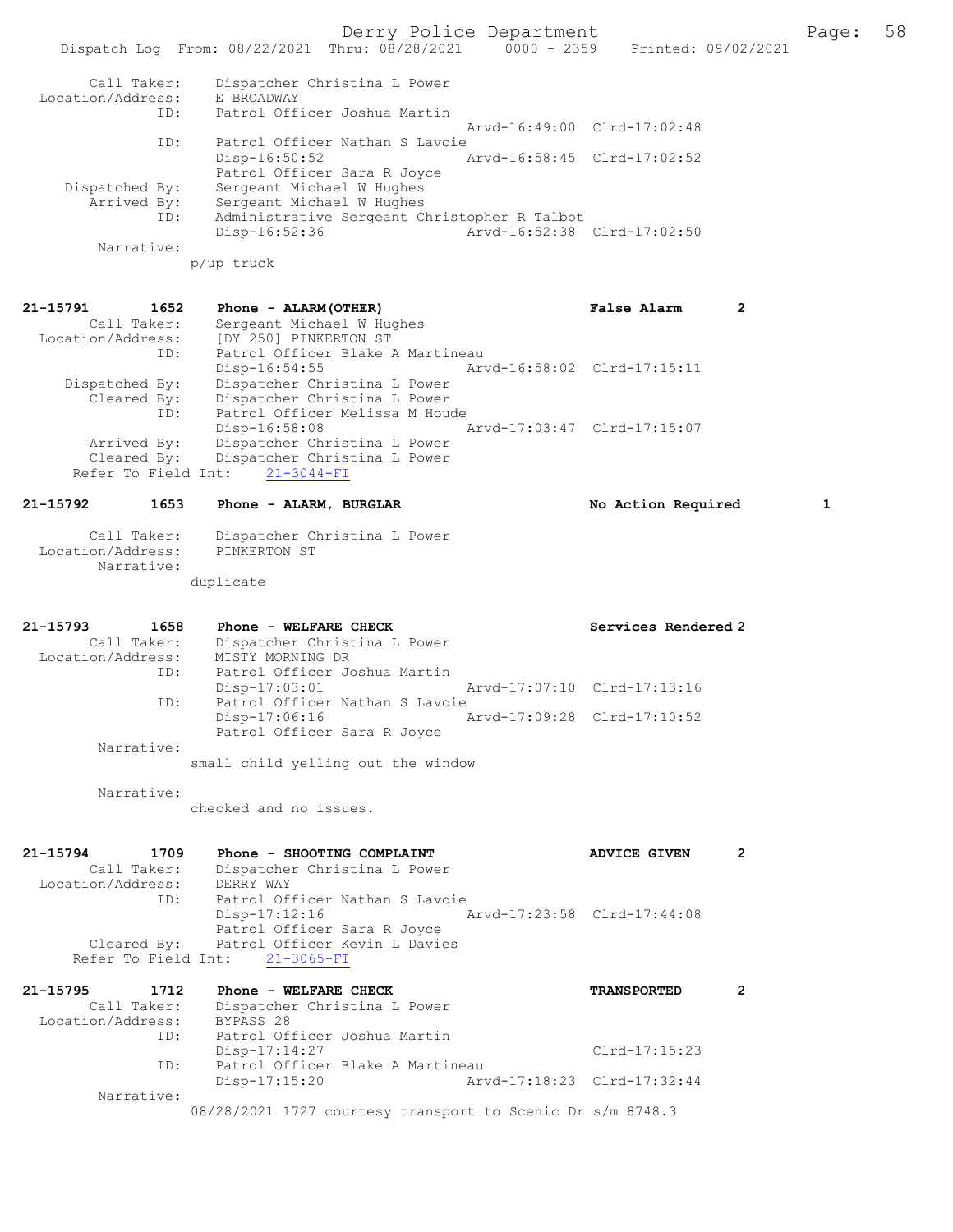Narrative:

08/28/2021 1729 e/m 8749.0

### Refer To Field Int: 21-3057-FI

| 21-15796<br>Call Taker:<br>Location/Address: | 1720<br>ID: | Initiated - FOLLOW-UP<br>Dispatcher Christina L Power<br>MUNICIPAL DR<br>Patrol Officer Melissa M Houde          | Cleared<br>Arvd-17:20:00 Clrd-17:28:22 | 2 |
|----------------------------------------------|-------------|------------------------------------------------------------------------------------------------------------------|----------------------------------------|---|
| 21-15797<br>Call Taker:<br>Location/Address: | 1724<br>ID: | Initiated - FOLLOW-UP<br>Dispatcher Christina L Power<br>CRYSTAL AVE<br>Patrol Officer Joshua Martin             | Cleared                                | 2 |
|                                              |             |                                                                                                                  | Arvd-17:24:00 Clrd-17:28:29            |   |
| 21-15798<br>Call Taker:<br>Location/Address: | 1732<br>ID: | Initiated - FOUND/LOST PROPERTY<br>Dispatcher Christina L Power<br>BYPASS 28<br>Patrol Officer Blake A Martineau | Item(s) Returned 3                     |   |
| Cleared By:<br>Narrative:                    |             | Patrol Officer Kevin L Davies                                                                                    | Arvd-17:32:00 Clrd-17:45:36            |   |

debit card

### Refer To Field Int: 21-3058-FI

| Initiated - MV STOP                             | Warning Issued 3 |                             |
|-------------------------------------------------|------------------|-----------------------------|
| Dispatcher Christina L Power                    |                  |                             |
| ROCKINGHAM RD                                   |                  |                             |
| Patrol Officer Nathan S Lavoie                  |                  |                             |
|                                                 |                  |                             |
| Patrol Officer Sara R Joyce<br>$21 - 3853 - CN$ |                  |                             |
|                                                 |                  | Arvd-17:58:00 Clrd-18:06:48 |

21-15800 1804 Phone - ASSIST OTHER AGENCY Services Rendered 3 Call Taker: Dispatcher Christina L Power Location/Address: A ST ID: Patrol Officer Joshua Martin Disp-18:06:42 Arvd-18:09:36 Clrd-18:15:16<br>Cleared By: Patrol Officer Kevin L Davies Patrol Officer Kevin L Davies Narrative: DFD

21-15801 1806 Initiated - MV STOP No Action Required 3 Call Taker: Dispatcher Christina L Power Location/Address: CRYSTAL AVE ID: Patrol Officer Melissa M Houde Arvd-18:06:00 Clrd-18:09:38 21-15802 1813 Phone - THEFT **Arrest(s)** Made 2 Call Taker: Patrol Officer Kevin L Davies Location/Address: [DY 146] ASHLEIGH DR ID: Patrol Officer Nathan S Lavoie<br>Disp-18:15:31 A Disp-18:15:31 Arvd-18:24:34 Clrd-18:53:58 Patrol Officer Sara R Joyce Arrived By: Dispatcher Christina L Power Cleared By: Dispatcher Christina L Power ID: Patrol Officer Joshua Martin Disp-18:15:34 Arvd-18:18:51 Clrd-19:46:43<br>Cleared By: Dispatcher Christina L Power Dispatcher Christina L Power Narrative: 08/28/2021 1826 one in custody for theft

Narrative:

08/28/2021 1834 enroute to hq's s/m 33491.5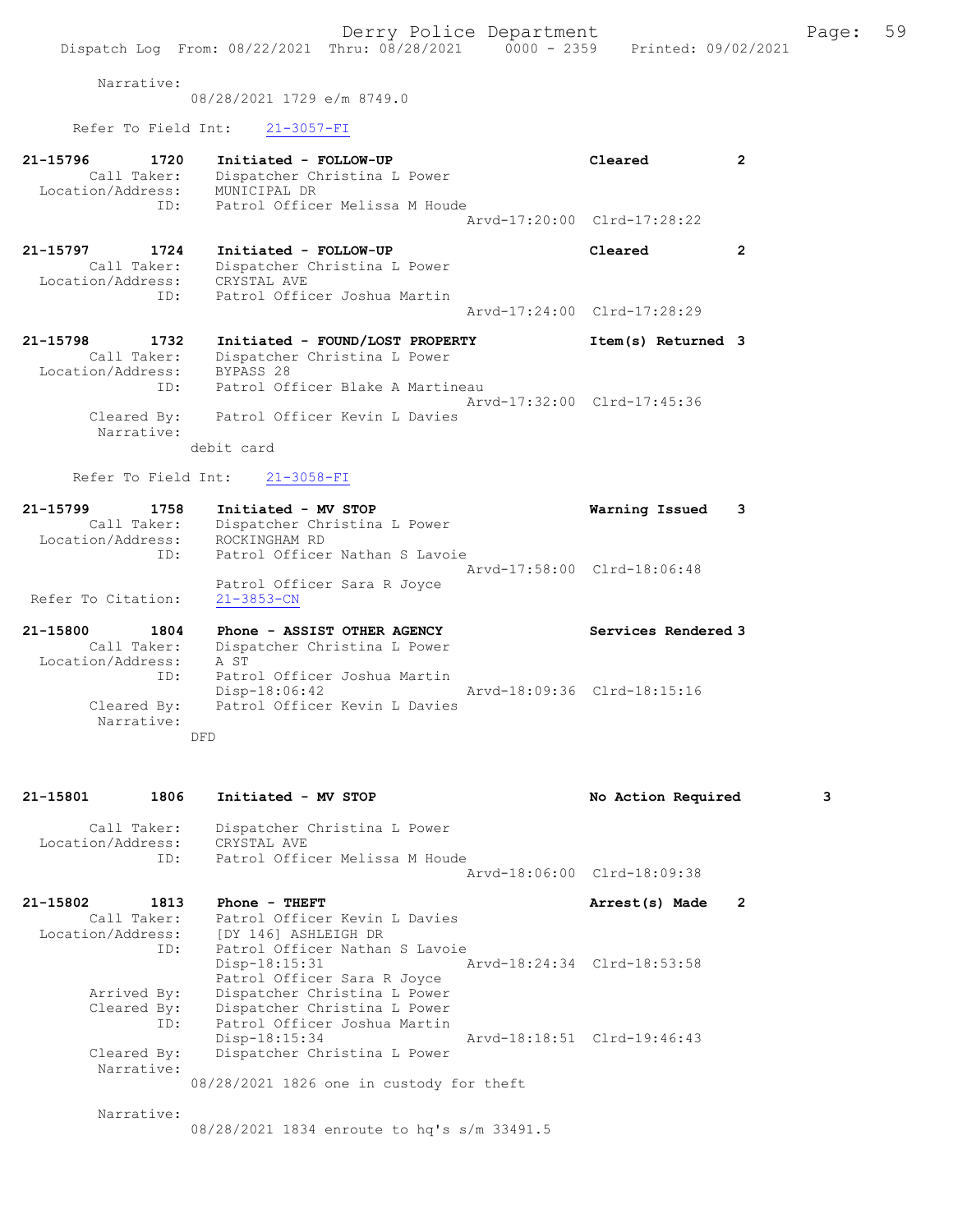| Narrative:                       | 08/28/2021 1839 off at hq's e/m 33492.6 with:<br>Bairos, Monica<br>10 B Fox Garrison Rd<br>Lee, NH dob 050481 |                              |
|----------------------------------|---------------------------------------------------------------------------------------------------------------|------------------------------|
| Narrative:                       | 08/28/2021 1858 BC notified                                                                                   |                              |
| Narrative:                       | 08/28/2021 1942 released on PR bail with a court date of<br>1/6/22                                            |                              |
| Refer To Arrest:                 | $21 - 824 - AR$                                                                                               |                              |
| 21-15803<br>1845                 | Phone - ALARM, BURGLAR                                                                                        | Cancelled Prior to Arrival 1 |
| Call Taker:<br>Location/Address: | Patrol Officer Kevin L Davies<br>GULF RD                                                                      |                              |
| ID:<br>Cleared By:               | Patrol Officer Scott M Beegan<br>Disp-18:47:11<br>Dispatcher Christina L Power                                | $Clrd-18:53:48$              |
| ID:<br>Cleared By:               | Patrol Officer Melissa M Houde<br>Disp-18:47:16<br>Dispatcher Christina L Power                               | Clrd-18:53:50                |
| 21-15804<br>1936                 | Phone - SUSPICIOUS ACTIVITY                                                                                   | Could Not Locate 2           |
| Call Taker:                      | Patrol Officer Kevin L Davies                                                                                 |                              |
| Location/Address:<br>ID:         | MADDEN RD<br>Patrol Officer Scott M Beegan                                                                    |                              |
| Arrived By:                      | Disp-19:38:02<br>Dispatcher Christina L Power                                                                 | Arvd-19:42:39 Clrd-19:52:00  |
| Cleared By:<br>ID:               | Dispatcher Christina L Power<br>Patrol Officer Melissa M Houde<br>Disp-19:38:06                               | Arvd-19:41:55 Clrd-19:52:03  |
| Arrived By:<br>Cleared By:       | Dispatcher Christina L Power<br>Dispatcher Christina L Power                                                  |                              |
| Narrative:                       | checked and no issues.                                                                                        |                              |
| 21-15805<br>1959                 | Phone - MV CHECK                                                                                              | Gone on Arrival<br>1         |
| Call Taker:<br>Location/Address: | Dispatcher Christina L Power<br>ISLAND POND RD                                                                |                              |
| ID:                              | Patrol Officer Nathan S Lavoie<br>$Disp-20:01:23$<br>Patrol Officer Sara R Joyce                              | Arvd-20:09:18 Clrd-20:10:10  |
| 21-15806<br>2005<br>Call Taker:  | Phone - SUSPICIOUS ACTIVITY<br>Dispatcher Christina L Power                                                   | Could Not Locate 2           |
| Location/Address:<br>ID:         | ANNA CIR<br>Patrol Officer Nathan S Lavoie<br>$Disp-20:10:19$                                                 | Arvd-20:13:26 Clrd-20:31:51  |
| Narrative:                       | Patrol Officer Sara R Joyce                                                                                   |                              |
|                                  | checked the area no issues.                                                                                   |                              |
|                                  | Refer To Field Int: 21-3066-FI                                                                                |                              |
| 21-15807<br>2011<br>Call Taker:  | Phone - FIREWORKS COMPLAINT<br>Patrol Officer Kevin L Davies                                                  | Gone on Arrival 2            |
| Location/Address: DREW RD        |                                                                                                               |                              |

| Call Taker:       | Patrol Officer Kevin L Davies  |                             |  |
|-------------------|--------------------------------|-----------------------------|--|
| Location/Address: | DREW RD                        |                             |  |
| ID:               | Patrol Officer Nathan S Lavoie |                             |  |
|                   | $Disp-20:32:19$                | Arvd-20:49:53 Clrd-20:59:30 |  |
|                   | Patrol Officer Sara R Joyce    |                             |  |
| Dispatched By:    | Dispatcher Christina L Power   |                             |  |
| Arrived By:       | Dispatcher Christina L Power   |                             |  |
| Cleared By:       | Dispatcher Christina L Power   |                             |  |
| Narrative:        |                                |                             |  |
|                   |                                |                             |  |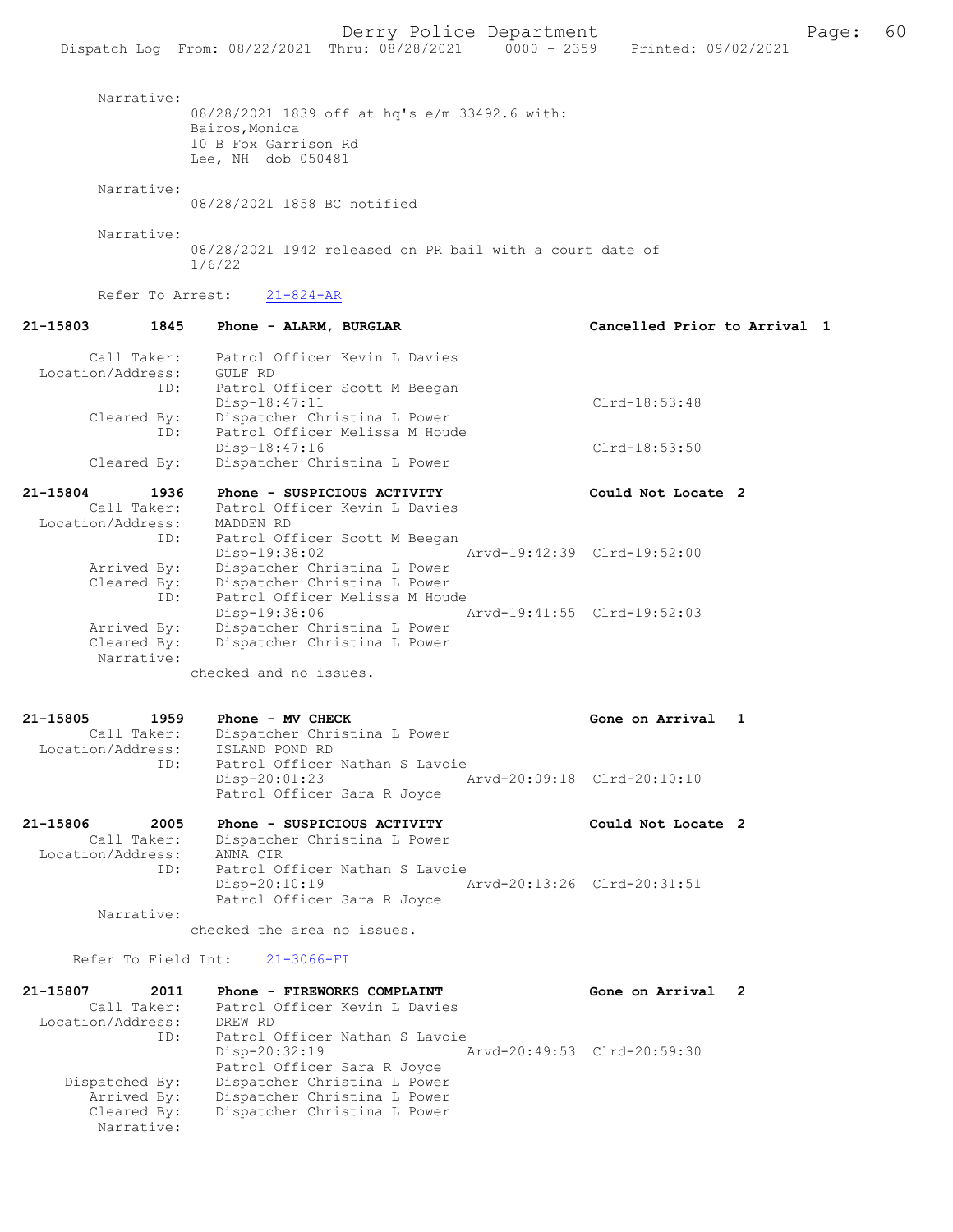all quiet upon checking

| 21-15808<br>2025<br>Call Taker:<br>Location/Address:                  | Initiated - FOLLOW-UP<br>Dispatcher Christina L Power<br>E BROADWAY                                                                                               | Cleared                                | 2                       |
|-----------------------------------------------------------------------|-------------------------------------------------------------------------------------------------------------------------------------------------------------------|----------------------------------------|-------------------------|
| ID:                                                                   | Patrol Officer Scott M Beegan                                                                                                                                     | Arvd-20:25:00 Clrd-20:32:44            |                         |
| 21-15809<br>2059<br>Call Taker:<br>Location/Address:<br>ID:           | Initiated - FOLLOW-UP<br>Dispatcher Christina L Power<br>MUNICIPAL DR<br>Patrol Officer Scott M Beegan                                                            | Cleared<br>Arvd-20:59:00 Clrd-21:18:59 | $\overline{2}$          |
|                                                                       |                                                                                                                                                                   |                                        |                         |
| 21-15810<br>2126<br>Call Taker:<br>Location/Address:<br>ID:           | Phone - FIREWORKS COMPLAINT<br>Dispatcher Christina L Power<br>GAMACHE RD<br>Patrol Officer Melissa M Houde                                                       | Could Not Locate 2                     |                         |
|                                                                       | Disp-21:26:28                                                                                                                                                     | Arvd-21:29:59 Clrd-21:33:01            |                         |
| 21-15811<br>2147<br>Call Taker:<br>Location/Address:<br>ID:           | Initiated - MV STOP<br>Dispatcher Christina L Power<br>ASHLEIGH DR<br>Patrol Officer Joshua Martin                                                                | Warning Issued                         | 3                       |
| Refer To Citation:                                                    | $21 - 3854 - CN$                                                                                                                                                  | Arvd-21:47:00 Clrd-21:52:03            |                         |
| 2203<br>21-15812                                                      | Phone - NOISE COMPLAINT                                                                                                                                           | Quieted on Request                     | $\overline{\mathbf{c}}$ |
| Call Taker:<br>Location/Address:<br>ID:<br>Arrived By:<br>Cleared By: | Patrol Officer Kevin L Davies<br>BYPASS 28<br>Patrol Officer Blake A Martineau<br>$Disp-22:04:46$<br>Dispatcher Christina L Power<br>Dispatcher Christina L Power | Arvd-22:19:45 Clrd-22:24:00            |                         |
| ID:<br>Cleared By:<br>Refer To Field Int:                             | Patrol Officer Scott M Beegan<br>$Disp-22:04:52$<br>Dispatcher Christina L Power<br>$21 - 3050 - FI$                                                              | $Clrd-22:23:54$                        |                         |
| 21-15813<br>2209<br>Call Taker:<br>Location/Address:                  | Initiated - MV STOP<br>Dispatcher Christina L Power<br>CRYSTAL AVE<br>Patrol Officer Melissa M Houde                                                              | Warning Issued                         | 3                       |
| ID:                                                                   |                                                                                                                                                                   | Arvd-22:09:00 Clrd-22:14:31            |                         |
| Refer To Citation:                                                    | $21 - 3855 - CN$                                                                                                                                                  |                                        |                         |
| 21-15814<br>2215<br>Call Taker:<br>Location/Address:<br>ID:           | Phone - ERRATIC OPERATION<br>Dispatcher Christina L Power<br>RT 28<br>Patrol Officer Melissa M Houde                                                              | Gone on Arrival                        | 2                       |
|                                                                       | $Disp-22:16:21$                                                                                                                                                   | Arvd-22:20:03 Clrd-22:24:11            |                         |
| 21-15815<br>2228<br>Call Taker:<br>Location/Address:<br>ID:           | Phone - DELIVER A MESSAGE<br>Patrol Officer Kevin L Davies<br>SUSAN DR<br>Patrol Officer Nathan S Lavoie                                                          | Could Not Locate 1                     |                         |
| Arrived By:<br>Cleared By:                                            | $Disp-22:30:31$<br>Patrol Officer Sara R Joyce<br>Dispatcher Christina L Power<br>Dispatcher Christina L Power                                                    | Arvd-22:36:57 Clrd-22:46:25            |                         |
| 21-15816<br>2301                                                      | Initiated - PROPERTY CHECK                                                                                                                                        | Services Rendered 2                    |                         |
| Call Taker:<br>Location/Address:<br>ID:                               | Dispatcher Jess W Arcand<br>HUMPHREY RD<br>Patrol Officer Melissa M Houde                                                                                         | Arvd-23:01:00 Clrd-23:03:21            |                         |
| 21-15817<br>2312                                                      | 911 - NOISE COMPLAINT                                                                                                                                             | Could Not Locate 2                     |                         |